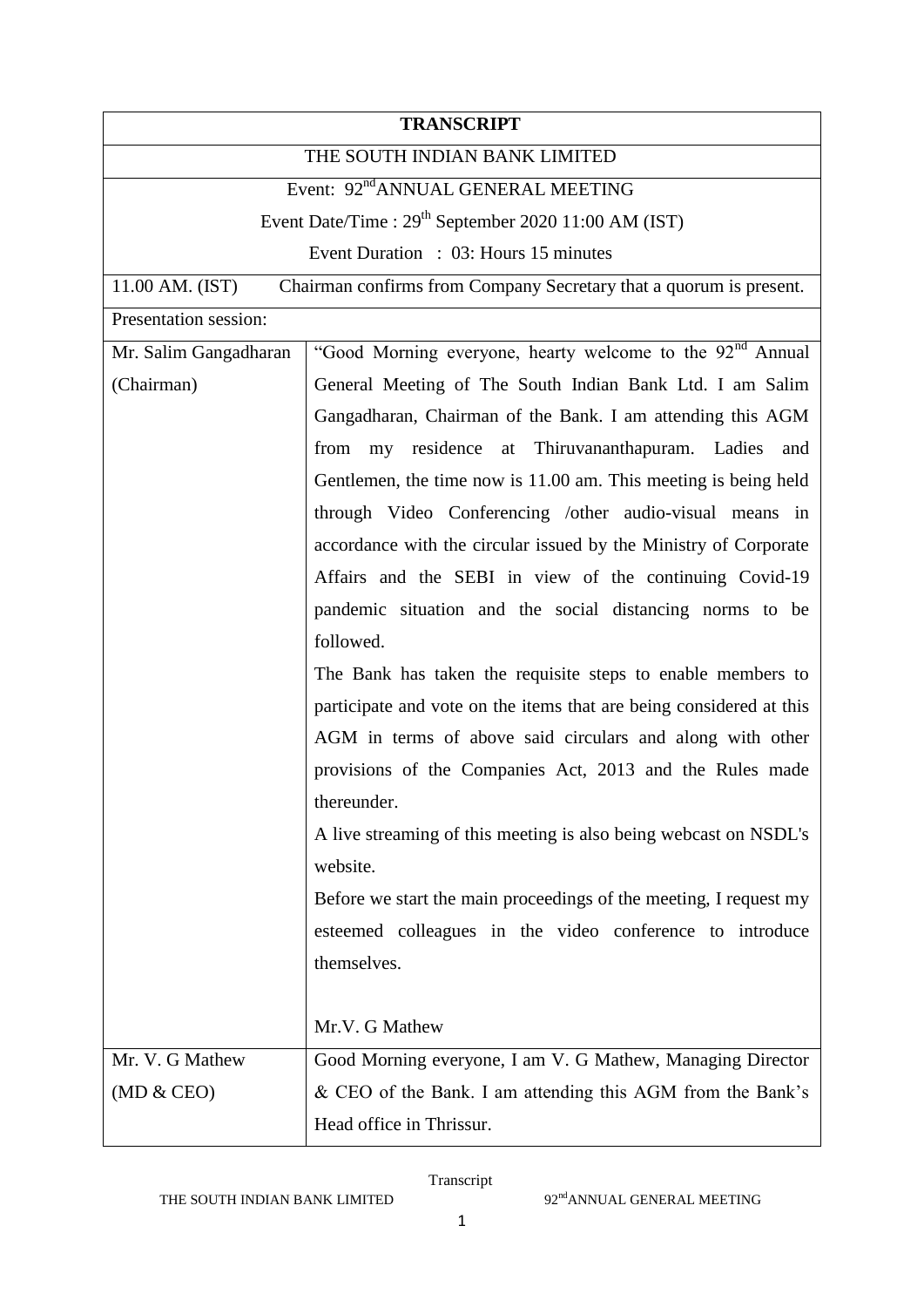| Mr. Salim Gangadharan   | Mr.Francis Alapatt                                             |
|-------------------------|----------------------------------------------------------------|
| (Chairman)              |                                                                |
|                         |                                                                |
| Mr. Francis             | Good Morning everyone, I am Francis Alapatt, Independent       |
| Alapatt                 | Director. I am attending this AGM from my Office in Kochi.     |
| (Director)              |                                                                |
| Mr. Salim Gangadharan   | Ms. Ranjana Salgaocar                                          |
| (Chairman)              |                                                                |
| Ms.<br>Ranjana<br>S.    | Good Morning, I am Ranjana Salgaocar, I am attending this AGM  |
| Salgaocar (Director)    | from my home in Goa.                                           |
|                         |                                                                |
| Mr. Salim Gangadharan   | Mr. George John Tharakan                                       |
| (Chairman)              |                                                                |
| Mr. Parayil George John | Good Morning everyone, I am Parayil George John Tharakan,      |
| Tharakan: (Director)    | Independent Director. I am attending this AGM from the DICT    |
|                         | Ernakulam.                                                     |
| Mr. Salim Gangadharan   | Mr.Achal Kumar Gupta                                           |
| (Chairman)              |                                                                |
| Mr. Achal Kumar Gupta   | Good Morning everyone, I am Achal Kumar Gupta, Non -           |
| (Director)              | Executive Director. I am attending this AGM from my residence  |
|                         | in Bhopal                                                      |
| Mr. Salim Gangadharan   | Mr.V J Kurian                                                  |
| (Chairman)              |                                                                |
| Mr.V J Kurian           | I am V J Kurian, Independent Director. I am attending this AGM |
| (Director)              | from my Office at Kochin Internaltional Airport in Kochin,     |
|                         | I am chairman of Nomination and Remuneration<br>Kerala,.       |
|                         | Committee as well as the stakeholders Relationship Committee,  |
|                         | thank you                                                      |
|                         |                                                                |
| Mr. Salim Gangadharan   | Mr. M George Korah                                             |
| (Chairman)              |                                                                |
| Mr.<br>M<br>George      | Good Morning everyone, I am M George Korah, Independent        |

THE SOUTH INDIAN BANK LIMITED 92<sup>nd</sup>ANNUAL GENERAL MEETING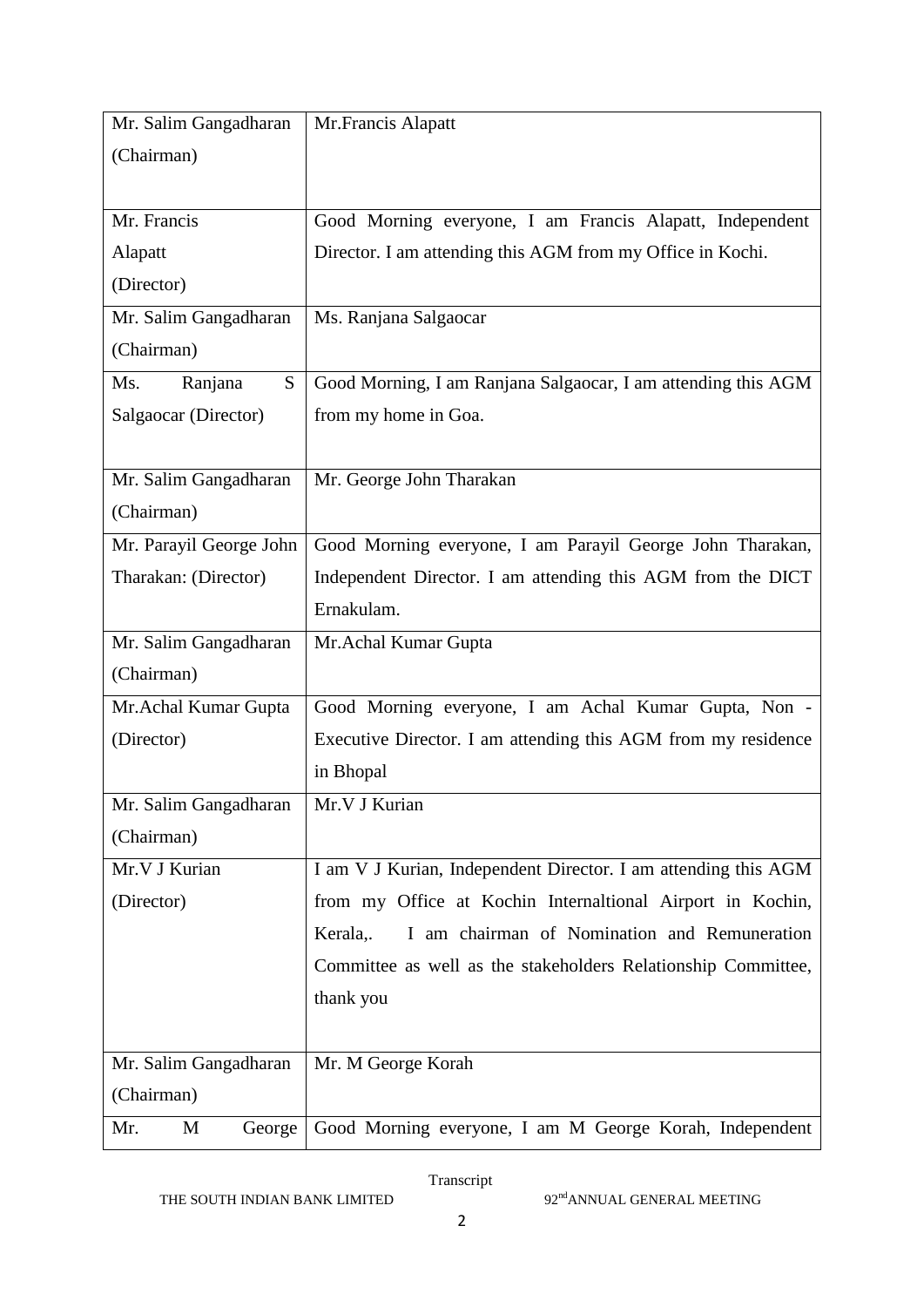| Korah (Director)      | Director and chairman of Audit Committee. I am attending this     |
|-----------------------|-------------------------------------------------------------------|
|                       | AGM from DICT Ernakulam.                                          |
| Mr. Salim Gangadharan | Mr.Pradeep M Godbole                                              |
| (Chairman)            |                                                                   |
| Mr.Pradeep<br>M       | Good Morning everyone, I am Pradeep M Godbole, Non -              |
| Godbole(Director)     | Executive Director. I am attending this AGM from my residence     |
|                       | in Mumbai                                                         |
| Mr. Salim Gangadharan | I request Chief Financial Officer and the Company                 |
| (Chairman)            | Secretary to introduce themselves.                                |
| Ms. Chithra H         | Good Morning everyone, I am Chithra H, Chief Financial Officer,   |
| (CFO)                 | attending from the Head Office of the Bank in Thrissur.           |
| Mr. Jimmy Mathew      | Good Morning everyone, I am Jimmy Mathew, Company                 |
| (Company Secretary)   | Secretary, joining from the Head Office, Thrissur.                |
| Mr. Salim Gangadharan | Thank you all. Apart from these colleagues, we also have Mr.      |
| (Chairman)            | Murali Ramakrishnan, Advisor to the Bank, Mr. Thomas Joseph       |
|                       | K, Mr. Sivakumar G Mr. Reghunathan K.N, Executive Vice            |
|                       | Presidents and other key Executives of the Bank joining this      |
|                       | meeting through video conference from their respective locations. |
|                       | CA. Vivek Govind, Senior Partner of M/s Varma & Varma,            |
|                       | Chartered Accountants, Kochi, representing the Statutory Central  |
|                       | Auditors of the Bank, is attending from Kochi.                    |
|                       | CS. Vincent P.D., Managing Partner of M/s. SVJS &                 |
|                       | Associates, Company Secretaries, Ernakulam, Secretarial Auditors  |
|                       | of the Bank, is attending from Kochi.                             |
|                       | Mr. S. Sankar, General Manager, BTS Consultancy Services Pvt.     |
|                       | Ltd., Share Transfer Agent of the Bank, is attending from         |
|                       | Chennai.                                                          |
|                       | The Company Secretary has informed that we have the requisite     |
|                       | quorum present through video conference to conduct the            |
|                       | proceedings of this meeting. The participation of members         |
|                       | through video conference is being reckoned for the purpose of     |
|                       | quorum as per the circulars issued by MCA and the Section 103 of  |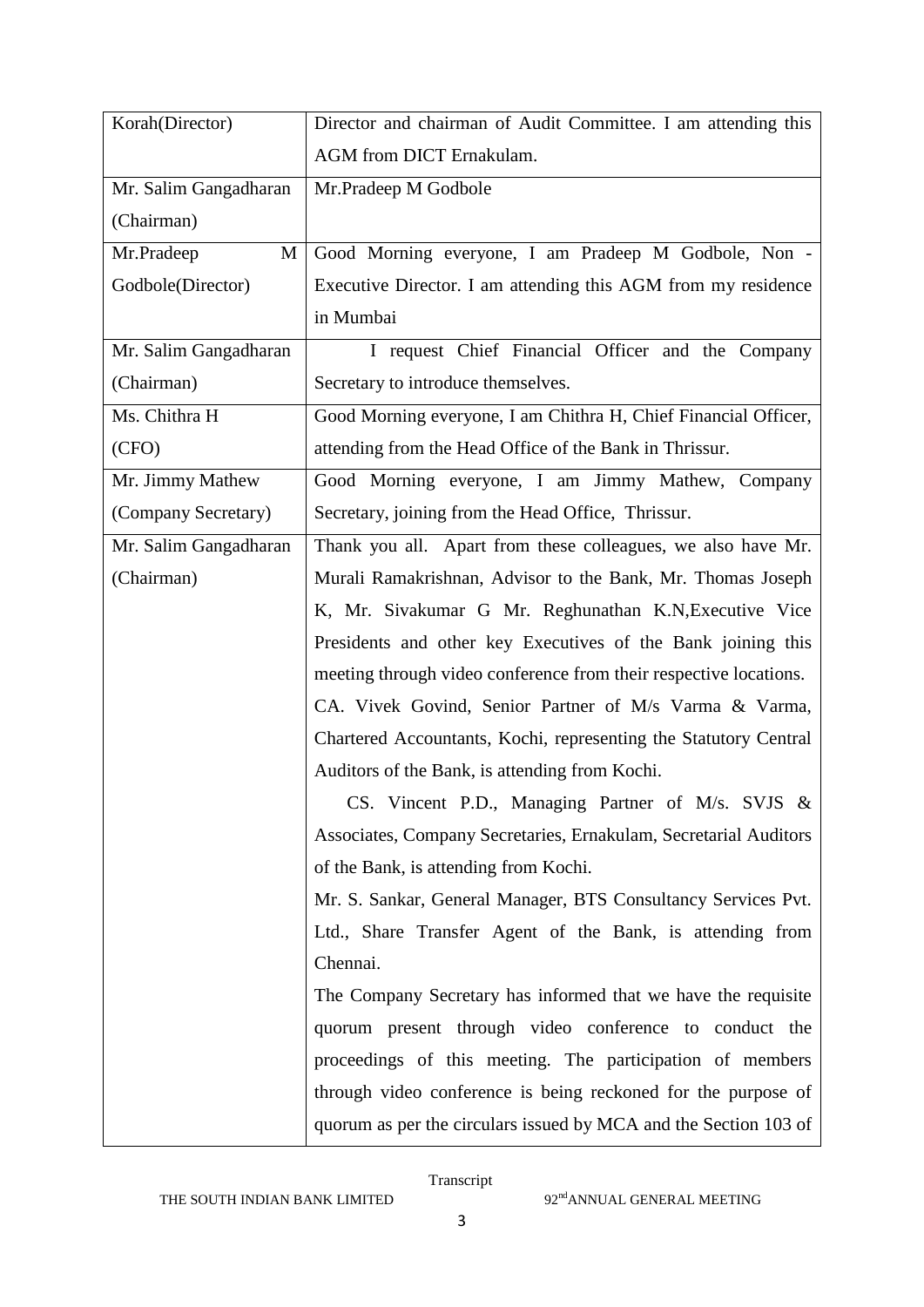the Companies Act, 2013. The quorum being present, I call this meeting to order.

The Bank has taken all possible steps under the current trying circumstances to enable members to participate through video conference and vote at the AGM. I thank all the members, colleagues on the Board, auditors and the management team for joining this meeting over video conference. I hope all of you are safe and are in good health.

The Register of Directors and Key Managerial Personnel, the Register of contracts with related party and contracts and Bodies, etc., in which directors are interested, Certificate from Statutory Auditors in terms of Regulation 13 of the SEBI (Share Based Employee Benefits) Regulations, 2014, stating that the ESOS of the Bank was implemented in accordance with the said SEBI guidelines and in accordance with the approval taken by the Bank earlier in the general meetings meetings- Employee Stock Option Scheme 2008with changes proposed, Memorandum of Association with changes proposed, Articles of Association with changes proposed, Auditors Report and the Secretarial Audit Report has been made available electronically for inspection by the members during the AGM. Members seeking to inspect such documents can send a request to ho2006@sib.co.in. As the AGM is being held through video conference, the facility for appointment of proxies by the members is not allowed and hence there is no proxy register for inspection with respect to the meeting this meeting.

The Bank has provided the facility to cast the votes electronically, on all resolutions set forth in the Notice dated 04th September 2020. Members who did not cast their votes yet electronically and who are participating in this meeting will have an opportunity to cast their votes during the meeting through the e-voting system provided by NSDL, provided they are not barred from doing so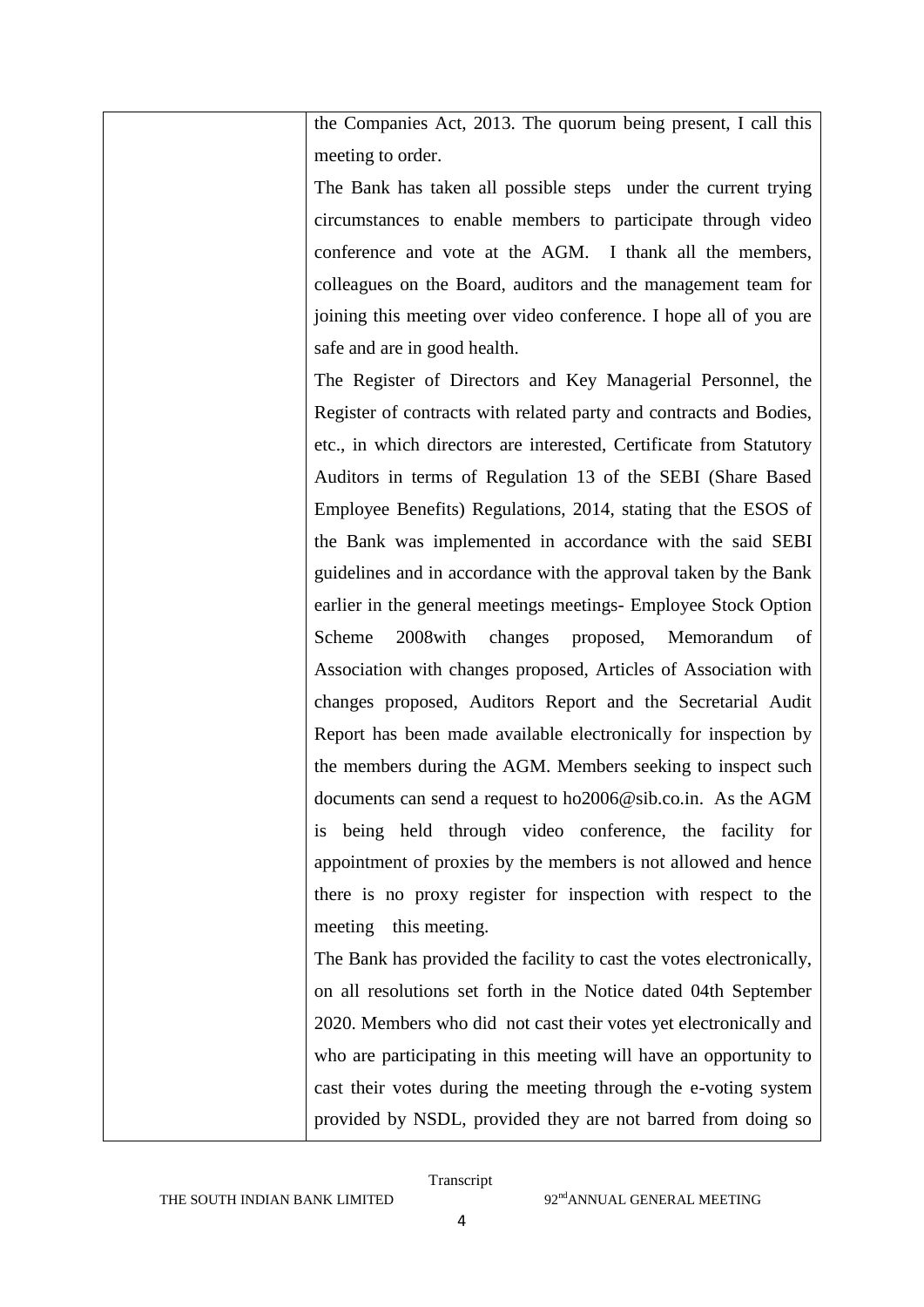|                     | otherwise. Members can click on "Vote" tab on the video            |
|---------------------|--------------------------------------------------------------------|
|                     | conference screen to avail of this feature.                        |
|                     |                                                                    |
|                     | Those shareholders who did cast their votes by remote e-voting     |
|                     | prior to the AGM can also attend the AGM but shall not be          |
|                     | entitled to cast their votes again.                                |
|                     | This being the AGM held through Video Conferencing and other       |
|                     | audio visual means, I request Mr. Jimmy Mathew, Company            |
|                     | Secretary to take you through certain instructions regarding the   |
|                     | participation at this meeting:                                     |
|                     |                                                                    |
|                     | Mr. Jimmy                                                          |
| Mr. Jimmy Mathew    | Good morning everyone.                                             |
| (Company Secretary) | Members may note that this Annual General Meeting is being held    |
|                     | through video conferencing in accordance with the Companies        |
|                     | Act 2013 and circulars issued by the Ministry of Corporate Affairs |
|                     | and the SEBI.                                                      |
|                     | The facility of participation at the AGM through Video             |
|                     | Conferencing or other audio visual means is being made available   |
|                     | for members. All members who have joined this meeting are by       |
|                     | default placed on mute mode by the host to avoid any disturbances  |
|                     | arising from background noise and to ensure smooth and seamless    |
|                     | conduct of the meeting.                                            |
|                     | The Bank has received requests from a few members to register      |
|                     | them as speakers at the meeting. Accordingly, the floor will be    |
|                     | open for these members to ask questions or express their views.    |
|                     | The moderator will facilitate this session once the Chairman opens |
|                     | the floor for questions and answers.                               |
|                     | Members are requested to refer to the Instructions provided in the |
|                     | notice or appearing on the video conference page, for a seamless   |
|                     | participation through video conference. In case members face any   |
|                     | difficulty, they may reach out on the helpline numbers.            |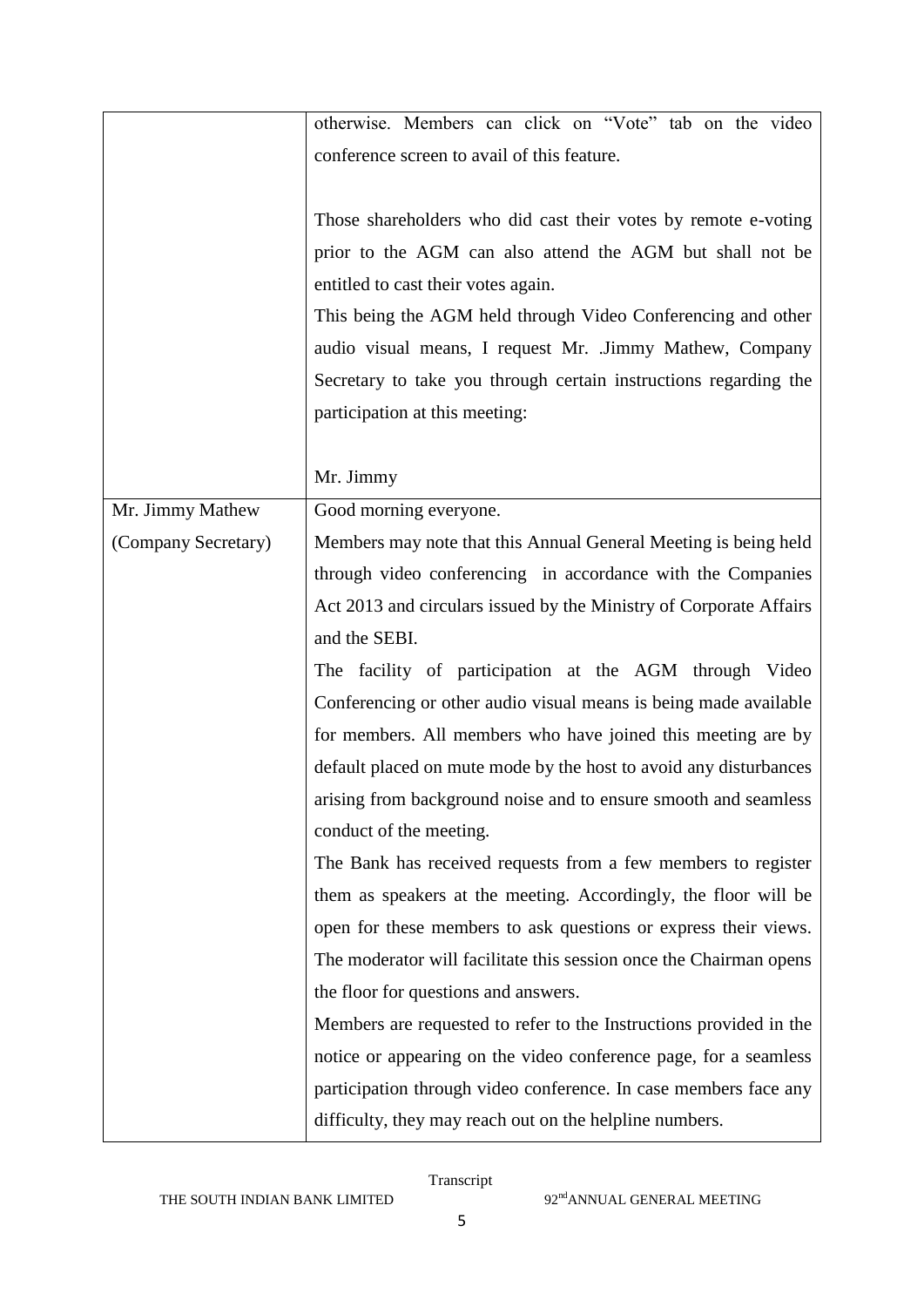|                       | Thank you<br>sir                                                    |
|-----------------------|---------------------------------------------------------------------|
| Mr. Salim Gangadharan | Thanks Jimmy, We will now commence the proceedings with a           |
| (Chairman)            | silent prayer. Let us remember the clients shareholders and the     |
|                       | employees of the Bank who have left for their heavenly abode        |
|                       | since we met last year and let us also remember efforts put in by   |
|                       | the employees and the valued cooperation extended by                |
|                       | stakeholders during this testing time of COVID pandemic. Let us     |
|                       | have a silent prayer please"                                        |
| (After silent prayer) |                                                                     |
| Mr. Salim Gangadharan | Thank you very much, A very good morning to all of you,             |
| (Chairman)            | I am delighted to welcome you all on behalf of the Board of         |
|                       | 92 <sup>nd</sup> Annual General Meeting of "The<br>Directors to the |
|                       | South Indian Bank Limited" for the Financial Year 19-20,            |
|                       | being held today through Video Conference. It is in a               |
|                       | different setting that we normally meet; the COVID -19              |
|                       | pandemic has disrupted all that conventional ambience, and          |
|                       | that we are now exposed to a new normal. It is wonderful to         |
|                       | see many of you joining in from different parts of India and        |
|                       | overseas. A special thanks to all of you for joining us             |
|                       | virtually. I greatly acknowledge your continued trust and           |
|                       | support extended to the Bank that has bolstered us to               |
|                       | progress ahead over the years.                                      |
|                       | The Directors Report and the Audited Financial Statements           |
|                       | for the Year ended March 31, 2020 are already with you and          |
|                       | with your permission, I take them as read.                          |
|                       | Before I present the performance of the Bank, I would like to       |
|                       | briefly share with you the present macroeconomic and                |
|                       | banking scenarios.                                                  |
|                       | The COVID-19 pandemic has spread at an alarming pace and            |
|                       | has emerged as a socio-economic and humanitarian crisis             |
|                       | worldwide, infecting millions and bringing economic activity        |
|                       | to a near standstill, as countries imposed tight restrictions on    |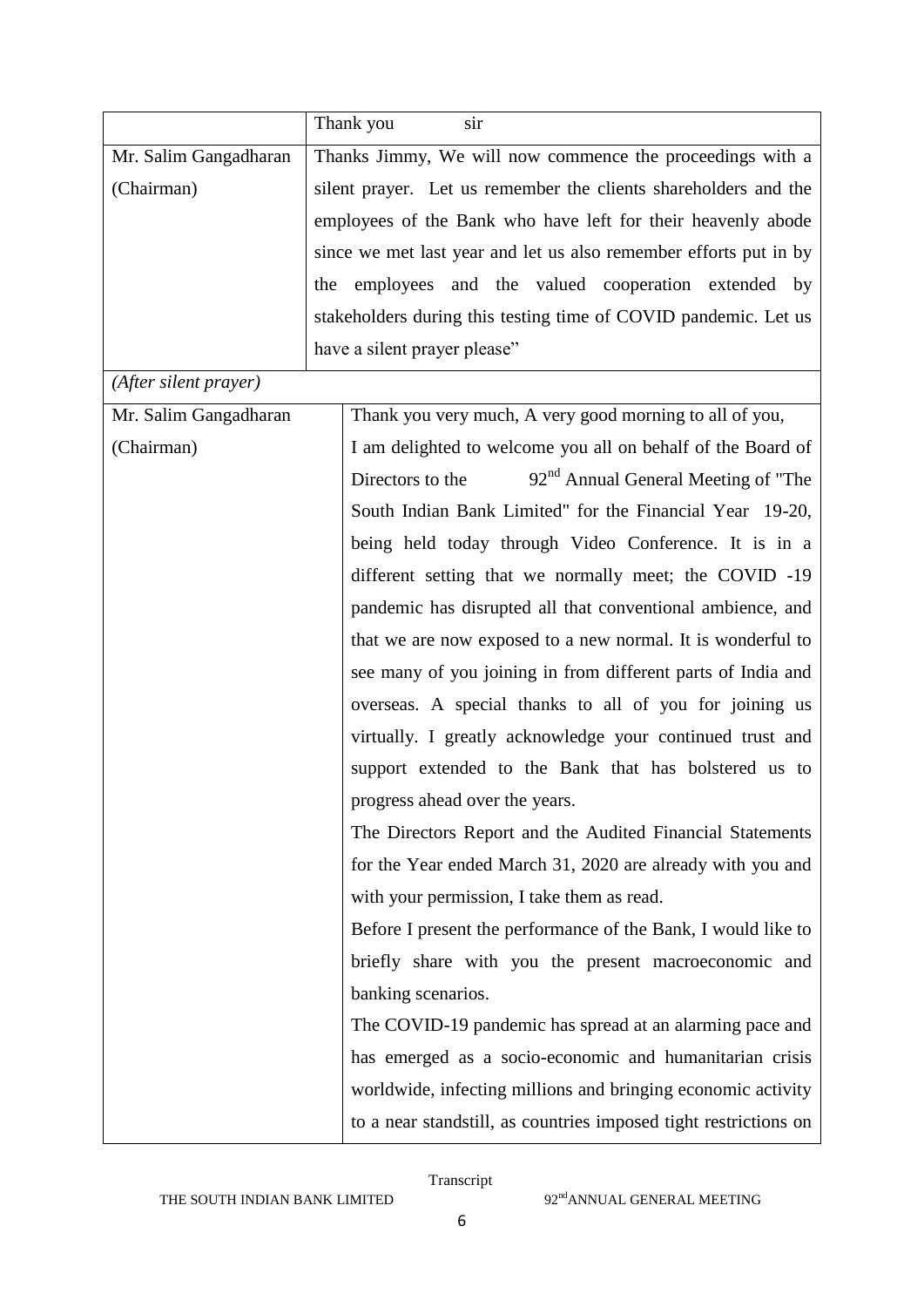physical movement to flatten the spread of the virus. As the health concerns and mortality grows, substantial economic damage is clear and represents the sharpest contraction in economic growth in the living memory.

The pandemic is expected to push most countries into recession in 2020, with the per capita income contracting sharply in the largest fraction of the countries globally, since1870. As per IMF's global economic outlook of June 2020, advanced economies are projected to contract by 8% in 2020. That weakness will spill over to the outlook for emerging market and developing economies, which are estimated to contract by 3%, as they cope with their own domestic outbreaks of the virus and prolonged lockdowns. This would represent the weakest showing by this group of economies at in at least sixty years.

The COVID-19 pandemic has significantly altered the economic outlook of the nation. The sharp reduction in the international crude oil prices, if sustained, could improve the country"s balance of trade; but the gains from this channel is not expected to offset the drag from the lockdown in economic activity and loss of external demand. By all indications, the recovery is likely to be gradual, as it efforts towards unlocking of the economy are challenged by rising infections. However, the financial conditions have improved in response to fiscal, monetary and regulatory measures.

The last year of the decade is ending with dramatic changes in the banking sector - from the amalgamation of banks to the liquidity crisis, and low credit demand to big-ticket defaults. It has been a year of many changes and challenges. The Non-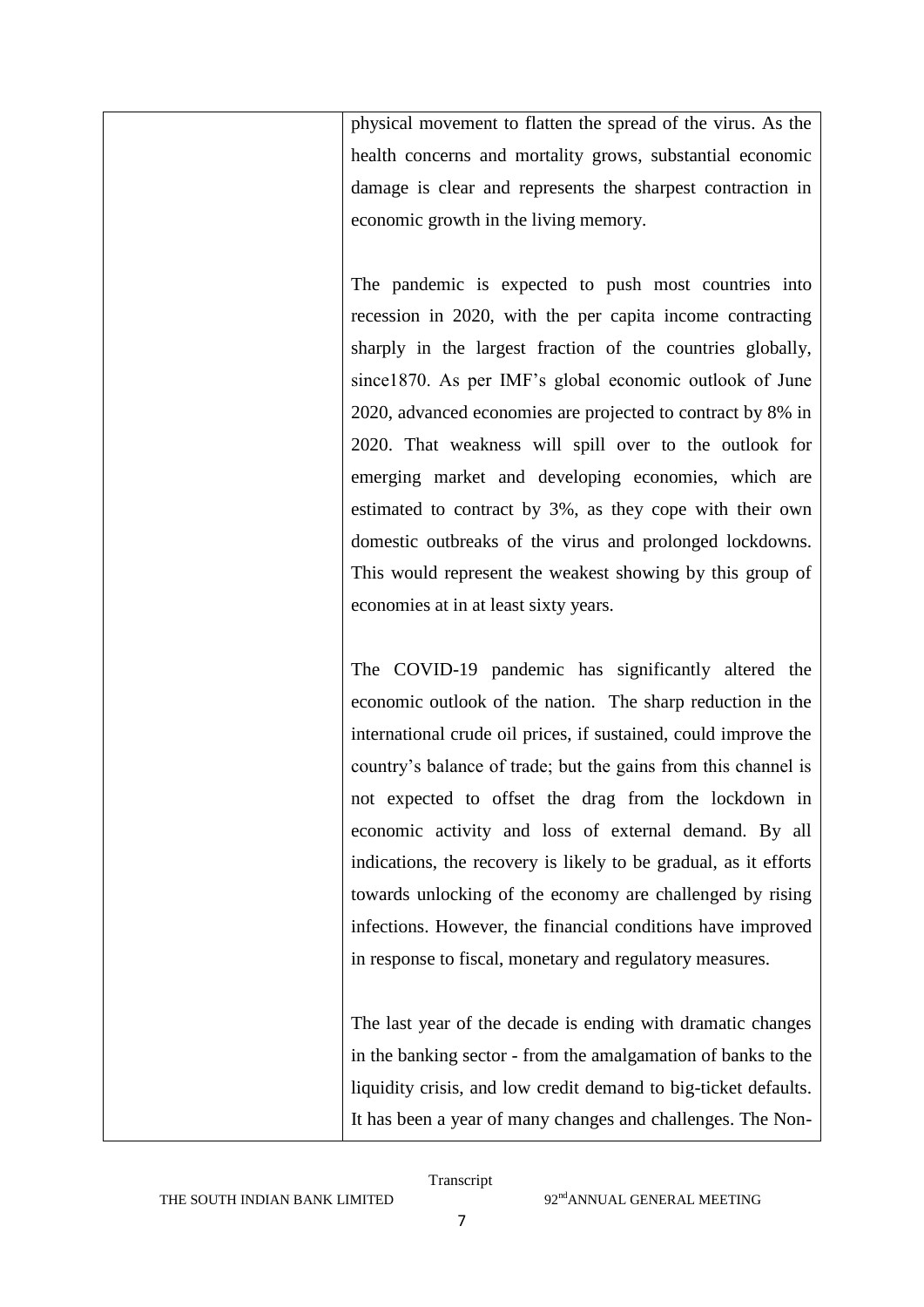Performing Assets of commercial banks has moderated from 9.3% in March 2019 to 8.5% in March 2020. Still, the position continues to remain at an elevated and unsustainable level. The asset quality is expected to deteriorate further in the wake of the lockdown. There has been secular decline in credit growth, mainly imputed by the risk aversion of banks by virtue of continued build-up of NPAs and the pandemic situation.

The Key financial highlights of Financial Year of our Bank are summed up, as under:

- Despite the challenges in the operating environment, the Bank achieved a total business of Rs.148,557.91 crore, consisting of deposits of Rs.83,033.89 crore and gross advances of Rs.65,524.02 crore as on March 31, 2020.
- With focus laid on low-cost deposits, the CASA deposits improved from 24.21% as on March 31, 2019 to 25% as on March 31, 2020.
- During the year 2019-20, the gross advances of the Bank registered a growth of 2.97%, to touch Rs.65,524.02 crore.
- During the financial year 2019-20, the Gross NPAs moved fractionally from 4.92% in March 2019 to 4.98% in March 2020. However, the net NPA has come down to 3.34% as against 3.45% for the previous year.
- With the focus on strengthening the financials, the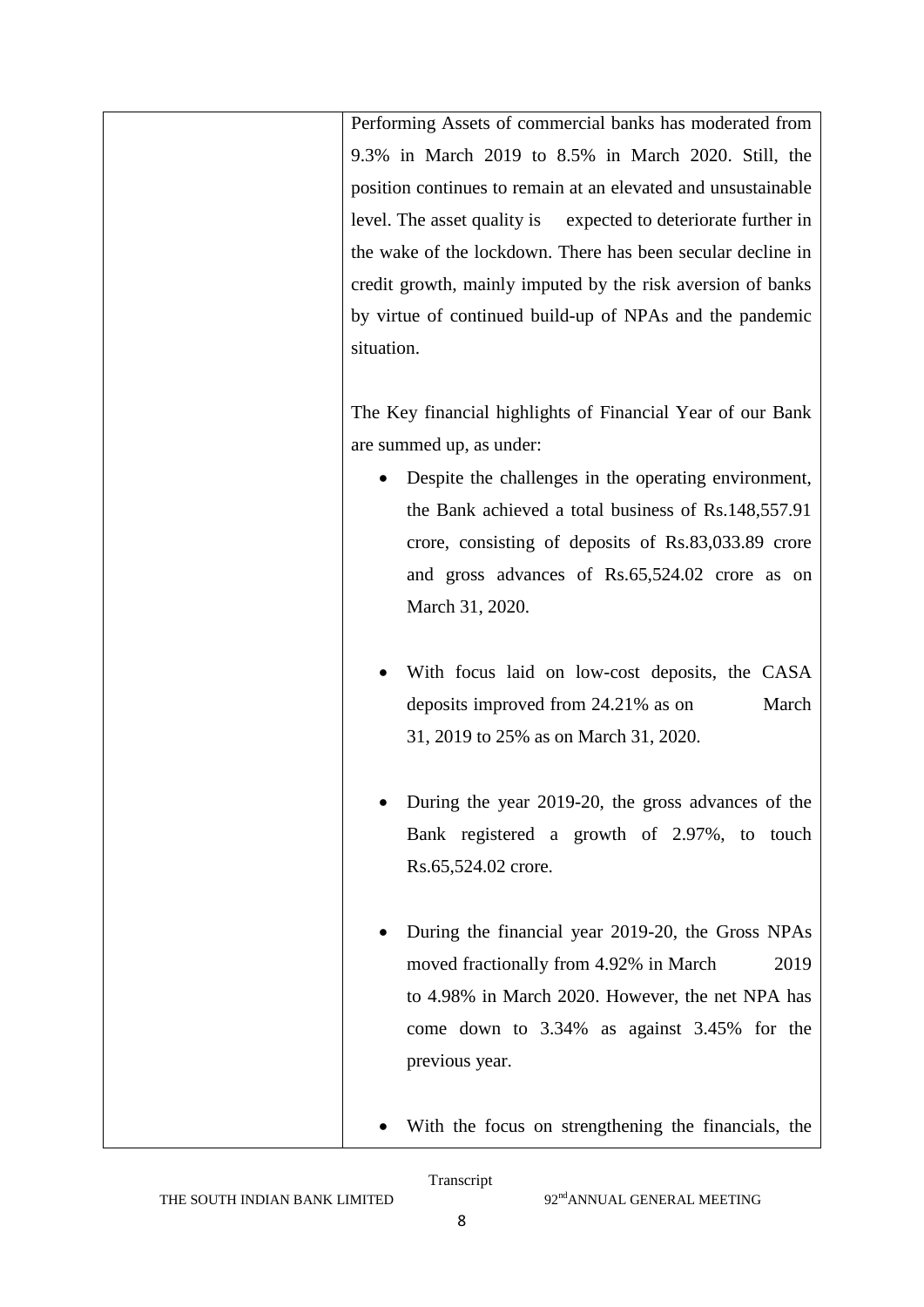| Provision Coverage Ratio has improved from 42.46<br>in March<br>2019 to 54.22 in March 2020.                                                                                                                                                                                                       |
|----------------------------------------------------------------------------------------------------------------------------------------------------------------------------------------------------------------------------------------------------------------------------------------------------|
| The operating profit increased substantially by<br>406.67 crore from 1238.97 crore in 2018-19 to<br>1645.64<br>crore in 2019-20. However, the net profit<br>declined from 247.53 crore in 2018-19 to 104.59<br>2019-20, due to high credit risk costs and<br>crore in<br>COVID related provisions. |
| The capital adequacy ratio improved to 13.41, as<br>compared to 12.61 in the previous year.                                                                                                                                                                                                        |
| The book value per share increased from Rs.29.68 to<br>Rs.30.25 as on March 31, 2020.                                                                                                                                                                                                              |
| The Bank has been successful in widening its network<br>across India with 875 Branches; 54 Extension<br>Counters; 1325 ATMs; and 99 CRMs.                                                                                                                                                          |
| During the year, the Bank was honoured with<br>significant Institutional recognitions, awards and<br>accolades<br>for various initiatives undertaken.                                                                                                                                              |
| The Bank accords utmost importance to constantly enhancing<br>the skill sets of its staff members. Training Programmes are                                                                                                                                                                         |
| conducted<br>regularly at SIB Staff Training<br>College (SIBSTC), Thrissur and at 7 Regional Training<br>Centres (RTCs) for development of professional skills. These                                                                                                                              |
| training programmes are designed to develop competency of<br>operating personnel while while imbibing the SIBIAN's<br>spirit and culture through an effective learning<br>process.                                                                                                                 |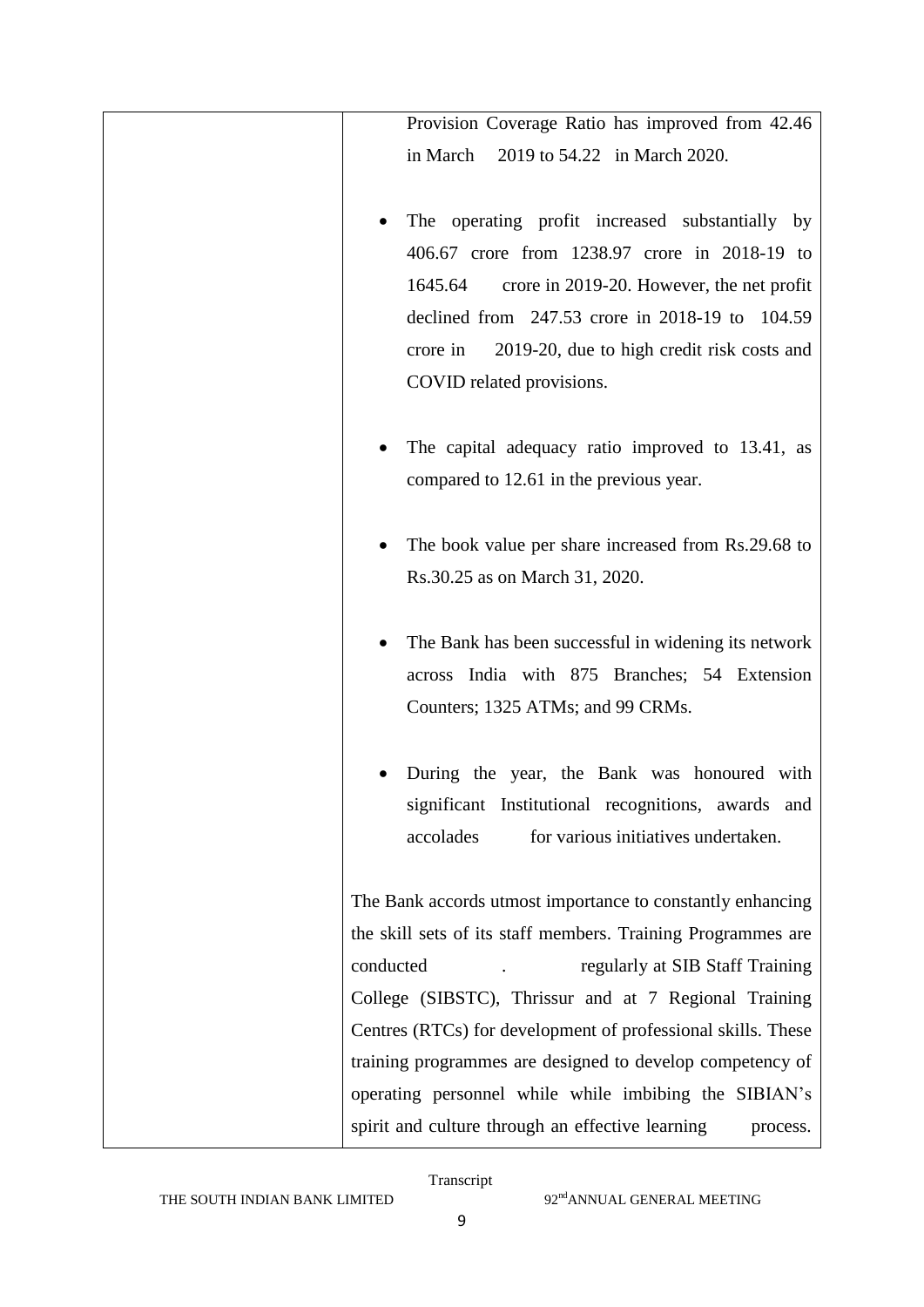SIBSTC and the RTCs identify skill gaps in the personnel and provide support for qualitative improvement. Staff members are also nominated to external training centers for being trained in specialized areas as well as to have higher exposure. During the financial year 19-20, the Bank has imparted training to 3,725 officers, 2,060 clerks 162 sub staff in various aspects of banking operations. A total of 5,947 staff members were trained during the Financial Year 19-20, which is about 70% of total staff strength of 8,570 as on March 31, 2020. This is also in consonance with the Bank"s priority of continuous up-gradation of skills to ensure that the staff members meet the rising expectations of customers and discharge services professionally covering the entire gamut of banking operations. In addition to this, trainings has also been imparted to 14 Financial Literacy Centres/Business Correspondents for better rural banking services and as a measure of expanding financial inclusion initiatives of the Bank. The success of these training programmes are reflected in the enhanced organizational productivity of the staff.

The Bank is a market leader in adopting innovations in technology with a view to providing safe, secure and convenient banking facilities to its customers. The Bank has introduced a host of services and facilities for enhancing customer satisfaction, which *interalia* includes the following:

- Implemented Robotic Process Automation in various back office processes in centralized centres of the Bank.
- DIYA (that is Do It Yourself using Aadhaar) Account Process Flow has been launched by which customers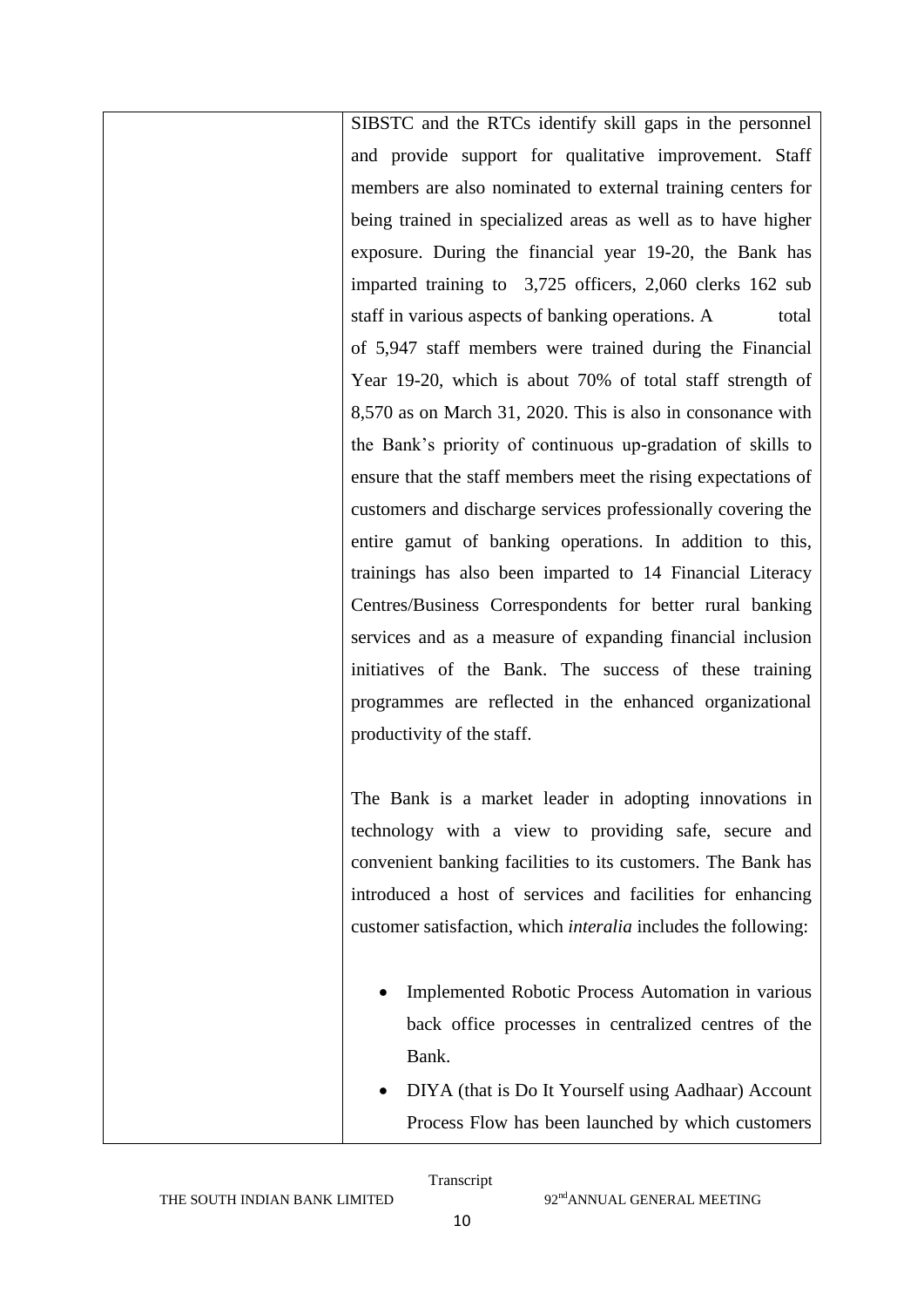| branches<br>from<br>without the<br>open accounts<br>can |
|---------------------------------------------------------|
| intervention of the CPC, using Aadhaar based            |
| authentication.                                         |
| Implemented Implementation of Early Warning             |
| System to detect the slippages of accounts into NPAs,   |
| well in advance.                                        |
| Pre-approved personal loans through digital modes       |
| for small ticket loans by applying data analytics.      |
| Facility to link Fast Tags with the Bank account and    |
| to set standing instruction to recharge the same.       |
| Implementation of Work from Home facility for the       |
| staff<br>on the outbreak of COVID-19 pandemic.          |
|                                                         |
| Integration of School/College ERP systems for fee       |
| collection.                                             |
| Spot credit through digital modes for Current Account   |
| customers based on transactions in their accounts.      |
| Implemented the facility to enable or disable           |
| international transaction facility of debit cards using |
| Mobile Banking or Internet Banking channel.             |
| Facilitated creation and reset of debit card PIN using  |
| Mobile Banking and Internet banking channel as well.    |
| Dynamic Currency conversion facility at the POS         |
| machines.                                               |
| Enhanced the unique features in Mobile Banking          |
| application-Lock, to facilitate customers to set a      |
| threshold limit for cumulative debit transactions in a  |
| in a day through all channels. E-Lock enables<br>day    |
| customers to block/unblock debit transactions through   |
| all channels with a single click.                       |
|                                                         |
| Coming to Corporate Social Responsibility               |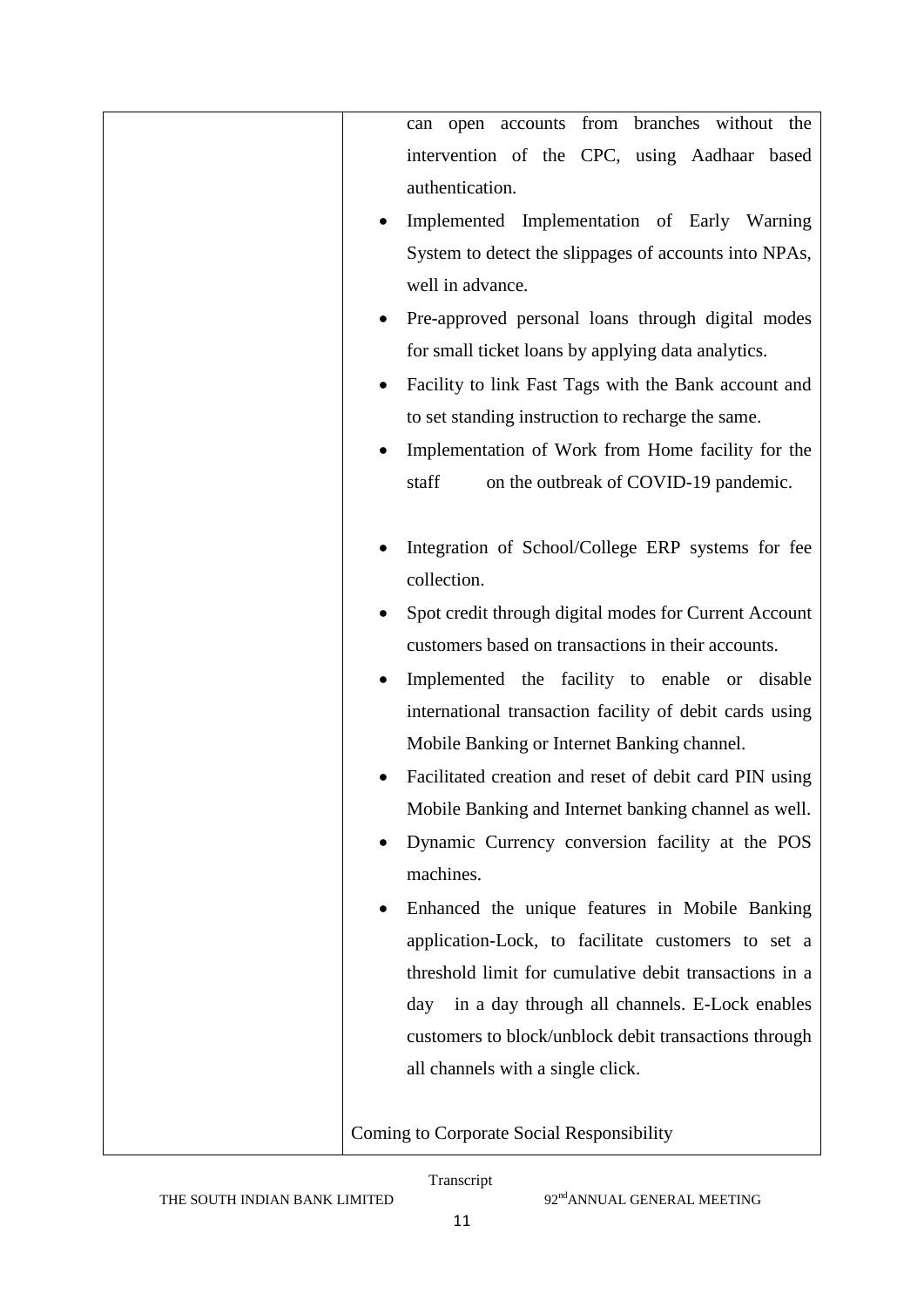The Bank is grateful to the society that has supported and encouraged the Bank during its long journey of growth and development. The Bank believes that no organization can make sustainable development without the patronage of the society. The Bank is committed to integrate social and environmental concerns in its business operations.

In line with the CSR Policy and in accordance with the Companies Act, the Bank undertook various activities.

During the year 19-20, the Bank spent 12.01 crore (that is 96.08%of the budget of Rs 12.50 crore) towards CSR activities against Rs12.22 crore in 18-19. The Bank had also embarked on some major projects last year in the field of education, healthcare, etc. By choosing long- term sustainable projects, the Bank has taken an approach, which brings steady and lasting impacts on the society. Given the COVID -19 pandemic situation and challenges faced by the health sector, the Bank proposes to focus on health infrastructure projects in the year 2020-2021.

Coming to Risk Management

The risk management strategy of the Bank is based on a clear understanding of various risks, disciplined risk assessment, risk measurement procedures and continuous monitoring for mitigation. The policies and procedures established for this purpose are continuously evaluated and benchmarked against the best practices followed in the industry. Through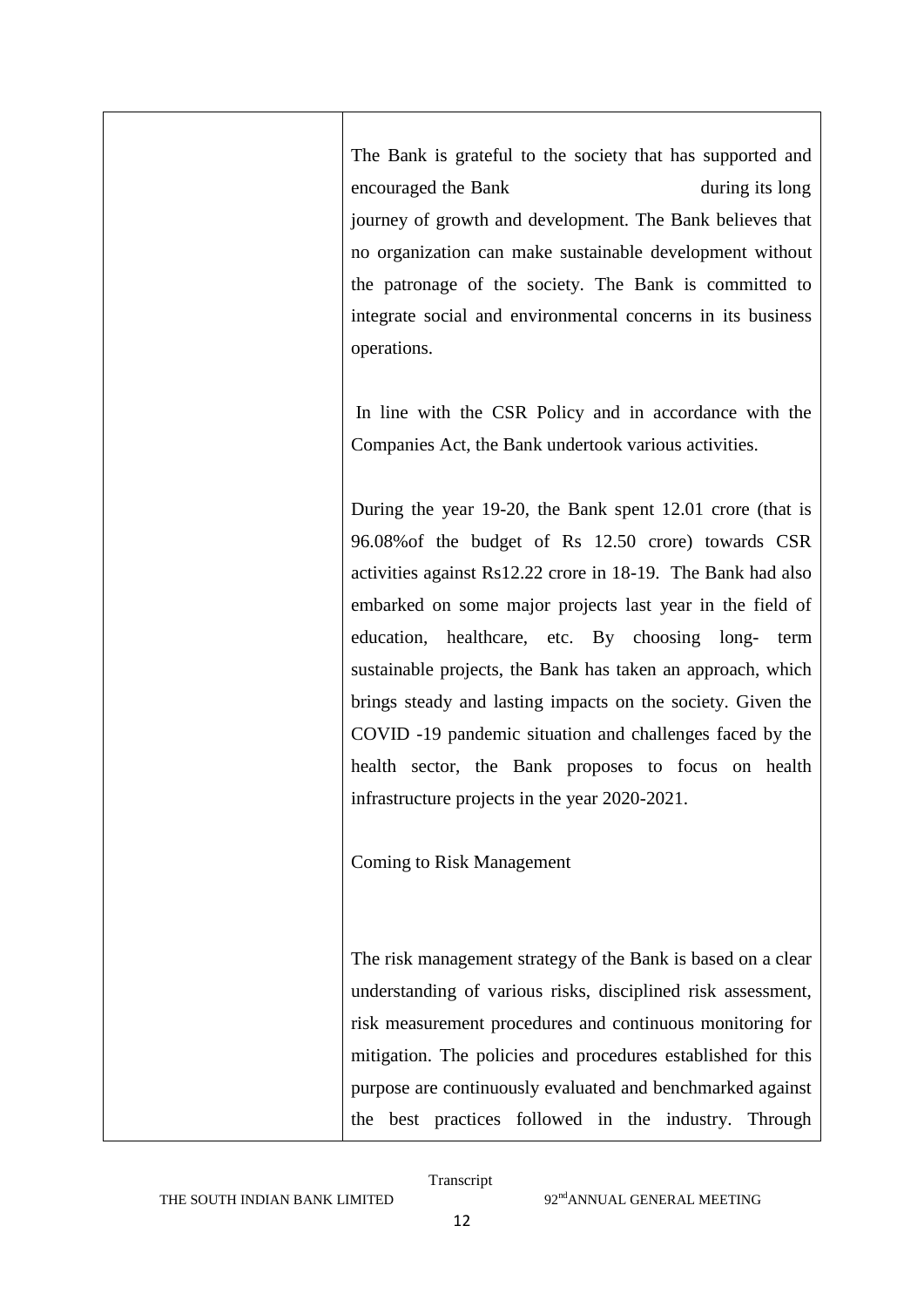continuous refinement and improvement of the risk measurement/management systems, including automation of feasible processes, the Bank aims to ensure regulatory compliance as well as better return on and on and utilization of capital in line with the business objectives.

Coming to the Internal Control Systems and Compliance

The Bank has put in place extensive internal controls and processes to mitigate operational risks, which includes maker–checker authentication of CBS transactions, centralized processing of opening and modifications of CASA accounts, centralized sanctioning of loan facilities, day end checks to monitor critical issues involving timely renewal of credit reports, closure of the bank guarantees, timely . btaining of loan documents, equitable mortgage creation and .  $CERSAI$ registration, etc.

As per the requirement of Companies Act, 2013, the Bank has formulated Internal Financial Controls framework. The Risk and controls associated with each process in the Bank are documented under the Internal Financial Controls Framework.

Coming to the Awards and Accolades

The Bank has received the following awards during the Financial Year 19-20: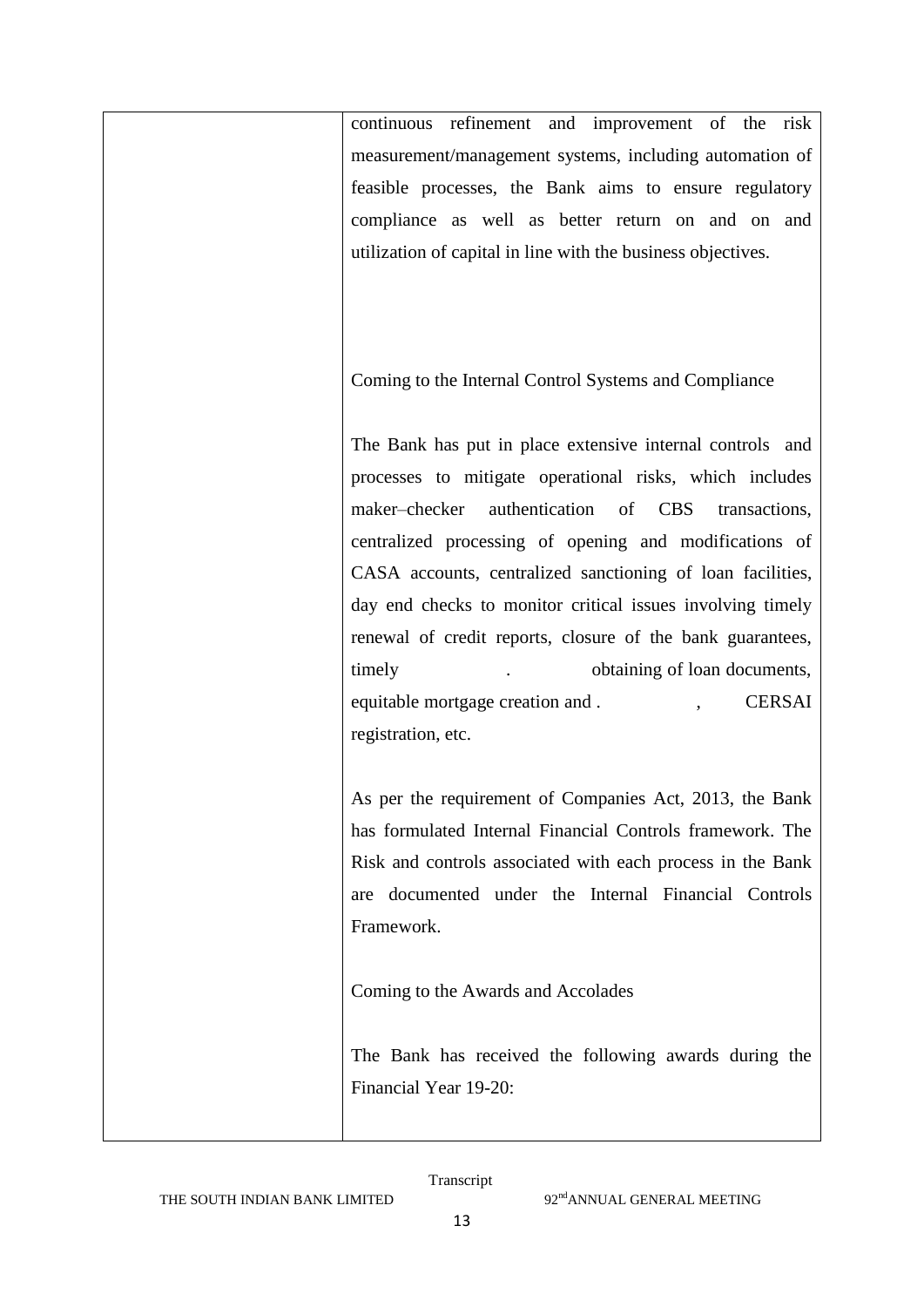| Best MSME Bank (Private Sector) Award by<br>ASSOCHAM in connection with 7th MSME National<br>Excellence Awards-2019.                                                                                                                                                                                                                                                                                                                                                                                     |
|----------------------------------------------------------------------------------------------------------------------------------------------------------------------------------------------------------------------------------------------------------------------------------------------------------------------------------------------------------------------------------------------------------------------------------------------------------------------------------------------------------|
| Social<br>Responsibility<br>Corporate<br>Excellence<br>Award, 2019 instituted by Rotary District 3201 for<br>carrying out CSR projects in the area of education for<br>the marginalised.                                                                                                                                                                                                                                                                                                                 |
| Infosys Finacle Client Innovation Awards<br>for<br>Customer Journey Re-imagination and Ecosystem led<br>Innovations.                                                                                                                                                                                                                                                                                                                                                                                     |
| We have received six IBA Awards                                                                                                                                                                                                                                                                                                                                                                                                                                                                          |
| 1) The Best Technology Bank of the Year (Winner of<br>the Small Banks group)<br>Best Use of Data & Analytics for Business<br>Outcome (Winner – Small Banks), Best IT Risk Management<br>& Cyber Security Initiatives Joint Winner – within the Small<br>small Banks groups, Best Payment Initiative Joint Runner Up<br>- Private Sector Banks, Most Customer Centric Bank using<br>Technology among the Small Banks and Best Chief<br>Information Officer information officer Runner Up<br>Looking ahead |
| The Bank has undertaken a comprehensive transformation<br>journey centered around processes, products, technology,<br>people capabilities, business strategy, risk management and<br>compliance. Given the initiatives already undertaken, the                                                                                                                                                                                                                                                           |
| Bank has repositioned itself in the market. The process of de-                                                                                                                                                                                                                                                                                                                                                                                                                                           |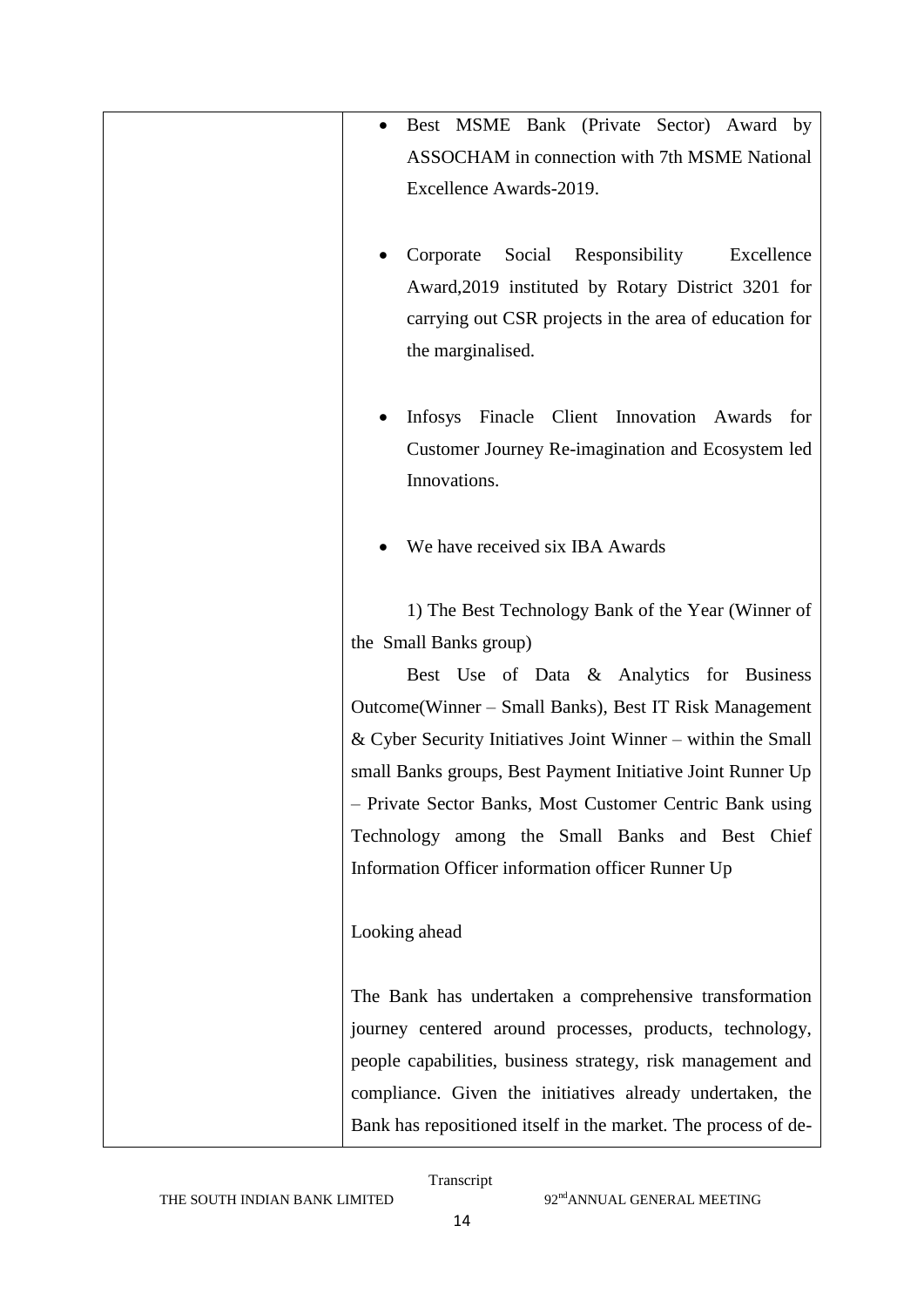risking the balance sheet continues and the efforts towards this towards building a strong retail book have been successful. Given covid 19 pandemic situation maintaining a sustainable asset quality is the major challenge faced by the Bank. Recognizing the critical importance of controlling NPAs to a sustainable level, the credit risk management tools and strategies are being strengthened. The credit underwriting and administration processes and collection are being tightened. Appropriate product pricing, on a risk-return perspective and strict control on portfolio quality would improve asset quality and profitability. Now that a new MD & CEO is scheduled to assume the position on October 2020, the efforts to optimize resources and exploit market opportunities, with focus on quality and profitability would be further boosted.

Amidst the outbreak of Covid-19 during the last six months, we see optimism emerging across in the industry. Governments, financial institutions, businesses, economic- health and human development agencies are showing us the light by formulating and delivering the muchneeded policy support, innovations and guidance. Because of the experience and wisdom of the Board and management, I am sure that the Bank is in a cusp of safe journey ahead through these unpredictable and unprecedented times.

Coming to Acknowledgement

I take this opportunity to express my deep sense of gratitude to the Reserve Bank of India, the Securities and Exchange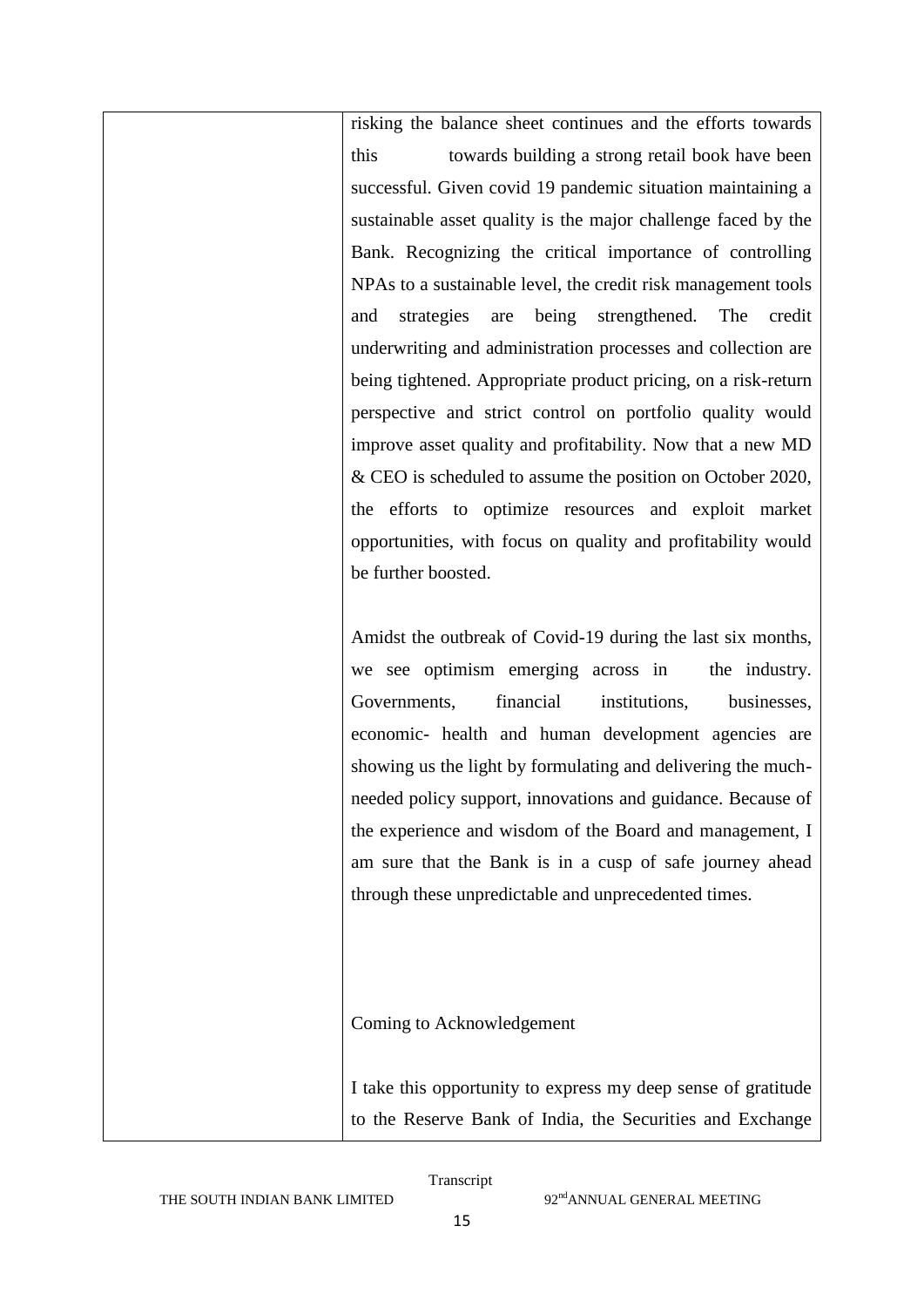Board of India, Government of India, Government of Kerala and all other State Governments where the Bank operates, other Government and Regulatory Authorities, including stock exchanges, where the Bank"s shares are listed and correspondent Banks for their strong support and guidance, during the year. The Board also places on record its gratitude to the Bank"s shareholders and customers for their continued support, patronage and goodwill. The Board further places on record its appreciation for the valuable services rendered by M/s Varma & Varma, Chartered Accountants, Statutory auditors, during their tenure. The single most important pillar of any Institution is its personnel, more so in the case of a service entity like a Bank. The Bank gladly acknowledges this fact and thanks all of them for their diligence, devotion and loyalty towards the Bank. The Board expresses its sincere appreciation for the dedicated services rendered by officers and employees of the Bank at all levels.

Dr. Joseph Alapatt , Mr. Achal Gupta, Directors are retiring after serving the Bank creditably for a longer period. They had contributed significantly in the transformation process and in formulating appropriate strategies. The Board appreciates the services rendered by the retiring Directors. Mr. V. G Mathew, MD & CEO is completing his second term on September 30, 2020. During his term, the Bank has accelerated the process of de-risking the balance sheet, centralization of processes, innovations in technology and transformation. The Board appreciates his efforts and wishes him all the best.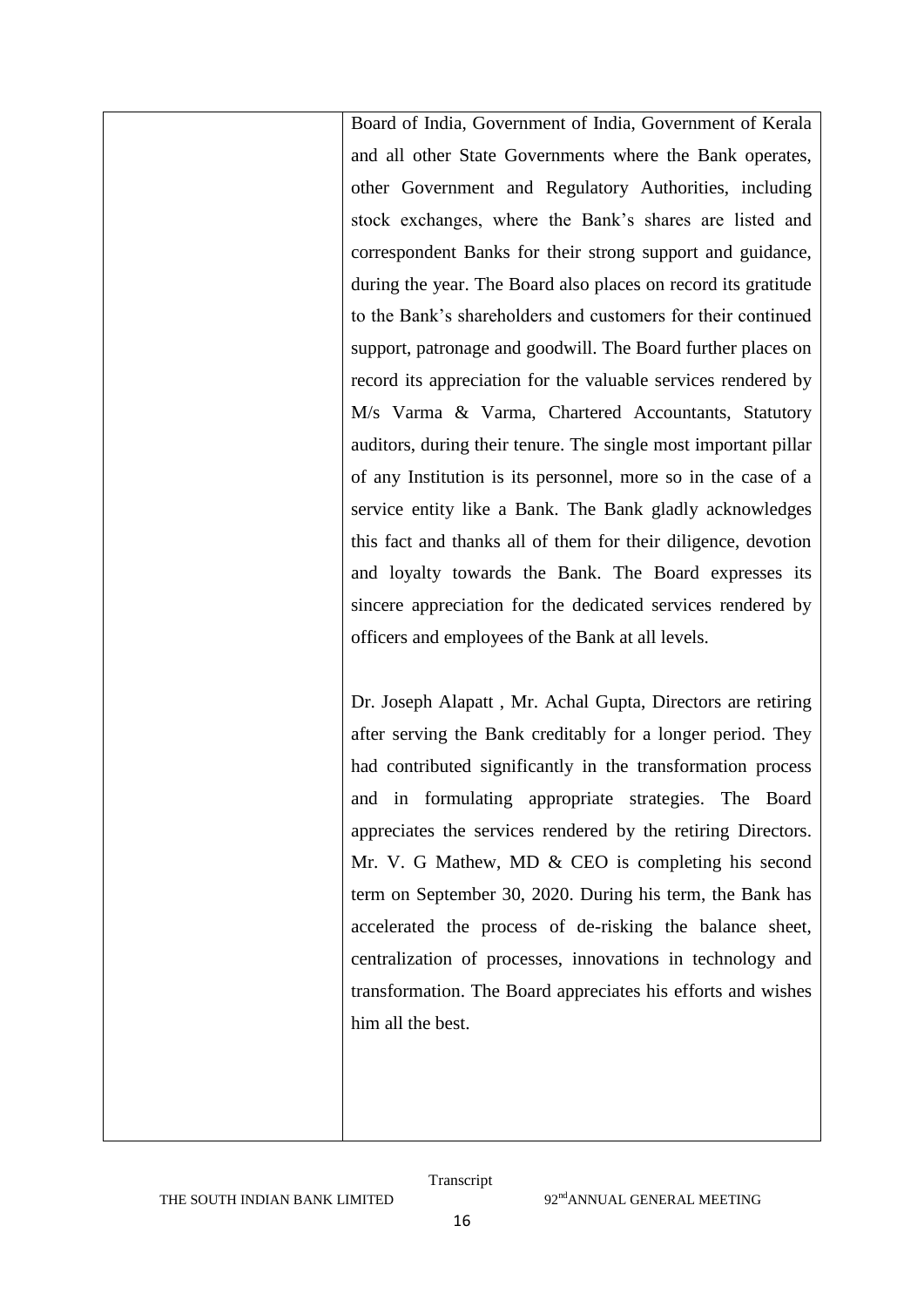|                     | Before I conclude, I would like to thank you assure you, that    |
|---------------------|------------------------------------------------------------------|
|                     | the Bank has put in place appropriate plans and strategies to    |
|                     | bring about the most desirable quality business growth. I seek   |
|                     | your continued support and patronage to take our Bank to         |
|                     | new heights. We look forwards to continuing this journey         |
|                     | along with you to take the Bank to new horizons.                 |
|                     |                                                                  |
|                     | Thank you, Ladies and Gentlemen for your valuable time and       |
|                     | attention.                                                       |
|                     |                                                                  |
|                     | Thank you very much                                              |
|                     |                                                                  |
|                     | I trust that I have your consent to take the Notice of the       |
|                     | Meeting and the Directors' Report as read".                      |
|                     |                                                                  |
|                     | Before we proceed, I am pleased to bring to your notice that,    |
|                     | as required under the Companies Act, 2013, the Bank had          |
|                     | provided you all the facility to cast their vote electronically, |
|                     | on all resolutions set forth in the Notice. Members may          |
|                     | please note that there will be no voting by show of hands.       |
|                     |                                                                  |
|                     | Now let us move into agenda items No 1, the first item in the    |
|                     | agenda is approval and adoption of accounts of the financial     |
|                     | year 2019-20 I call upon the company secretary to read the       |
|                     | auditor's report, Jimmy.                                         |
| Mr. Jimmy Mathew    | Thank you sir,                                                   |
| (Company Secretary) | <b>INDEPENDENT AUDITOR'S REPORT</b>                              |
|                     | To the Members of The South Indian Bank Limited                  |
|                     | Report on the Audit of the Financial Statements                  |
|                     | Opinion                                                          |
|                     | We have audited the financial statements of The South Indian     |
|                     | Bank Limited ('the Bank'), which comprise the Balance            |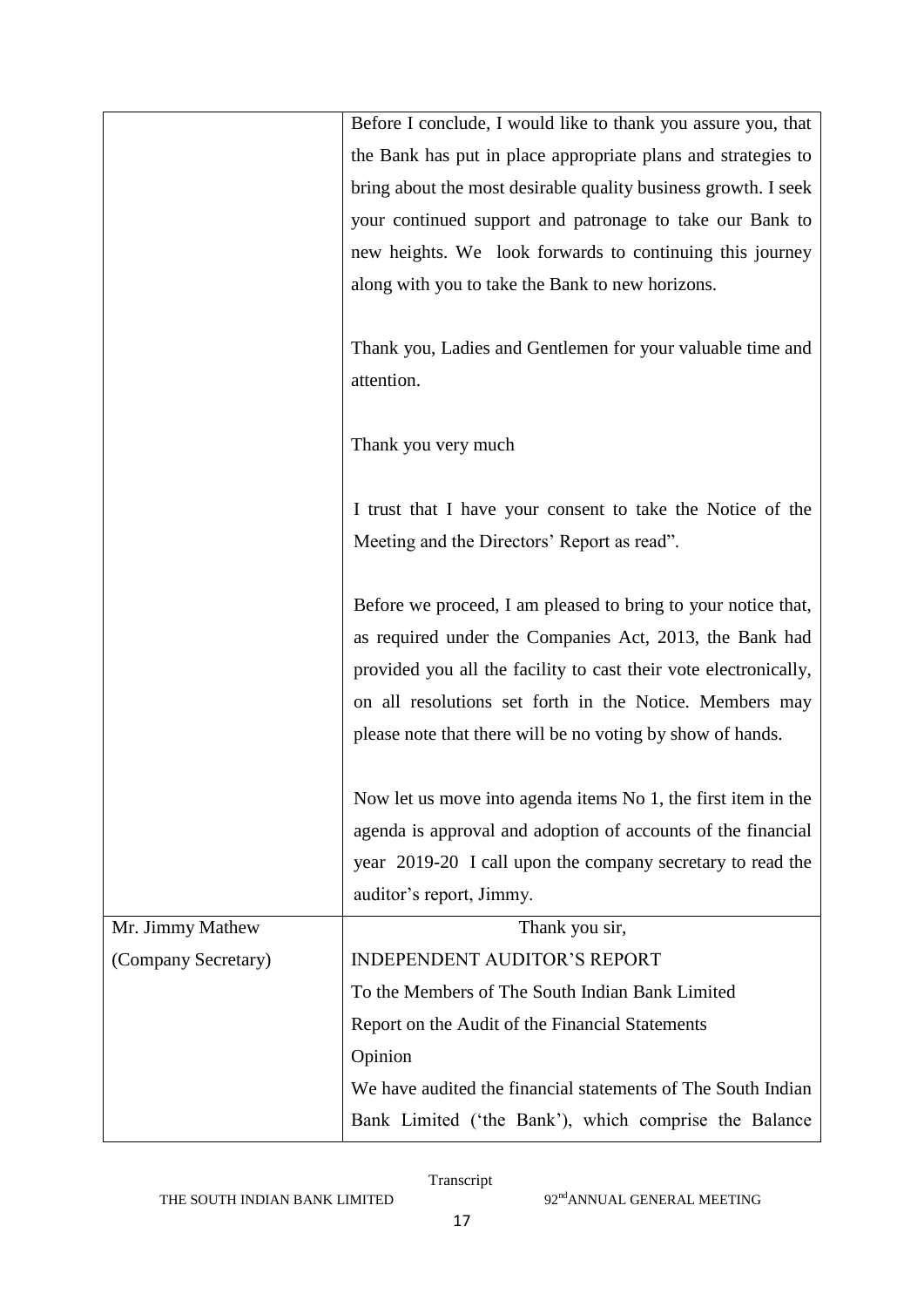Sheet as at March 31, 2020, the Profit and Loss Account , the Cash Flow statement for the year then ended, and notes to the financial statements, including a $\gamma$  summary of significant accounting policies and other explanatory information in which are included the Returns for the year ended on that date audited by the branch auditors of the Bank"s branches located across India.

In our opinion and to the best of our information and according to the explanations given to us, the aforesaid financial statements give the information required by the Banking Regulation Act, 1949 as well as the Companies Act, 2013 ("the Act") in the manner so required for banking Companies and give a true and fair view of in conformity with accounting principles generally accepted in India, of the state of affairs of the Bank as at March 31, 2020, and its profit and its cash flows for the year ended on that date.

### Basis for Opinion

We conducted our audit of the financial statements in accordance with the Standards on Auditing (SAs) specified under section 143(10) of the Act. Our responsibilities under those Standards are further described in the "Auditor"s Responsibilities for the Audit of the Financial Statements' section of our report. We are independent of the Bank in accordance with the "Code of Ethics" issued by the Institute of Chartered Accountant Accountants of India together with the ethical requirements that are relevant to our audit of the financial statements under the provisions of the Act and the Rules thereunder, and we have fulfilled our other ethical responsibilities in accordance with these requirements and the Code of Ethics. We believe that the audit evidence we have obtained is sufficient and appropriate to provide a basis for our audit opinion on the financial statements.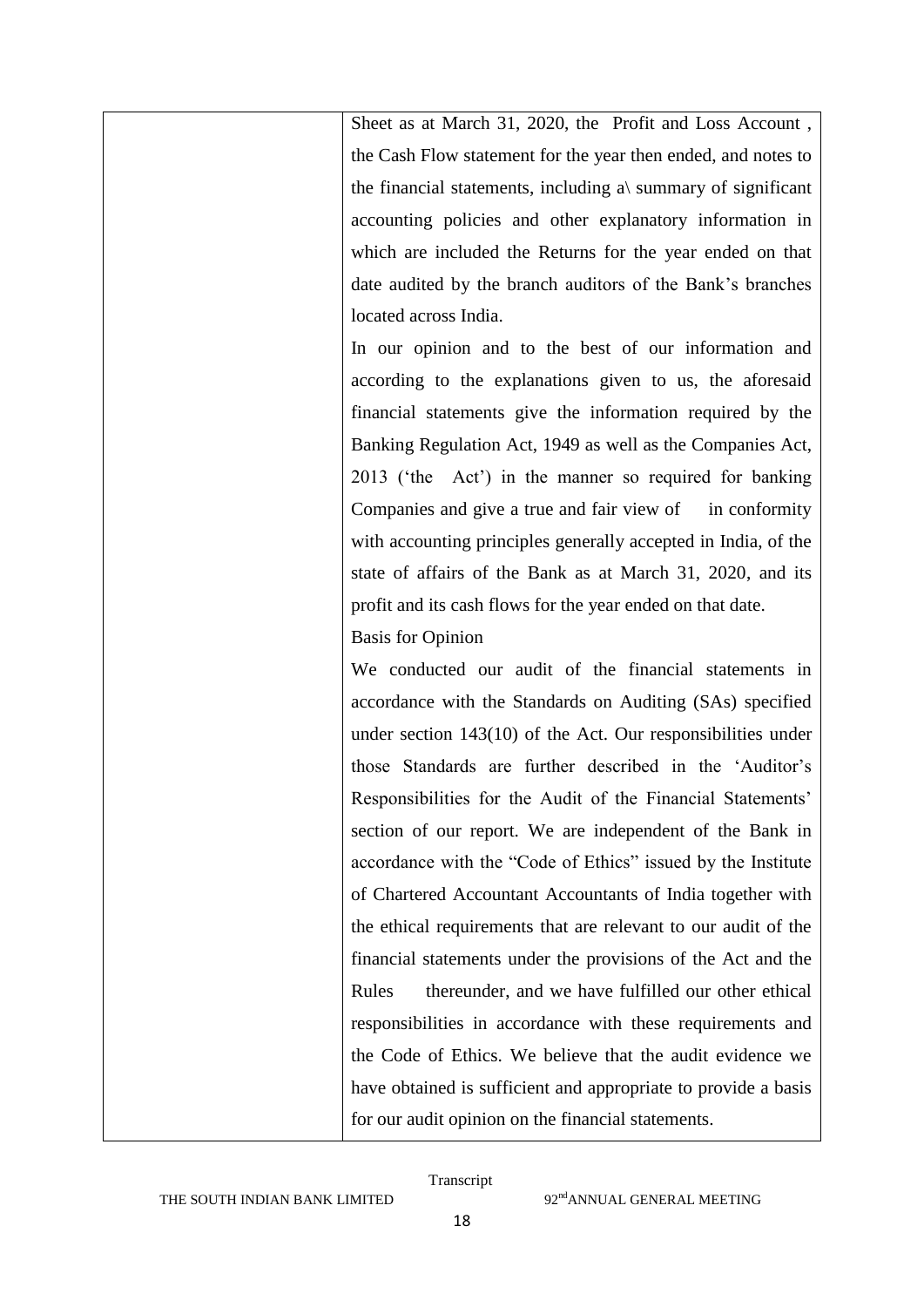| <b>Emphasis of Matter</b>                                     |
|---------------------------------------------------------------|
| We draw attention to Note No. A.12.1 of Schedule 18 of the    |
| accompanying Financial Results, regarding the impact of       |
| COVID-19 pandemic and the adjustments made in the             |
| accounts for the year ended March 31, 2020 on account of      |
| the same. Such estimates are based on current facts and       |
| circumstances and may not necessarily reflect the future      |
| uncertainties and events arising from the full impact of the  |
| COVID -19 pandemic which<br>which would depend on             |
| several factors including the steps taken by the Governments, |
| Reserve Bank of India (RBI) and the bank to mitigate the      |
| same.                                                         |
|                                                               |
| Our opinion is not modified in respect of this matter.        |
| <b>Key Audit Matters</b>                                      |
| Key Audit Matters are those matters that, in our professional |
| judgment, were of most significance in our audit of the       |
| financial statements for the financial year ended March 31,   |
| 2020. These matters are<br>were addressed in the context      |
| of our audit of the financial statements as a whole, and in   |
| forming our opinion thereon, and we do not provide a          |
| separate opinion on these matters. For each matter below, our |
| description of how our audit addressed the matter is provided |
| in that context.                                              |
| Description of Key Audit Matters                              |
| <b>Key Audit Matters</b>                                      |
| How our audit addressed the Key Audit Matters                 |
| Classification of                                             |
| <b>First Point:</b>                                           |
| Classification<br>Advances,<br>of<br>Income<br>Recognition,   |
| Identification and provisioning for non-performing Advances   |
| (Refer Note 3 of Schedule 17 and Note A 9 of Schedule 18 to   |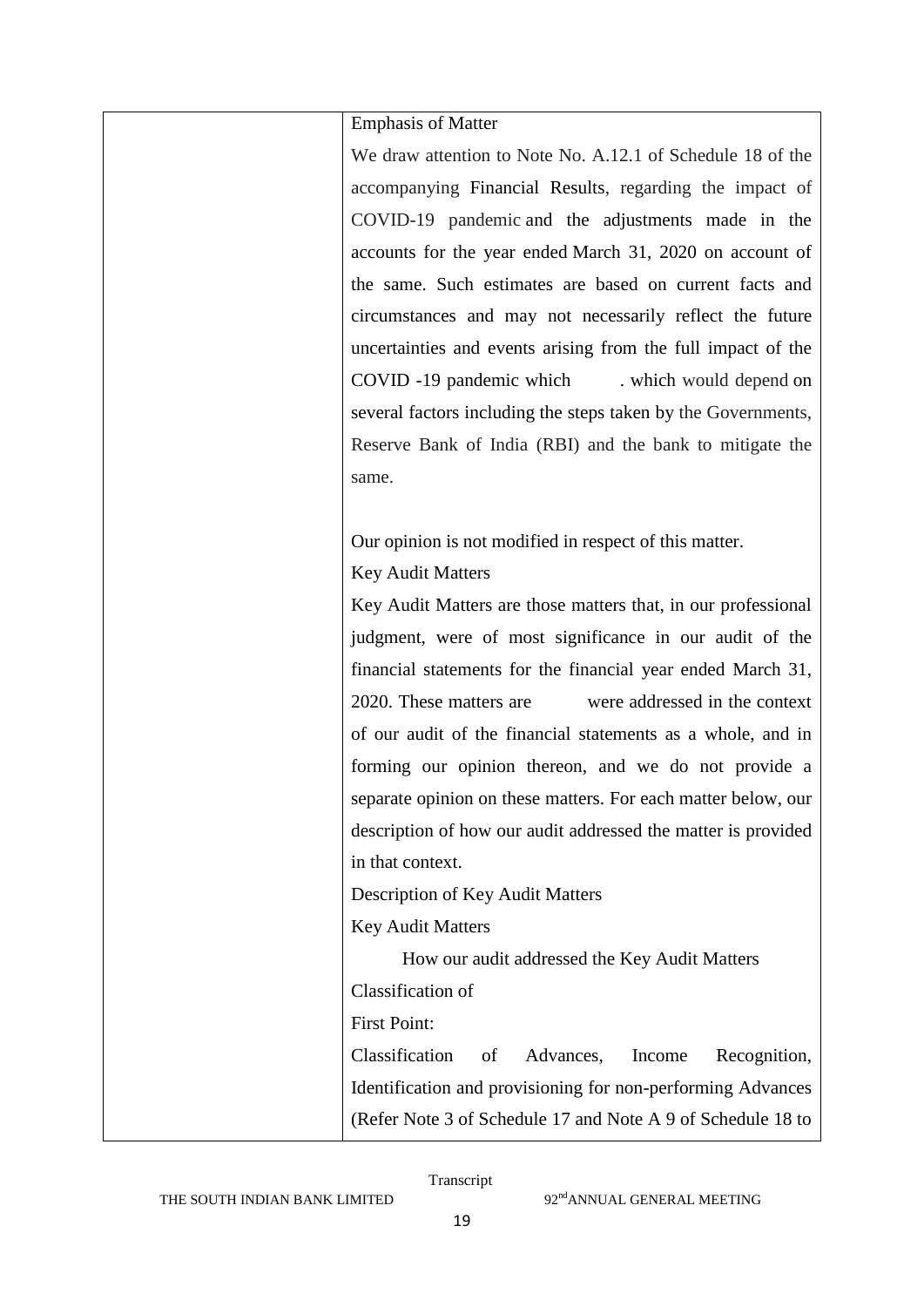the financial statements)

Advances include Bills purchased and discounted, Cash credits, Overdrafts, Loans repayable on demand and Term loans. These are further categorised as secured by Tangible assets (including advances against Book Debts), covered by Bank/Government Guarantees and Unsecured advances.

The Reserve Bank of India ("RBI") prescribes the prudential norms for income recognition, asset classification and provisioning of Non-performing assets (including circulars in relation to COVID-19 Regulatory Package – Asset Classification and Provisioning) ( IRACP Norms) and prescribes the minimum provision required for such assets including the additional provisions on advances considering the current uncertain economic environment arising out of COVID-19 pandemic.

The identification of performing and non-performing advances involves establishment of proper mechanism and the bank is required to apply significant degree of judgement to identify and determine the amount of provision required against each non-performing asset ("NPA") applying both quantitative as well as qualitative factors prescribed by the regulations.

At year end the Bank reported total gross non-performing advances of Rs 3261.77 Crores (2019: Rs 3131.67 Crores) and non-performing asset provision of Rs 1080.18 Crores (2019: Rs 937.82 Crores)

Significant judgements and estimates for NPA identification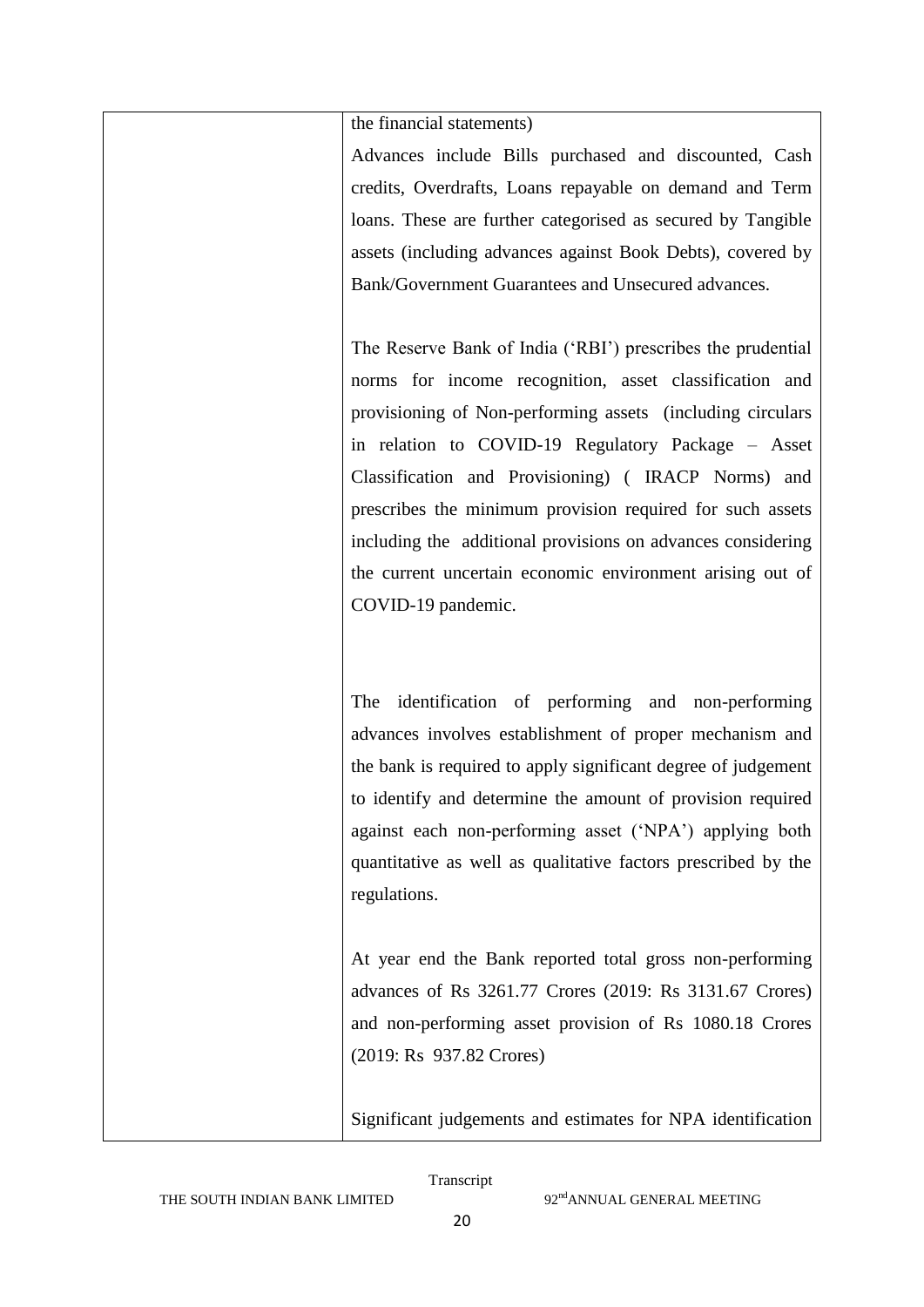and provisioning could give rise to material misstatements on:

- Completeness and timing of recognition of nonperforming assets in accordance with criteria as per IRACP norms;
- Measurement of the provision for non-performing assets based on loan exposure, ageing and classification of the loan, realizable value of security;

Since the identification of NPAs and provisioning of advances (including additional provisions considering the current situation arising out of COVID-19 pandemic) requires proper mechanism and significant level of estimation and given its significance to the overall audit, we have ascertained identification of NPAs and provisioning of advances as a key audit matter.

How our audit addressed the Key Audit Matters

Our audit approach / procedures towards advances with reference to the prudential norms for income recognition, asset classification and provisioning of Non-performing assets and other related circulars/directives issued by the Reserve Bank of India and also internal policies and procedures of the Bank includes the following:

- Understanding and considering the Bank's accounting policies for NPA identification and provisioning and assessing compliance with the prudential norms prescribed by the Reserve Bank of India (IRACP Norms) including the additional provisions made on advances considering the current uncertain economic environment arising out of COVID 19 pandemic.

Understanding, evaluation and testing the design and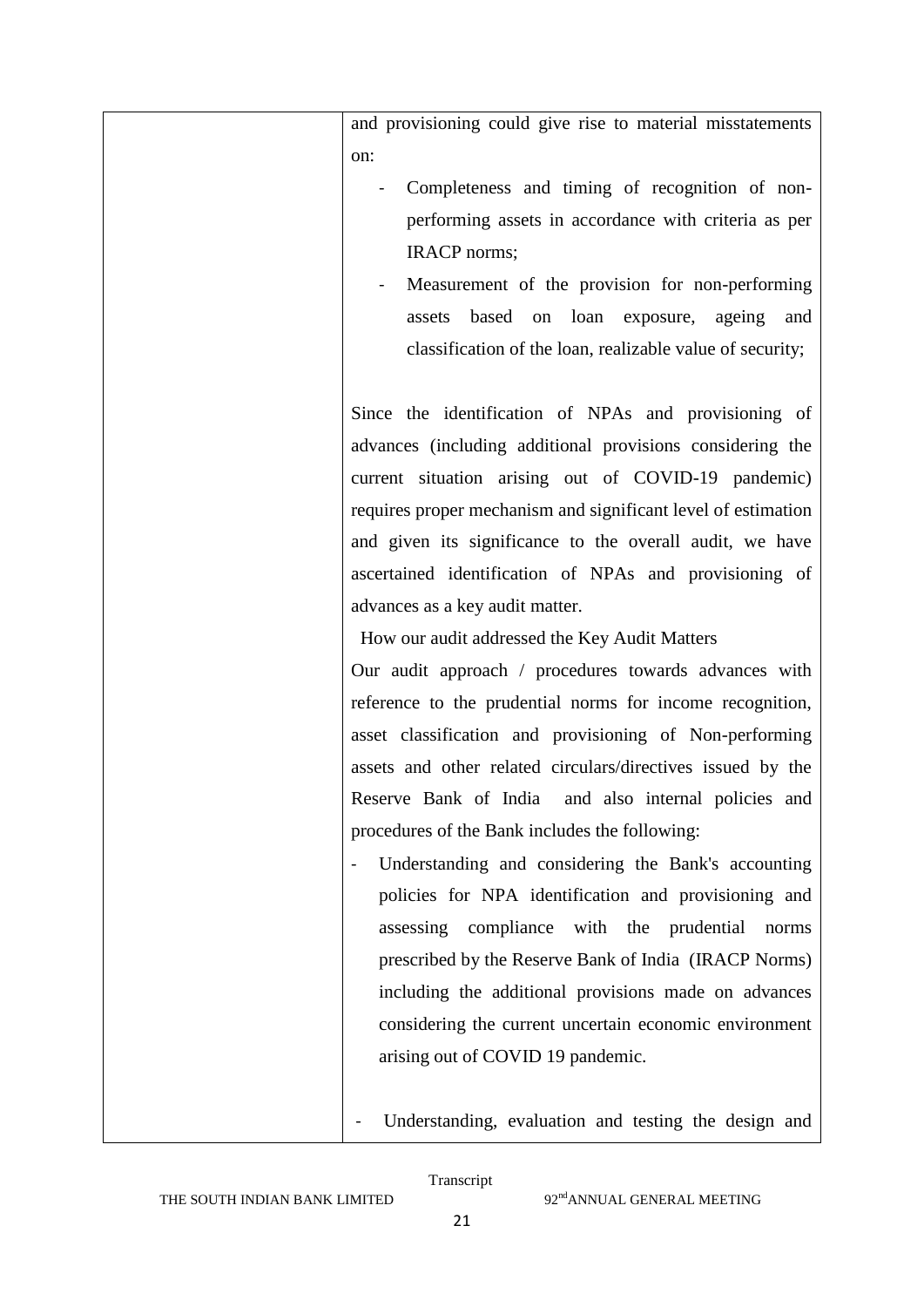| operating effectiveness of key controls (including         |
|------------------------------------------------------------|
| application controls) for identification and provisioning  |
| of impaired accounts based on the extant guidelines on     |
| IRACP laid down by the RBI.                                |
| Performing other procedures including substantive audit    |
| procedures covering the identification of NPAs by the      |
| Bank. These procedures included:                           |
| (a) Considering testing of the exception reports generated |
| from the application systems where the advances have       |
| been recorded.                                             |
| (b) Considering the accounts reported by the Bank and      |
| other banks as Special Mention Accounts ("SMA") in         |
| RBI's central repository of information on large           |
| credits (CRILC) to identify stress.                        |
| (c) Reviewing account statements and other related         |
| information of the borrowers selected based on             |
| quantitative and qualitative risk factors                  |
| (d) Reading of minutes of management committee and         |
| credit committee meetings and performing inquiries         |
| with the credit and risk departments to ascertain if       |
| there were indicat<br>indicators of stress or an           |
| occurrence of an event of default in a loan account or     |
| any product                                                |
| (e) Considering audit reports and memorandum of            |
| changes issued by statutory branch auditors.               |
| (f) Considering Internal Audit<br>Internal Audit,          |
| Systems Audit, Credit Audit and Concurrent Audit as        |
| per the policies and procedures of the Bank.               |
| (g) Considering the RBI Annual Financial Inspection        |
| report on the Bank, the bank's response to the             |
| observations and other communication with RBI              |
| during the year.                                           |
|                                                            |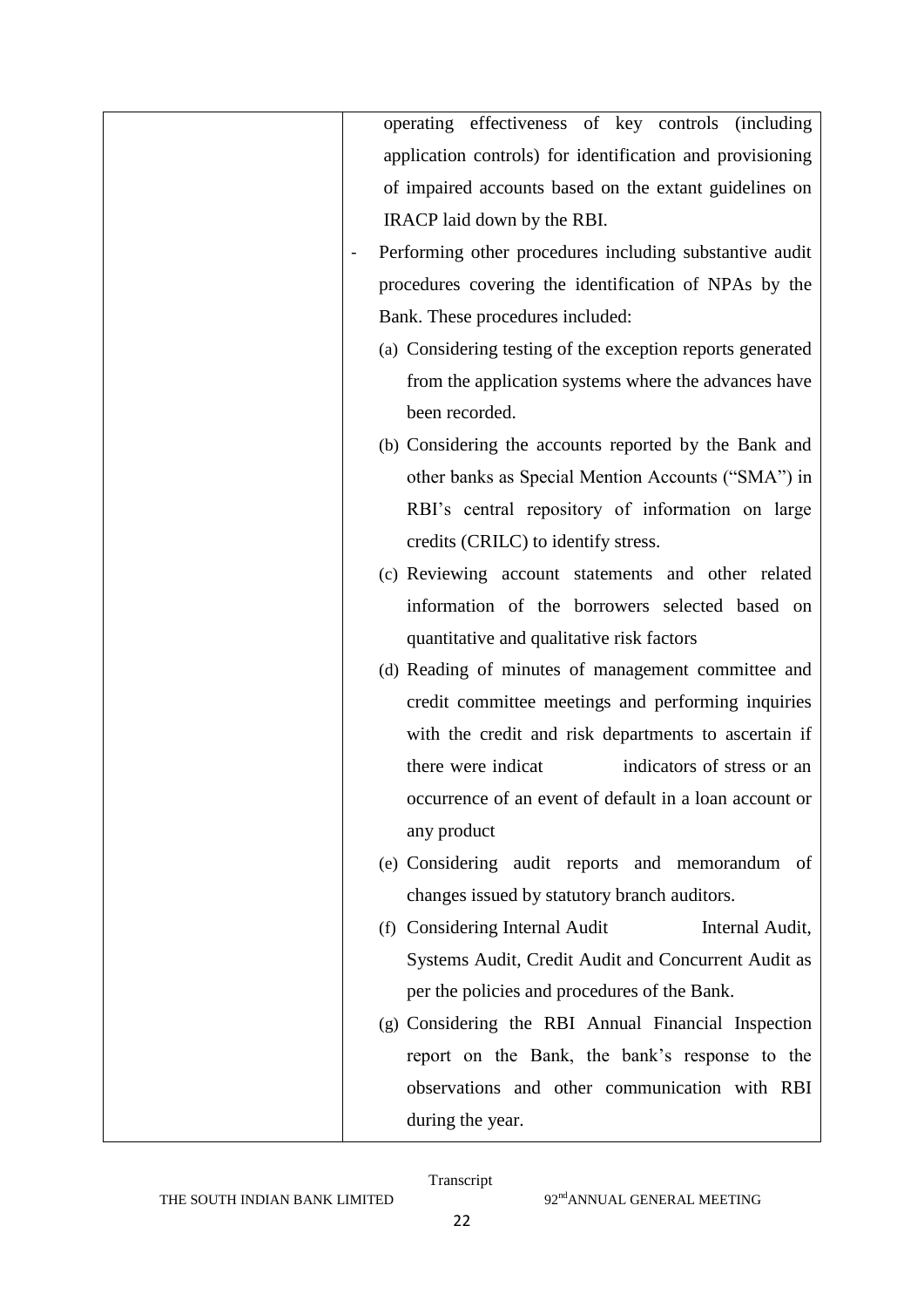(h) Examination of advances including stressed advances on a sample basis with respect to compliance with the RBI Master Circulars and Guidelines.

For Non- performing advances identified, we, based on our sample on factors including stressed sectors and account materiality, tested the asset classification dates, value of available security and provisioning as per IRACP norms. We recomputed the provision for NPA after considering the key input factors and compared our measurement outcome to that prepared by management.

# Point No 2

Classification and Valuation of Investments, Identification of and provisioning for Non-Performing Investments (Schedule 8 read with Note 2 of Schedule 17 to the financial statements) Investments include investments made by the Bank in various Government Securities, Bonds, Debentures, Shares, Security receipts and other approved securities. These are governed by the circulars and directives of the RBI. These directions of RBI, inter-alia, cover valuation of investments, classification of investments, identification of nonperforming investments, non-recognition of income and provisioning against non-performing investments.

Investments are classified into "Held for Trading" ("HFT"), 'Available for Sale' ('AFS') and 'Held to Maturity' ('HTM') categories at the time of purchase. Investments, which the Bank intends to hold till maturity are classified as HTM investments.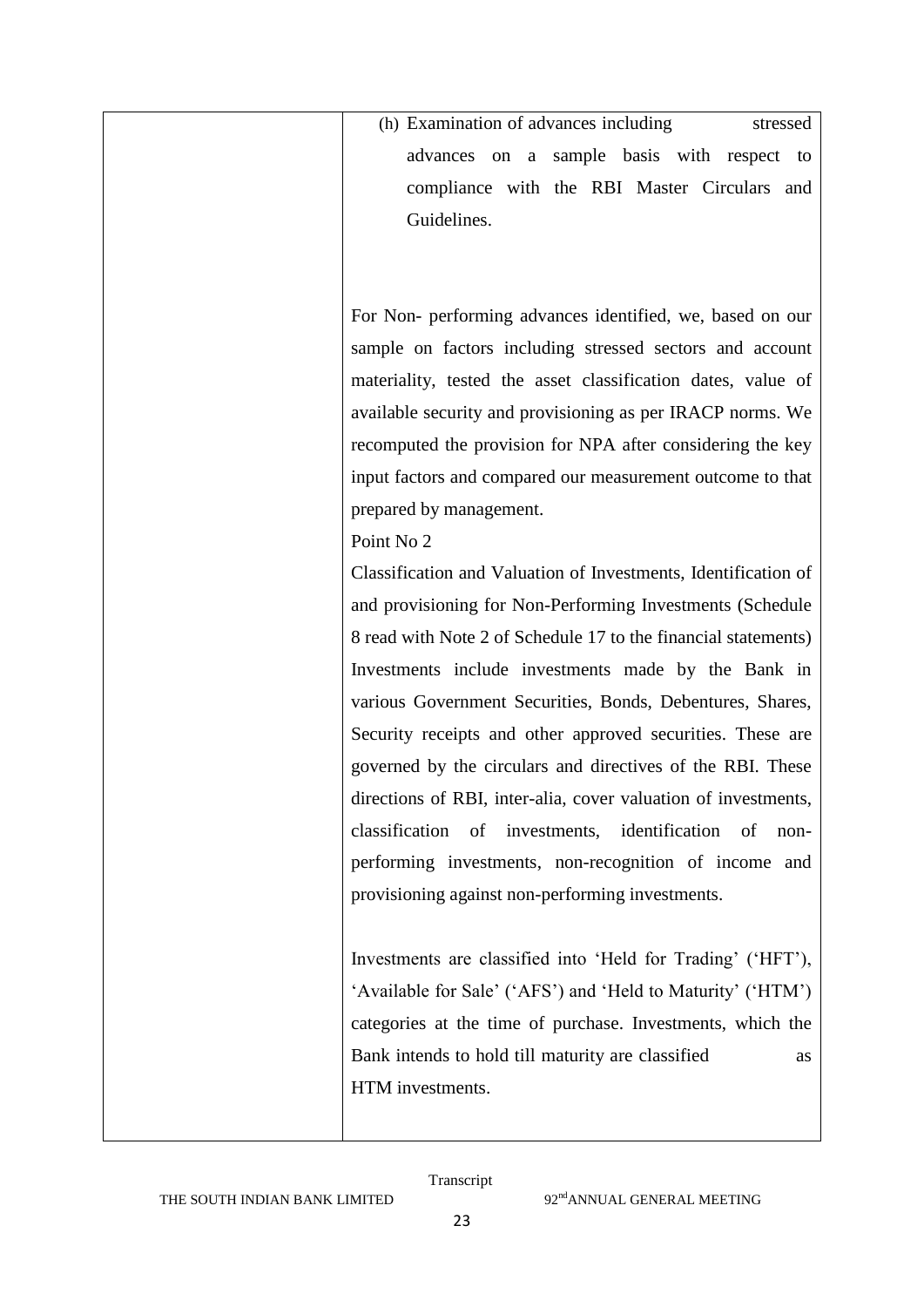Investments classified as HTM are carried at amortised cost. Where in the opinion of management, a diminution, other than temporary, in the value of investments has taken place, appropriate provisions are made.

Investments classified as AFS and HFT are marked- tomarket on a periodic basis as per the relevant RBI guidelines.

The valuation of each category (type) of the aforesaid securities is to be done as per the method prescribed in circulars and directives issued by the RBI which involves collection of data/information from various sources such as FIMMDA rates, rates quoted on BSE/NSE, financial statements of unlisted companies etc.

Considering the complexities and extent of judgement involved in the valuation, volume of transactions, investments on hand and degree of regulatory focus, this has been determined as a Key Audit Matter. Accordingly, our audit was focused on valuation of investments, classification, identification of non-performing investments and provisioning related to investments.

How our audit addressed the Key Audit Matter

Our audit approach/procedures towards Investments with reference to the RBI Circulars/directives included the understanding of internal controls and substantive audit procedures in relation to valuation, classification, identification of non-performing investments (NPIs) and provisioning and depreciation related to Investments. In particular,

a. We evaluated and understood the Bank"s internal control system to comply with relevant RBI guidelines regarding valuation, classification, identification of NPIs and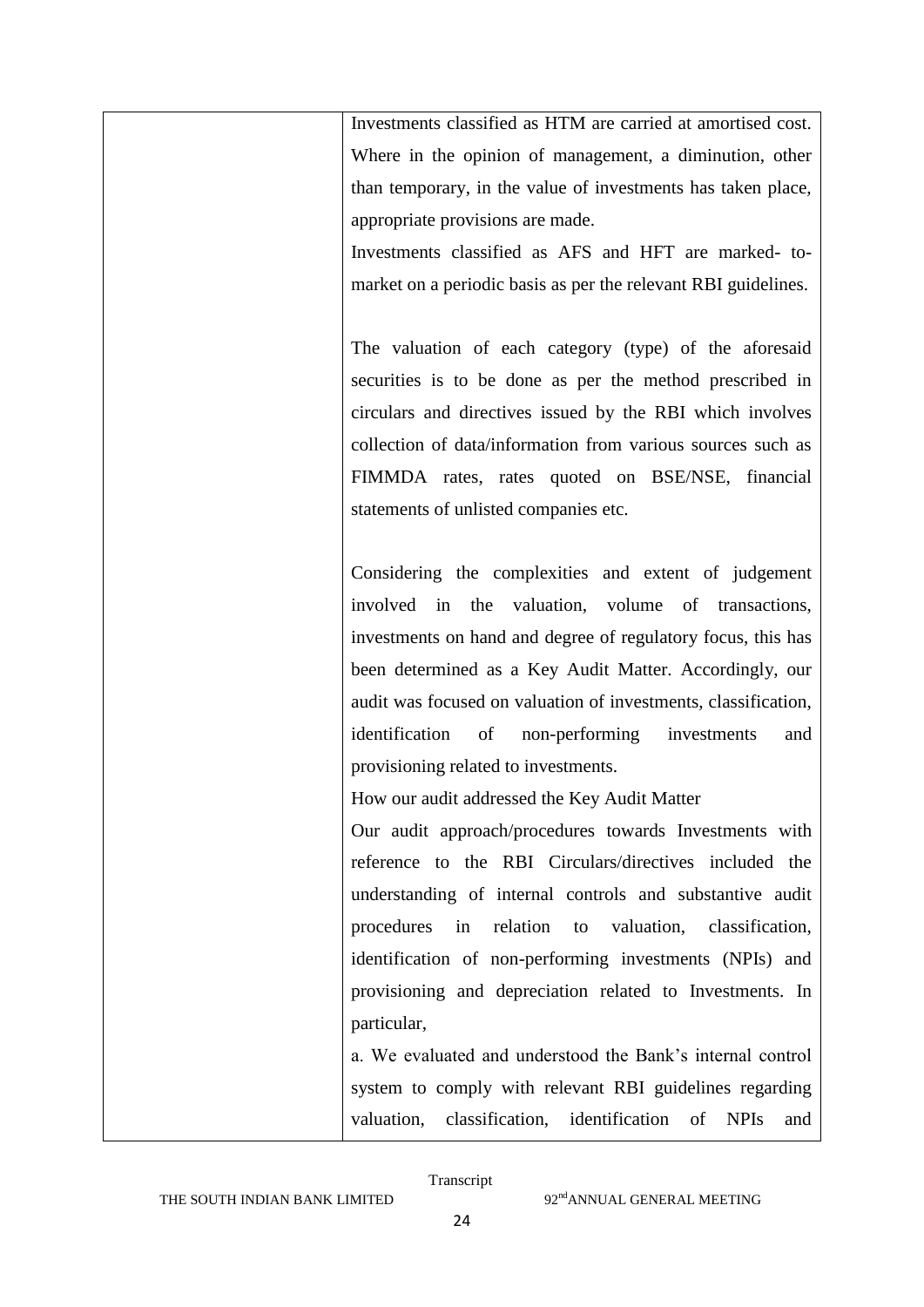| provisioning/depreciation related to investments;               |
|-----------------------------------------------------------------|
| b. We assessed and evaluated the process adopted for            |
| collection of information from various<br>for<br>sources        |
| determining market value of these investments;                  |
| c. For the selected sample of investments in hand, we tested    |
| accuracy and compliance with the RBI Master Circulars and       |
| directions by re-performing valuation for each category of      |
| the security. Samples were selected after ensuring that all the |
| categories of investments (based on nature of security) were    |
| covered in the sample;                                          |
| d. We assessed and evaluated the process of identification of   |
| NPIs and corresponding reversal of income and creation of       |
| provision;                                                      |
| e. We carried out substantive audit procedures to re compute    |
| be maintained in<br>independently the provision to              |
| accordance with the circulars and directives of the RBI.        |
| Accordingly, we selected samples from the investments of        |
| each category and tested for NPIs as per the RBI guidelines     |
| and recomputed the provision to be maintained in accordance     |
| with the RBI Circular for those selected sample of NPIs;        |
| f. We tested the mapping of investments between the             |
| Investment application software and the financial statement     |
| preparation software to ensure compliance with the              |
| presentation and disclosure requirements as per the aforesaid   |
| RBI Circular/directions.                                        |
| Point No. 3                                                     |
| Pension valuation, retirement benefit obligations<br>and        |
| provision for wage revisions                                    |
| The Bank operates defined benefit schemes like gratuity,        |
| pension and leave benefits for its employees which in total     |
| are significant in the context of the overall balance sheet. At |
| year end the Bank reported a pension liability of Rupees        |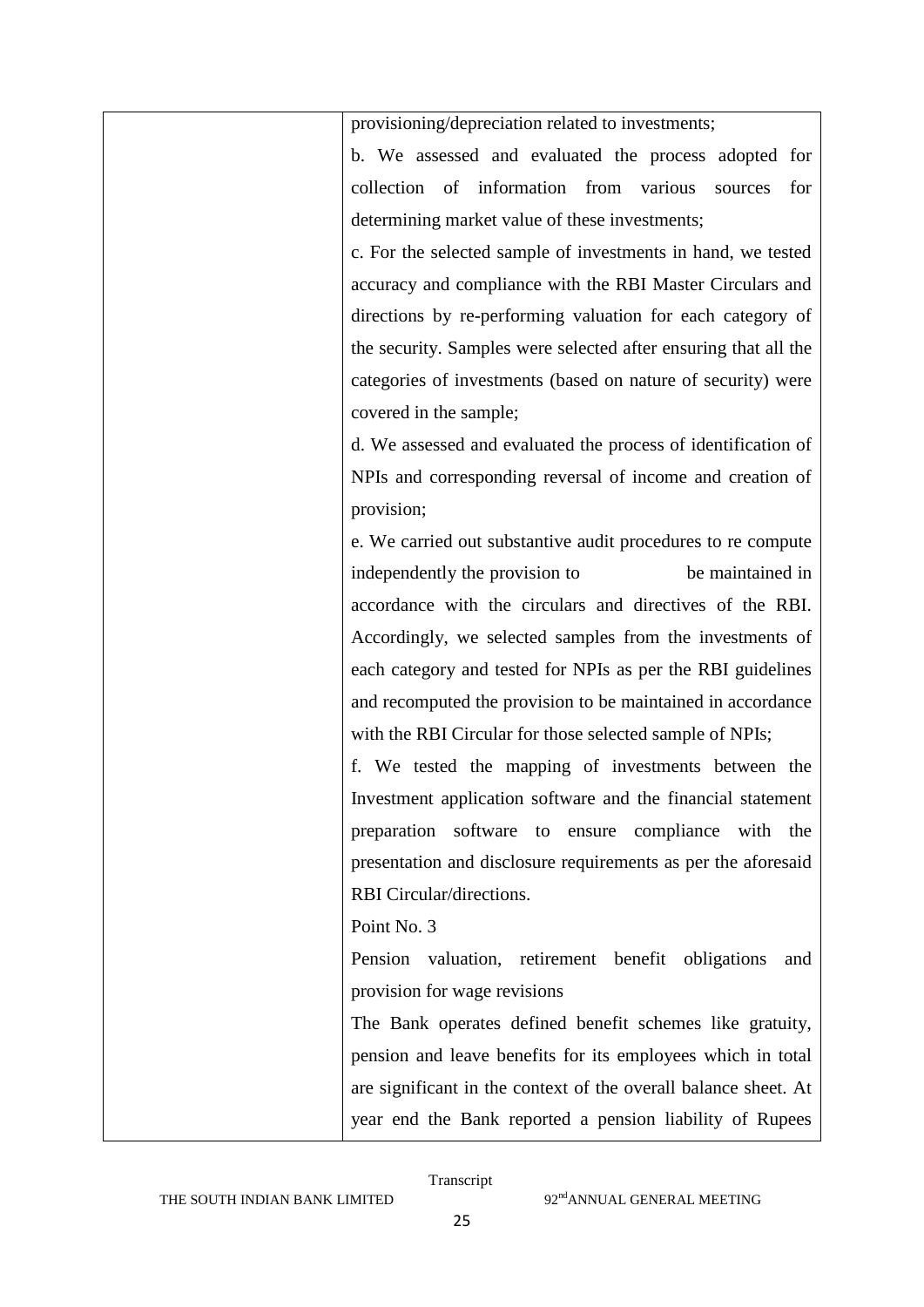801.56 Crores during financial year 2019: Rupees 700.22 Crores, and gratuity provision of Rupees 232.65 Crores, in 2019 Rupees 216.44 Crores. Further, it has also provided for provision towards wage revision in anticipation towards negotiation between Banks and its employees in the current financial year. The valuations of the employee benefit liabilities are calculated with reference to multiple actuarial assumptions and inputs including discount rate, rate of inflation and mortality rates. The net defined benefit asset is sensitive to changes in the assumptions. Further, regarding wage revision the management has made

provisions based on previous experience, progress of ongoing negotiations with trade unions and other market factors, involving significant level of judgments and estimates.

Considering the significant level of judgments and estimates and the materiality involved, we have included this as a Key Audit Matter.

Reply

- We tested the design and operating effectiveness of key controls over the completeness and accuracy of data extracted and supplied to the Bank"s actuaries, which is used to calculate the defined benefit schemes' surplus or deficit.
- We also tested the controls associated with actuarial assumptions setting process and the measurement of the fair value of the schemes' assets.
- We understood the judgements made in determining the assumptions used by management to value the retirement benefit liabilities and we examined whether these assumptions met the requirements of the applicable accounting standards, the specific circumstances of the schemes and their participants, and were in line with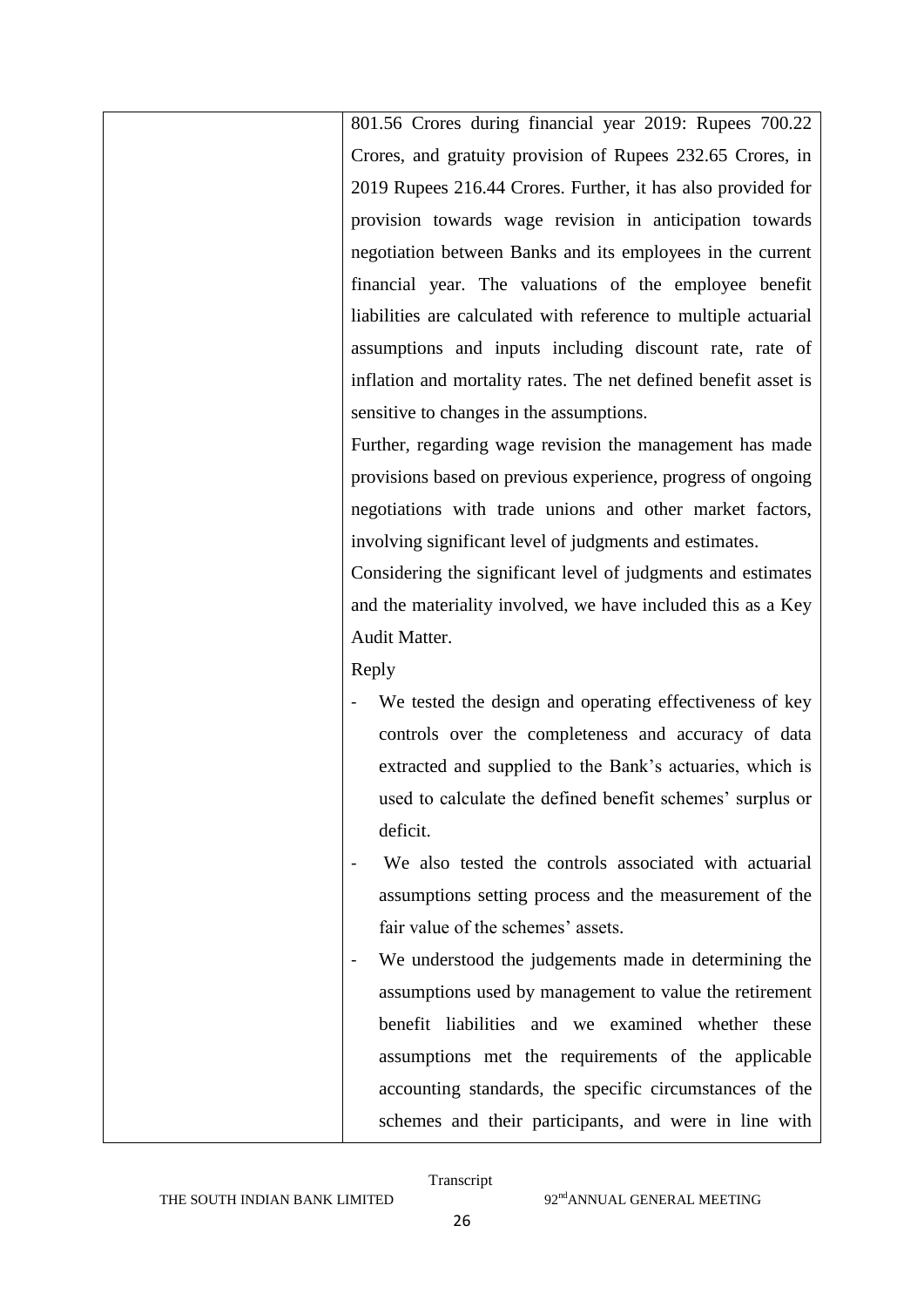| market practice.                                           |
|------------------------------------------------------------|
| Our audit procedures included an assessment of the         |
| assumptions used by the actuary by comparing life          |
| expectancy assumptions with relevant mortality tables,     |
| benchmarking inflation and discount rates against          |
| external market data. We have also evaluated the           |
| independence, qualifications and results of work           |
| performed by management's actuaries involved in the        |
| valuation process                                          |
| We verified the value of plan assets to the statements     |
| provided by asset                                          |
| managing the plan assets.                                  |
| Verified the disclosures provided by the Bank in           |
| accordance with AS $15(R)$ Employee Benefits               |
| Regarding the estimate on wage revision, we discussed and  |
| understood the wage negotiation process and understood the |
| key assumptions used for estimating the provision and      |
| compared the same for consistency and reasonability based  |
| on past experience.                                        |
| 4. Information Technology ('IT') Systems and Controls for  |
| financial reporting                                        |
| Our audit procedures have a focus on those IT systems and  |
| financial<br>controls which are material from a            |
| reporting perspective, due to the pervasive nature and     |
| complexity of the IT environment, the large volume of      |
| transactions processed in numerous locations daily and the |
| reliance on automated and IT dependent manual controls.    |
| Our areas of audit focus included user access management,  |
| developer access to the production environment and changes |
| to the IT environment. These are key to ensure that IT     |
| dependent and application-based controls are operating     |
| effectively. Due to the pervasive nature and complexity of |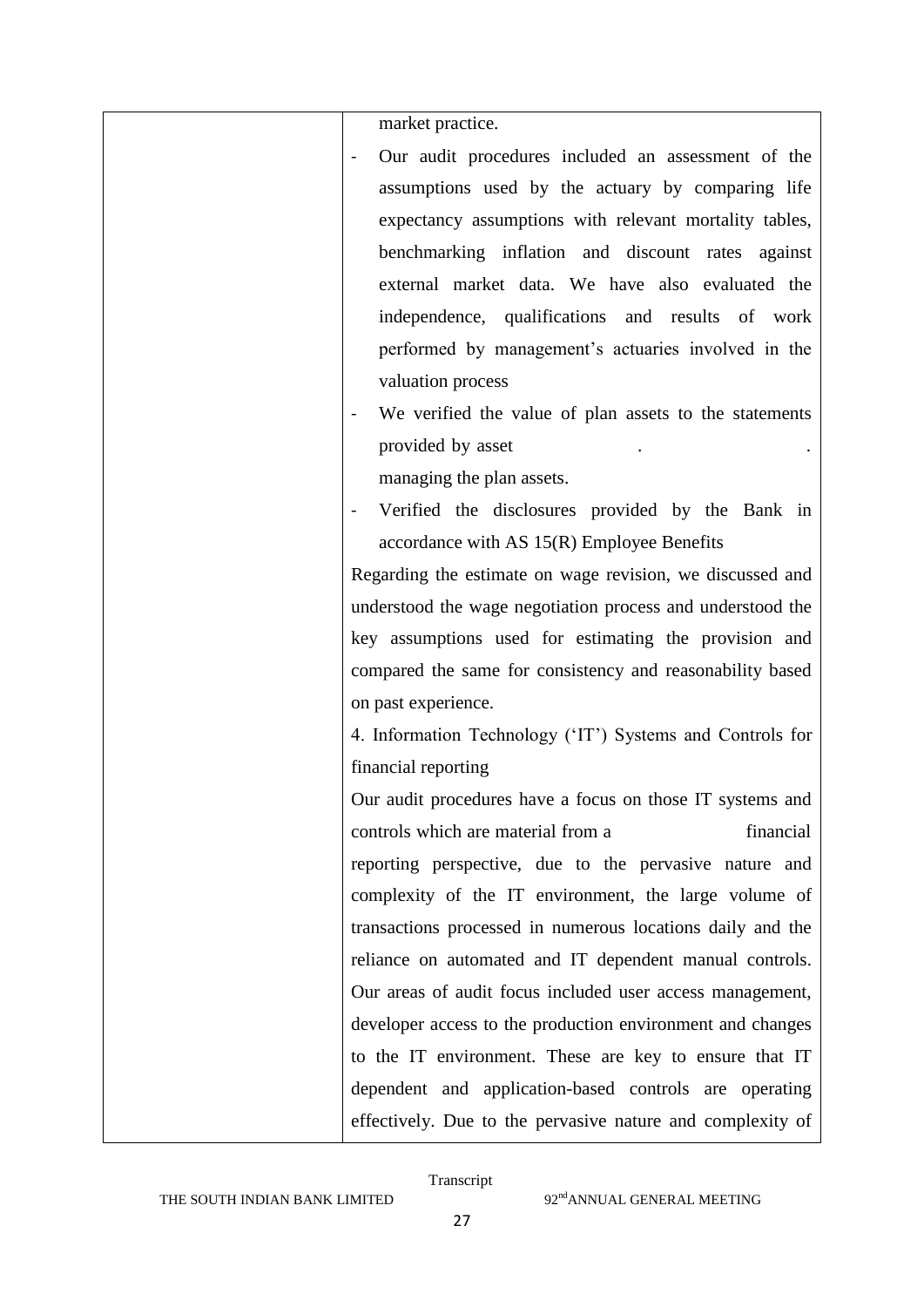the IT environment we have ascertained IT systems and controls as a Key Audit Matter.

We tested the design and operating effectiveness of the Bank"s IT access controls over the information systems that are critical to financial reporting. We tested IT general controls (logical access, changes management and aspects of IT operational controls). This included testing that requests for access to systems were reviewed and authorised. We tested the Bank"s periodic review of access rights. We inspected requests of changes to systems for approval and authorisation. We considered the control environment relating to various interfaces, configuration and other application layer controls identified as key to our audit. In addition to the above, we tested the design and operating effectiveness of certain automated controls that were considered as key internal controls over financial reporting. Where deficiencies were identified, we tested compensating controls or performed alternate procedures. In addition, we understood where relevant, changes were made to the IT landscape during the audit period and tested those changes that had a significant impact on financial reporting. Point No 5 Provisions and Contingent Liabilities (Refer note 14 of Schedule 17 to the financial statements)

> Assessment of Provisions and Contingent liabilities in respect of certain litigations including Direct and Indirect Taxes, various claims filed by other parties not acknowledged as debt (Schedule 12 to the financial statements)

> There is high level of judgement required in estimating the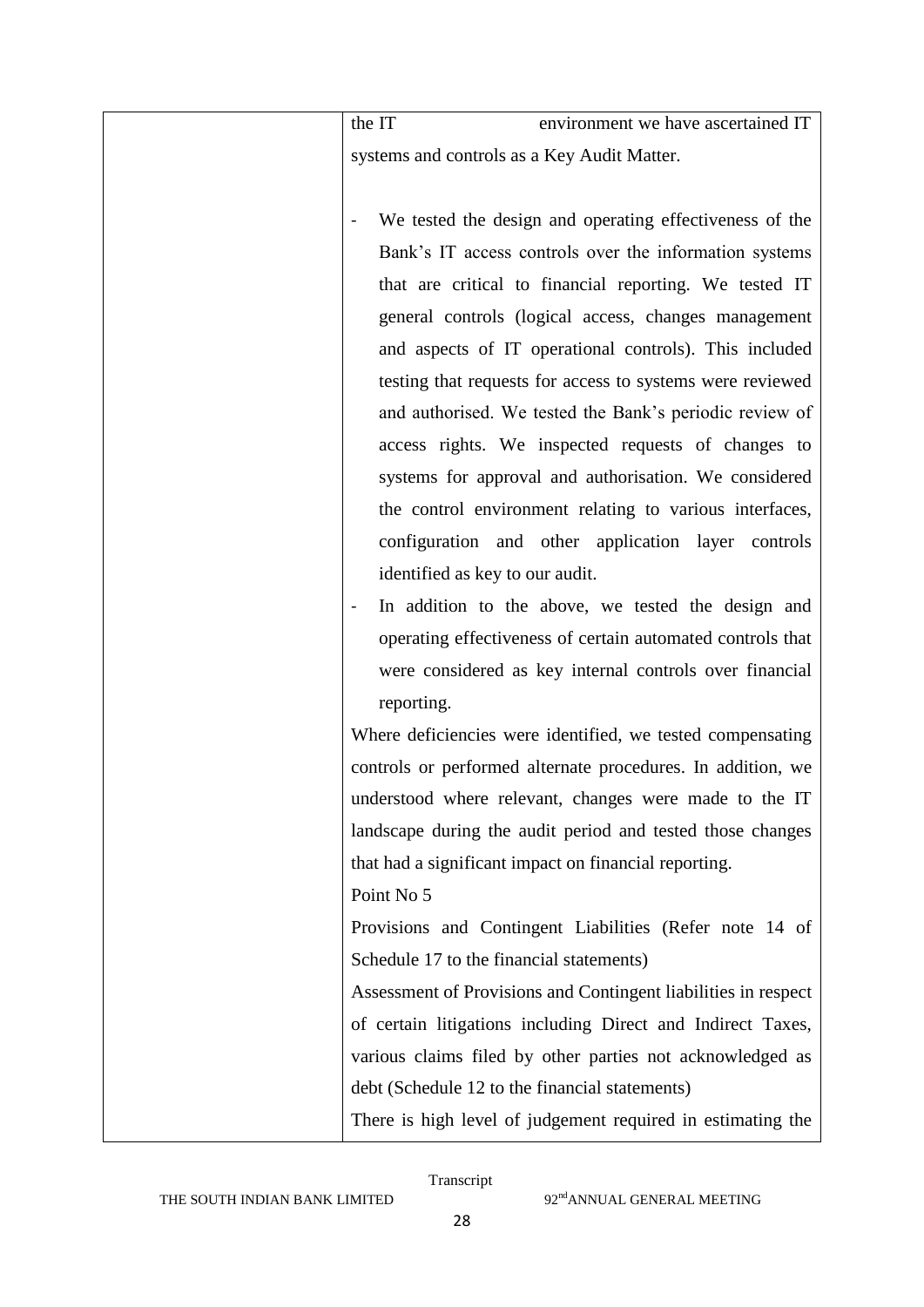| level of provisioning. The Bank's assessment is supported by      |
|-------------------------------------------------------------------|
| the facts of matter, their own judgment, past experience, and     |
| advice from legal and independent tax consultants wherever        |
| considered necessary. Accordingly, unexpected adverse             |
| outcomes may significantly impact the Bank's reported profit      |
| and state of affairs presented in the Balance Sheet.              |
| We determined the above area as a Key Audit Matter in view        |
| of associated uncertainty relating to the outcome of these        |
| which requires application of judgment in<br>matters              |
| interpretation of law. Accordingly, our audit was focused on      |
| analysing the facts of subject matter under consideration and     |
| judgments/interpretation of law involved.                         |
|                                                                   |
|                                                                   |
| Our audit approach and procedures involved:                       |
| Obtaining an understanding of internal controls relevant          |
| to the audit in order to design our audit procedures that         |
| are appropriate in the circumstances;                             |
| Understanding the current status of the litigations/tax           |
| assessments;                                                      |
| Examining recent orders and/or communication received             |
| from various tax authorities/ judicial forums and follow          |
| up action thereon;                                                |
| Evaluating the merit of the subject matter under                  |
| consideration with reference to the grounds presented             |
| therein and available independent legal / tax advice              |
| including opinion of our internal tax experts;                    |
| Review and analysis of evaluation of the contentions of           |
| the Bank through discussions, collection of details of the        |
| subject matter under consideration, the likely outcome            |
| and consequent potential outflows on those issues; and            |
| Verification<br>disclosures<br>related<br>of<br>significant<br>to |
|                                                                   |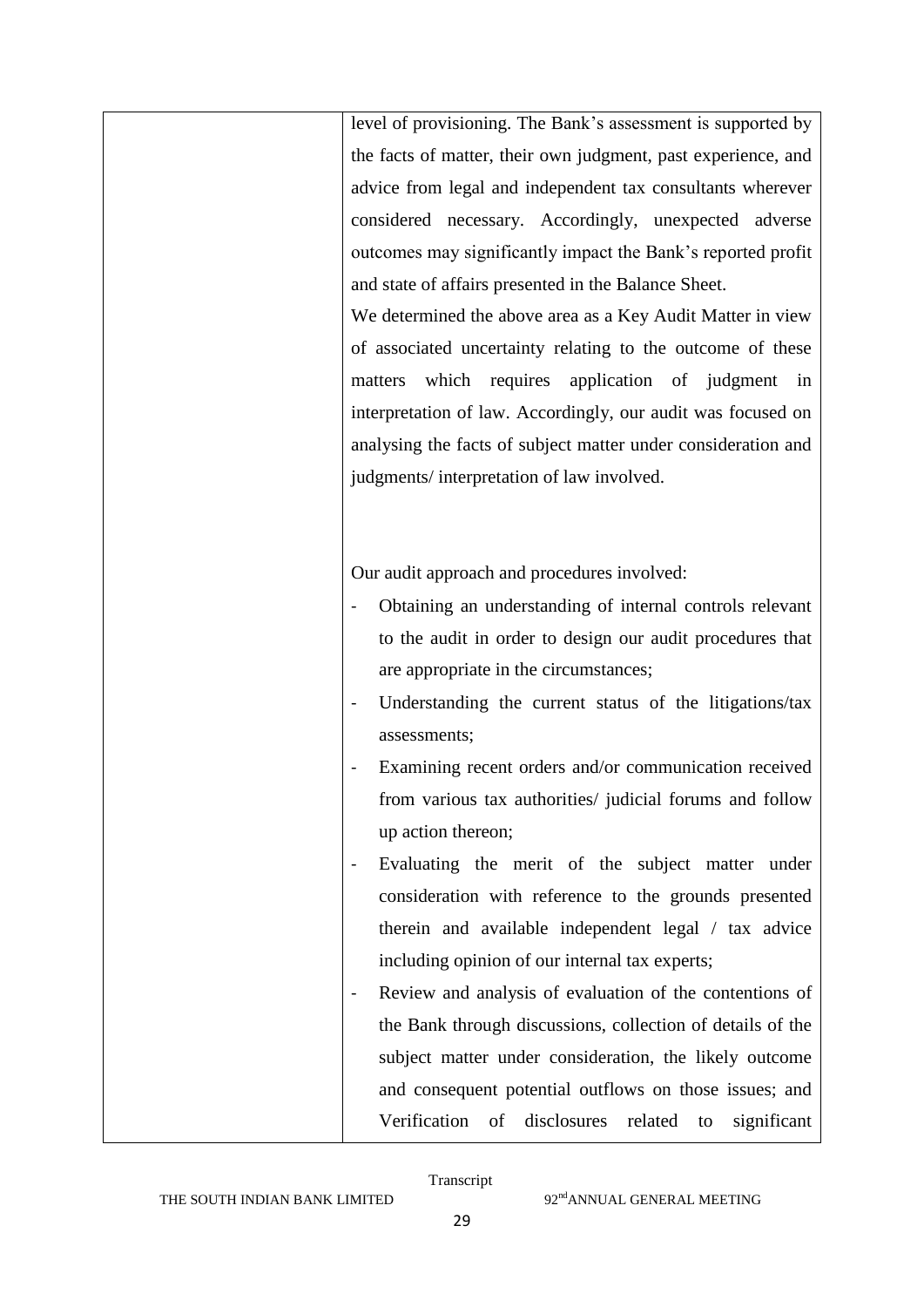litigations and taxation matters.

#### 6

Modified Audit Procedures carried out in light of COVID-19 outbreak:

Due to COVID-19 pandemic, Nation-wide lockdown and travel restrictions imposed by Central / State Government / Local Authorities during the period of our audit and the RBI directions to Bank to facilitate carrying out audit remotely wherever physical access was not possible, audit control audit could not be conducted by visiting the premises of certain Branches of the bank. Accordingly, our audit procedures were modified to carry out the audit remotely.

As we could not fully gather audit evidence in person/ physically/ through discussions and personal interactions with the officials at the Branches, we have identified such modified audit procedures as a Key Audit Matter.

## Reply:

Due to the outbreak of COVID-19 pandemic that caused nationwide lockdown and other travel restrictions imposed by the Central and State Governments/local administration during the period of our audit, we could not travel to certain Branches of the bank to carry out the audit processes physically at the respective offices.

Wherever physical access was not possible, necessary records/ reports/ documents/ certificates were made available to us by the Bank through digital medium, emails and remote access to CBS and other relevant application software. To this extent, the audit process was carried out on the basis of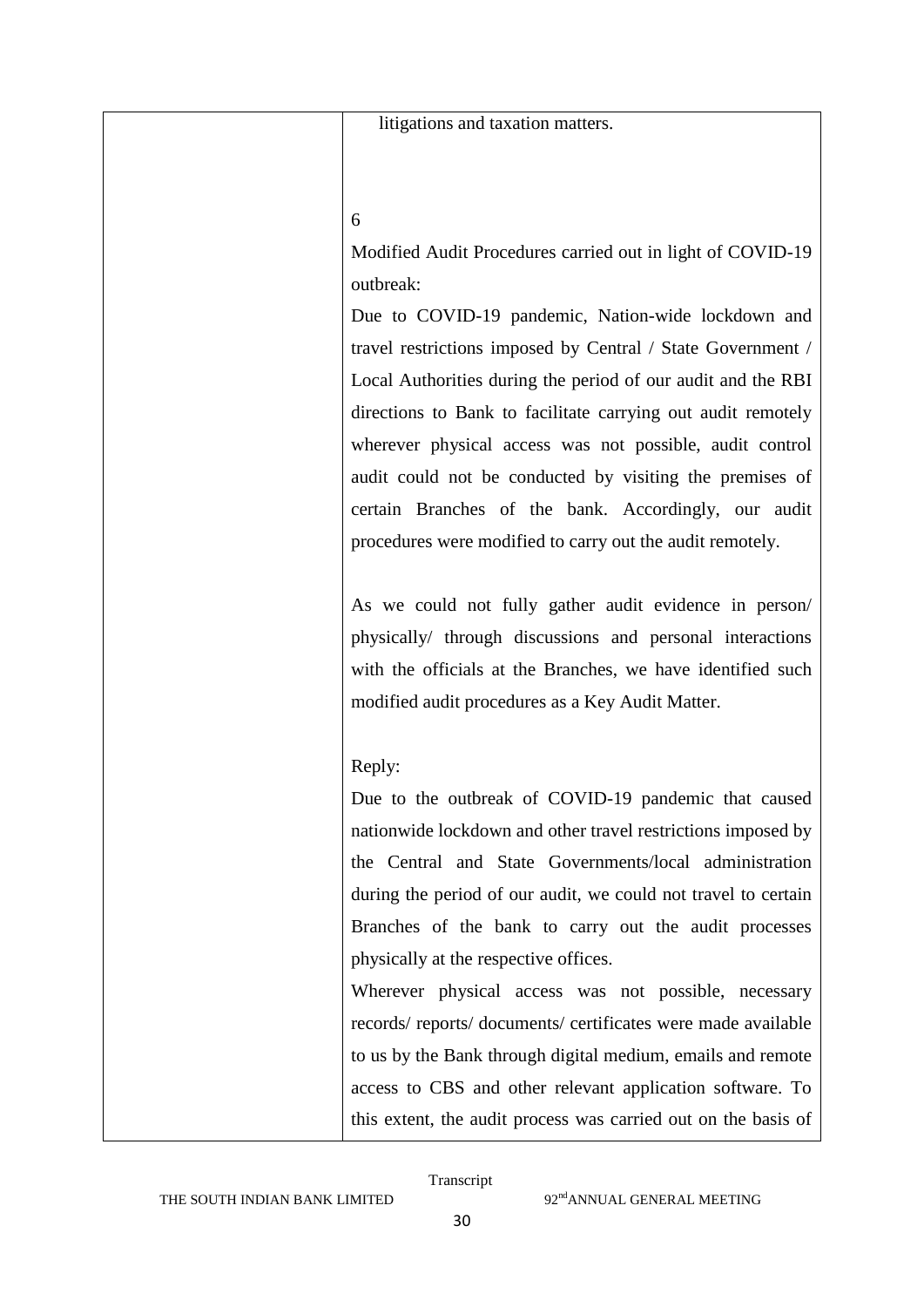| such documents, reports and records made available to us         |
|------------------------------------------------------------------|
| which were relied upon as audit evidence for conducting the      |
| audit and reporting for the current period.                      |
| Accordingly, we modified our audit procedures as follows:        |
| Conducted verification of necessary records/documents/           |
| CBS and other Application software electronically                |
| through remote access/emails in respect of some of the           |
| Branches of the Bank wherever physical access was not            |
| possible.                                                        |
| Carried out verification of scanned copies of the                |
| documents, deeds, certificates and the related records           |
| made available to us through emails and remote access            |
| over secure network of the Bank.                                 |
| Making enquiries and gathering necessary audit evidence          |
| through Video Conferencing and discussions over phone            |
| calls/conference calls, emails and similar communication         |
| channels.                                                        |
|                                                                  |
|                                                                  |
|                                                                  |
| Information other than the Financial<br><b>Statements</b><br>and |
| Auditor's Report Thereon                                         |
| The Bank's Board of Directors is responsible for the other       |
| information<br>information.<br>The<br>other<br>comprises<br>the  |
| information included in the Annual Report, but does not          |
| include the financial statements and our auditor's report        |
| thereon.                                                         |
| Our opinion on the financial statements does not cover the       |
| other information and we do not express any form of              |
| assurance conclusion thereon.                                    |
| In connection with our audit of the financial statements, our    |
|                                                                  |
|                                                                  |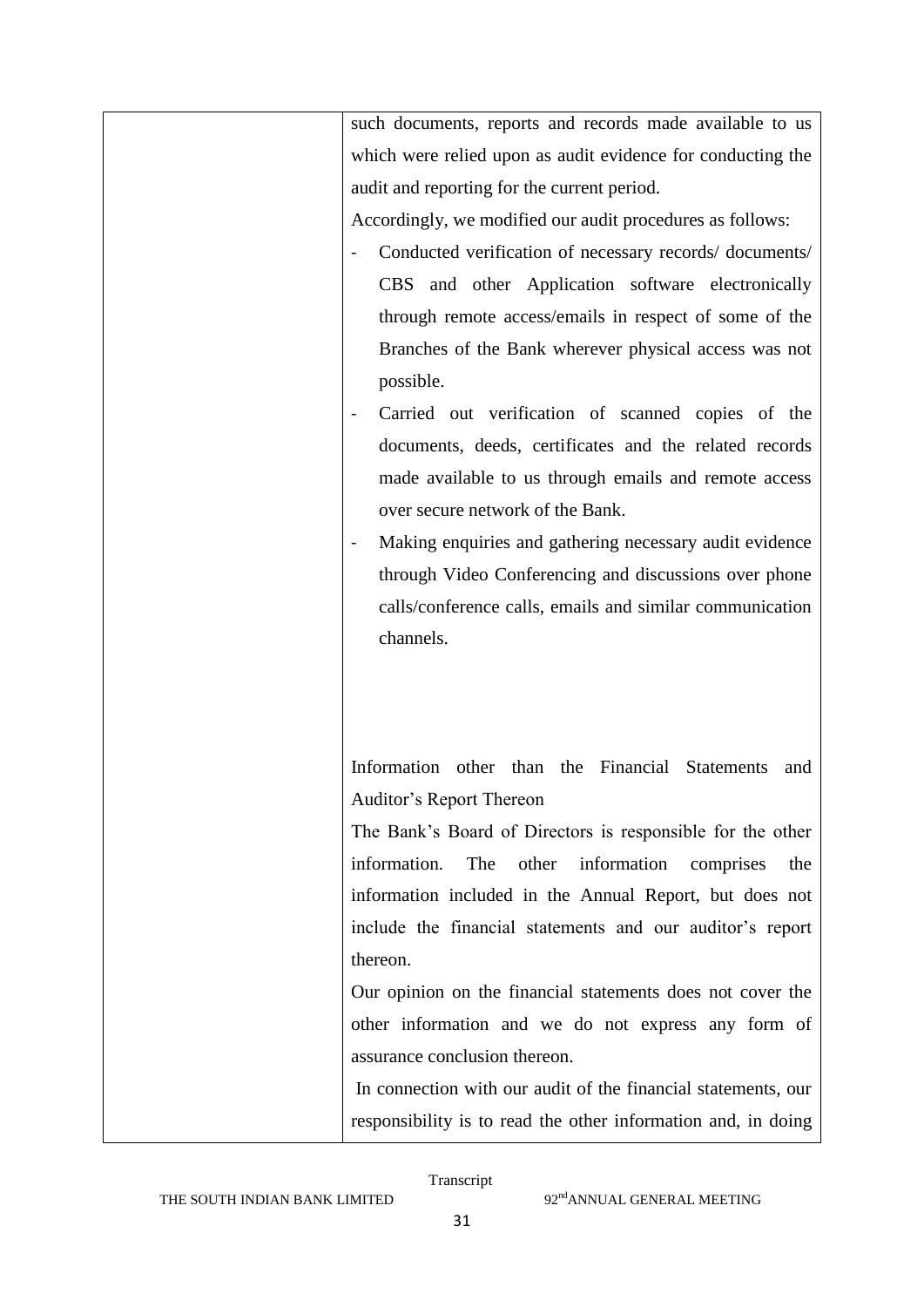so, consider whether the other information is materially inconsistent with the financial statements or our knowledge obtained in the audit or otherwise appears to be materially misstated. If, based on based on the work we have performed, we conclude that there is a material misstatement of this other information, we are required to report that fact. We have nothing to report in this regard.

Responsibilities of Management and Those Charged with Governance for the Financial Statements

The Bank"s Board of Directors is responsible for the matters stated in section 134(5) of the Act, with respect to the preparation of these financial statements that give a true and fair view of the financial position, financial performance and cash flows of the Bank in accordance with the accounting principles generally accepted in India, including the Accounting Standards specified under section 133 of the Act, read with Rule 7 of the Companies (Accounts) Rules, 2014 in so far as they apply to the Bank and provisions of Section 29 of the Banking Regulation Act, 1949 and circulars and guidelines issued by the Reserve Bank of India ("RBI") from time to time. This responsibility also includes maintenance of adequate accounting records in accordance with the provisions of the Act for safeguarding of the assets of the Bank and for preventing and detecting frauds and other irregularities; selection and application of appropriate accounting policies; making judgments and estimates that that are reasonable and prudent; and design, implementation and maintenance of adequate internal financial controls, that were operating effectively for ensuring the accuracy and completeness of the accounting records, relevant to the preparation and presentation of the financial statements that give a true and fair view and are free from material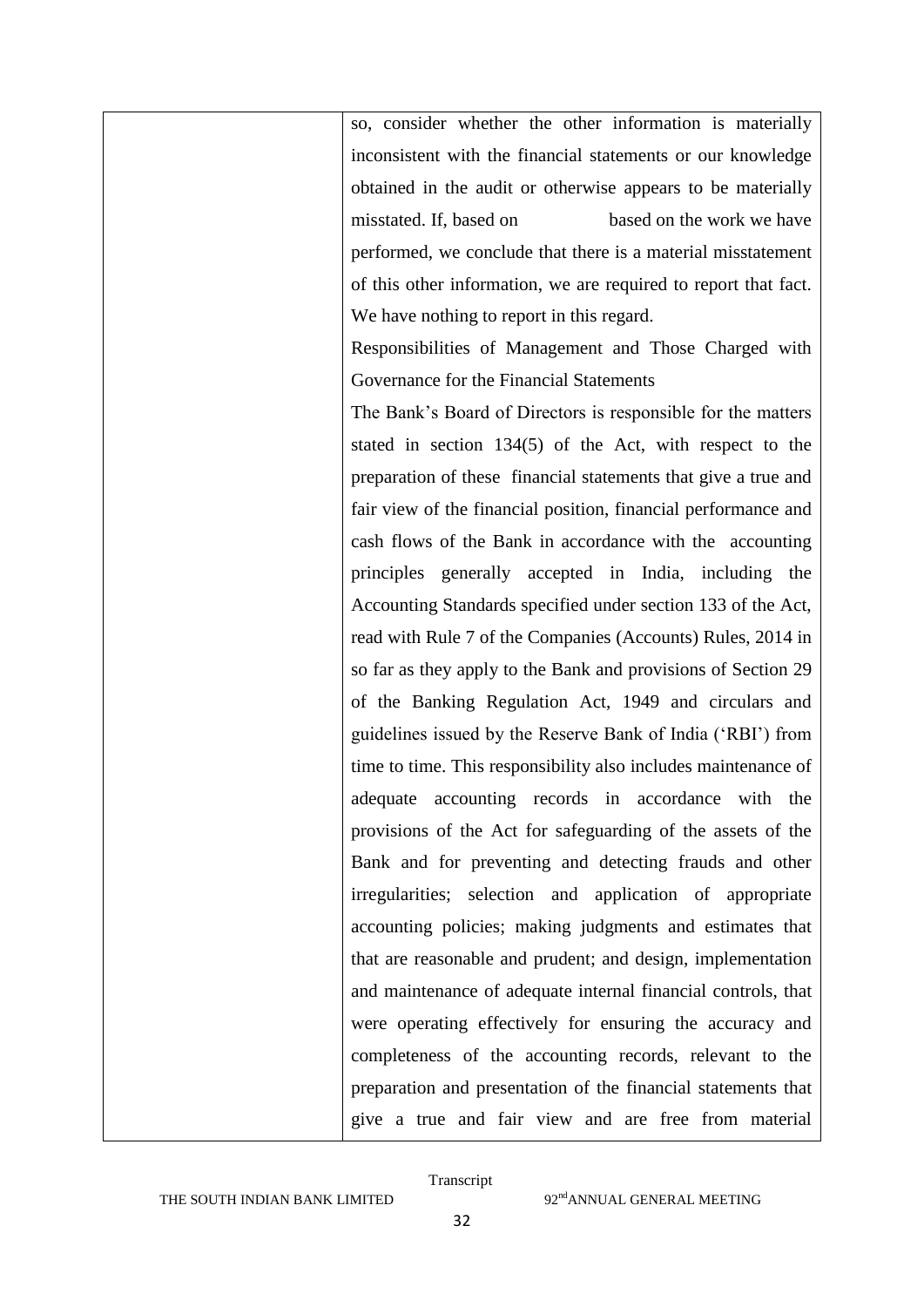|           | misstatement, whether due to fraud or error.                    |
|-----------|-----------------------------------------------------------------|
|           | In preparing the financial statements, Management and Board     |
|           | of Directors are responsible for assessing the Bank's ability   |
|           | to continue as a going concern, disclosing, as applicable,      |
|           | matters related to going concern and using the going concern    |
|           | basis of accounting unless management either intends to         |
|           | liquidate the Bank or to cease operations, or has no realistic  |
|           | alternative but to do so.                                       |
|           | Those Board of Directors are also responsible for overseeing    |
|           | the Bank's financial reporting process.                         |
|           | Auditor's Responsibilities for the audit of the Financial       |
|           | <b>Statements</b>                                               |
|           | Our objectives are to obtain reasonable assurance about         |
|           | whether the financial statements as a whole are free from       |
|           | material misstatement, whether due to fraud or error, and to    |
|           | auditor's report that includes our opinion.<br>issue<br>an      |
|           | Reasonable assurance is a high level of assurance, but is not a |
|           | guarantee that an audit conducted in accordance with SAs        |
|           | will always detect a material misstatement wherever when it     |
|           | exists. Misstatements can arise from fraud or error and are     |
|           | considered material if, individually or in the aggregate, they  |
|           | could reasonably be expected to influence the economic          |
|           | decisions of users taken on the basis of these financial        |
|           | statements                                                      |
|           | As part of an audit in accordance with SAs, we exercise         |
|           | professional judgment and maintain professional skepticism      |
|           | throughout the audit. We also:                                  |
| $\bullet$ | Identify and assess the risks of material misstatement of       |
|           | the financial statements, whether due to fraud or error,        |
|           | design and perform audit procedures responsive to these         |
|           | those risks, and obtain audit evidence that is sufficient       |
|           | and appropriate to provide a basis for our opinion. The         |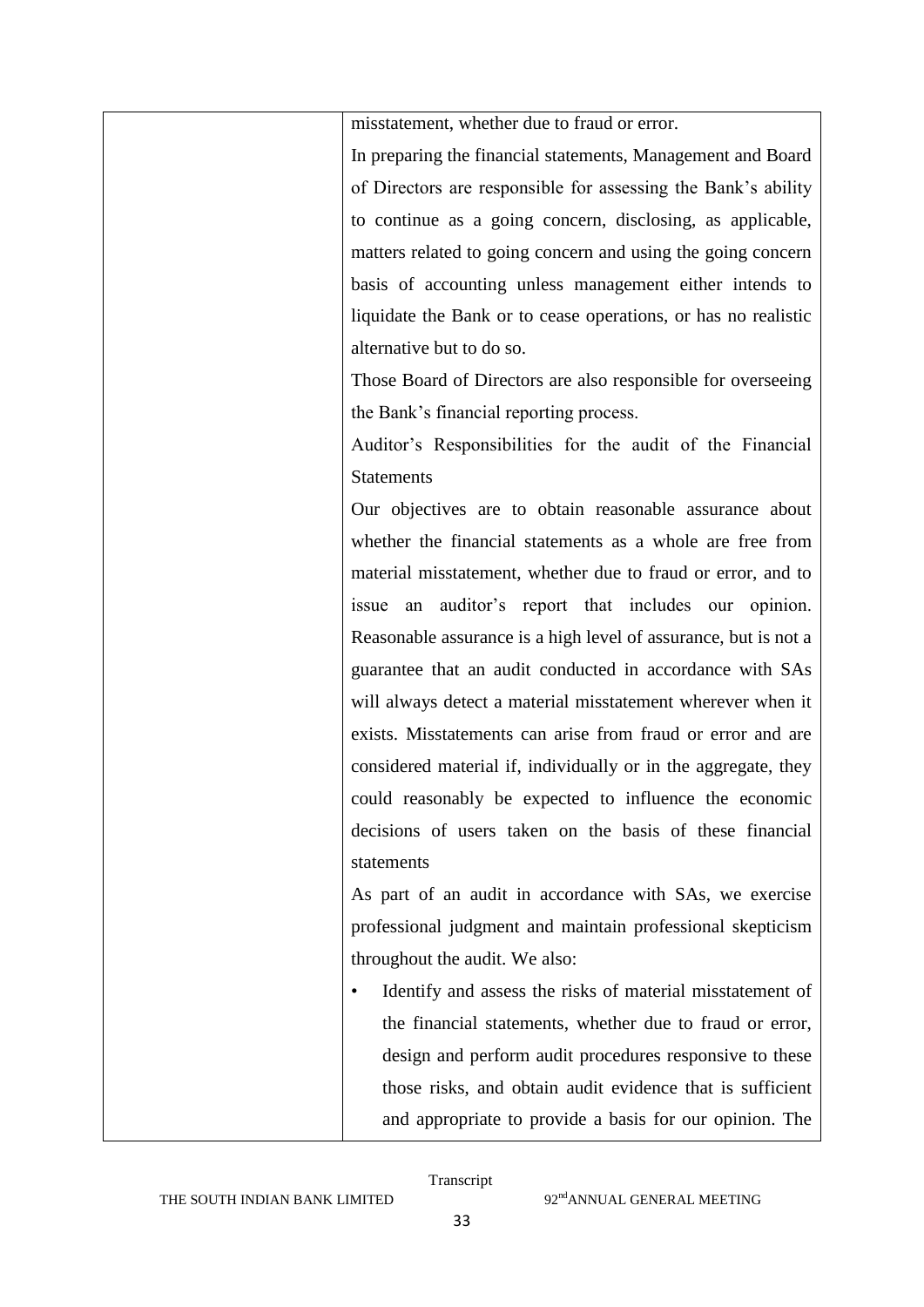risk of not detecting a material misstatement resulting from fraud is higher than for one resulting from error, as fraud may involve collusion, forgery, intentional omissions, misrepresentations, or the override of internal control.

- Obtain an understanding of internal control relevant to the audit in order to design audit procedures that are appropriate in the circumstances. Under section 143(3)(i) of the Act, we are also responsible for expressing our opinion on whether the Bank has adequate internal financial controls system in place and the operating effectiveness of such controls.
- Evaluate the appropriateness of accounting policies used and the reasonableness of accounting estimates and related disclosures made by management.
- Conclude on the appropriateness of management's use of the going concern basis of accounting and, based on the audit evidence obtained, whether a material uncertainty exists related to events or conditions that may cast significant doubt on the Bank"s ability to continue as a going concern. If we conclude that a material uncertainty exists, we are required to draw attention in our auditor's report to the related disclosures in the financial statements or, if such disclosures are inadequate, to modify our opinion. Our conclusions are based on the audit evidence obtained up to the date of our auditor's report. However, future events or conditions may cause the Bank to cease to continue as a going concern.
- Evaluate the overall presentation, structure and content of the financial statements, including the disclosures, and whether the financial statements represent the underlying transactions and events in a manner that achieves fair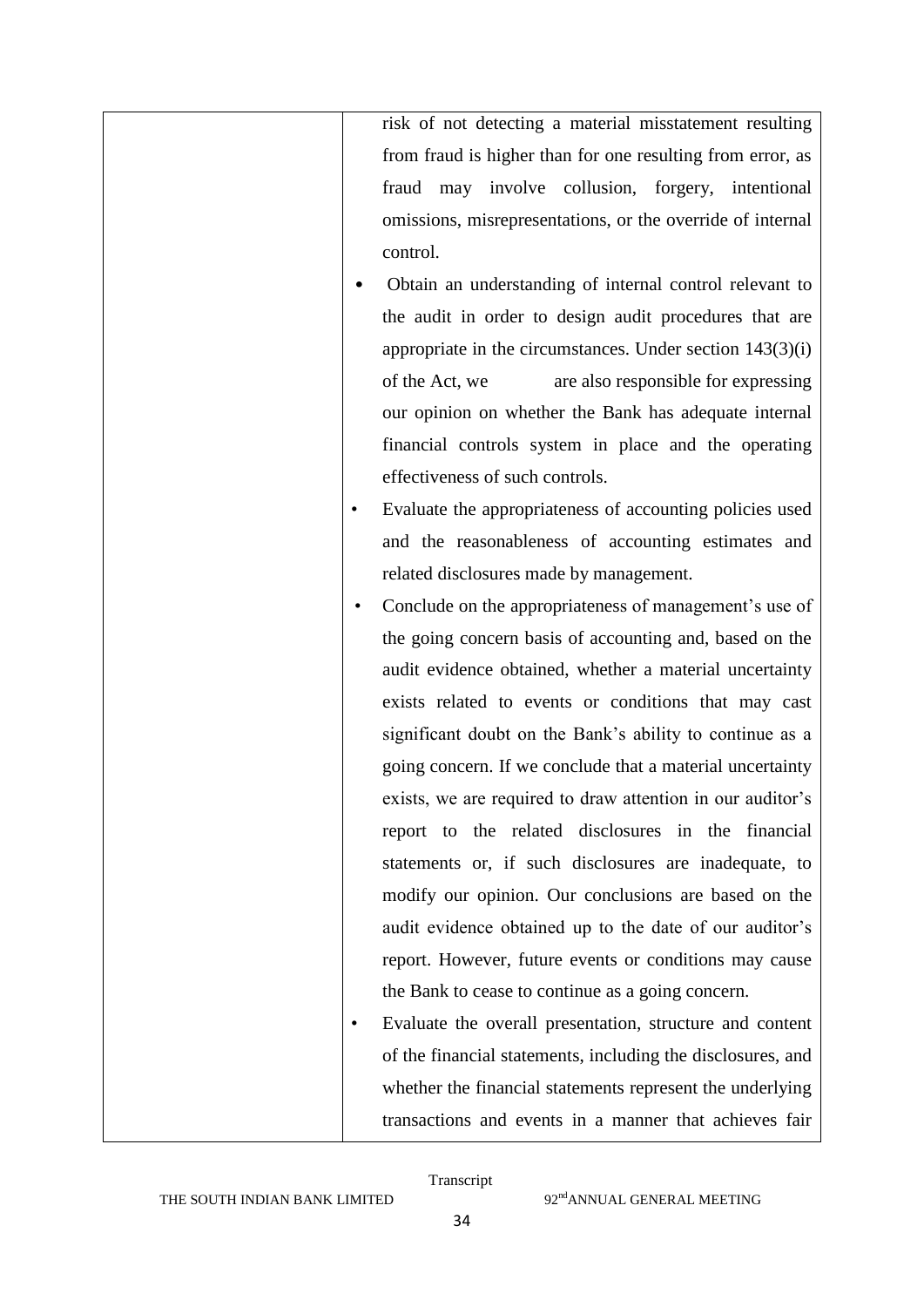presentation.

We communicate with those charged with governance regarding, among other matters, the planned scope and timing of the audit and significant audit findings, including any significant deficiencies in internal control that we identify during our audit.

We also provide those charged with governance with a statement that we have complied with relevant ethical requirements regarding independence, and to communicate with them all relationships and other matters that may reasonably be thought to bear on our independence, and where applicable, related safeguards.

From the matters communicated with those charged with governance, we determine those matters that were of most significance in the audit of the financial statements for the financial year ended March 31, 2020 and are therefore the key audit matters. We describe these matters in our auditor's report unless law or regulation precludes public disclosure about the matter or when, in extremely rare circumstances, we determine that a matter should not be communicated in our report because the adverse consequences of doing so would reasonably be expected to outweigh the public interest benefits of such communication.

#### Other Matters

(i) We did not audit the financial statements of 855 branches included in the financial statements of the Bank whose financial statements reflect total assets of Rupees 84796.67 Crores as at March 31, 2020 and total revenue of 4804.42 Crores for the year ended on that date, as considered in the financial statements. The financial statements of these branches have been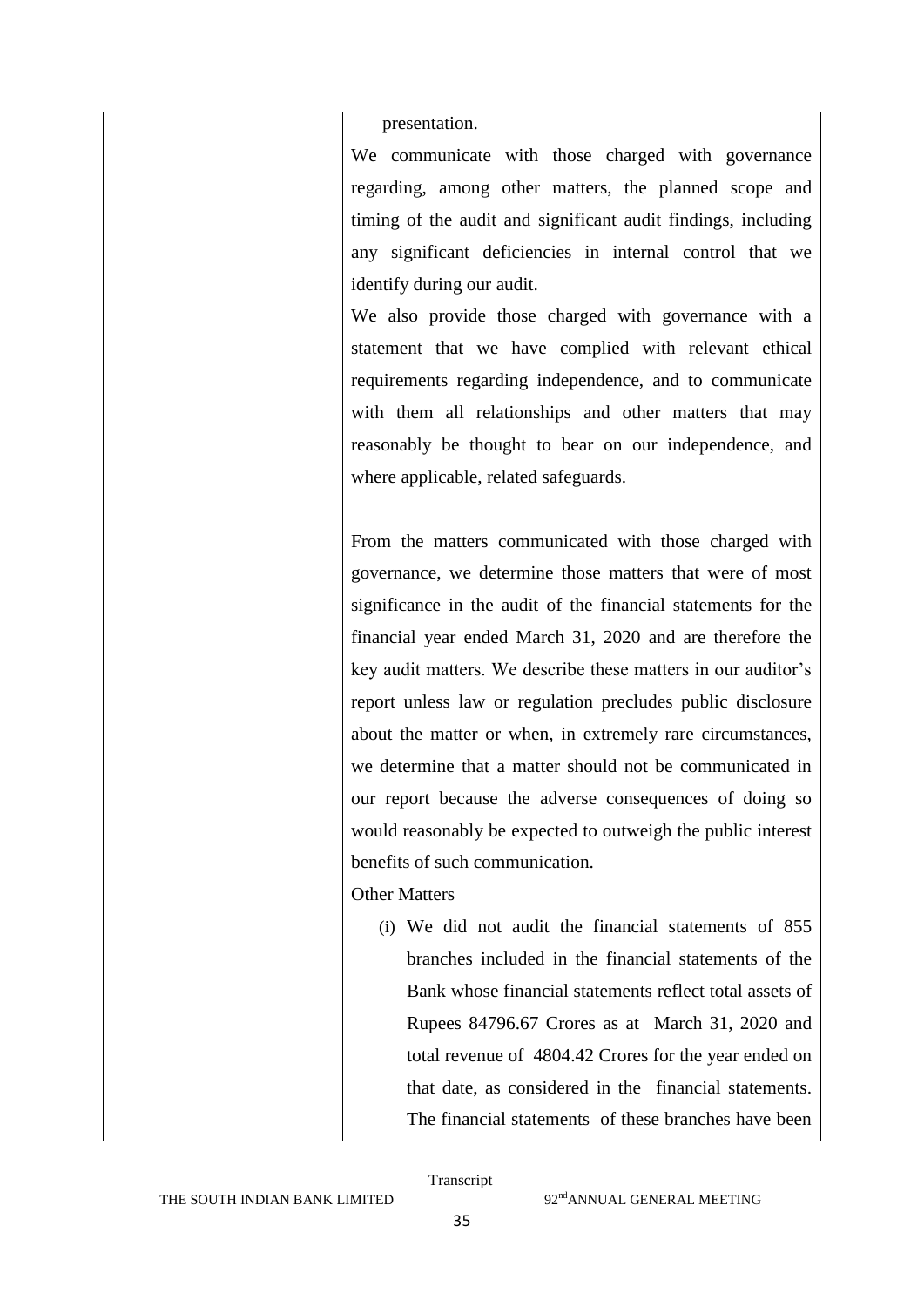| audited by the branch auditors whose reports have              |
|----------------------------------------------------------------|
| been furnished to us, and in our opinion in so far as it       |
| relates to the amounts and disclosures included in             |
| respect of branches, is based solely on the report of          |
| such branch auditors.                                          |
| The financial statements of the Bank for the year<br>(ii)      |
| ended March 31, 2019 was audited by another                    |
| auditor whose report dated May 9, 2019 expressed               |
| unmodified opinion on those<br>financial<br>an                 |
| statements.                                                    |
| Our opinion is not modified in respect of the above matters.   |
| Report on Other Legal and Regulatory Requirements              |
| The Balance Sheet and the Profit and Loss Account have         |
| been drawn up in accordance with the provisions of Section     |
| 29 of the Banking Regulation Act, 1949 and Section 133 of      |
| the Companies Act, 2013 read with Rule 7 of the Companies      |
| (Accounts) Rules, 2014.                                        |
| As required by sub-section (3) of section 30 of the Banking    |
| Regulation Act, 1949, we report that:                          |
| we have obtained all the information and explanations<br>(a)   |
| which, to the best of our knowledge and belief, were           |
| necessary for the purpose of our audit and have found          |
| them to be satisfactory;                                       |
| the transactions of the Bank, which have come to our<br>(b)    |
| notice, have been within the powers of the Bank; and           |
| the returns received from the offices and branches of<br>(c)   |
| the Bank have been found adequate for the purposes             |
| of our audit.                                                  |
| Further, as required by section $143(3)$ of the Act, we report |
| that:                                                          |
| We have sought and obtained all the information and<br>a)      |
| explanations which to the best of our knowledge and            |
|                                                                |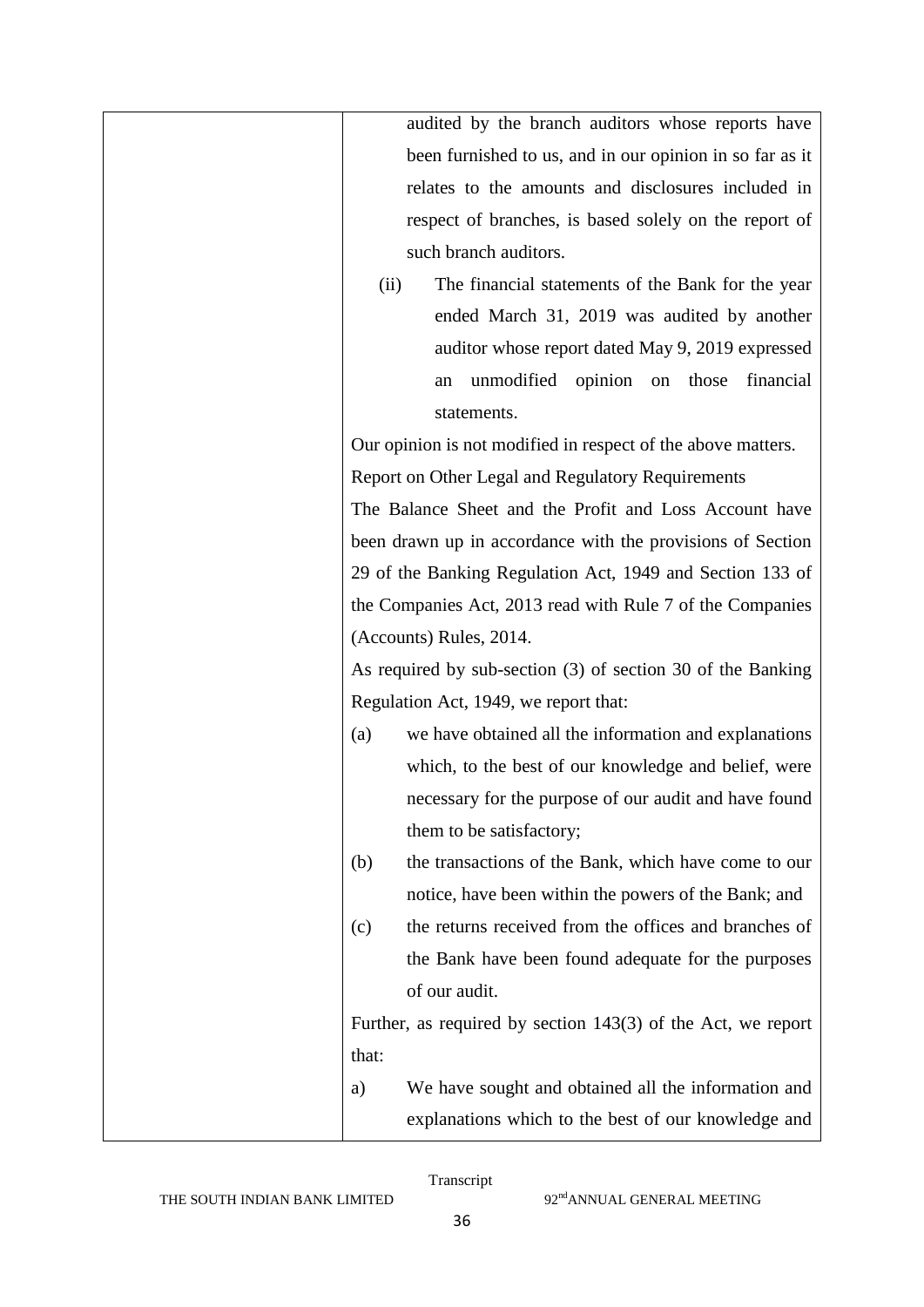|               | belief were necessary for the purpose of our audit;    |
|---------------|--------------------------------------------------------|
| b)            | In our opinion, proper books of account as required    |
|               | by law have been kept by the Bank so far as it appears |
|               | from our examination of those books and proper         |
|               | returns adequate for the purposes of our audit have    |
|               | been received from branches not visited by us;         |
| $\mathbf{c})$ | The reports on the accounts of the branch offices of   |
|               | the bank audited under section $143(8)$ of the Act by  |
|               | branch auditors of the Bank have been sent to us and   |
|               | have been properly dealt with by us in preparing this  |
|               | report;                                                |
| d)            | The Balance Sheet, the Profit and Loss Account, the    |
|               | Cash Flow Statement dealt with by this report are in   |
|               | agreement with the books of account and with the       |
|               | returns received from the branches not visited by us;  |
| e)            | In our opinion, the aforesaid<br>financial statements  |
|               | comply with the Accounting Standards specified         |
|               | under Section 133 of the Act, read with Rule 7 of the  |
|               | Companies (Accounts) Rules, 2014, to the extent they   |
|               | are not inconsistent with the accounting policies      |
|               | prescribed by RBI;                                     |
| f             | On the basis of written representations received from  |
|               | the directors as on March 31, 2020 and taken on        |
|               | record by the Board of Directors, none of the          |
|               | directors is disqualified as on March 31, 2020 from    |
|               | being appointed as a director in terms of Section      |
|               | $164(2)$ of the Act;                                   |
| g)            | With respect to the adequacy of the internal financial |
|               | controls over financial reporting of the Bank with     |
|               | reference to these financial statements and the        |
|               | operating effectiveness of such controls, refer to our |
|               | separate Report in "Annexure A" to this report;        |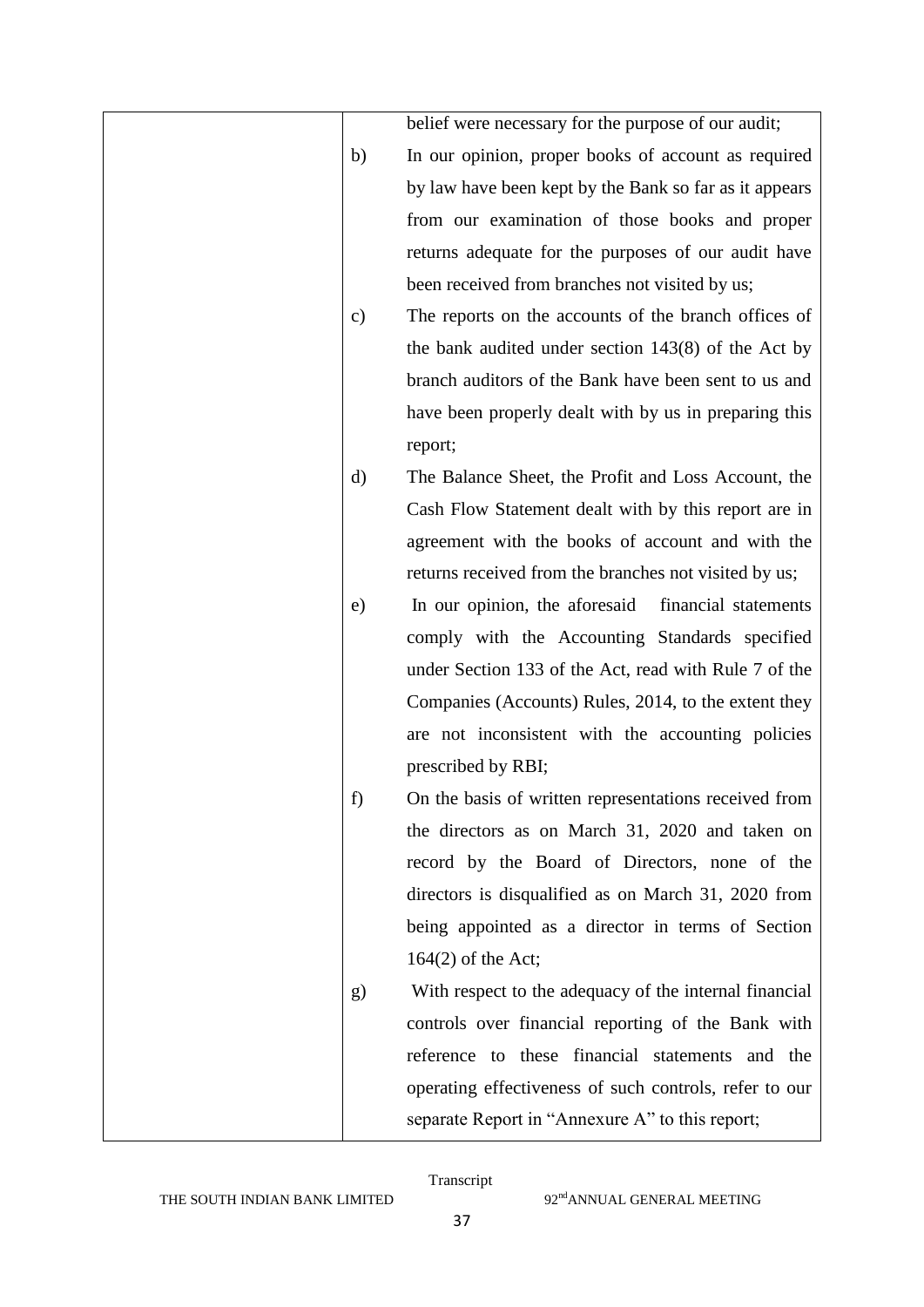| h)           | In our opinion, the entity being a banking company,               |
|--------------|-------------------------------------------------------------------|
|              | the remuneration to its directors during the year ended           |
|              | March 31, 2020 has been paid/provided by the Bank                 |
|              | in accordance with the provisions of section $35B(1)$             |
|              | of the Banking Regulation Act, 1949, and;                         |
| $\mathbf{i}$ | With respect to the other matters to be included in the           |
|              | Auditor's Report in accordance with Rule 11 of the                |
|              | Companies (Audit and Auditors) Rules, 2014, as                    |
|              | amended, in our opinion and to the best of our                    |
|              | information and according to the explanations given               |
|              | to us:                                                            |
| i.           | The Bank has disclosed the impact of pending                      |
|              | litigations on its financial position in its financial            |
|              | statements - Refer Schedule 12.I and Sl.no 1 of Note              |
|              | 9 under Schedule 18.B to the financial statements;                |
| ii.          | The Bank has made provisions, as required under the               |
|              | applicable law or accounting standards, for material              |
|              | foreseeable losses, if any, on long term contracts                |
|              | including derivative contracts - Refer Note 10 under              |
|              | Schedule 18.B to the financial statements; and                    |
| iii.         | There has been no delay in transferring amounts,                  |
|              | required to be transferred, to the Investor Education             |
|              | and Protection Fund by the Bank.                                  |
|              | The Annexure to the Independent Auditor's Report Report           |
|              | on the Internal Financial Controls Over Financial Reporting       |
|              | with reference to financial statements under Clause (i) of        |
|              | Sub-section 3 of Section 143 of the Companies Act, 2013           |
|              | ("the Act") is taken as read.                                     |
|              | There are no qualifications reservations adverse remarks /        |
|              | disclaimers in the secretarial auditor's reports is also taken as |
| read         |                                                                   |
|              |                                                                   |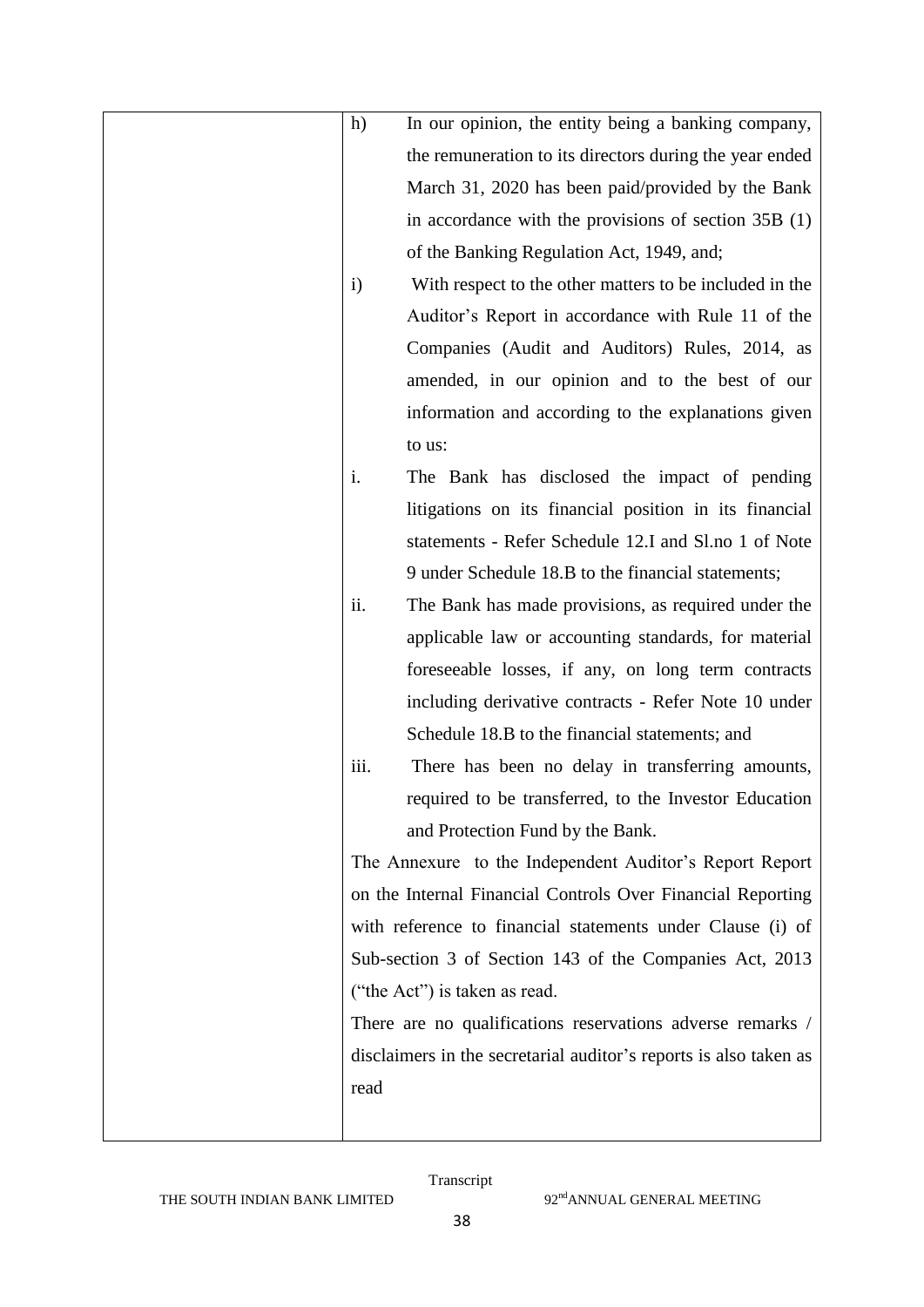|                       | Since this AGM is being held pursuant to the                      |
|-----------------------|-------------------------------------------------------------------|
|                       | MCA Circulars, through VC /OAVM, physical attendance of           |
|                       | Members<br>has been dispensed with.                               |
|                       |                                                                   |
|                       | Accordingly, the facility for appointment of proxies              |
|                       | by the Members has not been provided for the AGM and              |
|                       | hence the requirement for proxy is not applicable.                |
|                       | Thank you sir                                                     |
| Mr. Salim Gangadharan | For facilitating discussions, I will read the text of the         |
| (Chairman)            | Ordinary resolution that is to be adopted.                        |
|                       | "RESOLVED<br>that the Balance Sheet of the                        |
|                       | Bank as at 31st March 2020 together with the Profit & Loss        |
|                       | account for the financial year ended March, 31 <sup>st</sup> 2020 |
|                       | annexed thereto as certified by the Auditors vide their           |
|                       | report dated 26th June 2020 attached thereto and read at the      |
|                       | meeting and the Directors' Report thereon dated 4th               |
|                       | September 2020 be and are hereby received, approved,              |
|                       | adopted and appropriation of Net Profits approved."               |
|                       | <b>CHAIRMAN</b><br>"Now the members may seek any                  |
|                       | clarification on the Resolution and also on the Accounts or       |
|                       | There is facility to seek<br>on other agenda items.               |
|                       | clarifications/questions by the members during the AGM            |
|                       | through the Chat box facility provided by the NSDL.               |
|                       | Further, members who have registered themselves as                |
|                       |                                                                   |
|                       | speaker-shareholders can present their views and seek any         |
|                       | clarifications on the Resolution and also on the Accounts or      |
|                       | on other agenda items as and when their names are called          |
|                       | for by the Company Secretary. I request speakers to be            |
|                       | brief to the point, avoid repetitions and not to stray into       |
|                       | topics, which are not related to the subject. Time allotted       |
|                       | for each speaker is 3 minutes and all the members are             |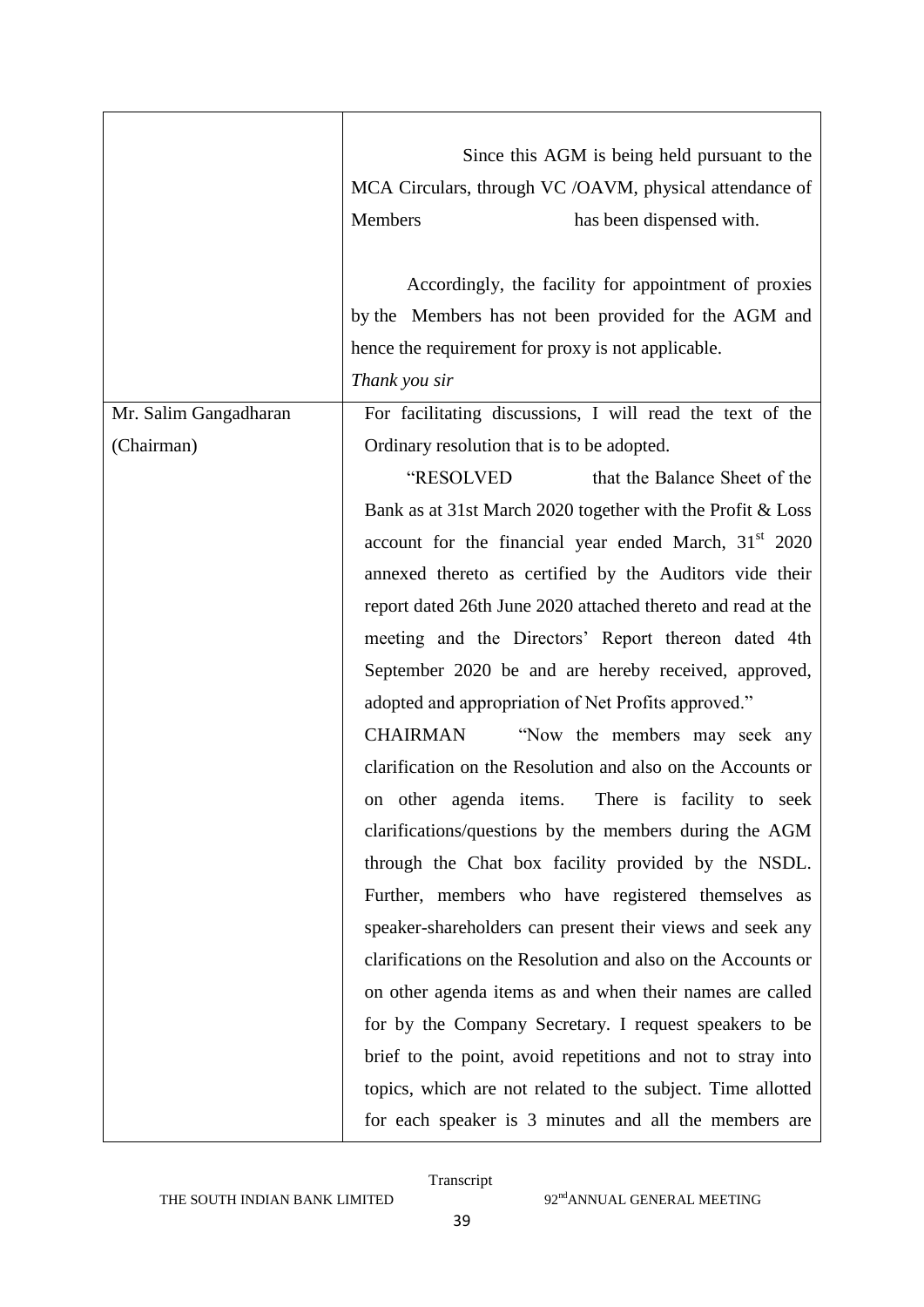|                     | requested to co-operate with the same. I will reply after all |
|---------------------|---------------------------------------------------------------|
|                     | those who want to speak have had their chance."               |
|                     | Members may also note that the Bank reserves the right to     |
|                     | limit the number of member members asking questions           |
|                     | depending on the availability of time.                        |
|                     | The Company Secretary will now announce the name of           |
|                     | shareholders who have registered as speakers /Speaker         |
|                     | shareholders one by one.                                      |
| Mr. Jimmy Mathew    | Thank you sir                                                 |
| (Company Secretary) | Before we go live with the Question and Answer                |
|                     | session, here are some points to note for your convenience.   |
|                     | The names of the Speaker shareholders will be                 |
|                     | announced in turn. The speaker shareholder will be            |
|                     | thereafter unmuted by the host. To start speaker              |
|                     | shareholders are requested to click the video on button at    |
|                     | the centre of your screen. Those shareholders who are         |
|                     | unable to join through video for any reason, can speak        |
|                     | through the audio mode.                                       |
|                     | Please mention your name, Folio Number, and the               |
|                     | location from where you are joining. Each shareholder will    |
|                     | be given three minutes for their views/questions.             |
|                     | To avoid repetition, the Board will respond to all the        |
|                     | questions at the end. Once you have asked your question,      |
|                     | you can mute yourself and continue to watch the               |
|                     | proceedings.                                                  |
|                     | In case, there is a connectivity problem at speaking          |
|                     | shareholders end, the next speaker will be called to join. If |
|                     | connectivity improves, the speaker shareholder will be        |
|                     | called again to speak once the other shareholders who have    |
|                     | registered complete their turn. If a member faces any         |
|                     | technical issue, you may contact the helpline number          |
|                     | mentioned in the notice of the AGM.                           |
|                     |                                                               |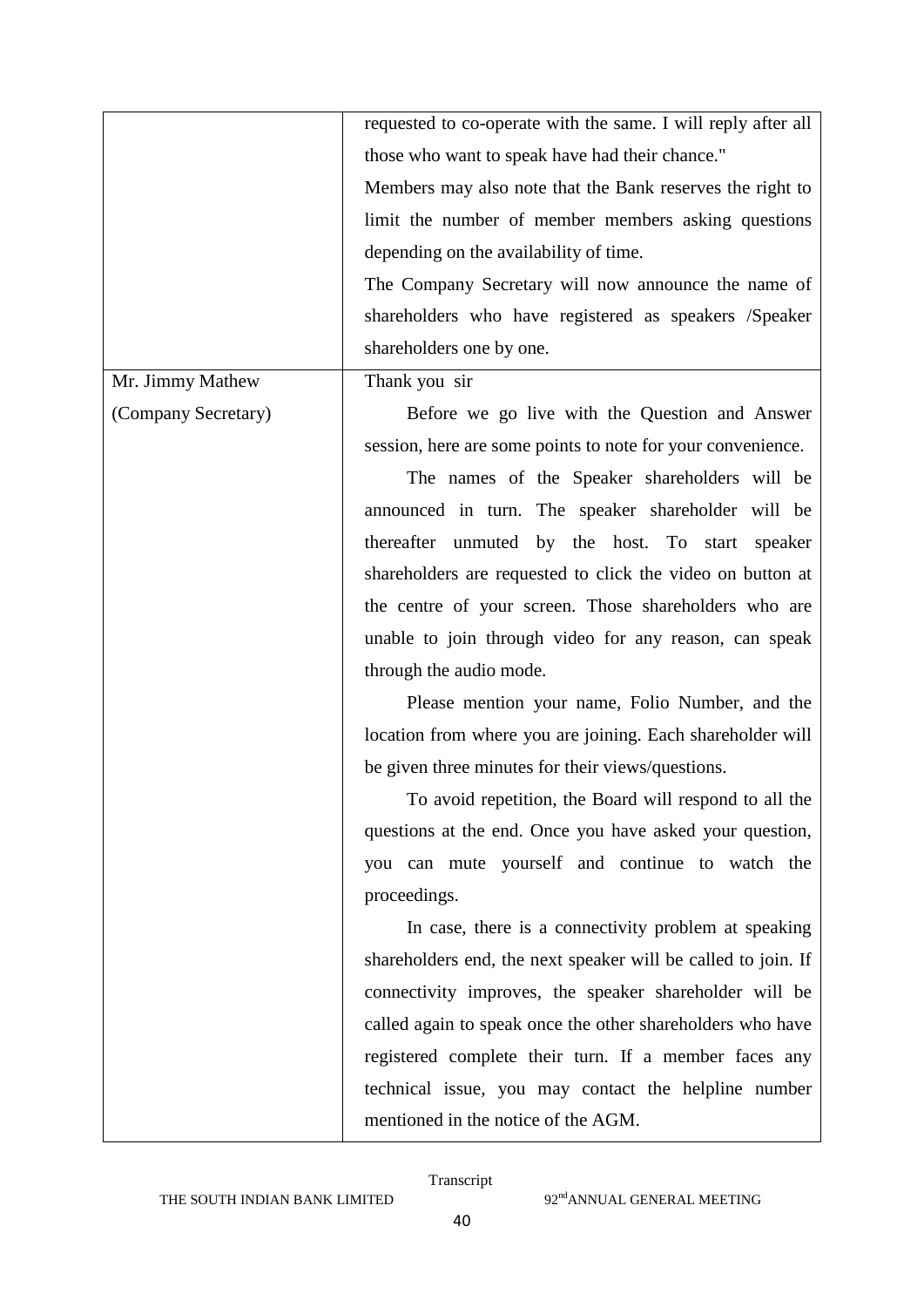|                     | Now I request Mr Mathew Tharakan TT to kindly proceed            |
|---------------------|------------------------------------------------------------------|
|                     | with the questions                                               |
| Mr. Mathew Tharakan | Yeah, good afternoon. Am I audible.                              |
|                     |                                                                  |
| Mr. Jimmy Mathew    | Yes, please continue.                                            |
| (Company Secretary) |                                                                  |
| Mr. Mathew Tharakan | Good afternoon. Hon ble Chairman. CEO and other members          |
|                     | of the board. I will I have gone through your annual ninety      |
|                     | second annual report for the financial ending $31st$ march       |
|                     | 2020. I will limit my self $=$ to the concerns says shareholder. |
|                     | I'm I'm personally disappointed that the bank has not            |
|                     | declared dividend, but I understand that the RBI circular of     |
|                     | April twenty has prohibited from doing. So, but I also am        |
|                     | deeply concerned with the loss of share value. One of the        |
|                     | impressive things I have noted in your annual report is the      |
|                     | your vision and mission statement, which says that you were      |
|                     | very much concerned about introducing the stakeholders           |
|                     | value. I appreciate that your shareholders are one of the most   |
|                     | significant stakeholder as such. You are really concerned        |
|                     | about increasing their value, but sadly, the value of your       |
|                     | share has, gone down. If I take a three year perspective it has  |
|                     | gone down like anything, , so to say, in terms of market         |
|                     | capitalization. From the<br>from the data, which is disclosed    |
|                     | in your annual report in page seventy eight, your marketcap      |
|                     | has shrunken from around three thousand crores to one            |
|                     | thousand two hundred crores today. That is a loss of two         |
|                     | thousand crores. And if I take from the peak period of when      |
|                     | your share value was something like thirty four in January,      |
|                     | two thousand eighteen, the, the loss of market was close to      |
|                     | five thousand crores. I hope this must be a serious concern      |
|                     | for the Board for the chairman. And for all the people in the    |
|                     | management, particularly at a time, when you're borrowing        |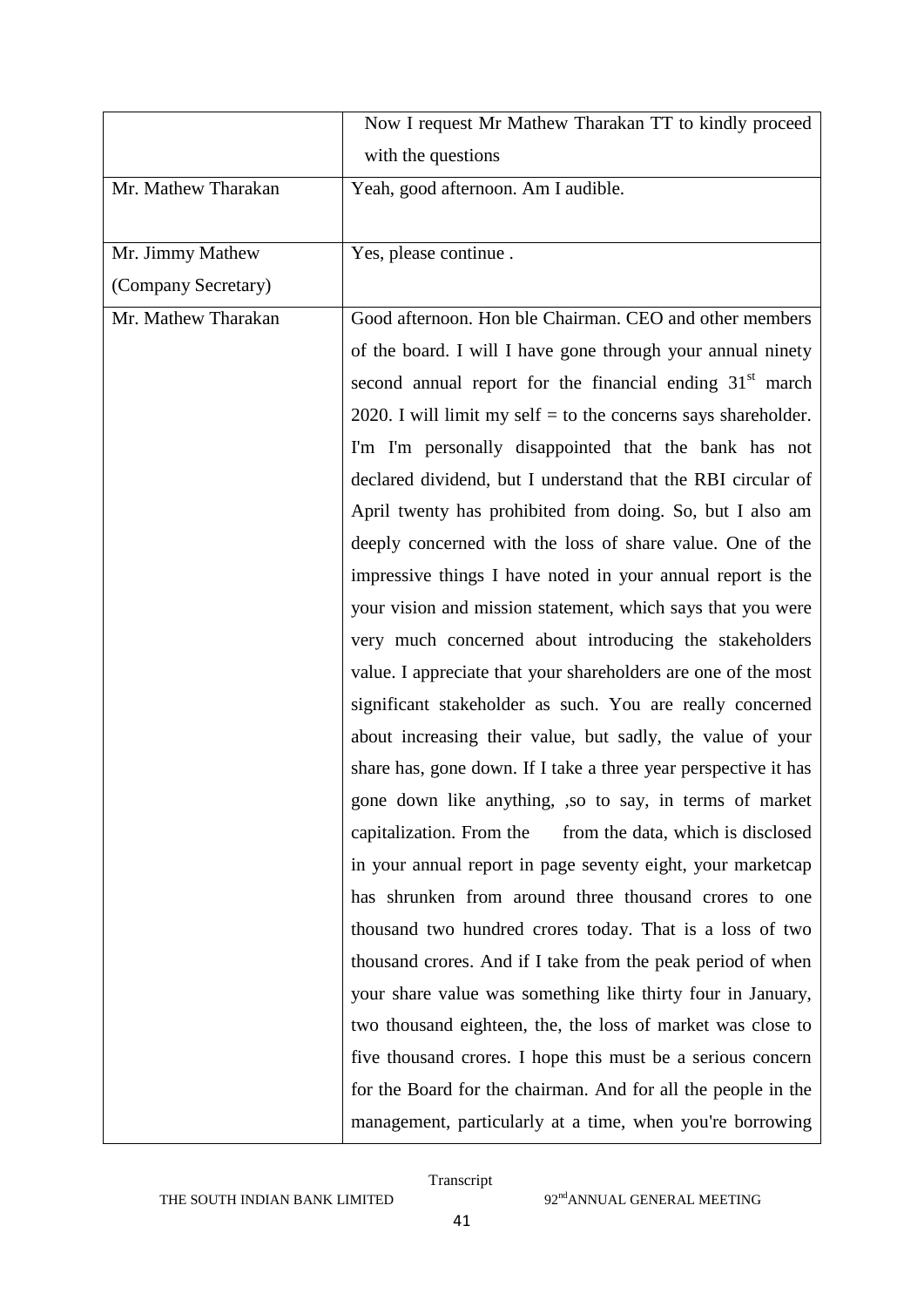capital, I understand that last year, also you have borrowed capital of five hundred crores and which is at a cost, which, which really worries me, because in the cash flow statement revealed in your annual report and page ninety seven I've seen that last year. The interest paid on subordinated bond was sixty six crores, whereas this year it has increased to one hundred and fifty seven crores. That's a very sharp increase to close to two and a half times. This is really a matter of concern because after after two thousand eight . . You are much above the normal ten point, eight, seven, five, thirteen plus but you are, you are at s borrowed capital You are being very high interest when you are last years I understand the last year dividend payment was Fifty five crores, whereas you are paid as high as one hundred and fifty seven crores for interest towards subordinates. That's a very high payment. I'm sure that particularly the board committee management as well as the capital raising committee must take note of it

Okay. And other than that, actually, I, a few parameters as a shareholder is really a matter of concern to me as disclose in your annual report, and as also available in the public domain. I've seen that your net profit has fallen down. I must say that this year you cannot take excuse under the guise that Corona, because corona was only for a one week for this financial year. But if I take a three year perspective, your net profit has fallen from three ninety three crores to hundred and five crores to that is a shrinkage of seventy three percent. It is really sad and so also your return oon equity, which I'm concerned as as an ordinary investor, this is also fallen from eight point one to one point nine one that's again, shrinkage of seventy six percent. That must be, that must be really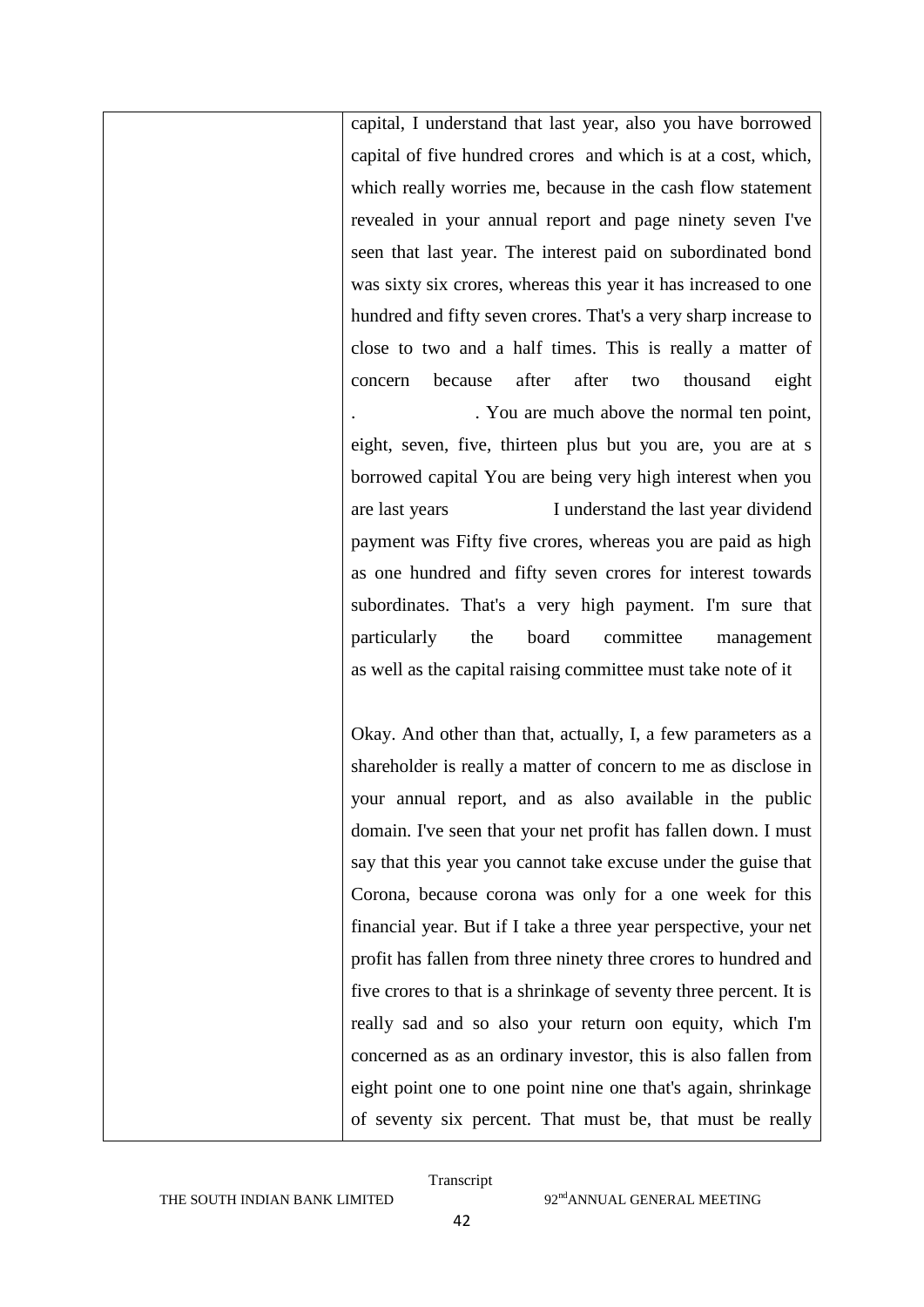consent. So also, the earnings per share earnings per share, which is two point six seven. In march 17which is disclosed in the second page of your annual report as contracted two point five, eight again, a shrinkage of seventy eight percent.so Also, the return of asset return on asset, which is pointing five two in M- , seventeen has a contracted to point one one in M,- and in March twenty again, eighty percent contraction. So all these key parameters. In my humble opinion. I'm sorry, if I'm being critical about as a shareholder has shrink or or contrasted, by over  $3/4^{th}$  or seventy five percent plus this must really attract the attention of the board. And actually, I have I'm very happy to hear that. Your chairman said that the bank in the process of transformation and repositioning, but these are the most important factors, which must occupy a place in this transformation and reposition other than these key parameters. I'd like to. I like to clarify a few more matters. One is, it is disclosed in the balance sheet on page 9 that your CASA is currently around 25% But I would like to hear a three year perspective. What actually happened in the three year, whether it has increased or decreased then on on your core business volume has increased. I appreciate for that but you have said that you have not taken much credit, because on a conscious decision to reduce it on the corporate loan book. I appreciate it in this difficult times. But why is that? Your deposit growth is only three three Plus I understand it because the average aggregate to estimate the positive growth is ten plus. So, if if the average gross deposit, ten, plus ways that you are deposit growth is not even one. Third of it. And I understand that your CRAR has increased by eighty bps during the current year to thirteen point five one. But I wanted to remind you again that it is on the borrowed funds, which is very,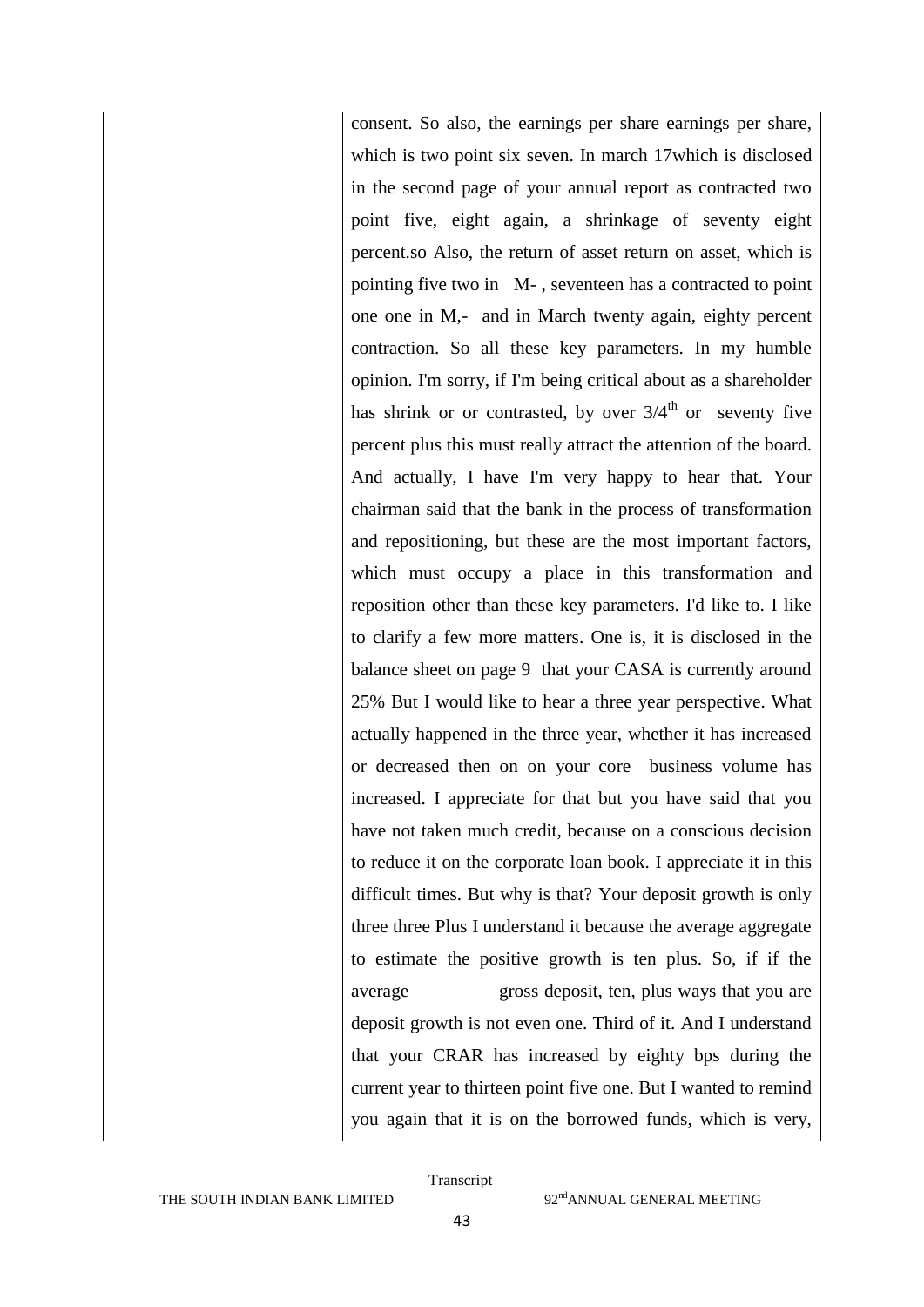|                          | very costly. And on on NPA, I've seen that NPA has only          |
|--------------------------|------------------------------------------------------------------|
|                          | about three thousand or five, five percent, but I'd like to hear |
|                          | a three year perspective on how you manage the NPA. And          |
|                          | also would like to know whether at present you have any case     |
|                          | with NCLT or are you proposing any cases with NCLT? And          |
|                          | the last point I would like to ask is when I examine your cash   |
|                          | flow, I find that your cash flow from operations have            |
|                          | declined very, very significantly because last year, your cash   |
|                          | flow from operations was one thousand, six hundred and           |
|                          | seventy close to one thousand. Seven hundred crores this         |
|                          | year it has shrunken to six fifty, six crores. So overall things |
|                          | look good as the projected in the annual report. But I'm         |
|                          | telling you as a stakeholder as a shareholder. Many of the key   |
|                          | parameters are sadly shrinking. I request the honorable board    |
|                          | and the chairman to take note of it. Thank you for giving me     |
|                          | an opportunity to speak in the morning and thank you very        |
|                          | much. That's all I have from me end And I'm Mathew               |
|                          | THarakan speaking from Trivandrum at my home.                    |
|                          |                                                                  |
|                          |                                                                  |
| Mr. Jimmy Mathew         | Thank you Sir. Thanks A lot the next is<br>now I request         |
| (Company Secretary)      | Mr. Unmesh Kandhilal Sha to kindly proceed with the              |
|                          | question.                                                        |
|                          |                                                                  |
|                          | Mr. Unmesh Kandhilal Sha                                         |
|                          |                                                                  |
| Mr. Unmesh Kandhilal Sha | Can you hear me?                                                 |
|                          |                                                                  |
| Mr. Jimmy Mathew         |                                                                  |
| (Company Secretary)      | Yes sir please carry on,                                         |
|                          |                                                                  |
|                          | thank you very much sir.                                         |
|                          |                                                                  |

THE SOUTH INDIAN BANK LIMITED 92<sup>nd</sup>ANNUAL GENERAL MEETING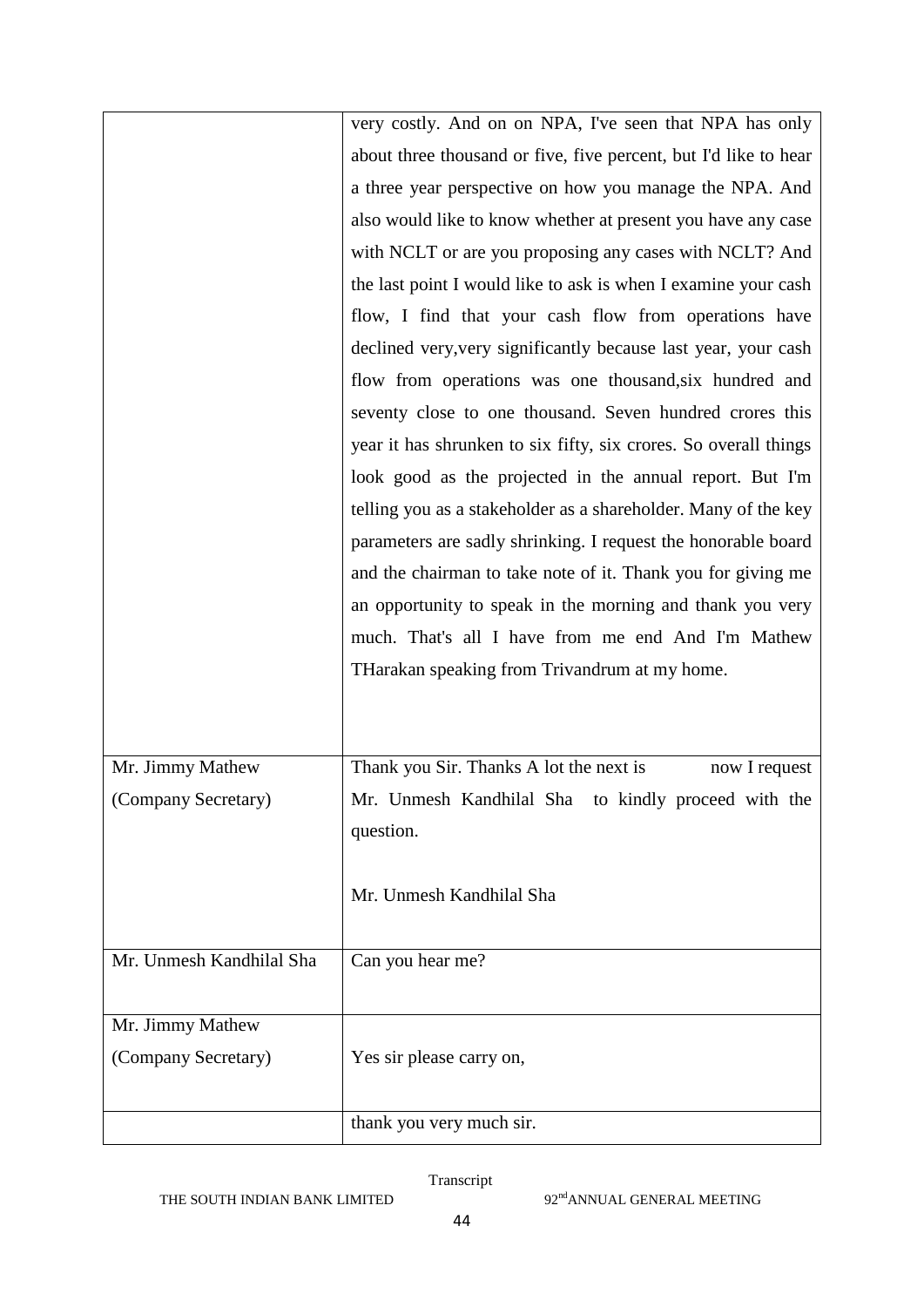| Mr. Unmesh Kandhilal Sha | Respected chairman. Sir and the, board distinguish board of        |
|--------------------------|--------------------------------------------------------------------|
|                          | directors. It's very heartening to see you or this is the first    |
|                          | time, because of the new, normal and                               |
|                          | like to see your smile in this exceptional times sir. It's nice to |
|                          | see smile face on face and<br>I am joining from                    |
|                          | Bombay. Mumbai, and sir my first question is that two days         |
|                          | before certainly, there was a press note from your executive       |
|                          | vice president. Mr. Joseph Thomas that moratorium bringing         |
|                          | the start of the period some fifty six percent to twenty six       |
|                          | percent the end of the moratorium. But, this is a really tough     |
|                          | time, and as the first speaker is already mentioned that, you      |
|                          | know, a good piece of the capital there was a                      |
|                          | restrictions on the declaration of dividend also how we are        |
|                          | going ahead with that and how we look at it. Because we are        |
|                          | also concerned, because the can see the pressure on the share      |
|                          | price also, second one any time limit for this<br>thousand         |
|                          | so sir how the NPA looks like, as he says that most of the         |
|                          | NPAs are from agriculture or mse sector, but not the, but we       |
|                          | would like to hear from you not from the corporate loan. But       |
|                          | as we understand the last one year before Also, there was one      |
|                          | fifty crore, which went very bad and that you know it              |
|                          | continued for a long exploration for extra politics, for a long    |
|                          | time. One<br>ILFS or something. What is the situation on           |
|                          | that? And sir any time limit for this thousand two hundred         |
|                          | and fifty crores, we are trying to raise from the debt and         |
|                          | equity, what is the schedule for it anything if you can            |
|                          | highlight I like that will be nice. And in this time, sir, I also  |
|                          | wish you and entire the staff. And everyone a very healthy         |
|                          | and safe time going ahead Because it seems like this is            |
|                          | absolutely undelenting covid everywhere and I am in                |
|                          | Maharastra<br>is a situation here is extreamly<br>very             |
|                          | challenging and also I would also like to know. And also, in       |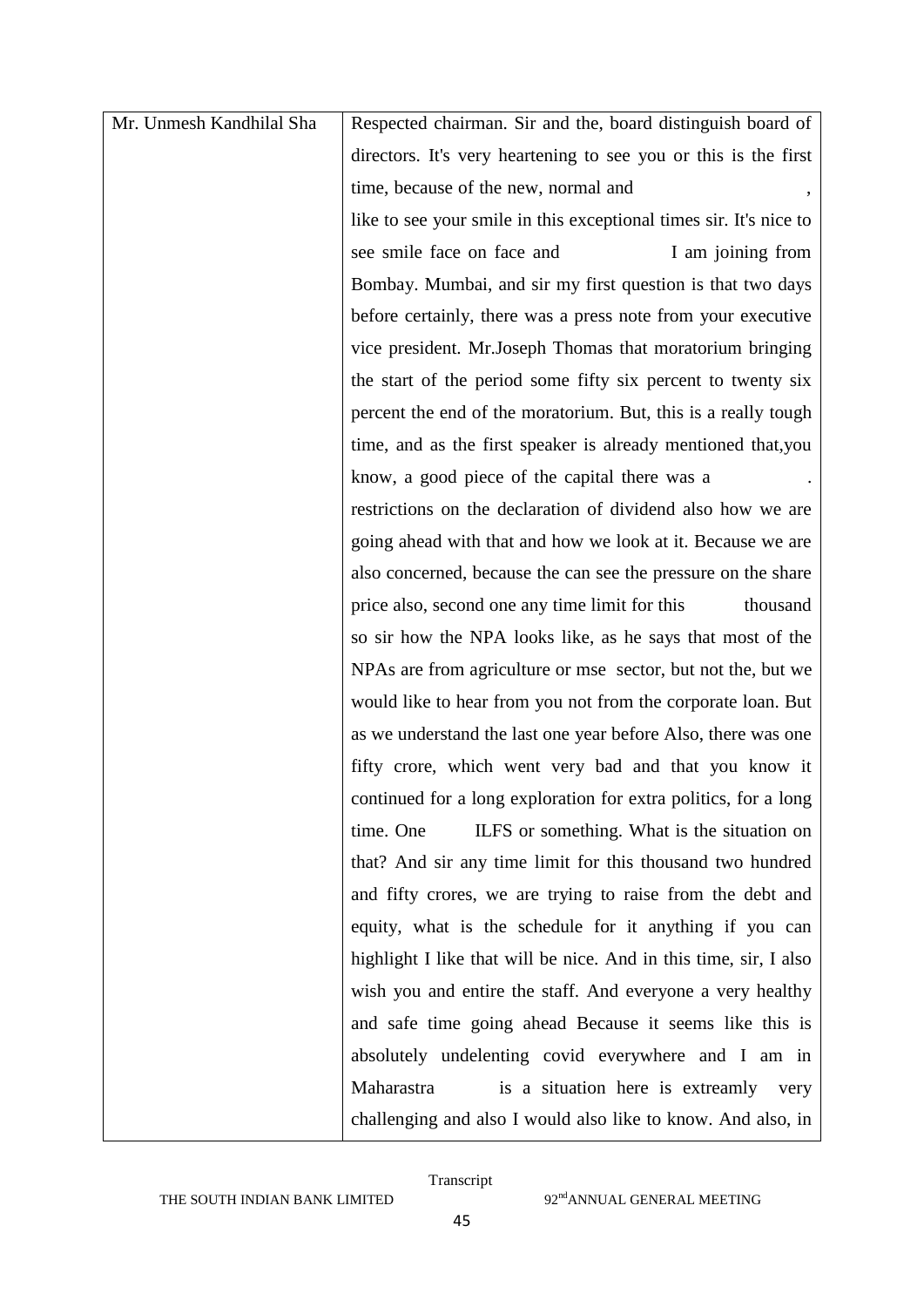|                       | the meantime, I want to wish Mr. Mathew who is                 |
|-----------------------|----------------------------------------------------------------|
|                       | demitting his office from tomorrow<br>for his all success      |
|                       | and success for his future endower and wish<br>, and also      |
|                       | welcome. Mr. Mr. Murali<br>the next incumbent from the         |
|                       | First of October. Thank you very much. Sir. If you can         |
|                       | enlighten me from all my questions, I'd be thankful.           |
|                       | I hope you I was audable, thank you. Thank you<br>$, \cdot$    |
|                       | for your time.                                                 |
|                       |                                                                |
|                       |                                                                |
| Mr. Salim Gangadharan | Yea                                                            |
| (Chairman)            |                                                                |
| Mr. Jimmy Mathew      | Yea, Thank you sir thank you very much                         |
| (Company Secretary)   |                                                                |
|                       | Thanks. Now I request Mr. V J Thomas to proceed with the       |
|                       | question.                                                      |
|                       | Mr. V J Thomas                                                 |
|                       |                                                                |
| Mr. V J Thomas        | Good afternoon to all I hope I am audible to all of you        |
|                       |                                                                |
| Mr. Jimmy Mathew      | Yes Sir, you are audible please speak                          |
| (Company Secretary)   |                                                                |
| Mr. V J Thomas        | Respected chairman, MD & CEO and members of the board.         |
|                       | And my dear friends, first of all, let me express my happiness |
|                       | over the fact that the bank was able to increase the total     |
|                       | business from Rupees One lakh forty four thousand, fifty six   |
|                       | point zero four crores to Rupees one lakhs, forty eight        |
|                       | thousand, five, fifty seven point nine one crores in spite of  |
|                       | the adversories of the covid nineteen part.                    |
|                       |                                                                |
| Mr. Jimmy Mathew      | Sir you are not audible can you your first point we heard sir  |
| (Company Secretary)   | can you come to your next point sir your hear us Mr. Thomas    |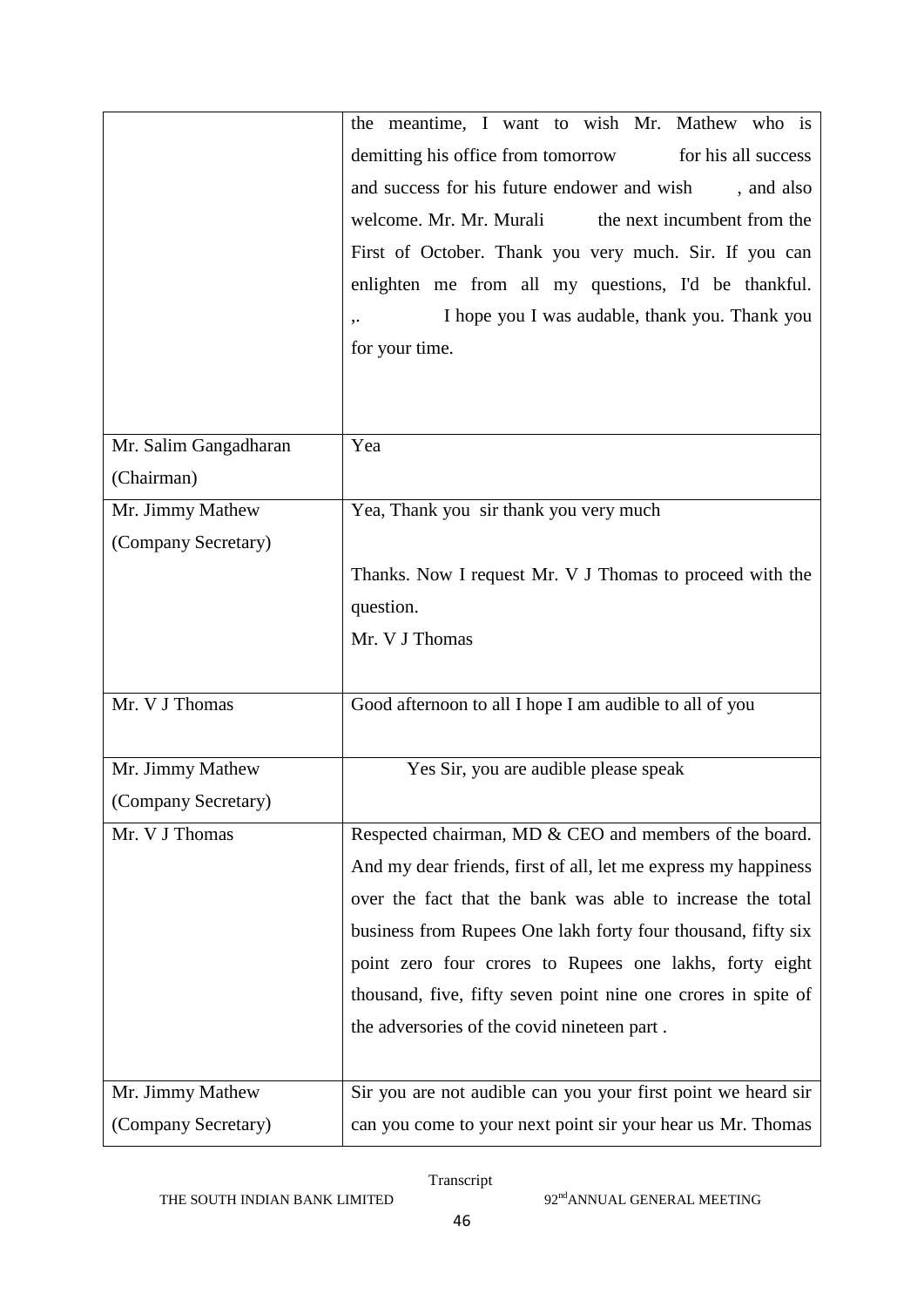|                         | Mr. V J Thomas can you hear us                               |
|-------------------------|--------------------------------------------------------------|
|                         | Sir can you hear us sir                                      |
|                         |                                                              |
|                         |                                                              |
|                         |                                                              |
|                         |                                                              |
|                         | There<br>connectivity issues now I<br>request<br>are<br>some |
|                         | Mr.Jaichand P to kindly proceed with the question.           |
|                         |                                                              |
|                         | Mr.Jaichand                                                  |
|                         |                                                              |
|                         | K.S.Balasubramanian Mr.K.S.Balasubramanian to<br>kindly      |
|                         | proceed with the question.                                   |
|                         |                                                              |
|                         |                                                              |
| Mr. K.S.Balasubramanian | Provided to be<br>And I wish and you have made               |
|                         | excellent arrangements for the conduct of the meeting, and I |
|                         | thank managing Director chairman and all board of Directors  |
|                         | . for the excellent manner in which company is being         |
|                         | administered.                                                |
|                         |                                                              |
|                         | Thanking you sir .thanking you                               |
|                         |                                                              |
|                         |                                                              |
|                         |                                                              |
|                         |                                                              |
|                         |                                                              |
|                         |                                                              |
|                         |                                                              |
|                         |                                                              |
|                         |                                                              |
|                         |                                                              |
| Mr. Salim Gangadharan   | Sir thank you                                                |

THE SOUTH INDIAN BANK LIMITED 92<sup>nd</sup>ANNUAL GENERAL MEETING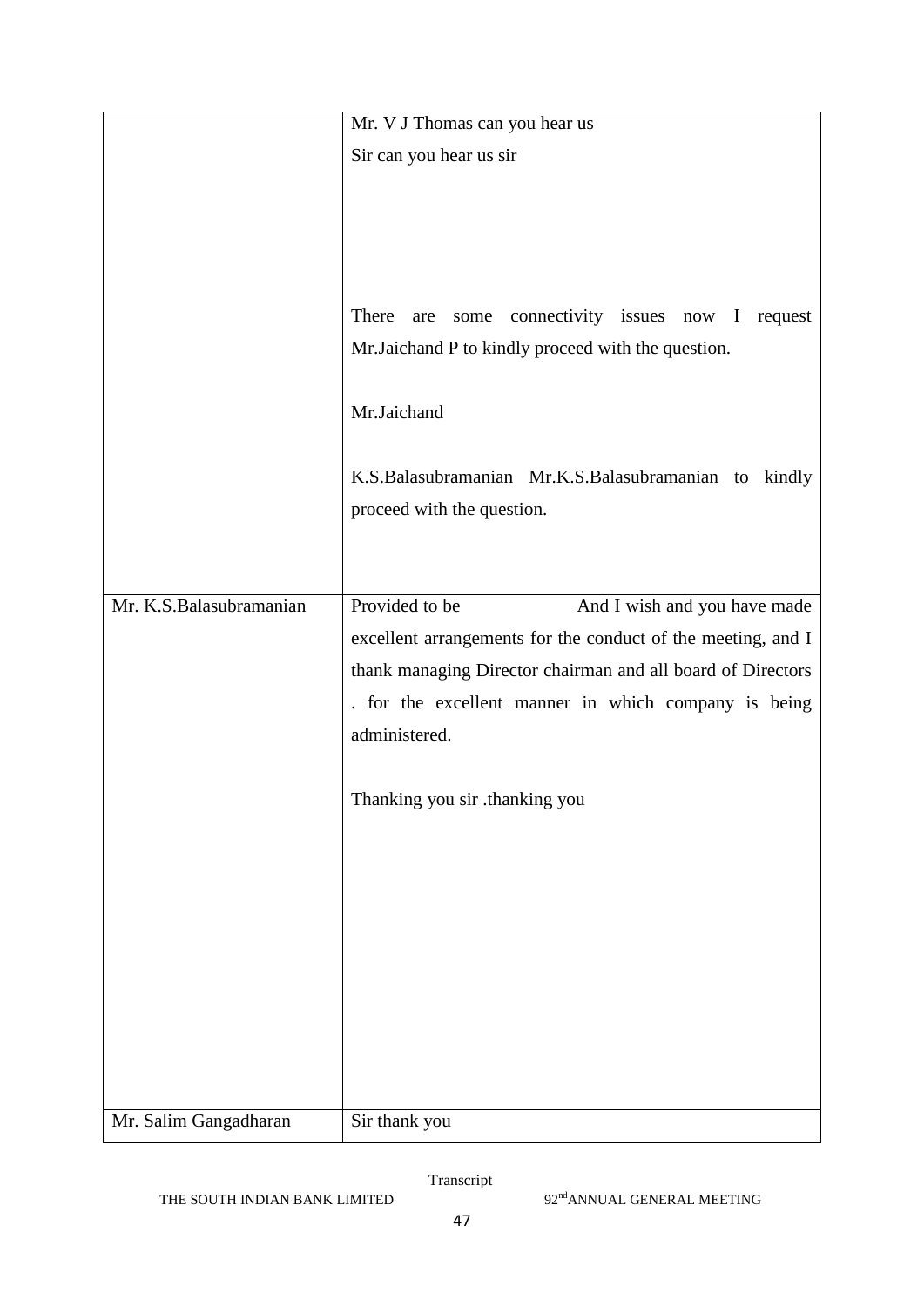| jimmy why don't you call another speaker<br>Jimmy,            |
|---------------------------------------------------------------|
|                                                               |
| I will move to Mr. Akshay Anil Kumar, Akshsay Ankil           |
| Kumar you are requested to kinldy proceeded to the question.  |
| Hello?                                                        |
|                                                               |
|                                                               |
| Hello? Hello I am K S Balasubramaniam Shall I Speak Shall     |
| I Speak                                                       |
|                                                               |
| Yes sir you can speak                                         |
|                                                               |
| Could you show the video also video also                      |
|                                                               |
|                                                               |
| . Sir you can come through video or audio what ever is        |
| possible sir                                                  |
|                                                               |
| Am I audible sir                                              |
|                                                               |
| Yea we can see you Please. Please Go ahead sir. I can see     |
| you.                                                          |
|                                                               |
|                                                               |
|                                                               |
| Mr. Mr. chairman and directors of the ninety two year old     |
| south indian bank with the ninety three five branches in      |
| twenty seven states and three Union territories a bank with a |
| total business of 148,558 crores and deposit of 83083 crores  |
| and the thirty percent of which are from NRIs. I I am K S     |
| Balasubramaniam, a shareholder speaking from Coimbatore       |
| in this first virtual agm of the company some important       |
| performance indicators which I wish<br>our retail advances    |
|                                                               |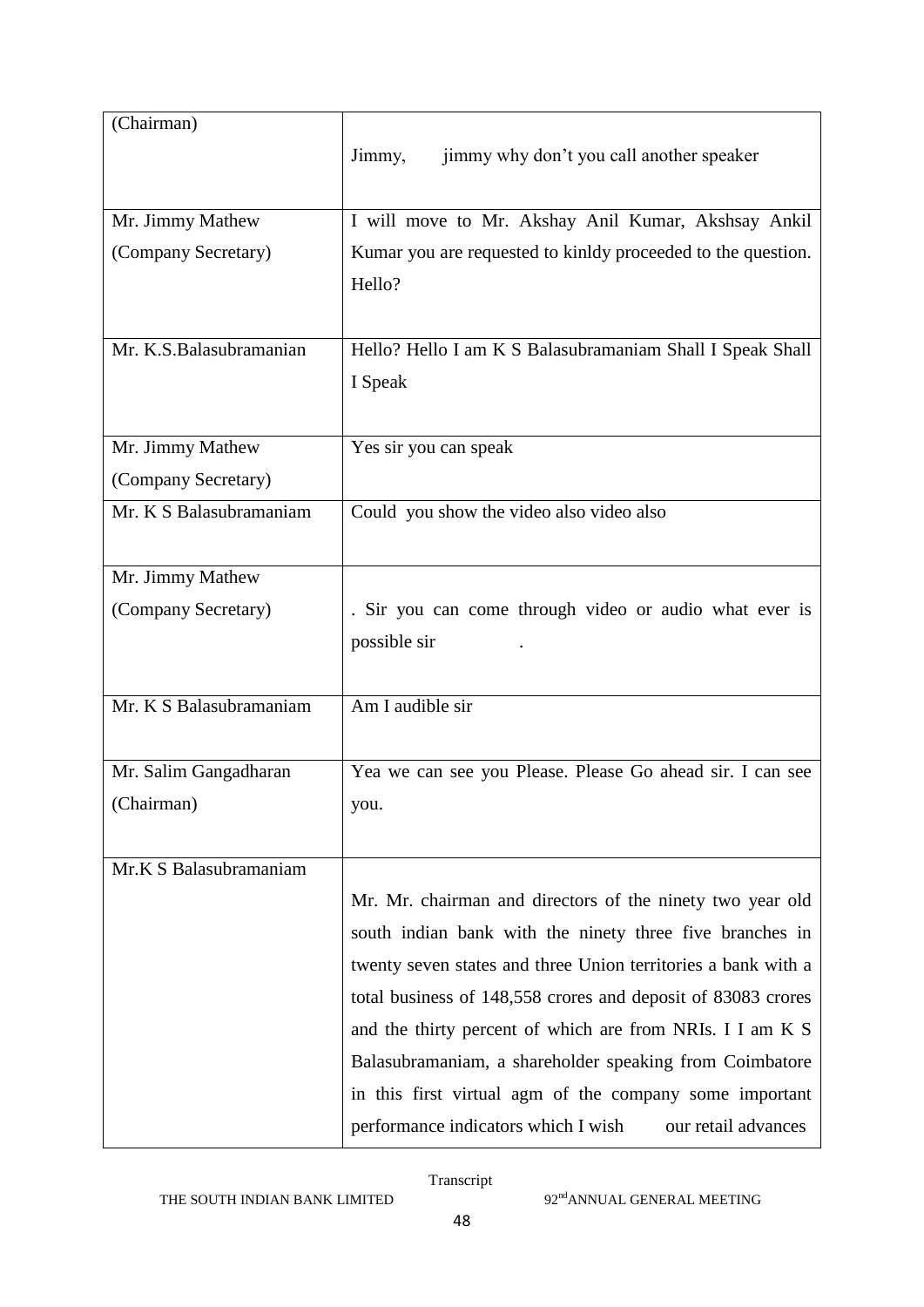| Mr. Jimmy Mathew        |                                                                                                                                                                                                                                                                                                                                                                                                                                                                                                                                                                                                                                                                                                                                                                                              |
|-------------------------|----------------------------------------------------------------------------------------------------------------------------------------------------------------------------------------------------------------------------------------------------------------------------------------------------------------------------------------------------------------------------------------------------------------------------------------------------------------------------------------------------------------------------------------------------------------------------------------------------------------------------------------------------------------------------------------------------------------------------------------------------------------------------------------------|
| (Company Secretary)     | Your voice is breaking sir                                                                                                                                                                                                                                                                                                                                                                                                                                                                                                                                                                                                                                                                                                                                                                   |
| Mr. K.S.Balasubramanian | Pardon                                                                                                                                                                                                                                                                                                                                                                                                                                                                                                                                                                                                                                                                                                                                                                                       |
|                         |                                                                                                                                                                                                                                                                                                                                                                                                                                                                                                                                                                                                                                                                                                                                                                                              |
| Mr. Jimmy Mathew        |                                                                                                                                                                                                                                                                                                                                                                                                                                                                                                                                                                                                                                                                                                                                                                                              |
| (Company Secretary)     | Sir you are not audible sir could you please repeat                                                                                                                                                                                                                                                                                                                                                                                                                                                                                                                                                                                                                                                                                                                                          |
| Mr. K S Balasubramaniam | during                                                                                                                                                                                                                                                                                                                                                                                                                                                                                                                                                                                                                                                                                                                                                                                       |
|                         | during the year gross advances had gone on by two point<br>nine, seven percent to sixty five thousand five twenty five<br>crores and our Profit was one hundred and four point three,<br>nine crores, vs two forty seven point five three crores and<br>EPS has also come down to zero point five eight from one<br>point. Three, seven the all important figure that is the net<br>NPA was three point. Three four. Vs three point. Four five,<br>the capital adequacy ratio was thirteen point four seven. Vs<br>twelve point Six one let's sit on the other hand improvements<br>have come grants productivity. It just in case, she was two<br>sixty six one CASA ratio has improved from eight point three<br>to twenty percent. Now, if you could provide me the<br>following details. |
| Mr. Salim Gangadharan   | Please go ahead, sir.                                                                                                                                                                                                                                                                                                                                                                                                                                                                                                                                                                                                                                                                                                                                                                        |
| (Chairman)              |                                                                                                                                                                                                                                                                                                                                                                                                                                                                                                                                                                                                                                                                                                                                                                                              |
| Mr. K S Balasubramaniam | Yeah. What is it doing at the other important strategy? Some                                                                                                                                                                                                                                                                                                                                                                                                                                                                                                                                                                                                                                                                                                                                 |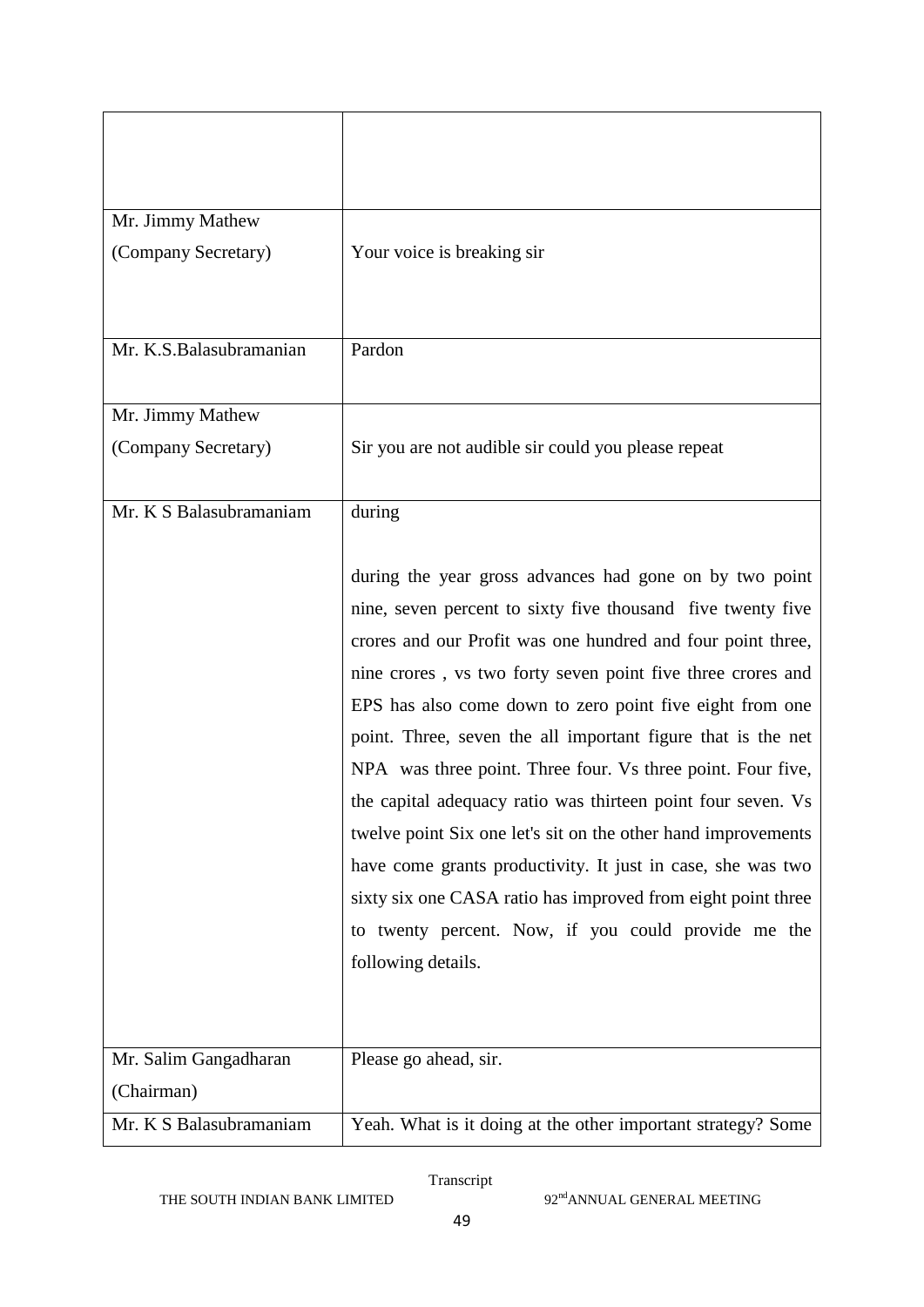|                      | productivity what is the business per employee and profit per  |
|----------------------|----------------------------------------------------------------|
|                      | employee? What is the liquidity coverage ratio? Also? Is it    |
|                      | possible increasing the non interest income in order to reduce |
|                      | the direct and indirect overheads sir Is there any idea to     |
|                      | rationalize the number of branches<br>atms and extension       |
|                      | counters. What is the recovery made under stress asset         |
|                      | management with respect to NPAs last but not least you said    |
|                      | loan provision, including the covid nineteen pandemic          |
|                      | provision adequate enough<br>ofcourse                          |
|                      | due to RBI policy dividend has been differed this year. I hope |
|                      | the rate of dividend next year will be duly compensated        |
|                      | Thank you, sir. Thanks.<br>Opportunity provided                |
|                      | thanking you sir.                                              |
|                      |                                                                |
|                      |                                                                |
|                      |                                                                |
| Mr. Jimmy Mathew     | Thank you sir thanks a lot sir                                 |
| (Company Secretary)  | Next now I request Mr. Akshay Anilkumar to kindly proceed      |
|                      | with the question.                                             |
|                      |                                                                |
|                      | Good morning can everybody hear me                             |
|                      |                                                                |
| Mr. Akshay Anilkumar |                                                                |
|                      |                                                                |
| Mr. Jimmy Mathew     | Yes sir                                                        |
| (Company Secretary)  |                                                                |
|                      | can you hear me now?                                           |
| Mr. Akshay Anilkumar |                                                                |
|                      |                                                                |
| Mr. Jimmy Mathew     | Sir pelase goahead sir we can hear you                         |
| (Company Secretary)  |                                                                |
| Mr. Akshay Anilkumar |                                                                |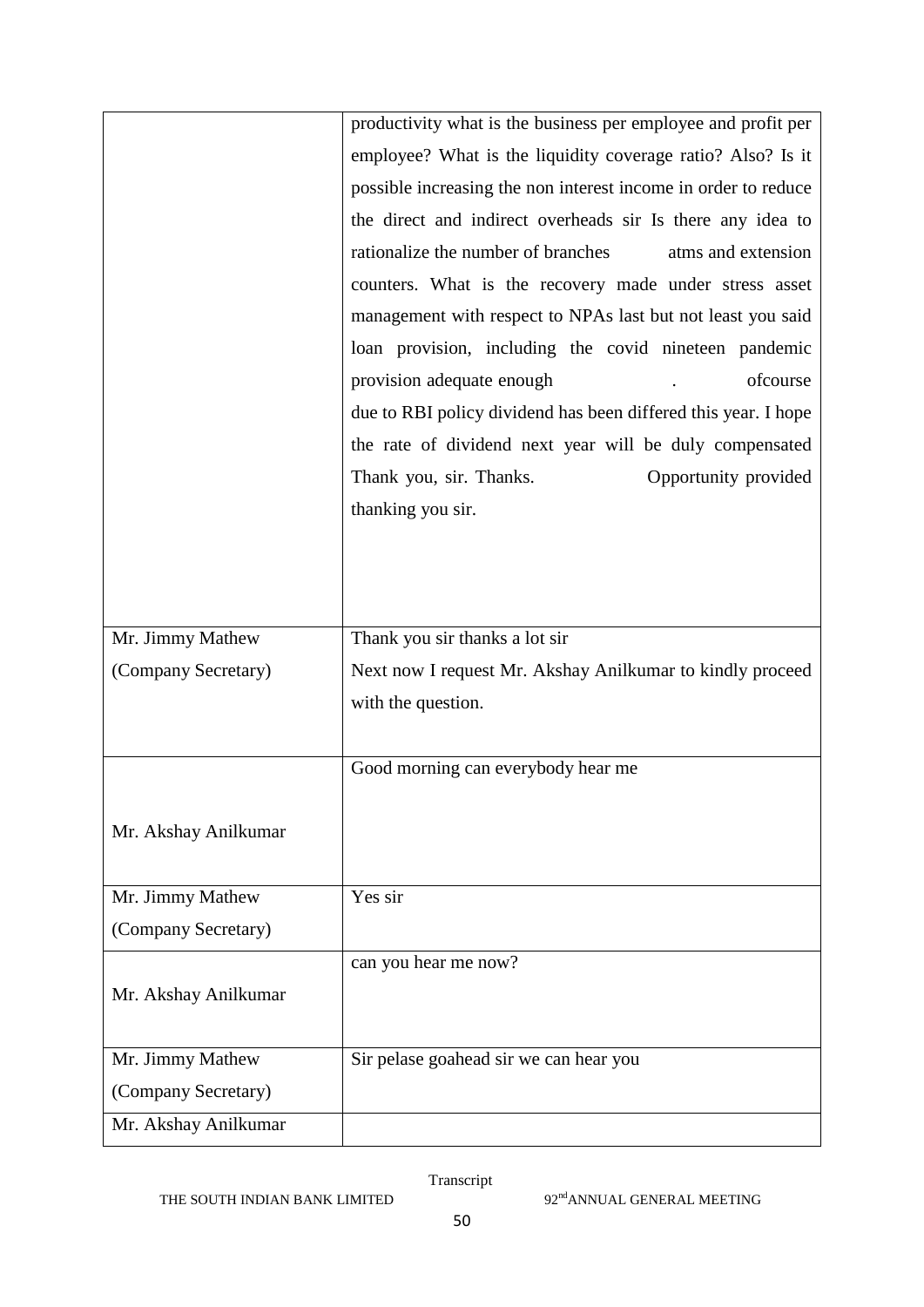|                       | Yea very good morning to all the board of directos and            |
|-----------------------|-------------------------------------------------------------------|
|                       | fellow shareholders                                               |
|                       | I just have a couple of observations and then a                   |
|                       | question.                                                         |
|                       |                                                                   |
|                       |                                                                   |
| Mr. Jimmy Mathew      | Sir please be a bit louder sir we cannot hear you                 |
| (Company Secretary)   |                                                                   |
| Mr. Akshay Anilkumar  | Can you hear me now                                               |
|                       |                                                                   |
| Mr. Salim Gangadharan | It is fine Akshnay you can goahead with it now                    |
| (Chairman)            |                                                                   |
| Mr. Akshay Anilkumar  | Yea I hope now It's better. I've removed my video so that the     |
|                       | audio can increase                                                |
|                       |                                                                   |
| Mr. Salim Gangadharan | Right                                                             |
| (Chairman)            |                                                                   |
| Mr. Akshay Anilkumar  | right. So, in terms of your return on assets, it's zero point one |
|                       | one, as opposed to zero point, two, nine, last year. So I can     |
|                       | see your return on your assets has decreased really high. So, I   |
|                       | wanted to know what is the risk management department and         |
|                       | your risk officer advice in this regard because if you look at    |
|                       | RBI they have specified guidelines, when it comes to ALM,         |
|                       | risk management policies, what is the stand that bank is          |
|                       | going to take on this? That company? again as one of the          |
|                       | previous speaker said with respect to your gross NPA it's four    |
|                       | point nine. eight vs four point nine two and with respect to      |
|                       | covid last one week of the financial year. So. With IBC, now      |
|                       | suspended, how is the bank going to tackle this issue And the     |
|                       | reason why I'm stressing upon IBC is because if you look at       |
|                       | what our exposure on basic metals, you have exposure of           |
|                       | seven hundred and twenty eight point, seven, nine crores with     |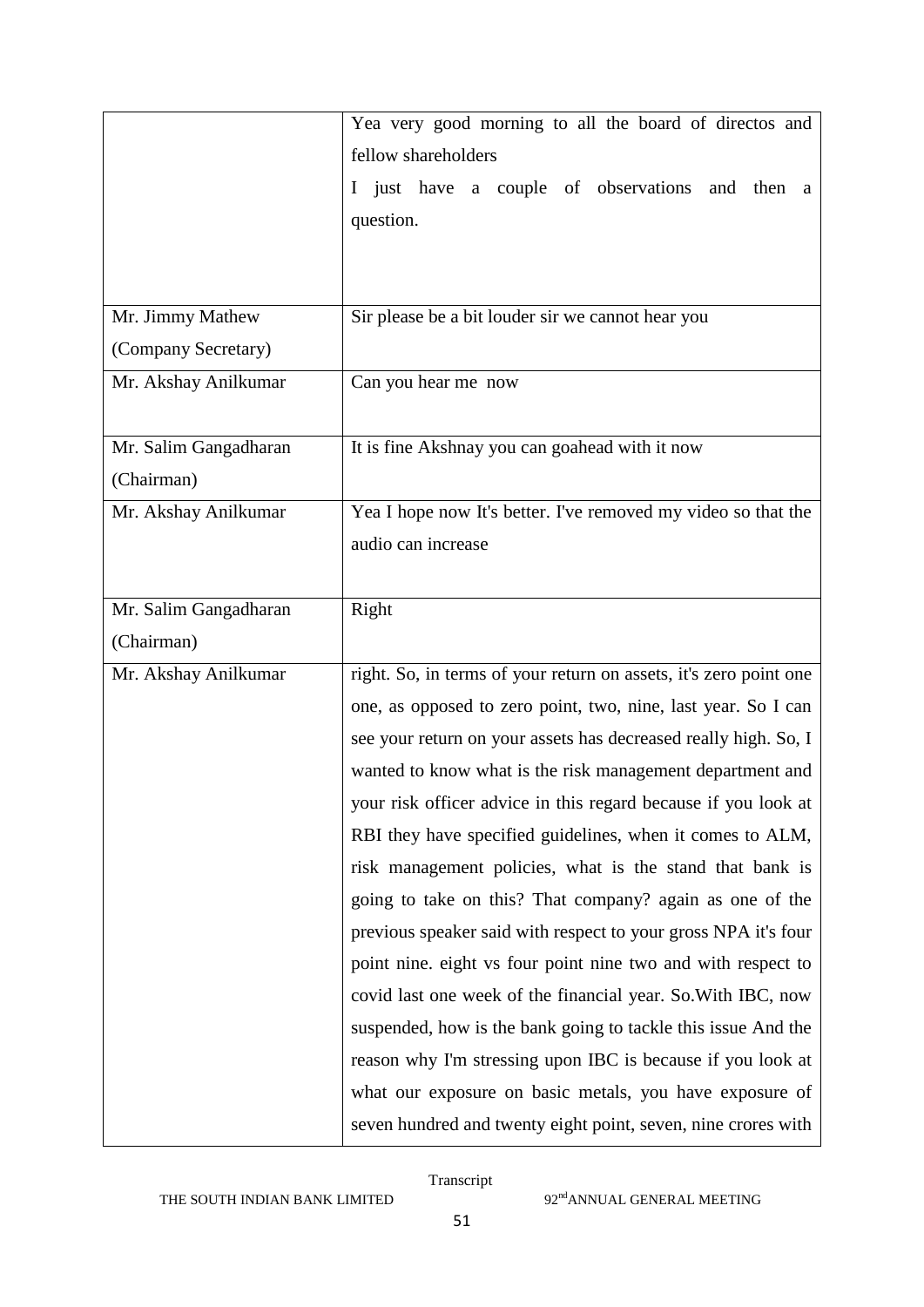a with a gross NPA of 8.92 percentage. So your basic metal in terms of the metal industry, you are eight point nine percent in with IBC suspended, how what is the management going to? How is the management going to recover these assets? Or whether any provisioning was going to be made by the end of March twenty, twenty one my now, with the summit observation and in when it comes to my question.

So, my first question, when I see that, now, seven hundred and fifty crores worth of capital is being raised in that. How much is going to be allocated for FPO the Further public issue whether this, whether this, whether there's also a mix of rights issue in that for the existing members. What is the percentage here? Because I see that.

There's seven hundred and fifty crores also includes further QIB QIP. Also. What is the percentage for retail investors in this?

Now I see that next year in your annual, in your notice that you intend to list your company's security along with NSE , BSE in New York Stock Exchange. And NASDAQ I just have one simple observation here.

If you go to NASDAQ and NYSE commission fee is somewhere going to be in dollars at the rate of point, two, five percentage in terms of dollars.

There's a huge amount that you have to be paying in terms of commission to the stock exchanges in the NASDAQ and New York Stock Exchange. Whether. At this junction, when you're recovering from COVID is it absolutely necessary to I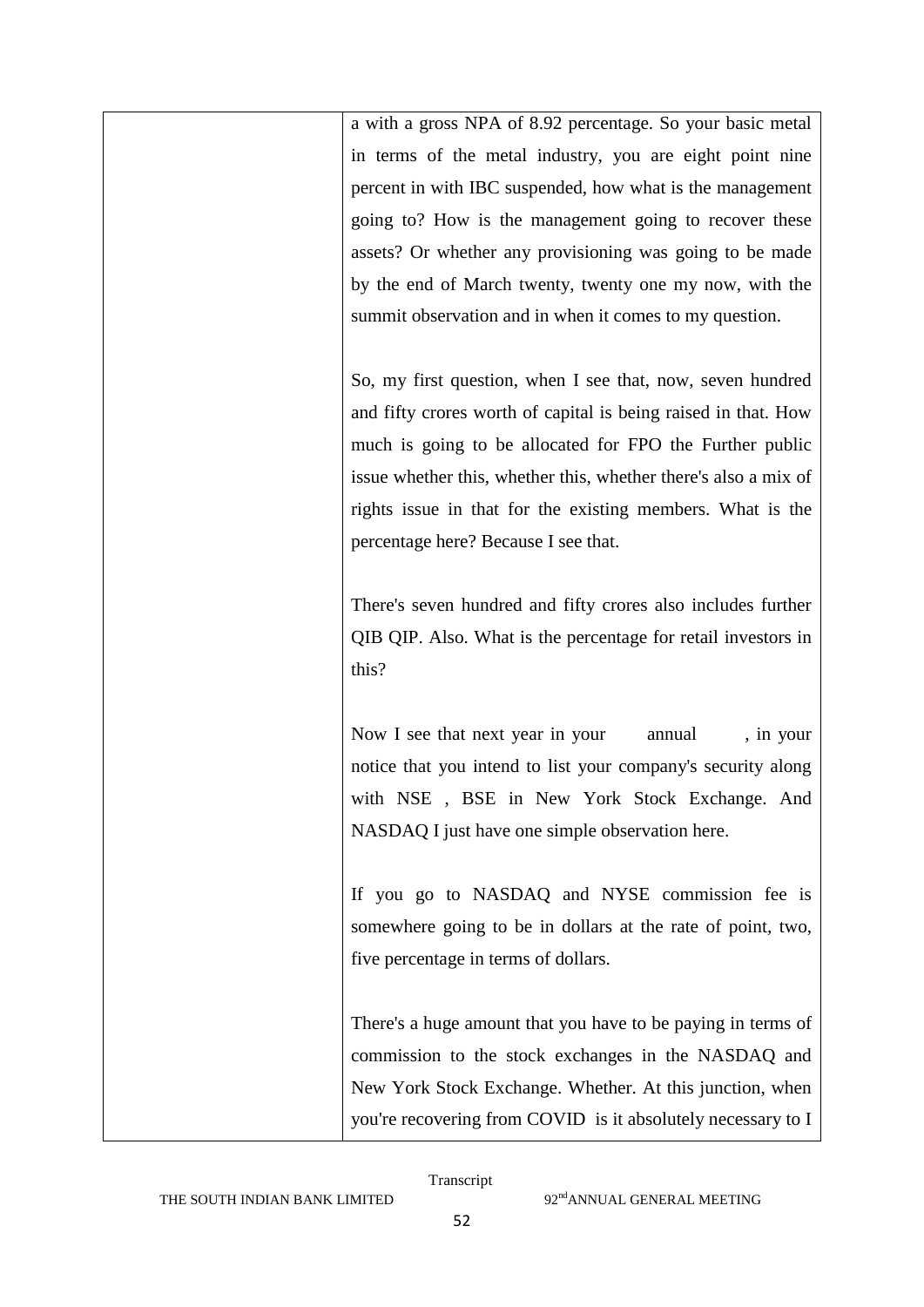|                       | know that you you're not going, but you're exploring the<br>possibility. I mean, it's just an observation as to whether it's<br>absolutely necessary pain point to three percent commission<br>in dollars.                                                          |
|-----------------------|---------------------------------------------------------------------------------------------------------------------------------------------------------------------------------------------------------------------------------------------------------------------|
|                       | That is almost seventy five rupees when it comes to Indian<br>rupees, whether it's worth at this stage. I mean, I'm only<br>asking this in light of covid. I see that. You're going to be<br>raising capital through bonds, and debentures.                         |
|                       | Whether the debentures are NCDs, non convertible or<br>convertible, because if it's convertible, then you have to make<br>provision because you have to convert those back through a<br>convertible note.                                                           |
|                       | And in order to do that, whether have you appointed anybody<br>, whether you appointed anybody specifically for this<br>purpose.                                                                                                                                    |
|                       | Whether any trust has been appointed now, I see one really<br>good move that I appreciate if you wanted to increase your<br>foreign investment limited to twenty four percent.                                                                                      |
|                       | I mean, it's a very good move and I'll tell you why, because<br>you're based out of care, let's get a lot of investors out,<br>especially with some gulf and Dubai I think increasingly to<br>twenty four is a very brilliant when I, I personally support<br>this. |
| Mr. Salim Gangadharan | Thank you.                                                                                                                                                                                                                                                          |

THE SOUTH INDIAN BANK LIMITED 92<sup>nd</sup>ANNUAL GENERAL MEETING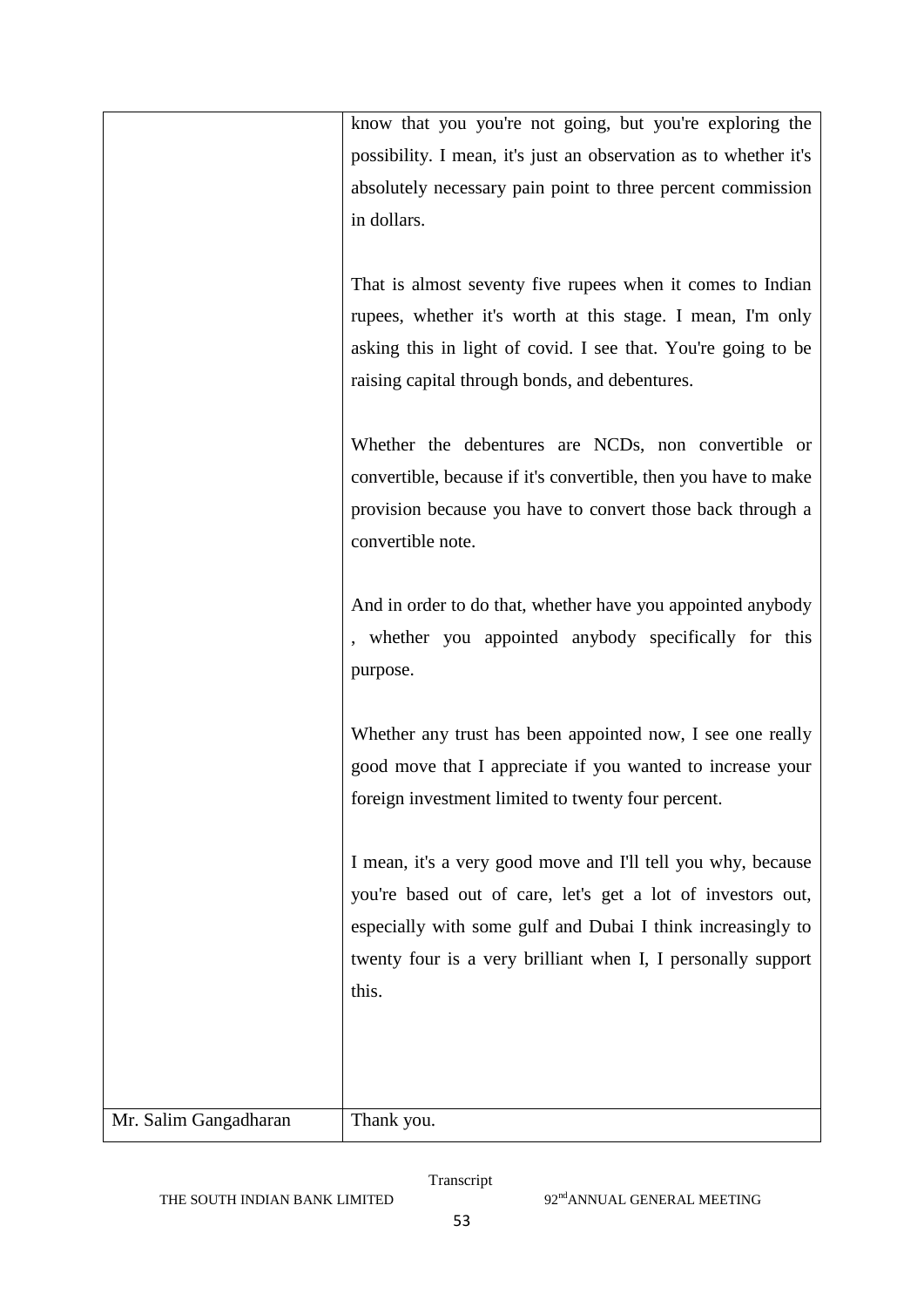| (Chairman)            |                                                                 |
|-----------------------|-----------------------------------------------------------------|
| Mr. Jimmy Mathew      | Thankyou sir thank you Mr. akshay                               |
| (Company Secretary)   |                                                                 |
| Mr. Akshay Anilkumar  | Sir. So, I just have one final question before I in my speech   |
|                       | can I?.                                                         |
|                       |                                                                 |
| Mr. Jimmy Mathew      | Yes, sir. Please.                                               |
| (Company Secretary)   |                                                                 |
| Mr. Salim Gangadharan | Please please                                                   |
| (Chairman)            |                                                                 |
| Mr. Akshay Anilkumar  |                                                                 |
|                       | my, my very final question is that with respect to your CSR it  |
|                       | is twelve point. Zero one crores versus twelve point. Two       |
|                       | crores last year despite increasing revenue. Why has your       |
|                       | CSR amount? Come down? Gradually?                               |
|                       |                                                                 |
|                       | I understand. The net profit has come down, but your revenue    |
|                       | has grown. So, I mean, why why was there a cut in CSR           |
|                       | that is just my opinion, because I see your net profit has come |
|                       | down. So it's not a mandate. We showed you seven                |
|                       | companies. Act, it's just an observation. So these are my       |
|                       | question.                                                       |
|                       |                                                                 |
|                       | So, once again, I thank the entire management again, I'm a      |
|                       | very young investor. I've invested using my salary. I've        |
|                       | invested a lot of money in south Indian bank because I have     |
|                       | trusting your organization.                                     |
|                       |                                                                 |
|                       | So, I'm hopefully as one of the previous, because I'm sure      |
|                       | your share price will grow with good performance. So, once      |
|                       | again, thank you everybody.                                     |
|                       |                                                                 |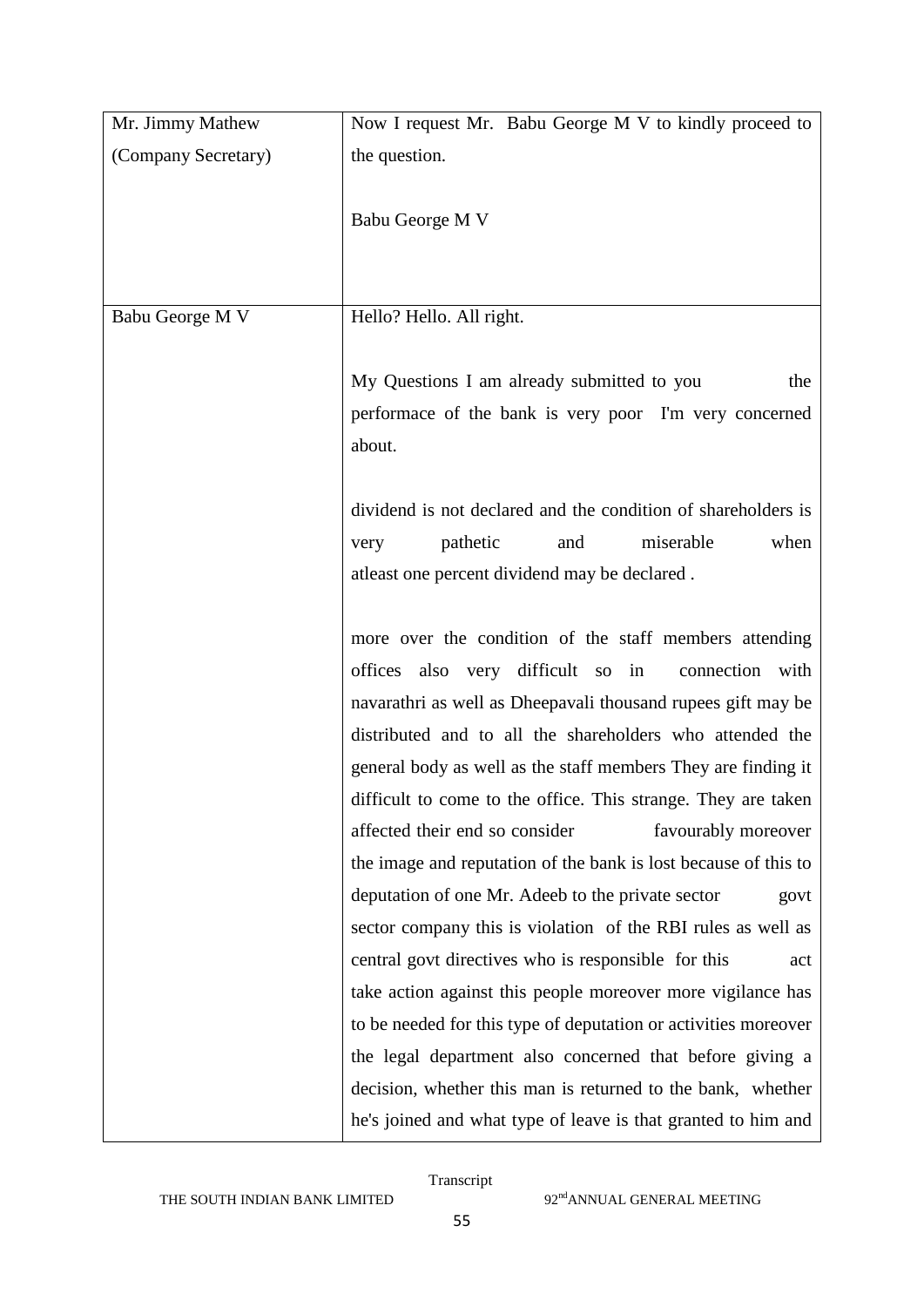|                     | who is responsible for giving such leave the HR department        |
|---------------------|-------------------------------------------------------------------|
|                     | should must also give a suitable reply. I have already given      |
|                     | all these queries about one week back detailed reply for my       |
|                     | quires to be given moreover the attendance in the general         |
|                     | body itself is very poor considering the last general body so     |
|                     | the expenses incurred in this general body come to one            |
|                     | thenth of last general body so you have got ample of funds so     |
|                     | you should distribute to the shareholders as well as to the       |
|                     | staff the staff must be given all opportunities all help in this  |
|                     | covid conditions And I request the present chairman who is        |
|                     | sitting in trivandrium to visit head office if opportunity arises |
|                     | because some of the directors I have seen<br>in                   |
|                     | the general body they are sitting either Bombay or outside        |
|                     | Kerala so that means they are least interested in these things.   |
|                     | Mr. V J Kurian we expect can do something, but last general       |
|                     | body I requested him to take the mantle to raise the south        |
|                     | Indian bank but<br>was not given any opportunity                  |
|                     | shareholder's relationship management I think or something        |
|                     | give some important role he is very efficient his work at         |
|                     | CIAL is internationally famous. So give him an opportunity        |
|                     | to lead this bank to the celenarry celbraion only seven year      |
|                     | left after seven year we are achieving $100th$ year so please     |
|                     | take my humble request in the right spirit for the interest of    |
|                     | the bank as well as the interest of the shareholders as well as   |
|                     | for the general public I am giving this request please take and   |
|                     | wish you all the best in the next year please consider my         |
|                     | request favorably good bye thank you                              |
|                     |                                                                   |
| Mr. Jimmy Mathew    | Thank you sir thanks a lot                                        |
| (Company Secretary) | Yea now we request Mr. P S Krishnan to kindly proceed with        |
|                     | the question                                                      |
|                     |                                                                   |
|                     |                                                                   |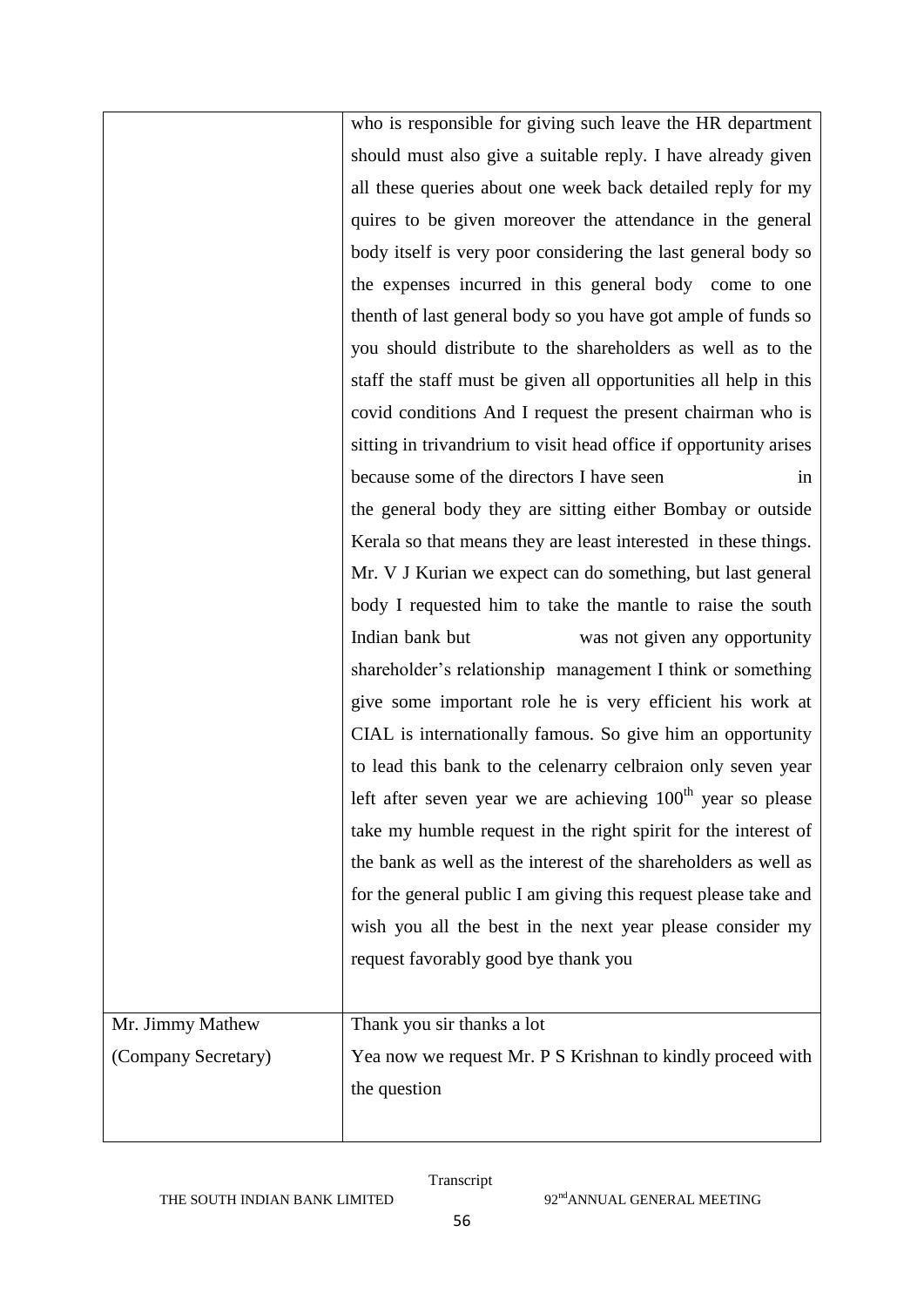| Mr. P S Krishnan      | Thank you very much Are you able to hear me well                |
|-----------------------|-----------------------------------------------------------------|
| Mr. Jimmy Mathew      | Yes, sir. Please. Go ahead.                                     |
| (Company Secretary)   |                                                                 |
| Mr. Salim Gangadharan | Please. Please. Alright. Mr. Krishnan                           |
| (Chairman)            |                                                                 |
| Mr. P S Krishnan      | . Thank you. Good day to the south Indian bank board and        |
|                       | management team my name is Krishnan from Chennai I              |
|                       | would like to congratulate the the board and management for     |
|                       | the transition from the corporate loan book to retail loan book |
|                       | mark improvement in the ratio in the last one<br>and            |
|                       | year and similarly also in the operating metrics, the digital   |
|                       | transformation initiatives are also very praiseworthy.          |
|                       |                                                                 |
|                       | I have seven queries, and these queries have to gain the        |
|                       | perspective of our bank.                                        |
|                       |                                                                 |
|                       | And my first question is given by the cooperative NPA cycle     |
|                       | of two thousand, eight onwards is almost over and the change    |
|                       | in a position, or the last two years is good transitioning from |
|                       | corporate to region. But due to covid, How will you handle      |
|                       | the different provisioning difference going forward?            |
|                       |                                                                 |
|                       | And especially on the MSMSE Loan against property, retail       |
|                       | given that there is an<br>loan,                                 |
|                       | anticipated serge in NPA's and it<br>what is your loss          |
|                       | absorption capacity. as a percentage of current loans. Again,   |
|                       | only comment would be, I think that we need<br>the              |
|                       | to ramp up our provision coverage for the stressed assets and   |
|                       | for also account for incremental<br>costs.                      |
|                       | So, the unlikeliest pages from the book under moratorium        |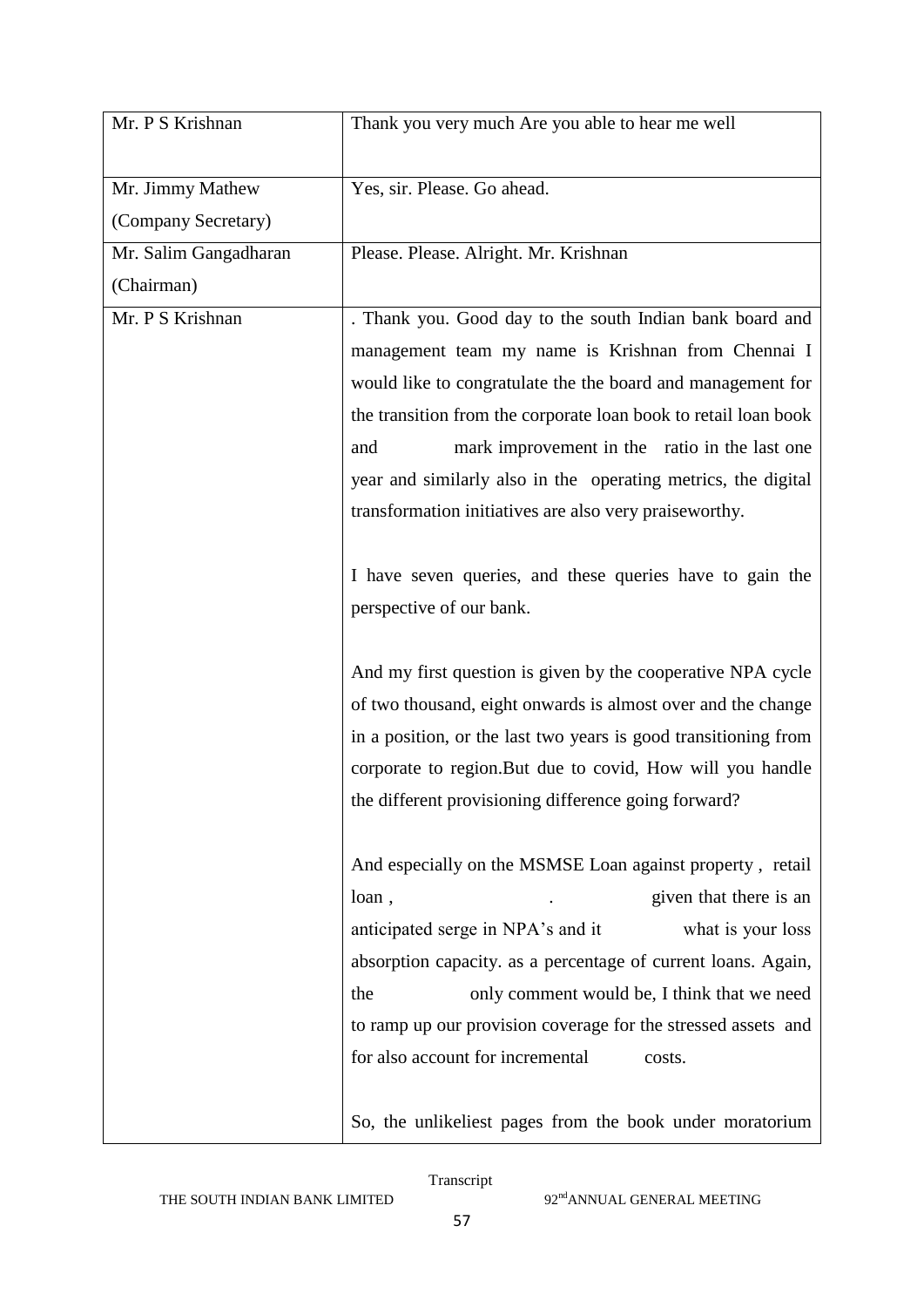, at the same time, we have to keep our internal accruals this can also affect capital buffers so, I'd like to get an understanding in terms of however, you are going to handle this.

On a third query is You talk about the fund raise to strengthen the balance sheet. So, what valuations are We going to raise finds given that the valuations are very, very low at This particular point of time.

My fourth query is I think from the directors compositions perspective, I would like to get an understanding in terms of, how is there, an alignment of interests of top shareholders given that we don't have a single promoter shareholder entity

My fifth query is also plans for the next three days, especially from a revenue. Net interest margin return on asset perspective where you want to be in three years time we are increasingly going the retail loan book and degrading our a corporate loan book. How are we going to differentiate ourselves against competition?

Especially the larger yeah, private sector banks

My sixth query is with fiftenn hundred crore or less market cap with nine hundred and thirteen branch network access to low cost deposits and almost 1.5. lakh crores business , a book vslue of 30 rupess the bank excuse the undervalue.

And there will also be a significant reduction in shareholders value over the last two years. So I'd like to know the plans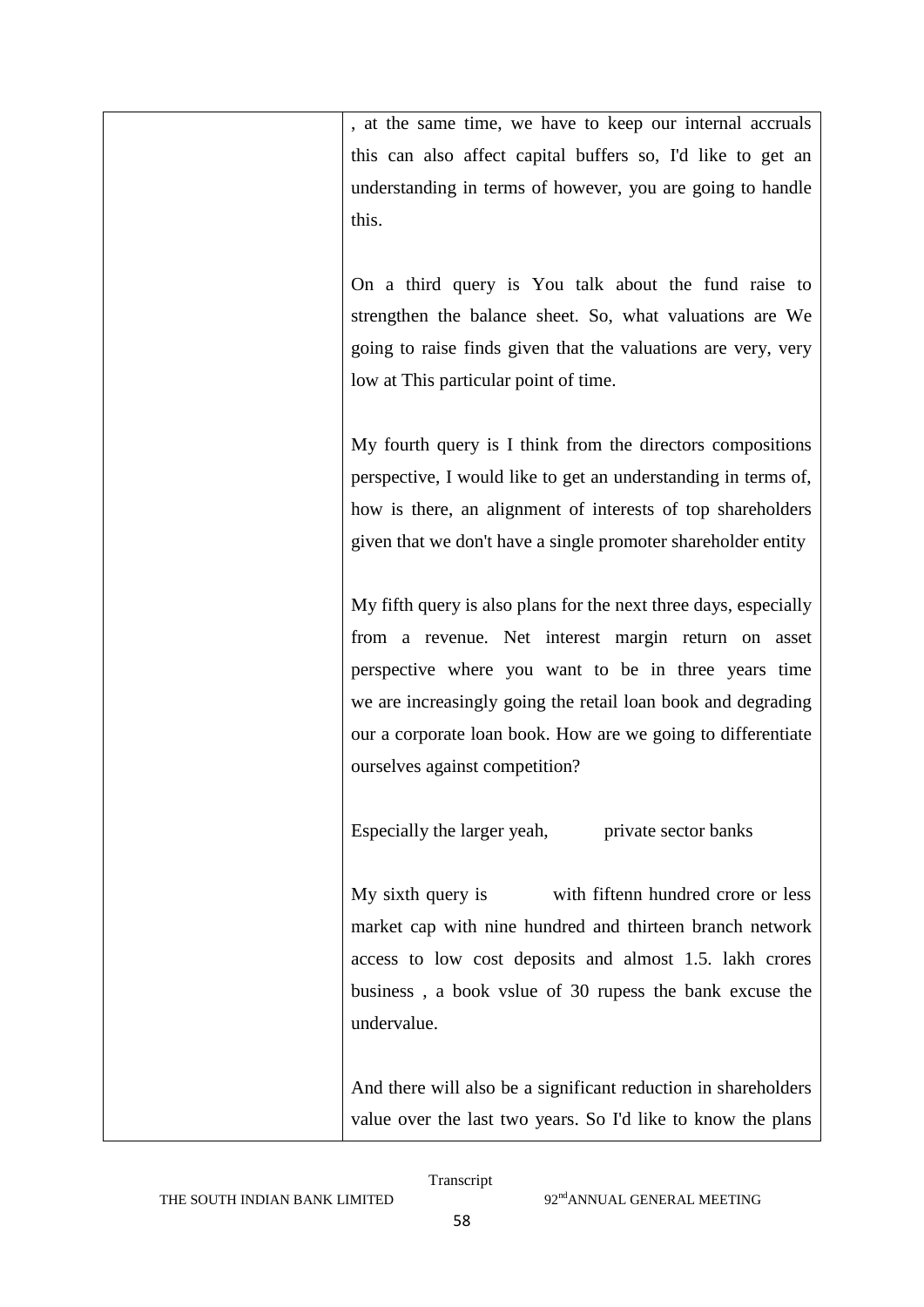|                       | and the board to enhance shareholders value going forward.                                                                                                                                                                                                                                                                                                                                                      |
|-----------------------|-----------------------------------------------------------------------------------------------------------------------------------------------------------------------------------------------------------------------------------------------------------------------------------------------------------------------------------------------------------------------------------------------------------------|
|                       | My last query is<br>shareholders value perspective. Do you<br>feel it's good for us to explore a strategic partnership with the<br>larger financial services firm that does not have a banking<br>license, or maybe even consider merger with the large<br>financial services firm or another private sector the bank?<br>That's fine. That's it from my end Thank you very much and<br>good. Good luck to you. |
| Mr. Jimmy Mathew      | Thank you sir. Now, next speaker is Lekha Satisha and                                                                                                                                                                                                                                                                                                                                                           |
| (Company Secretary)   | Amol Sakharam Kulkarni and Abishek Karla and Santosh                                                                                                                                                                                                                                                                                                                                                            |
|                       | Kumar Saraf HUF has not joined even though they have                                                                                                                                                                                                                                                                                                                                                            |
|                       | registered, they has not joined. So I will move to next speaker                                                                                                                                                                                                                                                                                                                                                 |
|                       | Smt. Hemy Peter. Smt. Hemy Peter to kindly proceed with the                                                                                                                                                                                                                                                                                                                                                     |
|                       | question.                                                                                                                                                                                                                                                                                                                                                                                                       |
| Smt.Hemy Peter        | Hello                                                                                                                                                                                                                                                                                                                                                                                                           |
| Mr. Jimmy Mathew      | Smt.Hemy Peter Nellisery ,please proceed with the question                                                                                                                                                                                                                                                                                                                                                      |
| (Company Secretary)   |                                                                                                                                                                                                                                                                                                                                                                                                                 |
| Mr. Peter             | Hello? Hello I am assisting my wife sitting next to                                                                                                                                                                                                                                                                                                                                                             |
|                       | me, Mrs. Hemy Peter                                                                                                                                                                                                                                                                                                                                                                                             |
| Mr. Salim Gangadharan | Can you be louder? Please? Mr. Peter.                                                                                                                                                                                                                                                                                                                                                                           |
| (Chairman)            |                                                                                                                                                                                                                                                                                                                                                                                                                 |
| Mr.Peter              | I am assisting my wife.                                                                                                                                                                                                                                                                                                                                                                                         |
|                       |                                                                                                                                                                                                                                                                                                                                                                                                                 |
| Mr. Salim Gangadharan | Yeah. Go ahead. Go ahead, sir.                                                                                                                                                                                                                                                                                                                                                                                  |
| (Chairman)            |                                                                                                                                                                                                                                                                                                                                                                                                                 |
| Peter                 | He's really new to the system of.                                                                                                                                                                                                                                                                                                                                                                               |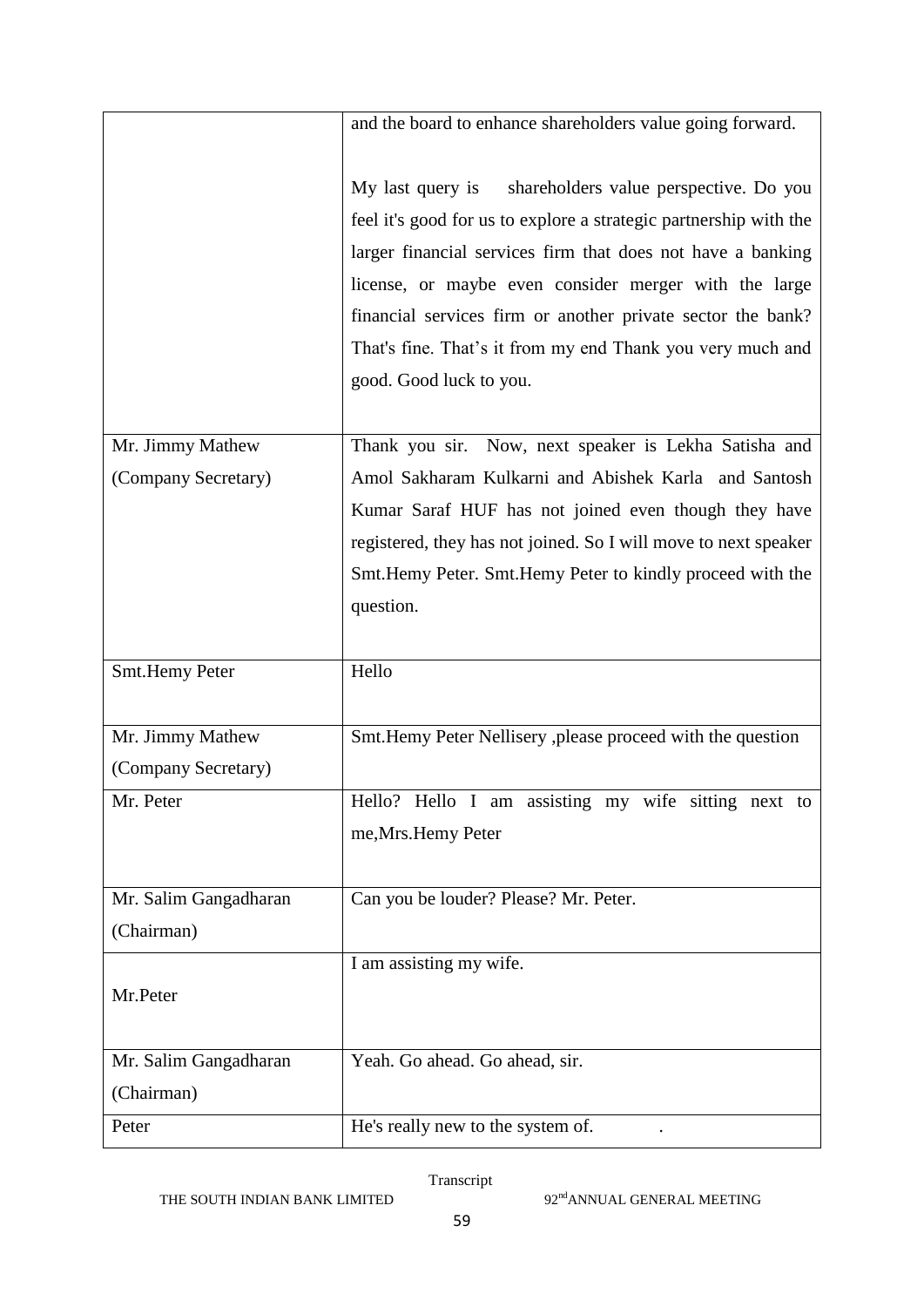| Mr. Salim Gangadharan                   | Yeah.                                                                                                                                                                                                                                                                                                                                                                  |
|-----------------------------------------|------------------------------------------------------------------------------------------------------------------------------------------------------------------------------------------------------------------------------------------------------------------------------------------------------------------------------------------------------------------------|
| (Chairman)                              | Please. Go ahead. Go ahead.                                                                                                                                                                                                                                                                                                                                            |
| Mr. peter                               | I am Also a shareholder in south Indian bank and also an ex<br>employee                                                                                                                                                                                                                                                                                                |
| Mr. Salim Gangadharan<br>(Chairman)     | Oh, thank you. Thank you verymuh.                                                                                                                                                                                                                                                                                                                                      |
| Mr. Peter                               | Welcome salim sir                                                                                                                                                                                                                                                                                                                                                      |
|                                         | And so most of the questions have been, he doesn't intend to<br>ask any question at this juncture. i welcome sri V G Mathew<br>sir who is leaving the board of direcotrs and also welcome in<br>the coming directors. Mr. Paul Antony . I am also<br>welcoming. Mr. Murali Ramakrishnan who would be the new<br>MD and on behalf us we wish you all the best thank you |
| Mr. Jimmy Mathew<br>(Company Secretary) | Thomas Jose to kindly proceed<br>Now I welcome Mr. M<br>with the question                                                                                                                                                                                                                                                                                              |
|                                         | Mr. Jose to kindly proceed with the question                                                                                                                                                                                                                                                                                                                           |
| Mr. Thomas Jose                         | Am I audible                                                                                                                                                                                                                                                                                                                                                           |
| Mr. Jimmy Mathew                        | Yes yes                                                                                                                                                                                                                                                                                                                                                                |
| (Company Secretary)                     |                                                                                                                                                                                                                                                                                                                                                                        |
| Mr. Thomas Jose                         | Respected chairman, MD & CEO,<br>board of directors,                                                                                                                                                                                                                                                                                                                   |

THE SOUTH INDIAN BANK LIMITED 92<sup>nd</sup>ANNUAL GENERAL MEETING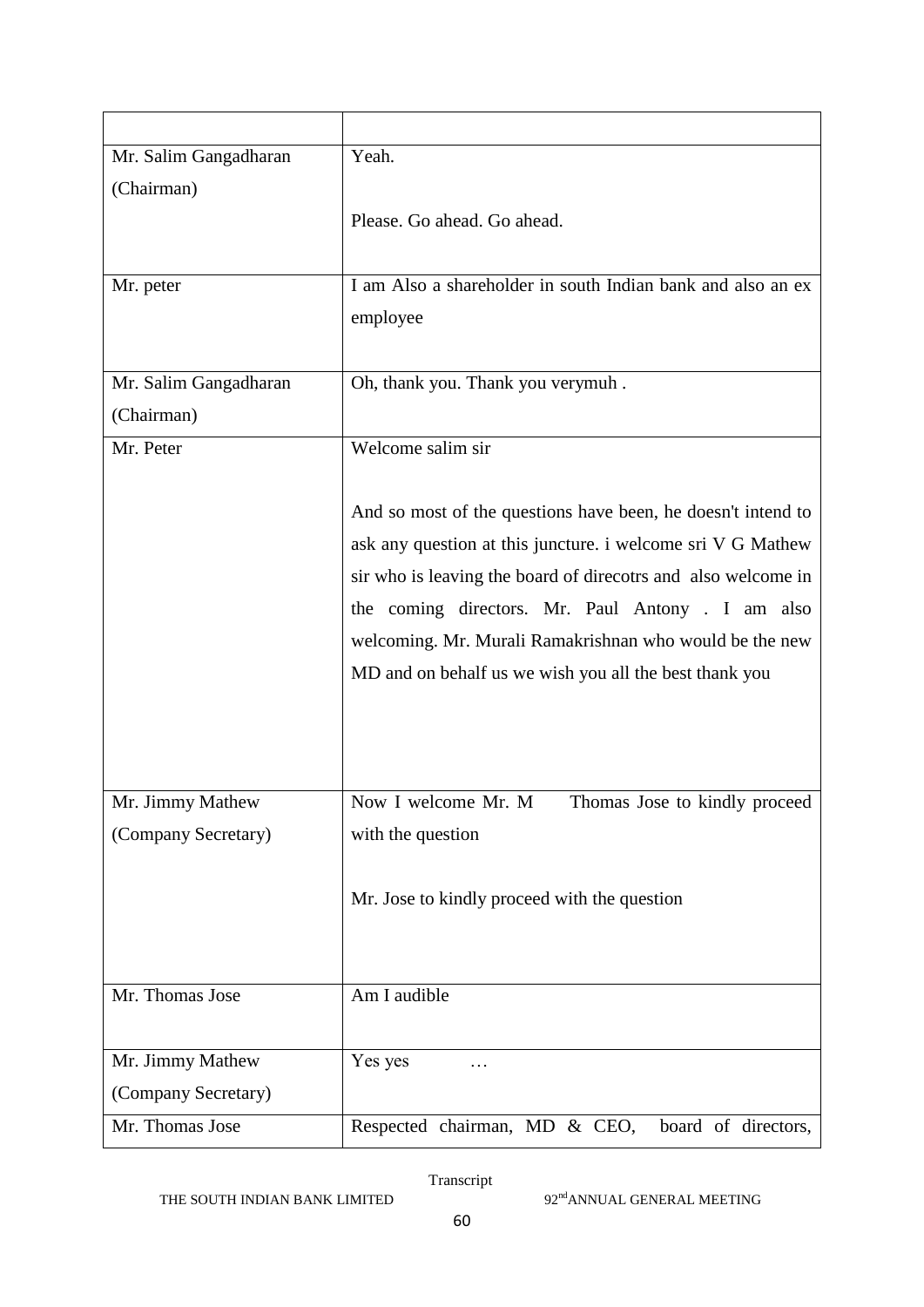executives of the bank and my dear and fellow shareholders. I am Jose a proud shareholder of south Indian bank,not just me alone,but my entire family too, because SIB has been performing consistently,even during the turbulent times on a glass through the growth indicators, I find the graph going up in almost all areas of performance total business operating profit, capital adequacy branch productivity, and so on the decrease in two major areas, net profit and consequently the return on equity.I understand that. These bits are due to provisioning towards large, bad or paid advances of the past. Now, that these burdens are particularly taken care of during twenty fifteen to twenty, twenty going for the growth trajectory will be upward only. Going through the annual report,we can see that the business mix has shifted to retail segment, which is a, welcome most, moreover, the activities have now, being centralized with technological infrastructure and young workforce The mirror plus is an excellent mobile app, of the Bank with which customers can sleep peacefully, e-locking all the digital talents. Now, the platform and the structure is set for a smooth take off.

Yes, South Indian Bank is ninety one year young bank and therefore it is easy to it and reap good harvest. not three hundred hovers provided all the stakeholders, put their head heart and hand together.

We expect the price, the market price to go beyond the book value of thirty. Plus we had it really having it and future to the CSR initiatives like sib scholars and thrissur north bus stand are price worthy Let us continue these social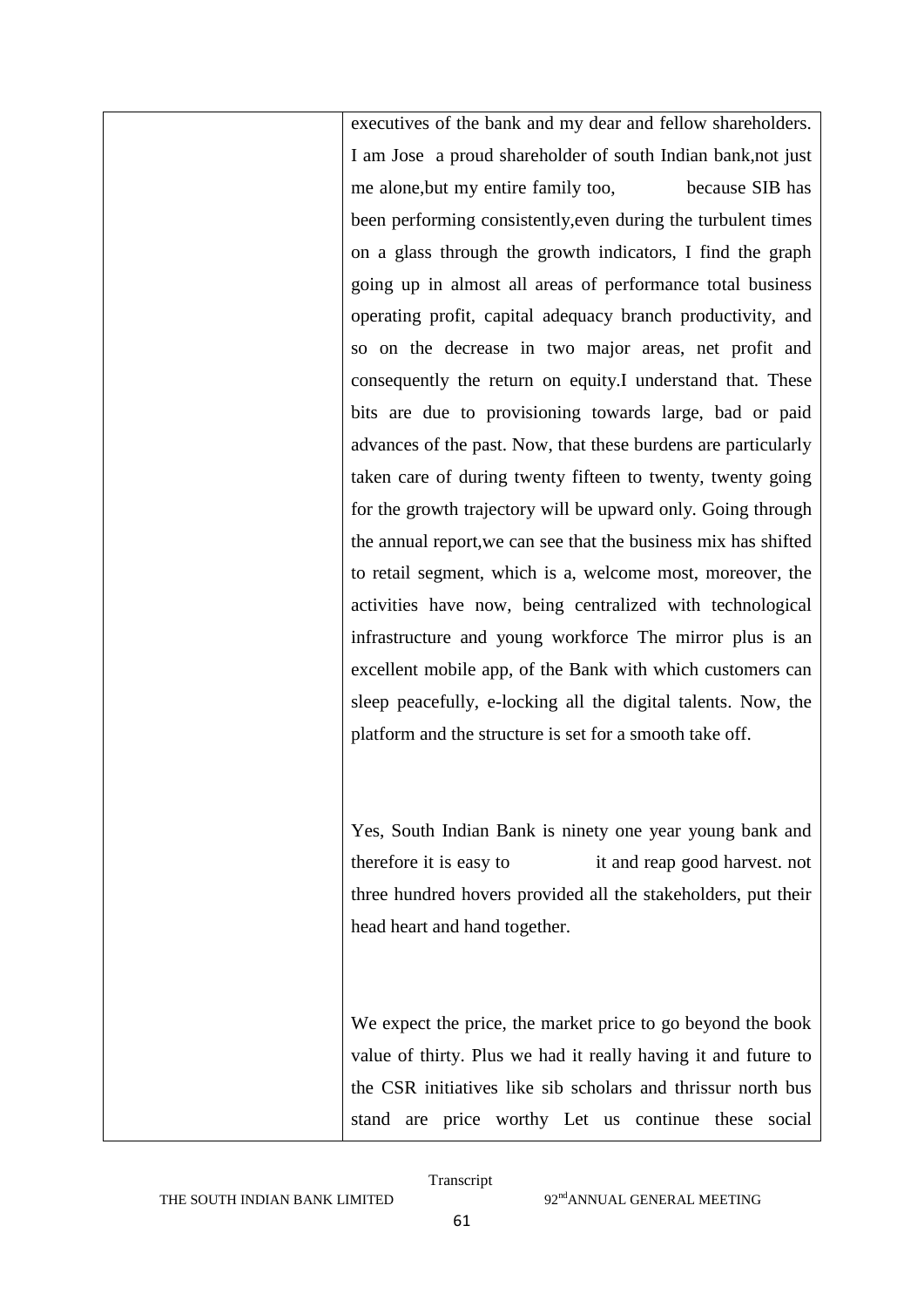|                     | commitments in future to, as a shareholder I will always be      |
|---------------------|------------------------------------------------------------------|
|                     | good about my bank. I request all the stakeholders to do the     |
|                     | same let us already and take our bank to greater heights. I      |
|                     | take this opportunity to thank the bank for giving me an         |
|                     | opportunity to speak at its agm. Thank you. All good day.        |
|                     |                                                                  |
|                     |                                                                  |
|                     |                                                                  |
| Mr. Jimmy Mathew    | Thank you sir thanks a lot.                                      |
| (Company Secretary) |                                                                  |
|                     | Now I welcome Mr. V J Thomas whose earlier call was              |
|                     | disconnected.                                                    |
|                     | Now connecting to Mr. V J Thomas sir you can kindly              |
|                     | proceed with the question sir                                    |
|                     |                                                                  |
| Mr. V J Thomas      | Good afternoon to all, my speech was interrupted due to          |
|                     | power failure telling about the growth of the bank, in spite of  |
|                     | the covid 19 pandemic it's locked down during the last           |
|                     | quarter of the year and I'm also glad that the CASA ratio        |
|                     | improved to twenty five percent, and NRI deposit to thirty       |
|                     | percent to the total deposits, considering the high risk in the  |
|                     | corporate advances I'm glad that the retail advances and gold    |
|                     | loans had been improved significantly moreover it is quite       |
|                     | comforting that the corporate advances having brought down       |
|                     | to twenty eight percent of the total advances. It's a very       |
|                     | positive fact that the operating profit of the bank has pasted   |
|                     | the highest, ever figure of rupees one thousand, six hundred     |
|                     | and forty five point six, four crores during the financial year. |
|                     | Two thousand, nineteen twenty, even though there is a            |
|                     | decreased net profit of the bank, due to higher credit risk      |
|                     | costs and provision, I sincerely hope that the bank will take    |
|                     |                                                                  |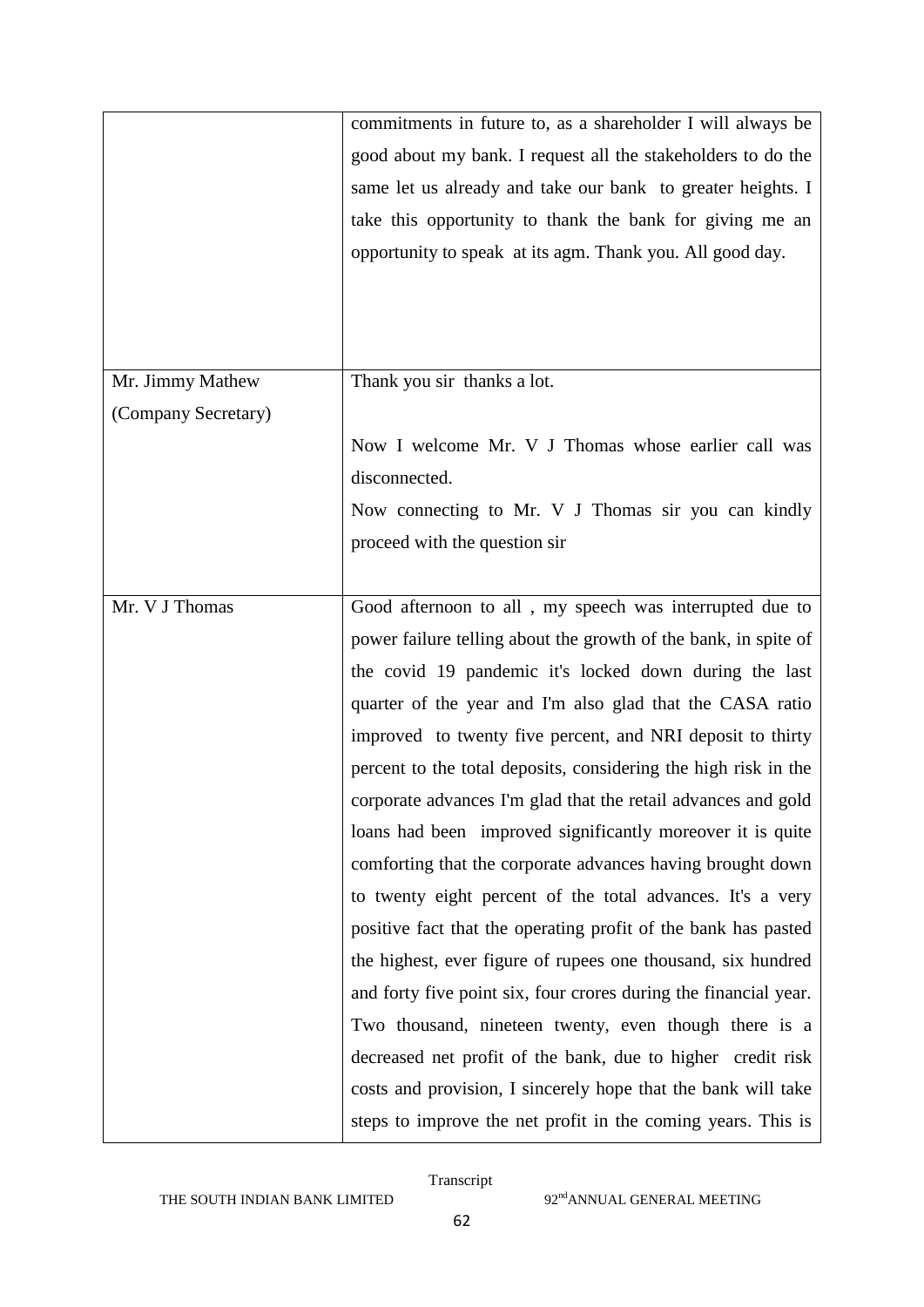|                       | that the return on equity, has decreased from four, six, four                                                                    |
|-----------------------|----------------------------------------------------------------------------------------------------------------------------------|
|                       | percent, one point nine one percent during the earlier                                                                           |
|                       | financial year. I hope that the bank will take adequate steps                                                                    |
|                       |                                                                                                                                  |
|                       | for improving. The same in. The coming financial year.                                                                           |
|                       | finally I would like to say that. I sincerely hope the                                                                           |
|                       | management of the bank will meet the shareholders                                                                                |
|                       | expectations in the coming years by taking appropriate steps                                                                     |
|                       | and I wish all the very best for the bright future of the bank.                                                                  |
|                       |                                                                                                                                  |
|                       |                                                                                                                                  |
|                       | Thank you. Thank you. Thank you.                                                                                                 |
|                       |                                                                                                                                  |
| Mr. Jimmy Mathew      | So thank you sir thanks a lot.                                                                                                   |
| (Company Secretary)   |                                                                                                                                  |
| Mr. Salim Gangadharan | Thank you my our dear stakeholders or shareholders.                                                                              |
| (Chairman)            |                                                                                                                                  |
|                       |                                                                                                                                  |
|                       | We always value the critical as well as support the                                                                              |
|                       | observations by the shareholders as one of the key points for                                                                    |
|                       | the board of directors to deliberate and work towards making                                                                     |
|                       | our organization a vibrant organization. So, I just to give a                                                                    |
|                       | broad outlook of what do we are going to do in future                                                                            |
|                       | because, you know, that whatever, the strategy, like any other                                                                   |
|                       | bank in India. We have also gone through a corporate                                                                             |
|                       | business cycle. Yeah, we had a over exposure to the                                                                              |
|                       | corporate sector so with a corporate sector, failing in larger                                                                   |
|                       | mid corporate and all failing in we do like any other bank had                                                                   |
|                       | the impact on the financials of the south indian bank, one of                                                                    |
|                       | the aspect one of the shareholder raised is our NPA ratio is                                                                     |
|                       | closer to five percent so still when you look at the banking                                                                     |
|                       |                                                                                                                                  |
|                       |                                                                                                                                  |
|                       | system as a whole, as of March, twenty twenty is eight point                                                                     |
|                       | five percent, we are able to manage within five percent. That<br>never that, that doesn't means that, our asset quality position |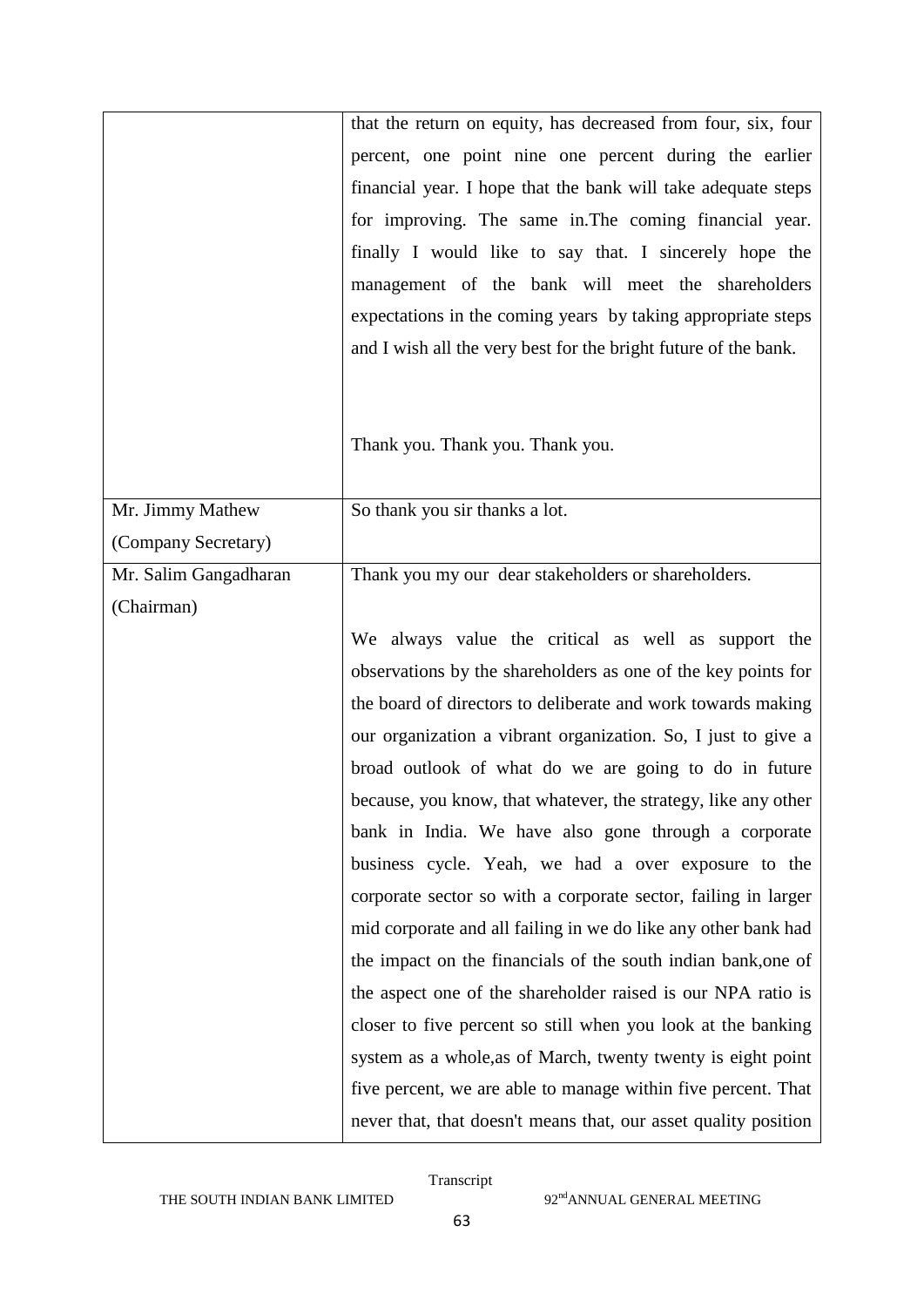is very comfortable. We are all working towards derisking the balance sheet last three years, as you are rightly observed. We are going through the process of de, risking the balance sheet, appreciating the fact that the probability of default, and the loss given defaulting, in terms of the corporate that is much much higher than the sme or the retail sector or the agriculture sector. So, the first objective of derisking, the balance sheet has being accomplished, and our exposure to the corporate sector, has beenwe brought it down to twenty eight percent.

And seventy two percent is the retail sector now to that extent the retail sector.One of the advantages of the retail sector we have two distinct advantages one is the portfolio diversification even if one or two accounts goes bad, the ticket size of the loans is one or two crore rupees a rather than large three hundred four hundred or five hundred crores so,to that extent,that is one advantage on these and in terms of collateral realization, whatever retail advances we have gone into almost most of the cases are fully funded through adequate collaterals. So,Even, if also the accounts maybe turning and Bad, because of the weather cycle, the adorable climate in Kerala as well covid pandemic the lending perspective, or the risk management perspective, it is not only the primary security. We have always a collateral support. So, to that extent, even if the probability of default, maybe little higher, we have a LGD to support you loss, given default will be lowered. So that is that one advantage going into the, the retailing and going forward. What is going to be their approach. We wanted to continue the present strategy of focusing onto the retail sector. So the retail sector, we learned the art of managing the risk of retail sector now, because the last,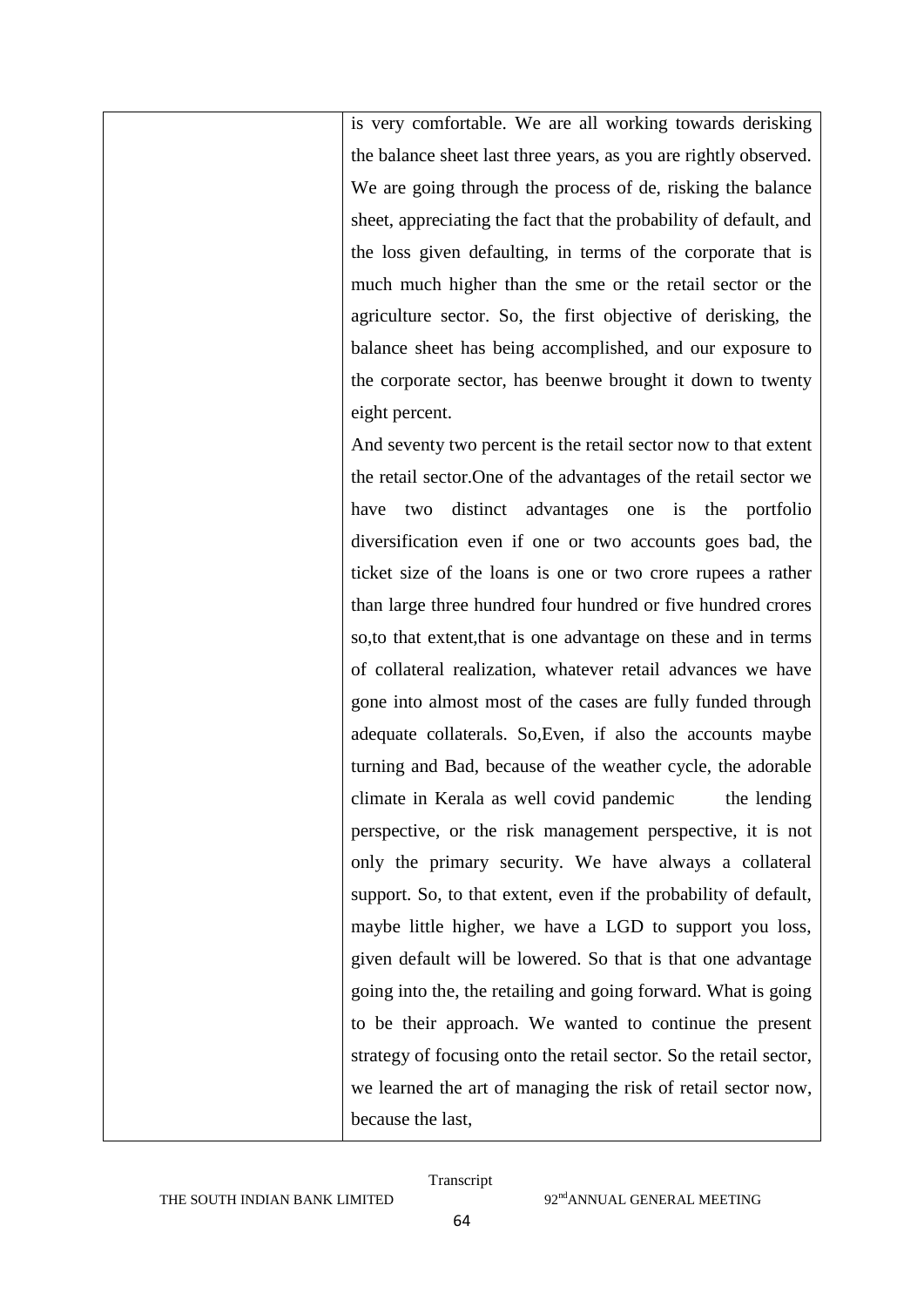three year experiences, we buit data enough underwriting skill enough monitoring skill and enough expertise in collection. So we wanted to continue with the same strategy and fortunately, what we are proposing is Mr. Murali Ramakirshnan is a new M D and CEO. He's a veteran in managing retail sector. He was formerly with the ICICI bank. He's the expert in risk management system. As well, and as well as in the retail sector, particularly SME sector and other retail sector. So we think he's domain experience around thirty plus years experience in the ICICI bank and GE capital and Canara bank venture capital funds. So enough domain knowledge. So, what would Mr. Mathew built over a period of time of a strong retail base and with the experience, we are going to leverage and scale upon the base already made by the organization.So, to that extent, our strategy continues to be in the retail focused on.

Now, at the same time, if you look at the strong points of our organization we have around ninety of the shareholders proudly claim saying that we are nine hundred and forty net to our branch and to gross.

And we have our own thousand, three hundred and forty ATM networks so, compared to a bank like us. So we have an and not only it It is a bank focusing entirely on the kerala economy. We are spread across to Tamil Nadu we have gone to Andra. We have gone to Jarkand we are gone to Sikkim we are gone Assam to Bombay. We are in to Pune we are into Ahamedabad and we are into Jaipur, Bopal across the state, So we are diversified, so there is a very strong point for us. So now, and in terms of the technology, you can see the awardss, we have got six technology words. So we have this state of the art technology.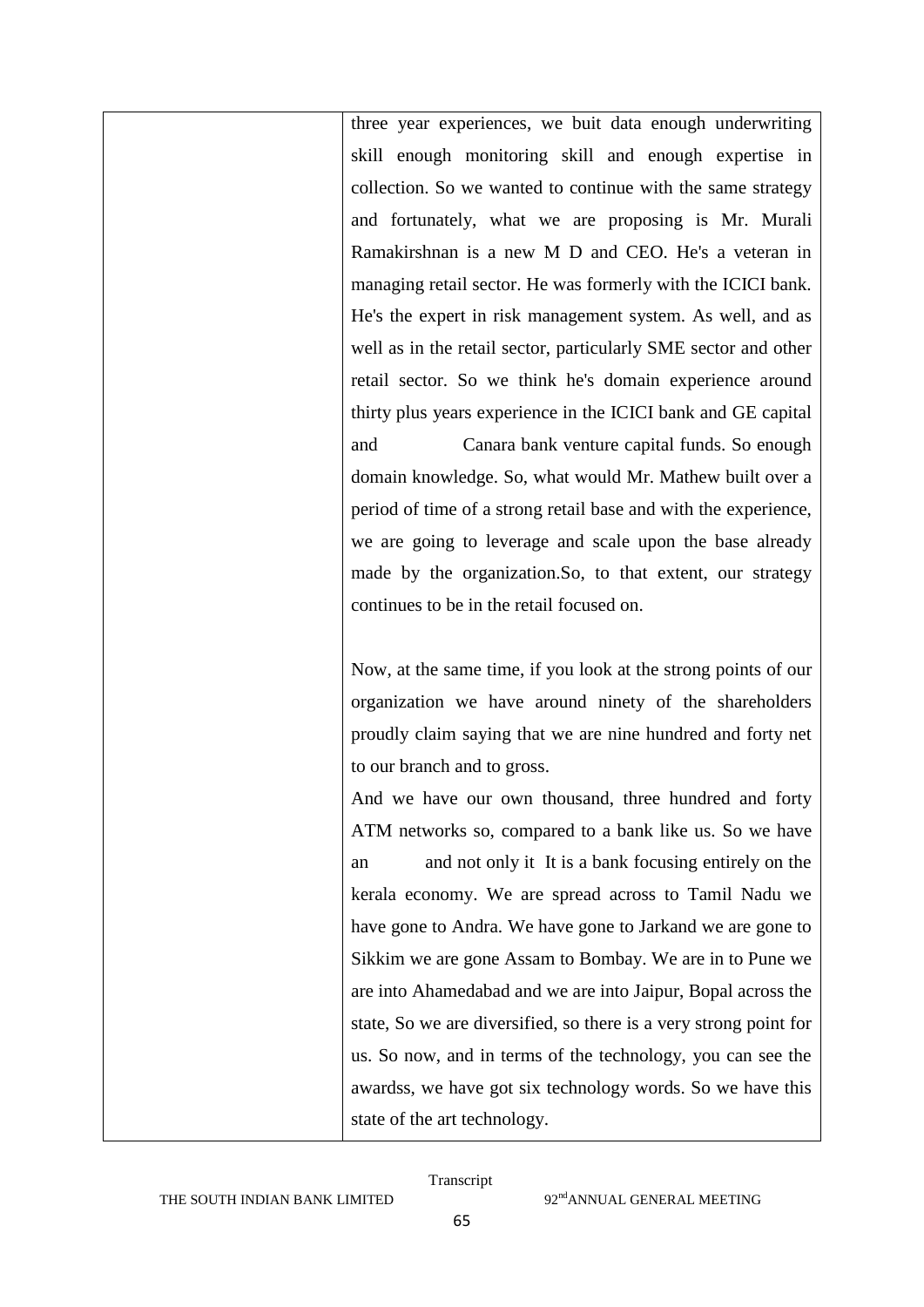I'm proud of that one of our . Well, value to shareholders, was saying about SIB South Inian Bank mirror plus so, one of the cutting edge technology and it is a market leader, in terms of the technology we are,we have six awards and another of our organization is our organisatin is a young organization. I'm very happy that we have one shareholder who is an youngster who has invested heavily out of savings. So the average age of the south Indian bank employees is only thirty two years. So we have a very young offices average of thirty two years. Many. Are chartered accountant, MBAs post graduate engineers with the highly motivated employees so, with the proper leadership mentoring and motivation, we can make wonders in going forward. And then what is the systems and process last three, four years What we have done is a wonderful transformation in the systems and process. Everything is centralized and a significantly technology driven processing and going forward. Mr. Murali Ramkrishnan is expert in using technology in credit underwriting and credit monitoring and process reengineering. So he's done a pilot project in ICICI bank, probably with the he's coming in where we goin to be in the system to use as much technology liberating as much of our technology and artificial intelligence in transforming the current risk management process in the organization and all the beautiful lines of control in the first line of defense,the second line of defense and third of defense is now, is going delineated now and there is no conflict of interest between the first line second line.So the internal control system, and the audit system has being tightened. So these are the, the strong points of the south Indian bank and in terms of asset quality we do appreciate that.We have a problem because the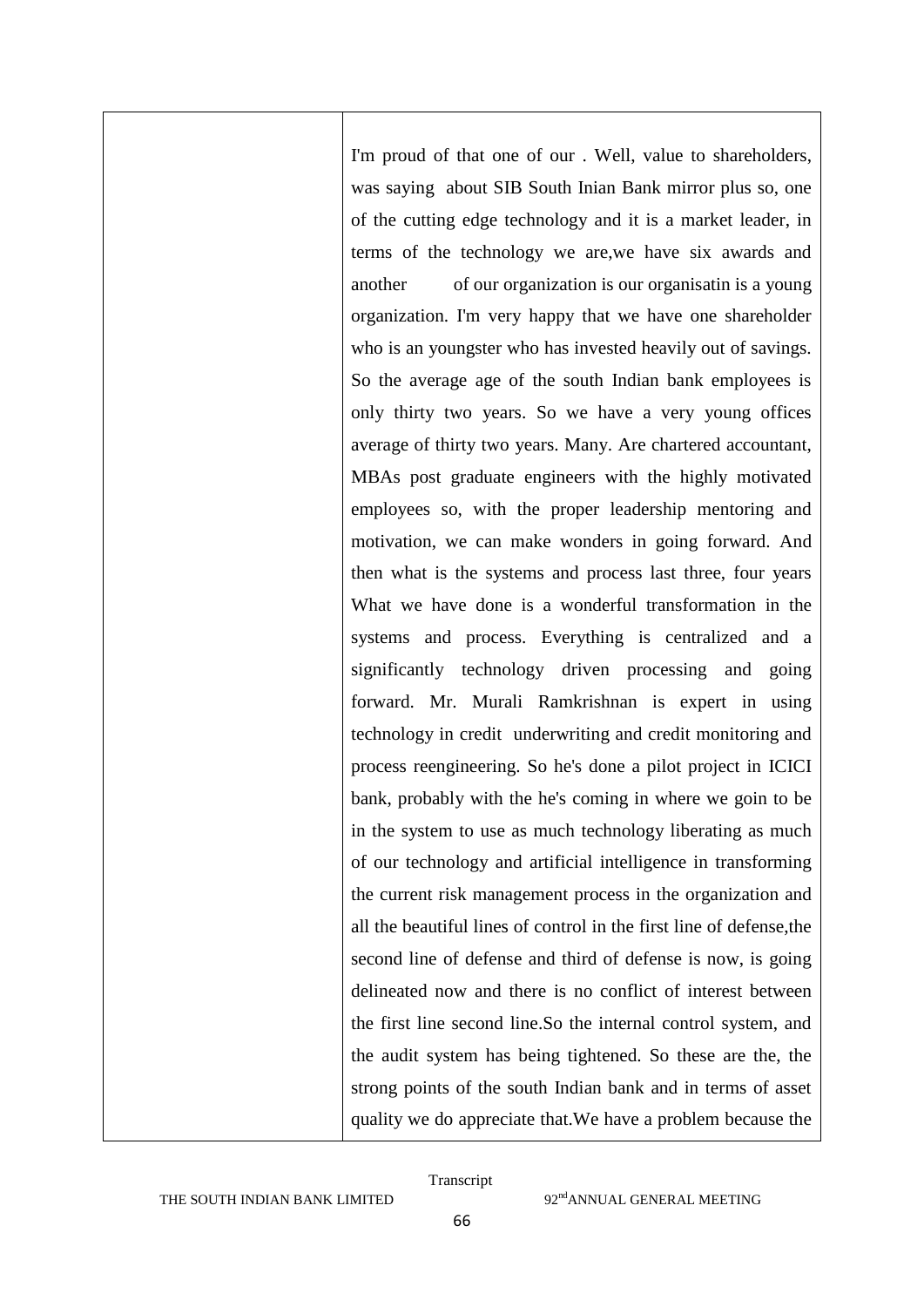corporate, because of the asset quality. If you look at the operating profit one of the shareholder quoting that record operating profit.We made it in the year, twenty, nineteen, twenty, but a significant portion of our profit is gone towards towards provision.You know, one of the key indicator the market is looking at the provision coverage ratio. We had a forty two percent in the year, eighteen, ninety, and we made it to fifty two. And in the month of June, we have raised almost to fifty nine person and our, our objective is to build farther onto it.

So, naturally, in the provisions where hired in past to last three, four years. So, there is tremendous pressure on profitability, net, profit not the operating profit. If you look at the operating property is continuously going up. So, we had to pressure on the operating operating net profit It is purely not because of any problem with the productivity technology or business growth, but significantly, because of the issue with the provision.And now this slippage is coming down and we are focusing on the retail sector. So going forward the slippage ratio will be down. Of course, there could be some pressure of the covid ninety, impact, but we are, as one of the shareholders quoted an interview by owner for senior executives of the organization.So we are fully into into the asset quality issues. So so that is one thing. Now, the, what we are focusing you know properly, you know focusing on six Cs you know one We should have a strong capital. It is not as Mathew Tharakan was telling your capitalist levrage capitalist,or borrowed capital.But we wanted to stand alone out of Tier one common equity capital we need to raise we had a sub 20% CASA for many years So, we are able to last two to three years because of the consistent effort and focus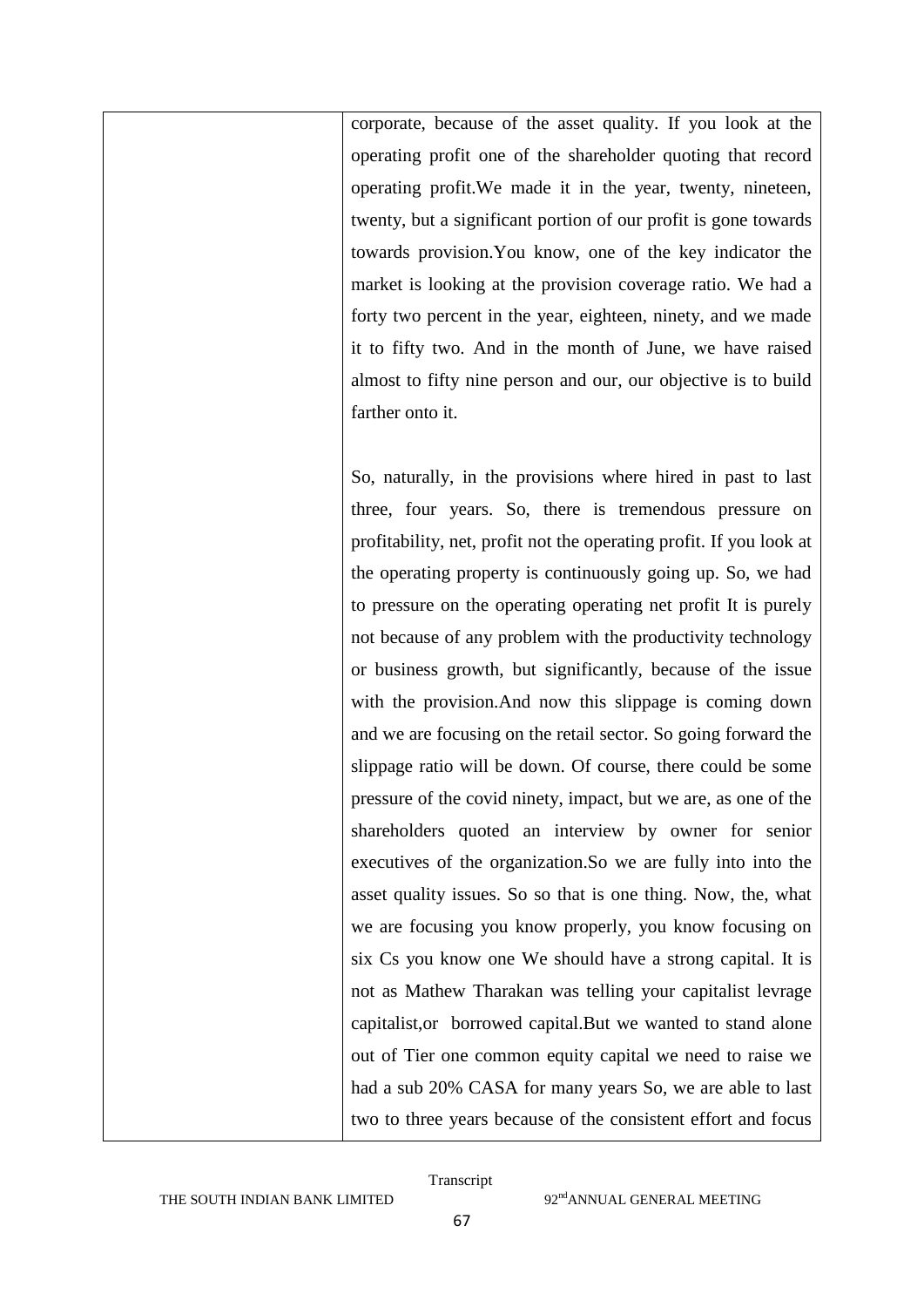given to the CASA deposit we have raised to twenty nine, twenty five percet and going forward.We wanted to make it to minimum thirty percent and to forty percent. And fifty percent, that is what we the vision we are articulating now, so we are going to focus more into a concept of CASA because the moment CASA is raised to around thirty five to forty percent. We will have significant pricing advantage in the market. Because now we are, depending on the term deposits, it is slightly costly than the CASA deposits. So it will significantly bring down the cost.So they can price it competitively and we can get better quality assets in the market. And while going forward what is our motto is.let us have growth, but at the same time, we should have quality as well as profitability into it. It is not only growth. We want to focus on three key, important parameters. One growth. Second important thing is quality. If quality is not mandate will our provisioning implication. So, at the same time, we should have profitability also, because some of you have said our retail, and as it is very low, they do appreciate that one. So once we going forward focus on growth, quality and profitability, so the return on equity issue, as equality issue, PCR issues, everything will be solved in a single strategy. And the CRAR, when you look at the banks operating in the country, many average CRAR is coming up to fifteen to sixteen percentage, we are only thirteen, thirteen plus, you know, the capability adequacy .So, when you are embarking on a largely growth, leveraging with leveraging of the technology, we need enough capital so that we can exploit the business opportunities coming in a post covid scenario. So that is why we wanted to strengthen our balance sheet. And so that once the capital is front, loaded into the balance sheet, definitely we can go forward and exploit the business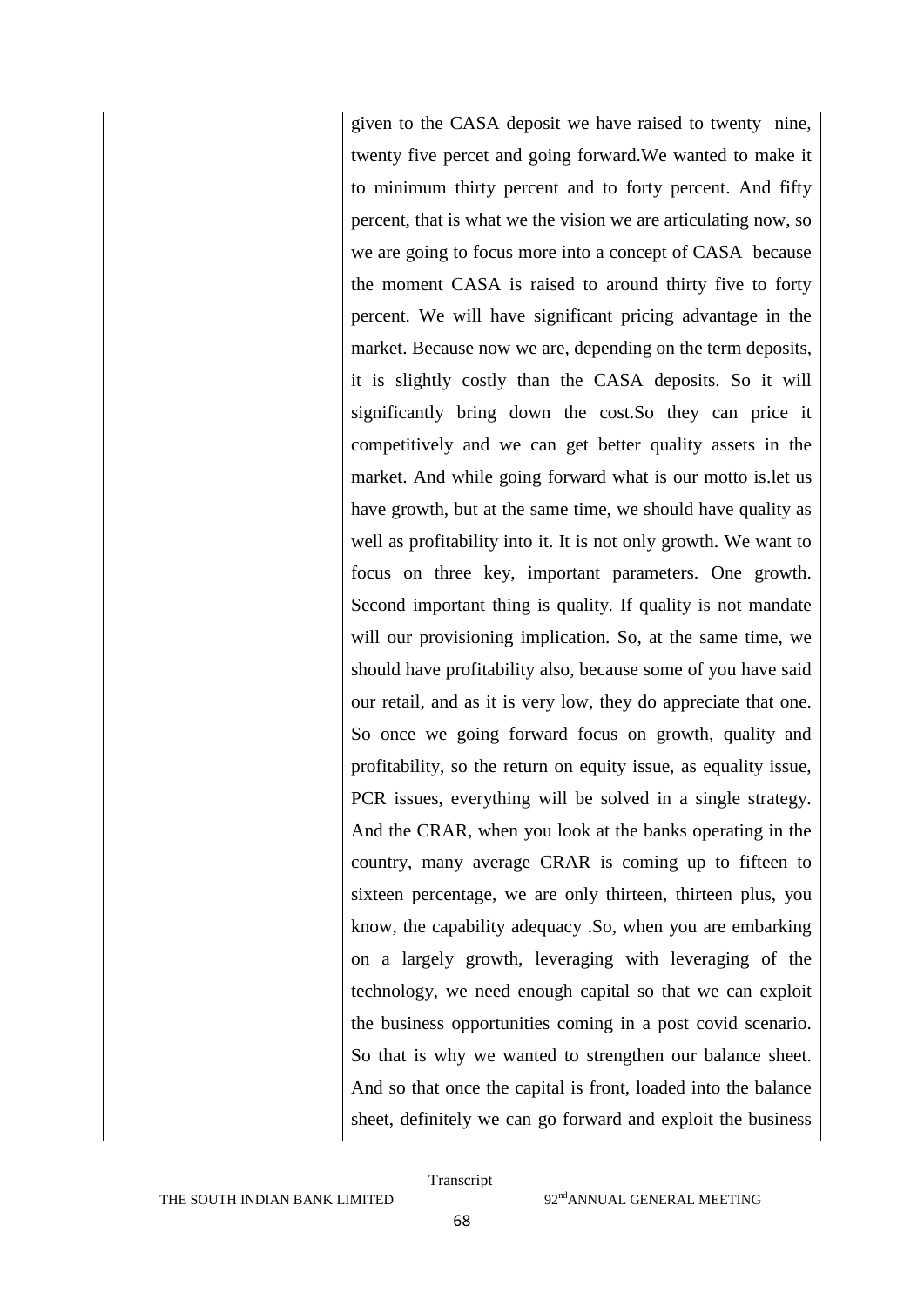opportunities to the fuller extent. I, we do appreciate that our net interest margin is lower. So that is why, our next aim is the moment, we are going growth to growth with the stability or quality and profitability. Definitely, we wanted to make it to three percent in the short to medium term, and to three point, five percent, that is our corporate objective strategy. And at the same time, we do appreciate that there is an important role for the risk management. Because, unless the risk management system is sound and strong and proactive, so we may not be able to maintain the quality of the assets. So, we definitely going into the quality of the assets then that collection is an important focus.Because unless large number of retail accounts, with low average value is given across large number of borrowers unless the collection machinery is strengthined. So we wanted to strengthen our collection machinery. We are strengthening our underwriting underwriting skills, because we have enough experienced people and with the use of artificial intelligence and with data.So we wanted to strengthien our underwriting skills because a lot of data will give you tremendous insight about the portfolio behavior in the past. So that is why we want to use of lot of leverage and under the administration, the loan administration, the credit follow up is also going to be more intensive. We have already got an early warning signals given by one of the top rating agencies in India, and which gives the tremendous market information as well as the granular financial data moments of the corporate burgers. So we can take provide to this one.

And another issue of the shareholder is direction is the share of the non interest income compared to our basic intimidation. That is not very attractive.So we are now, in the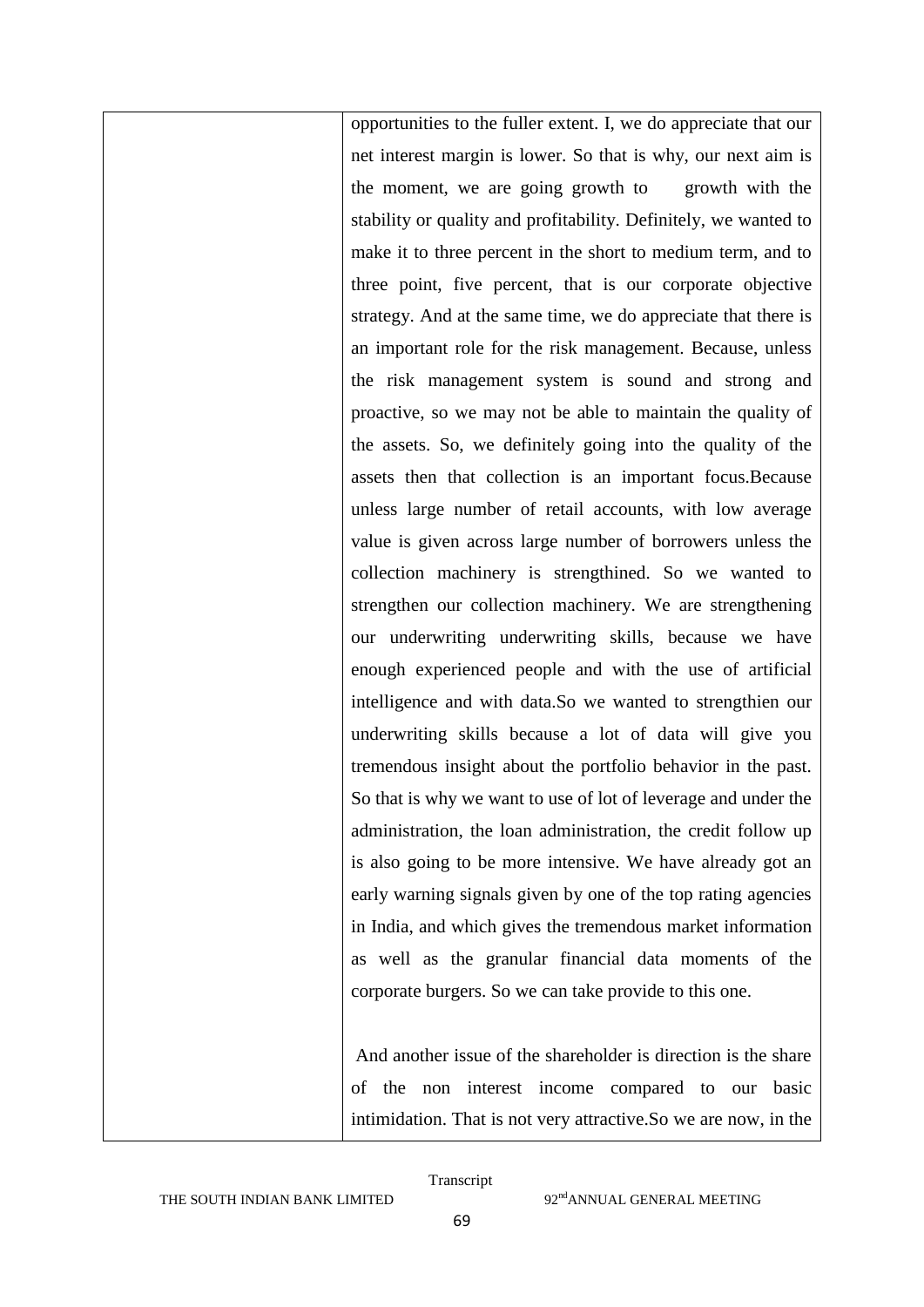month of June, we have the Board has approved aTreasury vision document for twenty, twenty four. So, what we are trying to do is doubling the Treasury income going forward within for three to four years and elaborate. vision document the larger spread of new Treasury products, new activities in the Treasury activities where we are not very active that has been identified. Human resources are going to be placed. And once the, visionary document moves as per our decision. There is going to be a significant increase or non interest income. That is what we are planning. So it is going to be a lot of trading in. Not only in the SLR securities market. We are going to be active player in the. Money market and new Treasury products are going to be given and and cross selling We have a very good force within the organization so insurance and demat accounting and all. So we are going to strengthen that portion. So, a lot of investment products are going to be rolled out so these are going to be adding tremendous value to this organization in terms of the technology

We have a state of the art technology. So, what we are trying to do is deliver reading of the technology through artificial intelligence and really using the human resources committed. This is what the sum total of the strategy we are planning to it and our head down to the asset quality issue, get out on growth head on to profitability. And the growth is always supported by the quality quality of the assets. So that is going to be a, this one, and some of the points raised by some of our esteemed shareholders I just briefly touch upon them. One is the dividend? You know, it is purely a decision by the regulator the Reserve bank of India we have been restricted from giving any dividend. But do you, I was looking at these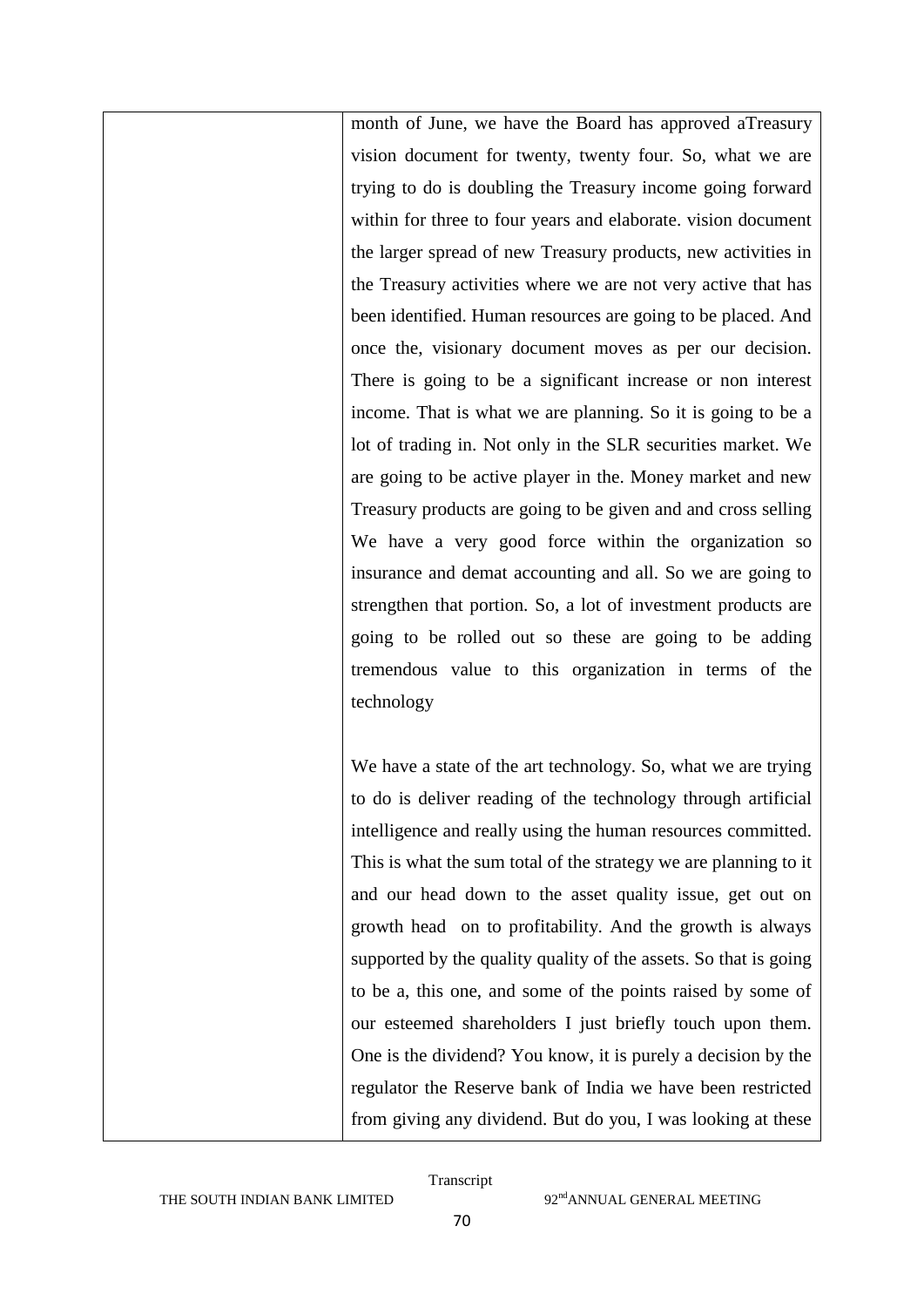international Monetary Fund, Basel committee, financial stability board, you know, all these international agencies without setting the benchmark for bank supervision. All advocated all the governments, all the countries in the world to restrictive payment of dividend, by their financial institutions what you're saying the covid nineteen situation is very difficult to predict what is going to be the future. So, the bolstered and reinforced the financials, the financial system, financial systems are not well capitalized. They may not be in a position to meet that diverse implication of the covid senario. nobody's able to predict which direction is going to it. So, they have advised so many banks in Europe, many bank in Australia, New Zealand . or in North America. So many of the supervisors identically mandated either no declaration of dividend or fifty percent declaration of dividend. So it's a global phenomenon. So in a way the capital is going to be with you within the bank it is effectively an indirect contribution of the shareholders. So that is the problem with the dividend.

And we are, of course, you know when we are going into a risk covered scenario last year where, especially after the default of some of the NBFCs, there is a significant spike in quasi equity instruments return yield in the market. That is where we had to borrow market at the market at a higher rate. It is not only something among many of the banks raised at identical rates. Net profit we do, it has come down, but it is a culmination of the corporate failures. I would say, the business cycle and to some extent some of our SME or agriculture accounts has gone into NPAs because of the weather cycle. adverse, two adverse floods in the kerala, but fortunately we are all well collateralized with that one.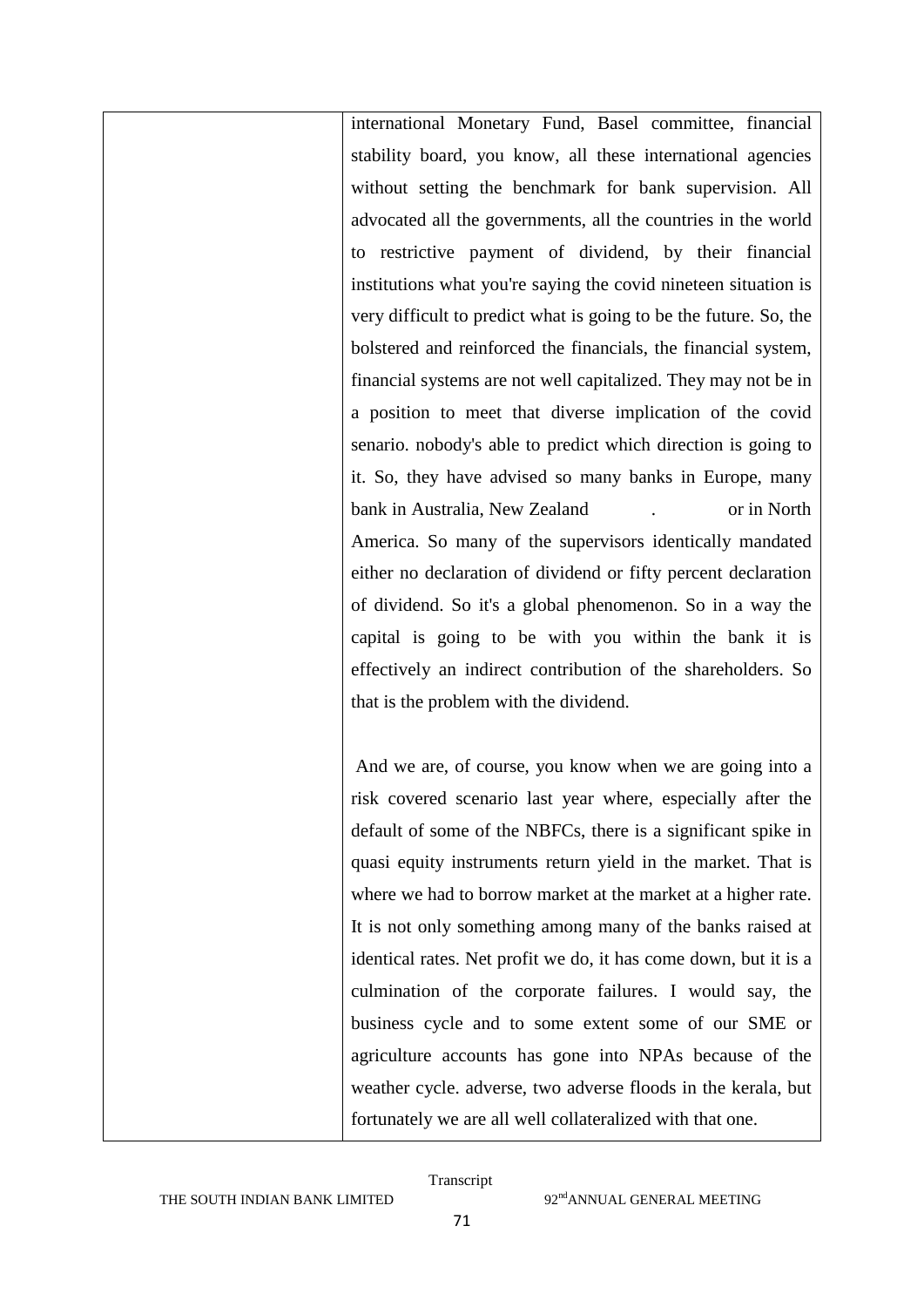And the deposit growth is less. Yes, we have taken a very, very conscious strategy last year. 2020. Before the covid scenario to cutover is costlier to the large wholesale large purchased funds, like a certificate of deposits and larger value deposits. A lot of it goes to the goal has been paid in the month of March. So significantly, even though we had a significant growth in the retail segment retail segment, but we are not able to offset the large exit of the larger corporate, but in a way it has significantly reduced our cost of borrowings. So that is why the deposit growth rate is less this year.

Coming to a other question is a mortgage yeah. Moratorium. I think Mathew will be giving a brief over, light of the asset quality and the mortgage adverse implication of covid and how it is impact after once I present my views on it. And so we are planning to raise capital, because we have already told you that as per our strategy, we wanted to be front loading the capital. So, long as the front loading of the capital, the market confidence, the counterparty confidence inter bank confidence and the customer confidence in our bank would be going up. So, definitely, that is why we want to front loaded the capital. So that the schedule of the capital raise We have not indicated definitely. We will be coming back to you with the details of the schedule So, now currently, we may not be in a position to give. You a definite schdeule the LCR of the Bank is over a hundred percent. We are well liquid because we are having a clear asset liability management strategy of keeping highly liquid assets. So our lcr is much more than the regulators requirement and staff productivity is definitely going up in the country in our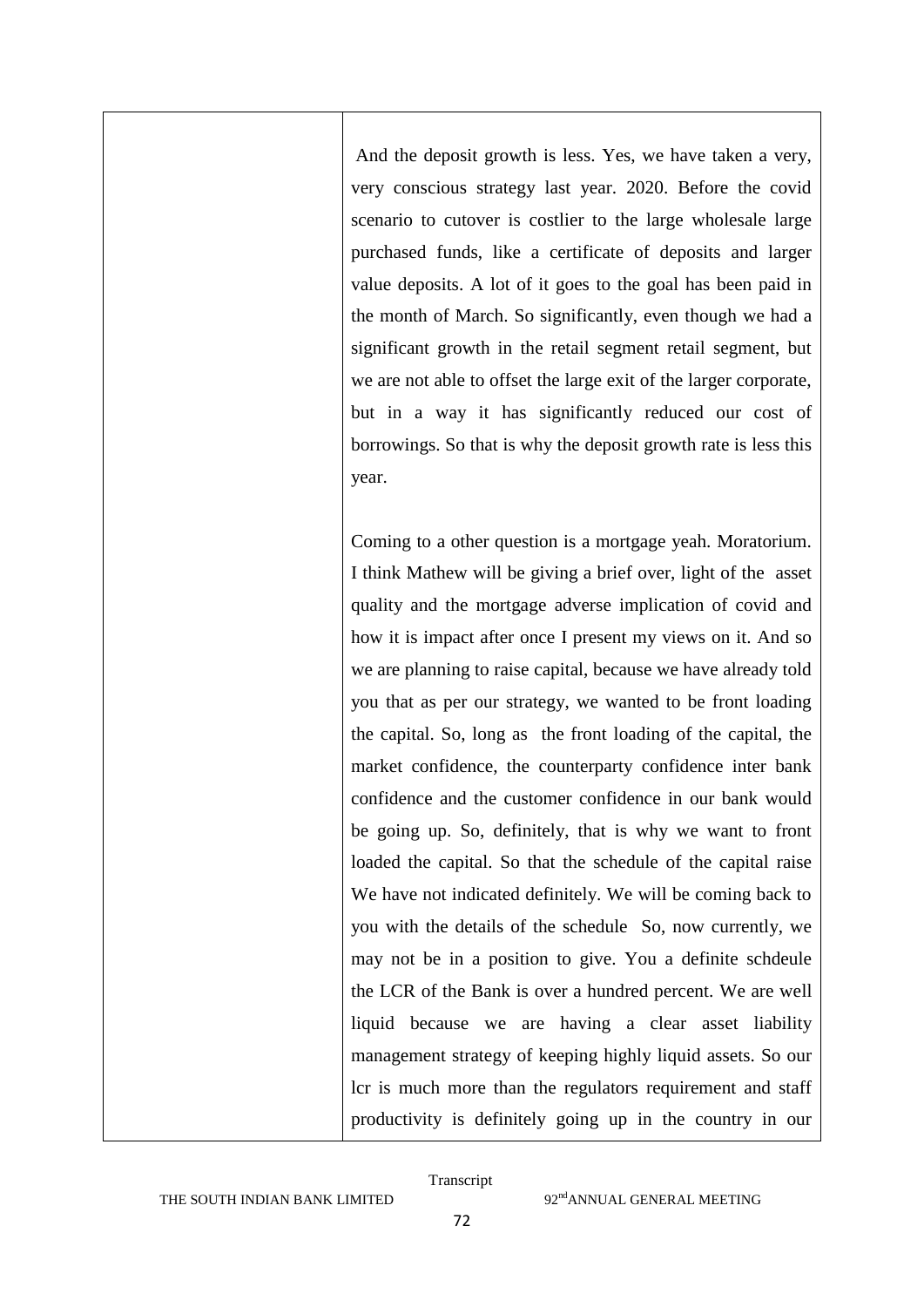organization last year. Eighteen, nineteen, it was fifteen point nine crores and twenty twenty it has gone to seventeen point three crores. So now, definitely it is consistently going up over the years. So there is no let back on this one and rationalization of ATMs. Definitely. I agree with you. So, what we are doing is we have a certain Benchmark. We know how much we are using an artificial intelligence technology tool where we look at how much hits are there what is the dynamics of withdrawal of withdrawal that withdrawal is coming at the front first two, three, three, first week or second week or third week? Now dynamically, we can predict the withdrawals of the ATMs. So rationalization and relocation processes on as a part of the covid strategy and covid. I will speak to you separately in terms of the covid you know lot of questions have been issued. I know you all appreciate that the financial sector, even though it is a real sector problem, the financial sector is the worst affected because of the real sector problem you know last year financial crisis it was a financial sector leading to the real sector. But it is the real sector is coming to the financial sector, but what we have done is in south indian bank immediately the covid nineteen has come and there are lot of issues in the global financial market and indian financial markets. What we have done immediately is that we have constituted four or five committees, you know, the committee of executives one is on liability management under the covid scenario, or a posed covid scenario. And the asset quality, because there are a lot of applications to covid post covid impact on the asset quality. So, we constituted a committee then another issue is the most important thing is in a covid scenario with the moratorium all around. The collection is very important now. Especially we have a large pool of retail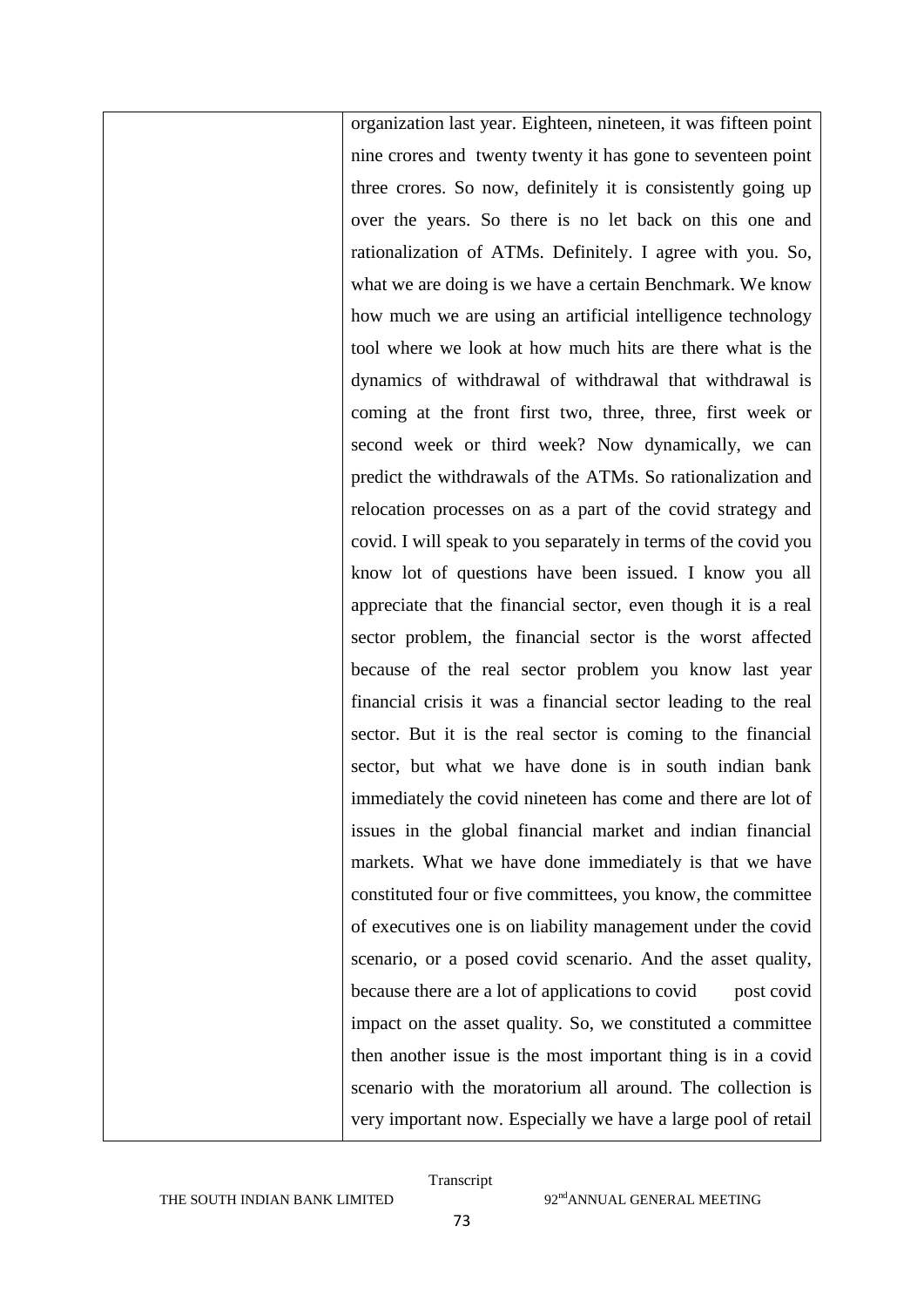advances. So, how would the collection machinery to be rekindled? So, that is why we have a committee on collection then we have a very good technology and digital transactions. We are one of the recipients, of award from the ministry of financial services last week. So, we are on among the six or eight banks, you know, one among eight the banks in India where it is rated as good. So, we, there is an another committee, which is looking on. How do we leverage technology and digital how do we digitize most of our transactions? So then the next important thing is, in the post covid scenario, everybody's worried about the profitability.

How do we cut the cost and how do we cut the ink? How do we raise the income?

You know, a whole lot of recommendations were given by the internal committee on profitability and board has gone through it and improved it. And the operation is a major challenge for us, you know, operation, keeping all the branches open across the country. There are various quarantine rules, lock down rules, especially a lot of rules by the municipal authorities by the state authorities, by the national authorities. But we are very happy to note there are ninety eight percent of our branches are up and working through the peak of the covid scenario and we should appreciate this staff you know, they are taking the health hazard risk and they maintain ninety percentage of our branches. Are working and ninety six percent of our eight teams who are working, you know, subject to the local requirement. So, then what is the focus we are given is what is first of all who are all our customers. You know, first we should maintain their requirement. So the first two focus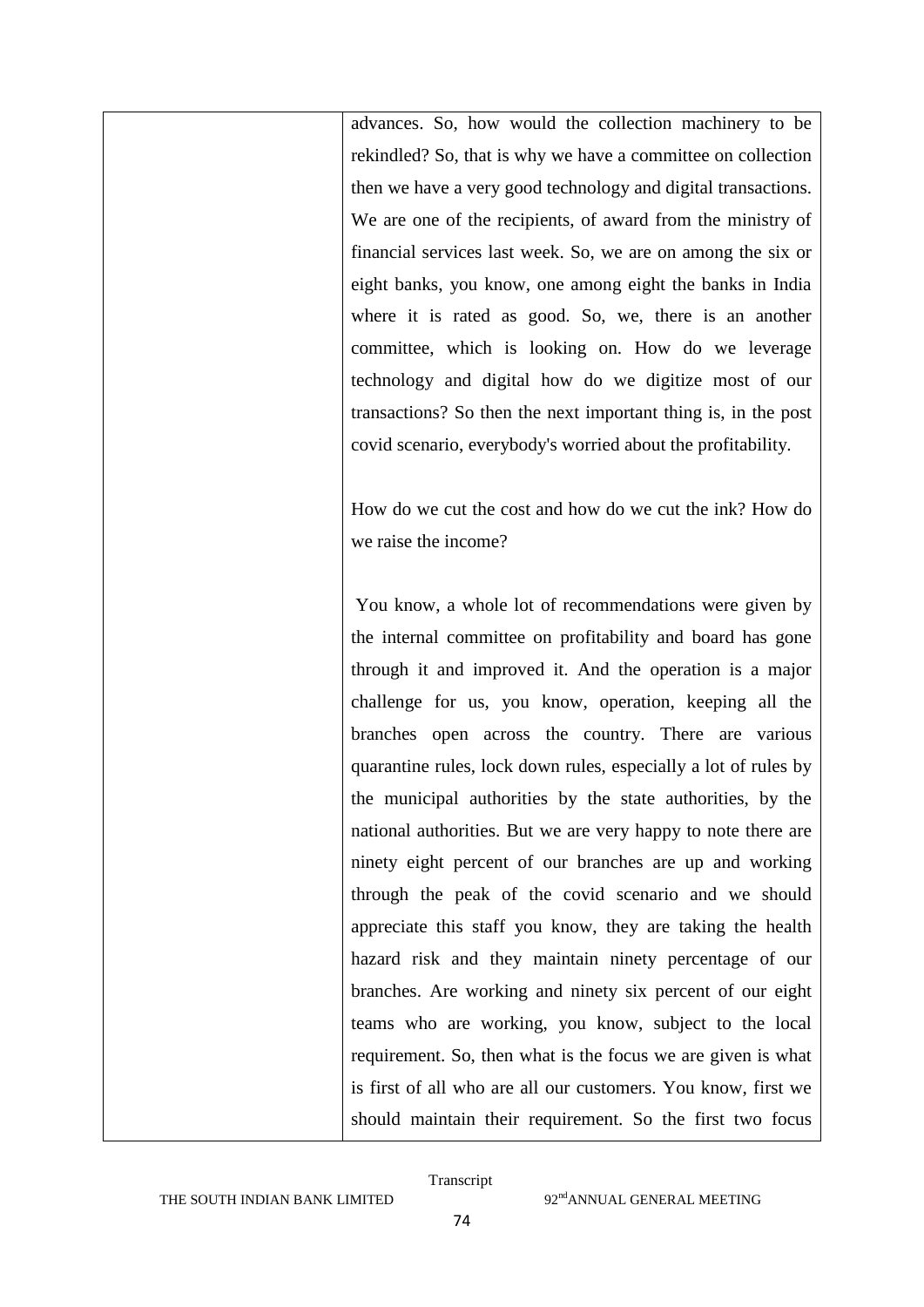immediately after the covid was, maintain the relationship with the existing customers, either on the library side on the deposit side, then at the same time, the, at the moment the opportunities for the branch staff and other executives to interact with their customers we are now focusing on growth, and particularly in the retail segment, what one condition is a tightening of the underwriting standards. Tightening of the monitoring standards focuses on growth with the quality and profitability and now the high cost deposits during the post covid scenario, we have almost a shredded significant share of our high cost deposits CDs and the high cost deposits. So, we are now focusing on to the possibilities, of CASA and it is reflecting to it. So we so, at least in the next.

Don't worry. We'll give you a better number of CASA deposits and retail deposit is growing and all the CDs, and the high cost deposits were paid off out of a retail deposit group. So, our branch people across the country are very successful in raising this one. Then we have done the Treasury, vision twenty, twenty four and cross selling. We are income generation, cross selling. We are written and moratorium as appeared in the newspaper. We have successful in bringing down from thirty six percentage to twenty six percentage, little more details. Mr. Mathew would be giving to you and collection we have tightened now and the strategy continues and one of the critical things what you have done is we have created a to quick responds team within the organization. So whenever any trouble shooting up anywhere in India in our operations, so the quick response team will get into act and they have a direct access to the MD and chief executive officer and top management of the team. And similarly application is about, what is the implication of the covid on our income streams our asset quality our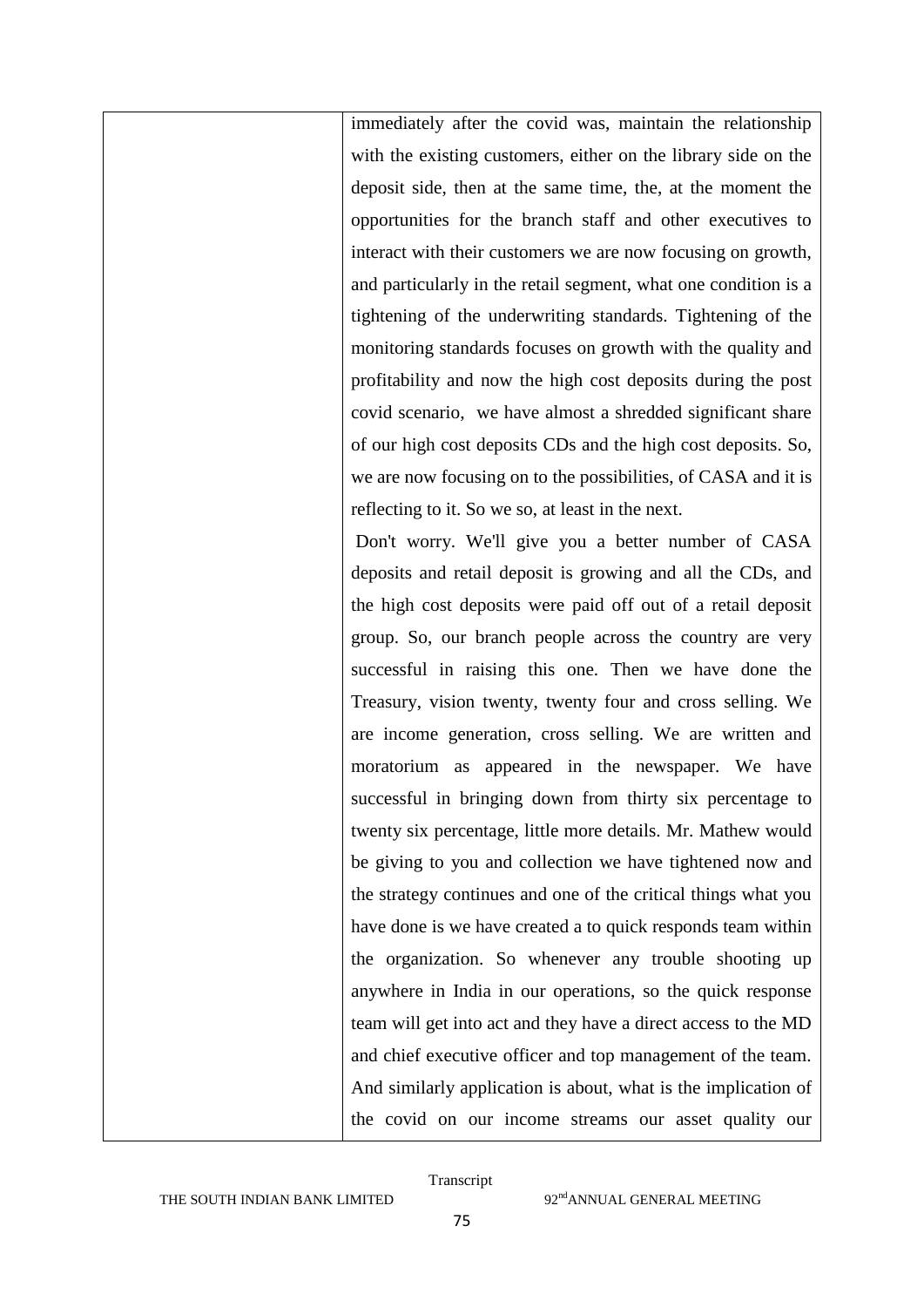liquidity everything is being put to it very, very stressful stress testing exercise and we have done any dental capitalizes minute capitalize because yes.It's been done severely in a post covid internal capital assessment and capital adequacy assessment done severely in a post covid scenario. So these are the covid related to actions taken by buyers.

Then some specific questions are asked by us through email. We will be giving to that one. And I think probably I have covered most of these issues and somebody. Yeah, of course, we have raised the issue. The seven fifty is going to be a rights issue of a QIP issue our objective is to raise capital with the leaset to cost. So, we, we are still deliberating on what mode it should be raised and ADR, GDR I totally appreciate that. Twenty basis point. Commission is too expensive for us. We never had access to that market, but our sense of object is going to be the least expensive capital, raising mode. So we will put all the objectives on table. And we appreciate that. You have appreciated the, our, our proposal for raising the NRI shareholding from ten percent to twenty four percent. So a lot of NRIs has shown interest in our organization. We have a large market share in and our NRI deposits. So I, we rather welcome your positive contribution. And CSR we calculated our numbers exactly. As the companies act and we have not cut-shot even a single pie on that one. So, this is even audited by our statutory auditors with the number. We are giving, even for the year, twenty two one budget which is approved in yesterday"s board meeting. There. Also one point we have made it a point that it should be audited by the auditors as well. So, we don't want to reduce any amount from the CSR actually some of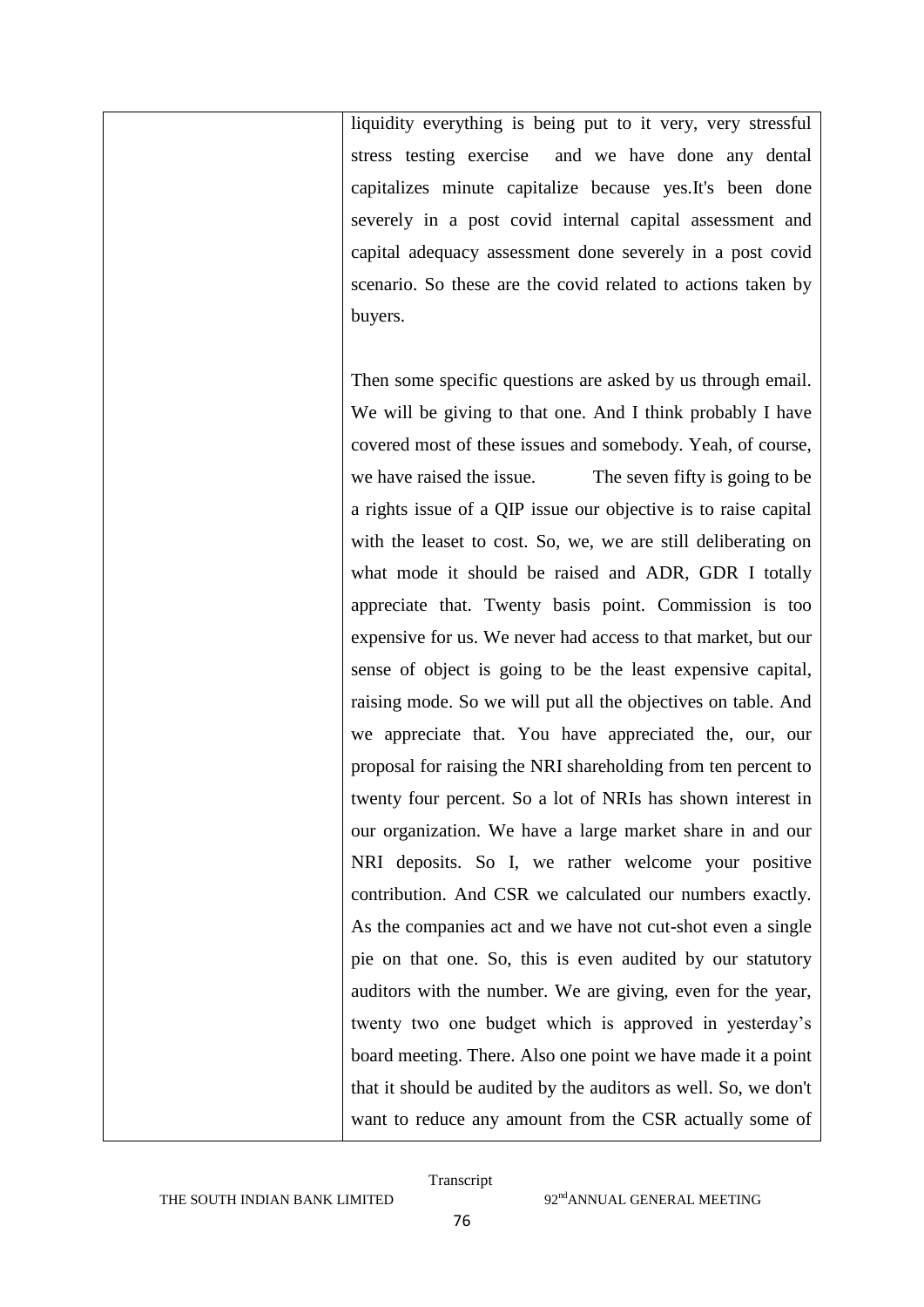the CSR least the Thrissur Busstand, and we are giving around education scholarship around seventy, seventy marginalized students where you can typically brilliant students. And some of them are even scoring the university ranks financed by the south Indian bank under the CSR objective, so we are committed to that one and the definitely we are going to raise it

and then.

Of course, our board of directors are all professionals and they nobody has any promoter interest in the organization so that we have no constraint of quality. The quality of the directors, we are always getting the best of the people and now we are proposing a new director. Mr. Paul Anthony he's a Chief secretary an accomplished administrator. He walked in, he was the chairman, he was an secretary. He was the chief secretary he was the district industry MSE center focusing on sector. He was the Special Economic Zone Commissioner. He was the chairman of the Cochin portrust he is a diversity where experience is studied in international on public policies, and economics studied economics in the Delhi school of economics. So all type of very top end professionals are joining our board it is adding strength to us. So they were the quality of discussion. In our board bodies eminently enriched, because of these quality professionals are joining.

And market. Of course, we appreciate that. The, the shares are undervalued. I'm having the statistics. You're also having the statistics. So unfortunately shared price share value. Nominal value is only one. Rupee. I was just working out.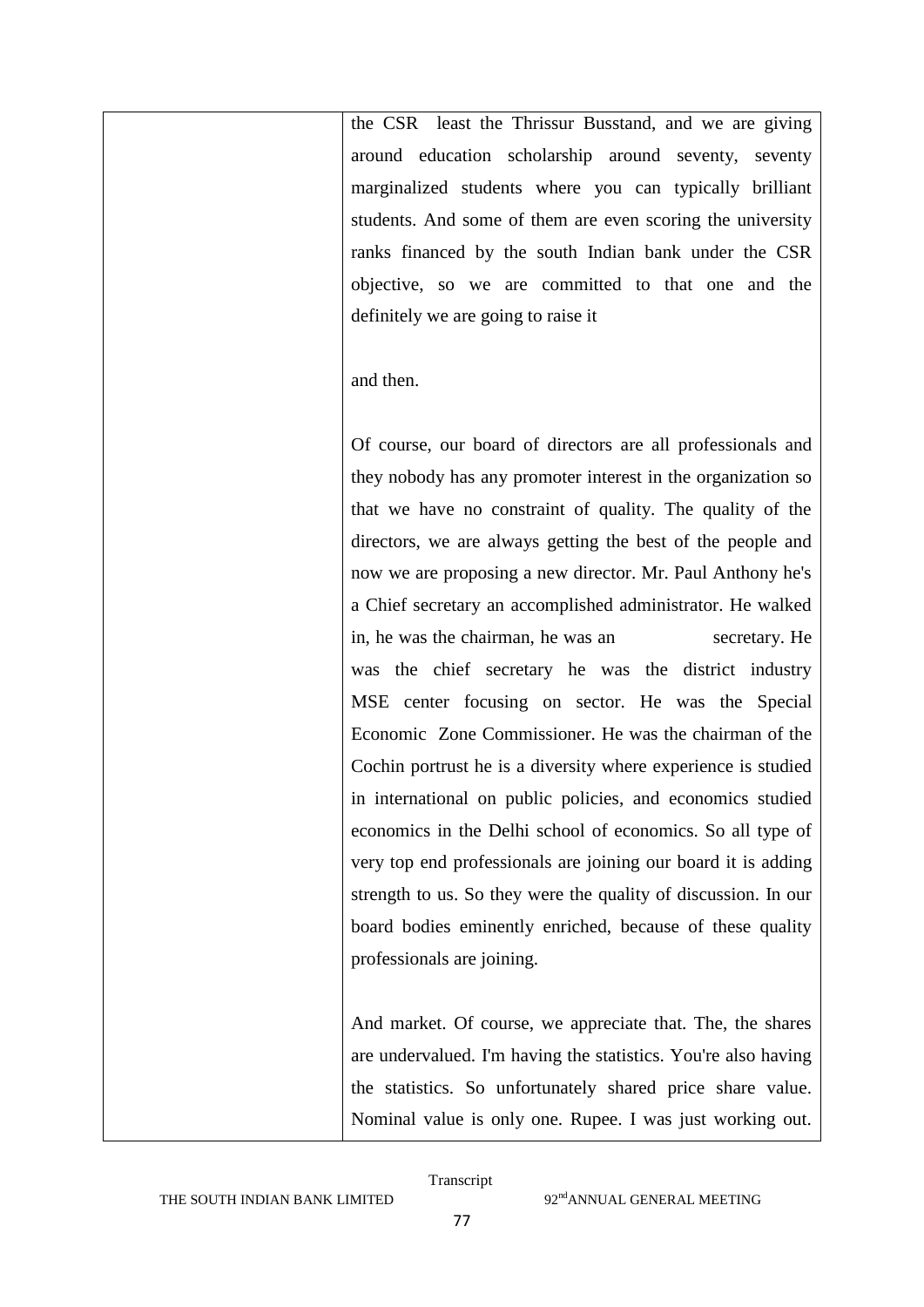|                | What is the. A shared value in terms of ten rupees and I        |
|----------------|-----------------------------------------------------------------|
|                | taking south Indian bank it is. Six point seven five on twenty  |
|                | five nine. When you converted into a ten rupee share it is      |
|                | seven, but let yes bank ten rupees. Its value is only nineteen  |
|                | point, two, five, and Karnataka bank it is forty point fifty    |
|                | you know it is a ten rupee share forty point fifty, but we are  |
|                | sixty seven point five zero. And so, when you compare with      |
|                | the some of the banks in the old private sector banks, our      |
|                | share price that's definitely going down. But our objective is  |
|                | that when we frontload the capital, we will improve the asset   |
|                | quality. And when you probably improve the profitability,       |
|                | definitely the market will come back to us. And it definitely   |
|                | you do have a better price in the future. I think I would       |
|                | request Mr. Mathew to give a little bit of a briefing about the |
|                | covid. It that is implication on asset quality and how we are   |
|                | going to deal with NPA problem in the organization.             |
|                |                                                                 |
|                | Thank you.                                                      |
|                |                                                                 |
|                | Mr. Mathew.                                                     |
|                |                                                                 |
|                |                                                                 |
| Mr. V G Mathew | Thank you chairman as yours highlighted the                     |
| MD & CEO       | morotorium accounts indicative of the covid 19 has actually     |
|                | come down significantly from the beginning number of fifty      |
|                | six percent of the total being under moratorium, just           |
|                | consistently improved first<br>and now it is twenty six         |
|                | percent. And twenty six percent of the total loan book,         |
|                | considering that we have a mix of substantially retailer.       |
|                | MSME and AGRI. And coroperate this percentage. It appears       |
|                | to be quite reasonable. And it is in line with what we have     |
|                | been anticipating, or telling the investor community too. So    |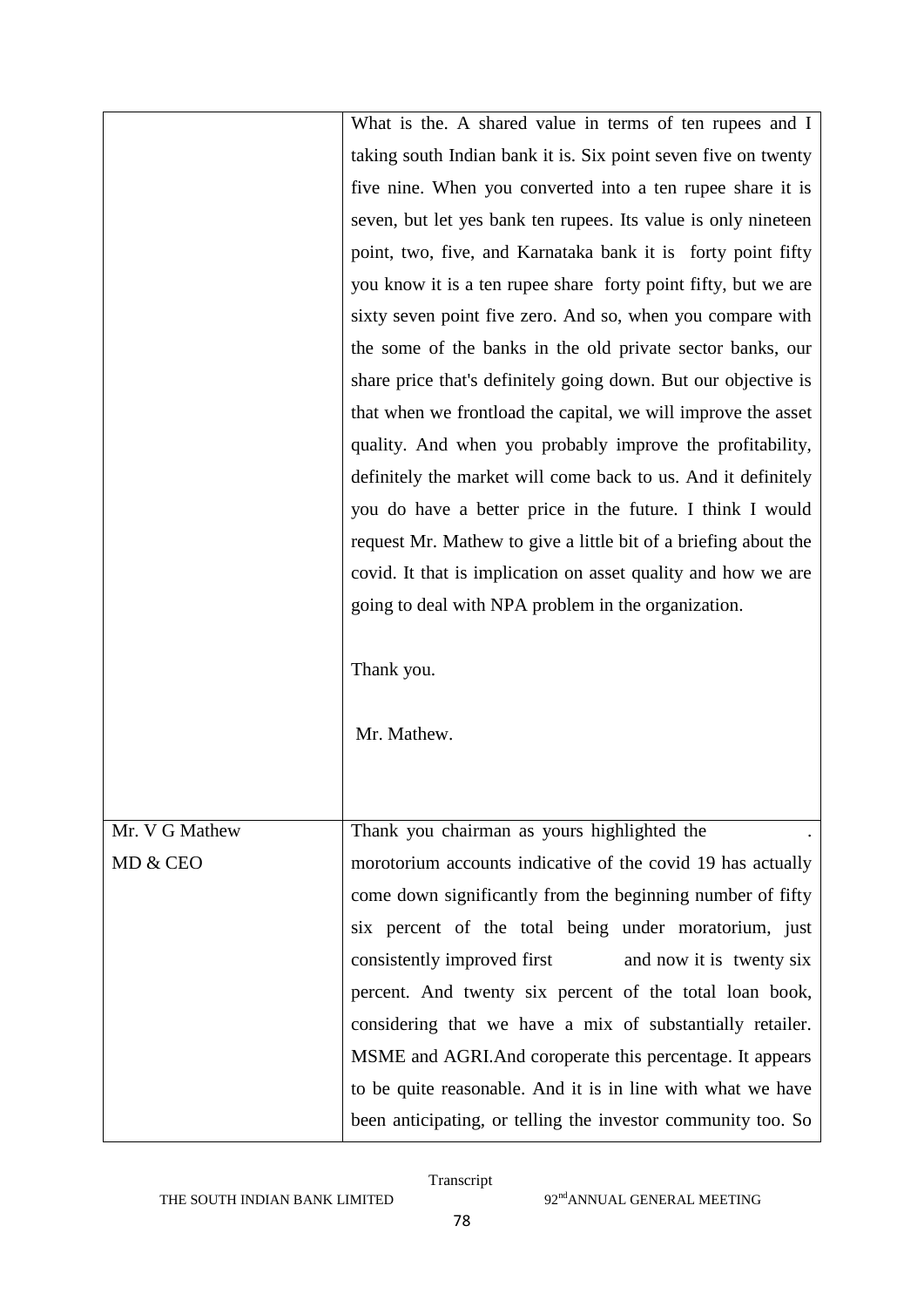that is where we are at the moment and in terms of the, the,the, the movement in the in the NPA direction coming out of the COVID related moratorium accounts, what we need to appreciate is around ten percent of these accounts would come under serious stress. Is what we have understood by our own analytics, and also looking at the cash flows and also talking to the field functionalities across the country. So we get the feeling around ten person of of this COVID moratorium accounts of this percent . Would come down to serious stress, whether they will get restructured and survived or they will become npaS. We cannot say at this particular point of time, because there are many restructuring opportunities and avenues, which are coming up and there is also a perception that some of the accounts in 26% percent also may come down after there is a clarity in the legal system. How the moratorium needs to be treated, whether the interest payment needs to be made, etc. So, I believe until that clarity emerges, there would be some uncertainty about and after that, even this 26% may come down. But assuming that ten percent of this will become NPA, we are talking about two point six percent in the total loan book, which is around one thousand, seven hundred course. Two point six percent of the total loan book of is coming close to seventeen hundred crores and this seventeen hundred crores We have been managing this kind of the slippages even in the past, and there will be significant recoveries going forward as chairman was highlighting a lot of these accounts are our retail and MSME and agri accounts and certainly not from the last corporate space.And therefore the recoverablility is much higher and indeed, help is definitely is very, very low. So we expect a, this position. To to move onto a crystallization of maximum. Of seventeen hundred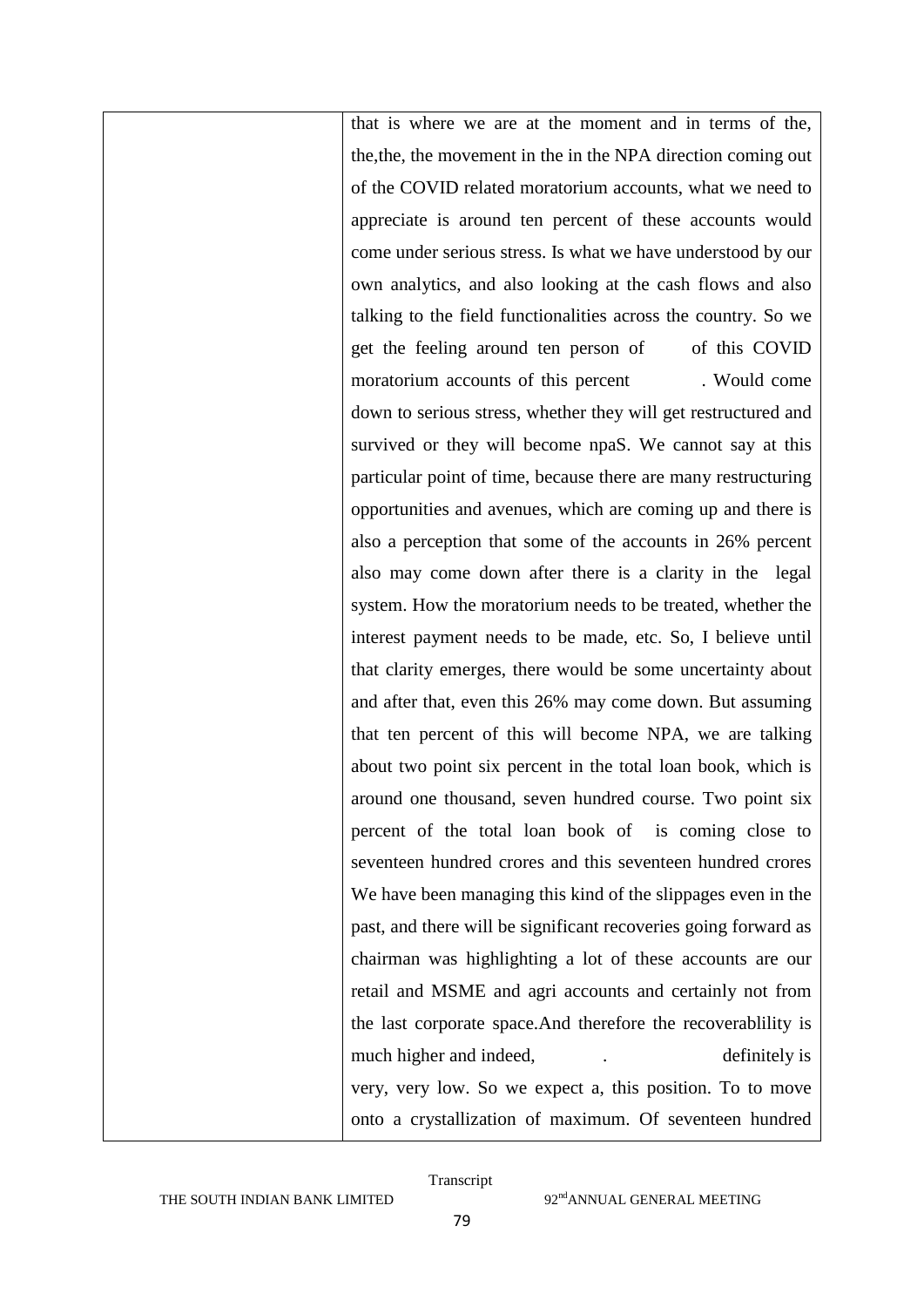|                       | crores of NPA during this financial year. Thank you               |
|-----------------------|-------------------------------------------------------------------|
|                       | chairman                                                          |
|                       |                                                                   |
| Mr. Salim Gangadharan | Yep, you know, some of the shareholder directors, they are        |
| (Chairman)            | not able to be present in today's meeting those who they have     |
|                       | sent some questions I just to briefly, because some of them       |
|                       | we have already answered to. So one other question, the           |
|                       | Mr.sandhosh Kumar<br>HUF,<br>he's asking, let me                  |
|                       | know the percentage of data savings account and current           |
|                       | accounts in total CASA as a percentage of total deposits          |
|                       | 19467.15 crores as on March 2020<br>please                        |
|                       | note that the actual deposit is as a thirty one three 2020 is     |
|                       | nineteen forty nine. It is only as of March, two thousand and     |
|                       | nineteen, but I will give you the position as of December         |
|                       | March thirty one three twenty. The current the deposit is         |
|                       | around three thousand, two hundred it is equal to three point.    |
|                       | Six percent three point eight, six percentage and saving bank     |
|                       | deposits around seventeen thousand five hundred and fifty         |
|                       | one points sixty eight it is twenty one point fourteen. So that   |
|                       | is equal to twenty five percent. So this is the share of the casa |
|                       | deposit, but these twenty five percent is gone to almost          |
|                       | twenty seven percent in June. Twenty.                             |
|                       |                                                                   |
|                       | So, what the next question is, what are the covid, nineteen       |
|                       | impact and effect on the companies income? We have                |
|                       | already covered covered to it. And as I indicated, we, we         |
|                       | have taken several cost reduction measures. One, I repeat for     |
|                       | it ALM has bee been substantially modified and now                |
|                       | focusing on retail and CASA deposits. So it is significantly      |
|                       | bringing our cost of borrowing and we have a significant on       |
|                       | our meetings board level meetings and all the training            |
|                       | programs all the staff meetings, business meetings.               |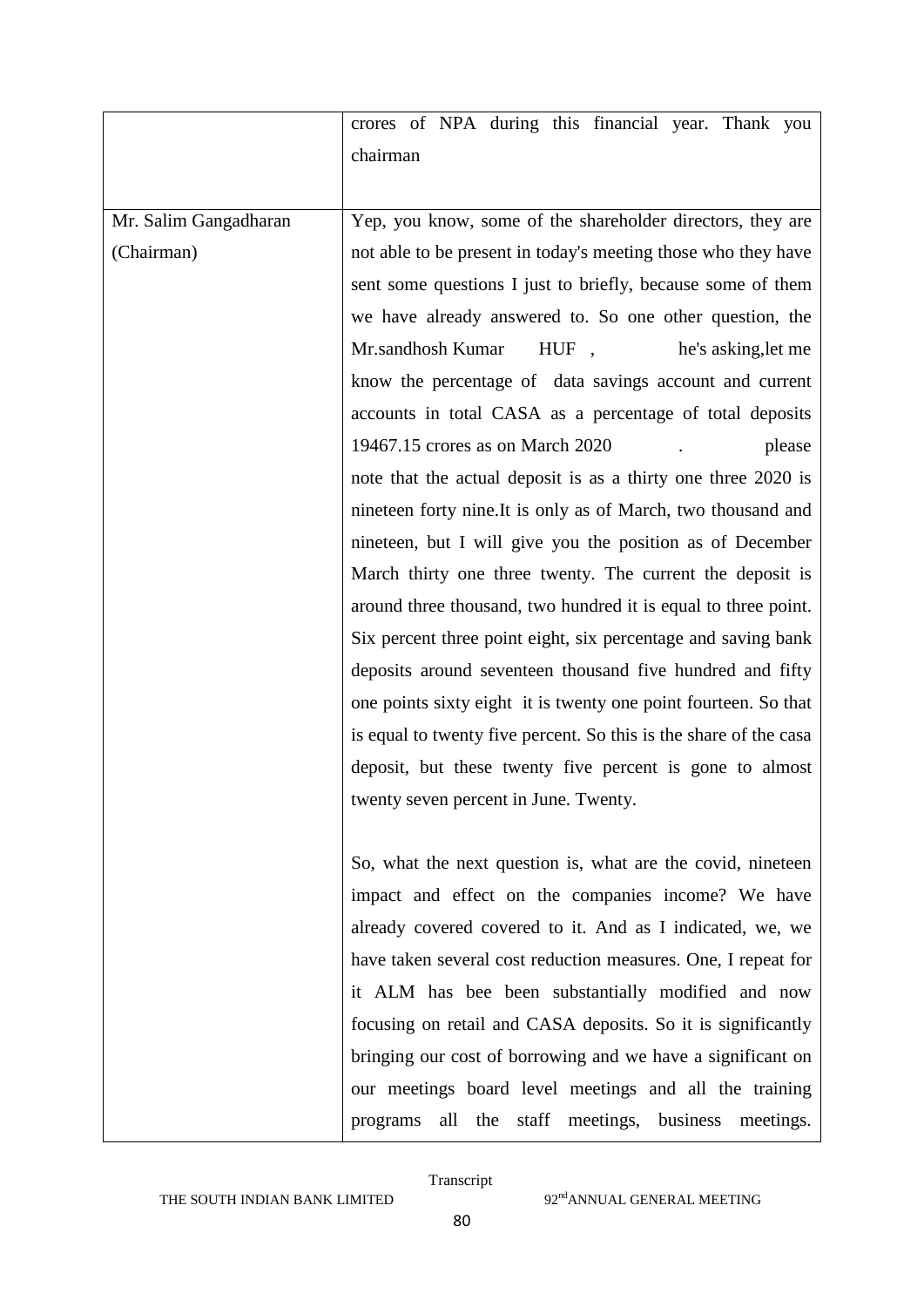Everything is through digital mode, and as one of the directors said it is going to have a significant savings on our site. And similarly, what you've done is, you know, the rent is coming down across the country after the Covid 19 scenario. So, we are renegotiating the terms of the contract with many of our present landlords, and we have made a significant progress in that one. That is already reducing it and , we have a lot of AMC and on IT services, not sorting machines. So, the AMC charges also we are renegotiating, we have brought it down our rates. Then the maintenance reduced of premises and maintenance expenditure significantly to reduce the cost. Of course, we will stop reassessment, especially after the we had the voide under the committees internally, the cost control committee, which has done the assessment of staff requirements. So, we

have reassessed it and significantly we,we are reducing the future intake of employees because we have enough resources within our , this one and similarly, the as submitted, a lot of cost reduction measures. And similarly, as indicated a lot of income augmentation measures are also rolled out as part of the covid scenario. So, that is the, this one then, the director is shareholdings asking board of directors. should thing about cutting the remuneration director's sitting fee commissions, etc by thirty percent. So, even before the moment covid has come in, and we are, the board has seen there is a going to be a fall in our income, or there is a stress in the balance sheet. Suo motto, the board has raised a board has passed a resolution, which has brought down the sitting fee by twenty percent across committees as well as the board meetings. Similarly,the chairman has been you, shareholders approved honorarium so he's also dispensed with, is not taking the honorarium from the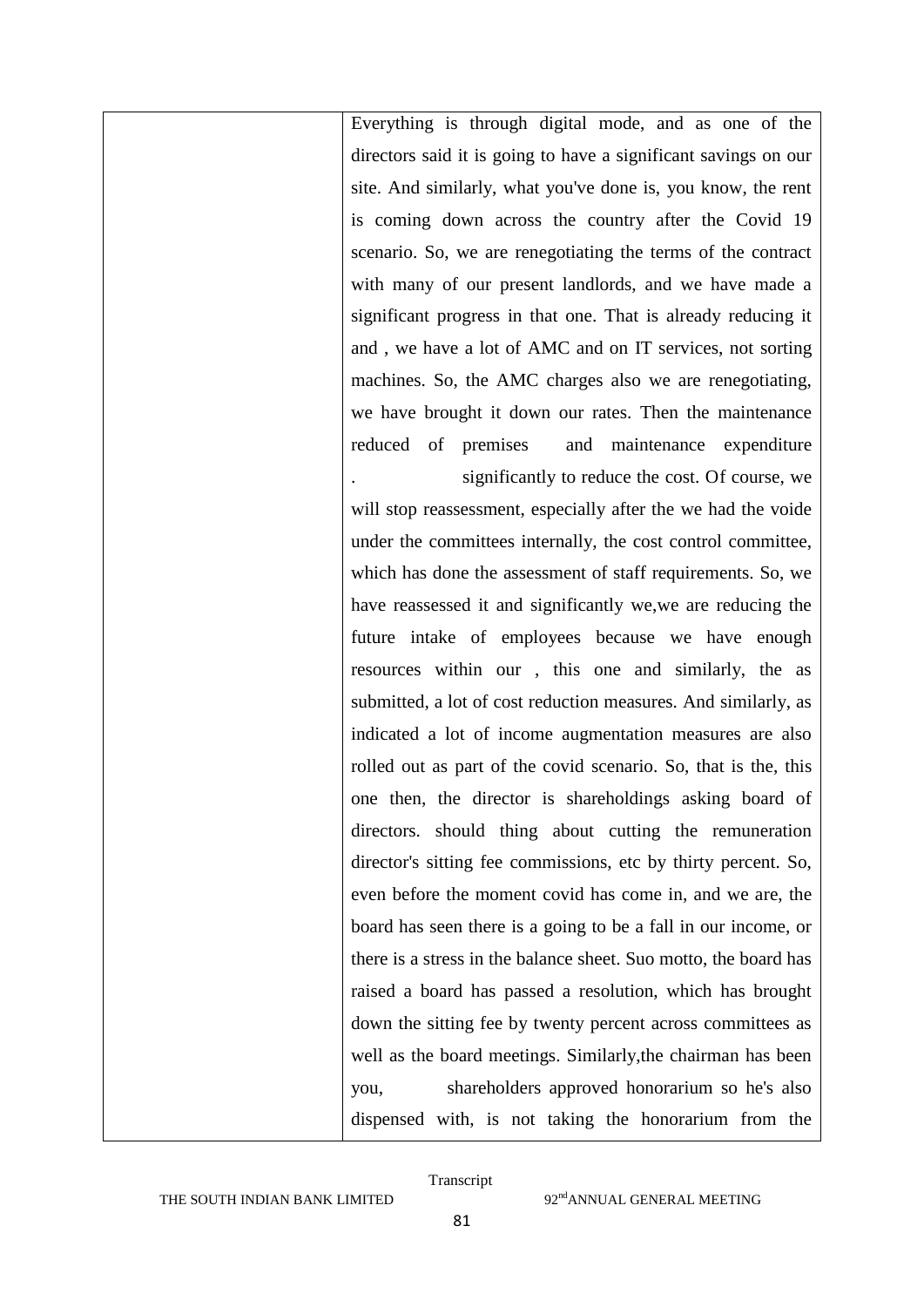organization but then the next question they're asking is whether the director could think of cutting the renovation to the perquisites etc extended to the key managerial personnel by thirty percent see we are an essential service you appreciate that ninety eight percentage of the branch network in our organization was up and working and in ninety six percent of the ATMs are working on peek of the covid and this one. And when you look at the industry, also, we are also under IBA guideline so there is no such move has made it, but we should appreciate the health risk they have undertaken. So, the management does not the board has not proposed any cut for that one.

Then, what are the management increased the growth and the income of the company that we have already clarified and I'm not going into it.

Please provide the details of the other liabilities. Other liability. Current liabilities are expense payable and other provisions. non current liabilities are tier one and tier two bonds and contingent liabilities are that guarantees and acceptances and endorsements this is around the ten thousand seven hundered and fifty two crores, which is duly audited by the auditors.

Then,sir, what is the aggregate number of male and female and disabled employs of the total. see, we have as soon March thirty one, twenty,twenty, eight thousand five hundred and seventy total employees out of which four,Nine,five, six, are male employees.There are fifty seven point eight, seven and three thousand, six hundred and fourteen are female employees and that is forty two point one seven percent. So,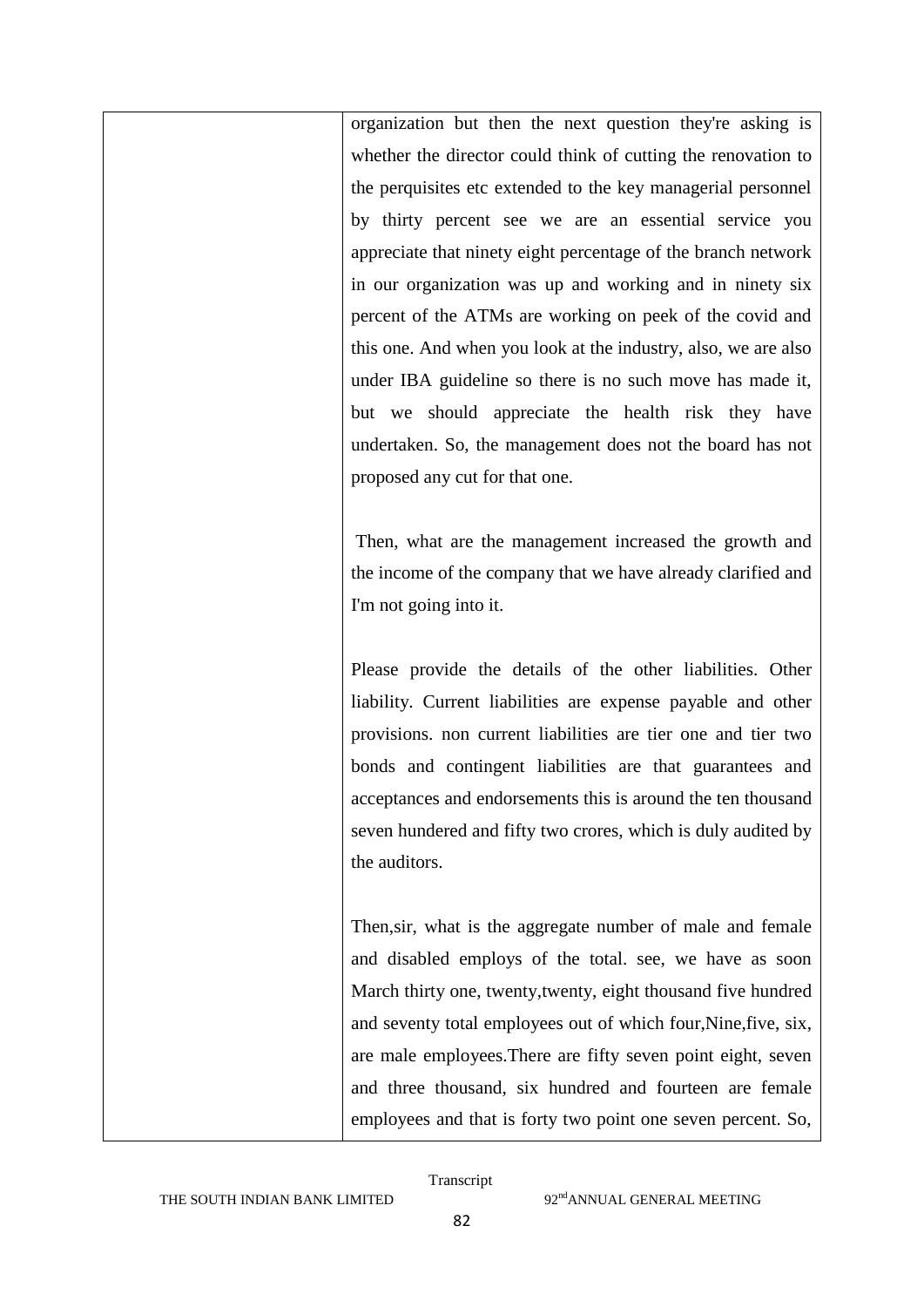that is almost a record in the banking industry. And the average age is thirty two years. But we don't keep any statistic, of disabled employees, but for income tax purposes, we ought to give tax regulation. We are getting around twelve employees, but we don't brand any such employees, but twelve employees, have given a declaration that they are eligible for tax concession.

Then, kindly tell us what expenses amount the last physically held AGM. Yeah, I think one of the directors also raised the issue. See, we have around four lakh, eight thousand, three hundred and fifty seven shareholders out of the approximately one lakh to shareholders. They're served with the physical rest of them are digital annual reports and notices the, hence the total AGM related expenses ,including printing postage venue ,traveling boarding and logging related expensese are approximately one point two crores and this year, you know, that everything is through video and all the annual reports that are given through digital, so the expense we are going to meet is really nominal, then Abishek AGM has raised covid it related questions. That is already explained by me and Mr. Mathew, then then he's also basically asking about cost cutting initiatives done by the management. We have a lot of cost cutting.We have already explained then, or what is the . the the management going forward sustaining the profitability. So we have already explained to that question. What are the management efforts to improve the working capital to sales? Normally we target in the banking industry NIM, return on assets and the return on equity and the cost income ratio. Definitely. Our current NIM ROA ROE are not of good standards. Good shared. So, we are working towards it. once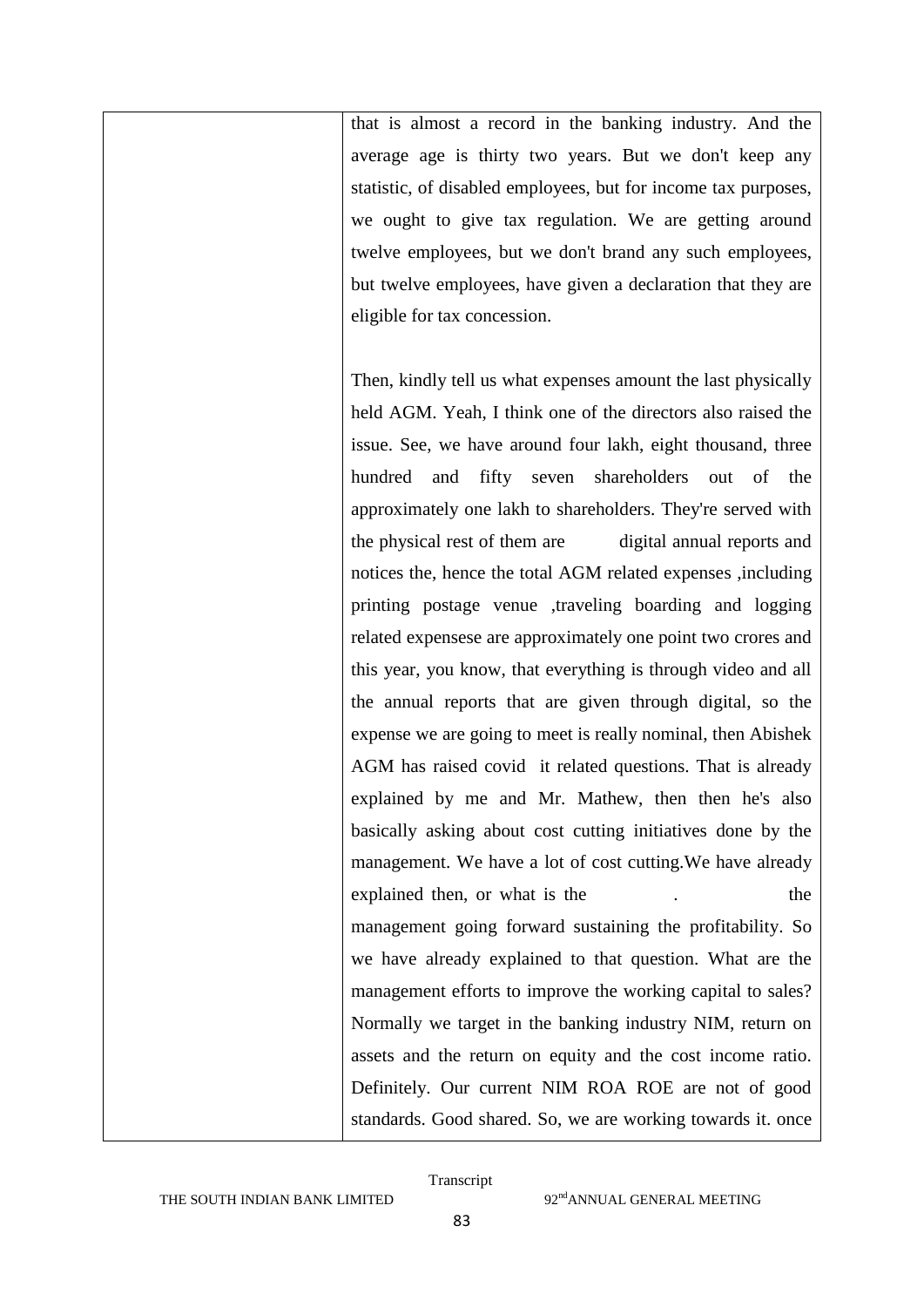the NPA problem is resolved, going forward these, all the ratios would improve it. Then what are the management efforts to improve The company made through investor relations? Yes, we have a very good disclosure standards. We disclosed everything including the covid, most of the discloses are being done. So we have a bilateral contacts with the major investors, and if any investor is writing to us through email, we replied to them and we have a no , the road shows conducted and then quarterly investor presentations are done with MD and top executive will be present. We have con calls we have interaction with the media half yearly intervals. You know, including the chairman and the media interactions then there are investor conferences are there we do interact with the analysts and . still in the market. So, then, another question is

what are the management efforts to reduce other expenses yes. Legal expenses. We have worked out the legal expenses. It is only zero point. Seven is only seventy basis point of the total operating expenses and now we are giving lot of emphasis on recovery. We have made a significant recovery on this year. Also target is six hundred crores last year. It was seven fifty. We have made a significant recovery so, legal expenses we can't cut the cost of it then audit fees we are now, the branches are audited by individual auditors. We are exploring the possibility of centralized audit. We are in discussion with the statutory auditors and the operating and expenses one of the lowest in the industry. So then he's asking about the credentials of the new and existing directors. So I'm rather proud to say the most important. The most professionals are available on our boad in terms of Murali Ramakrishnan he is a MBA from IIM Bangalore. He had almost thirty four years experience in the banking financial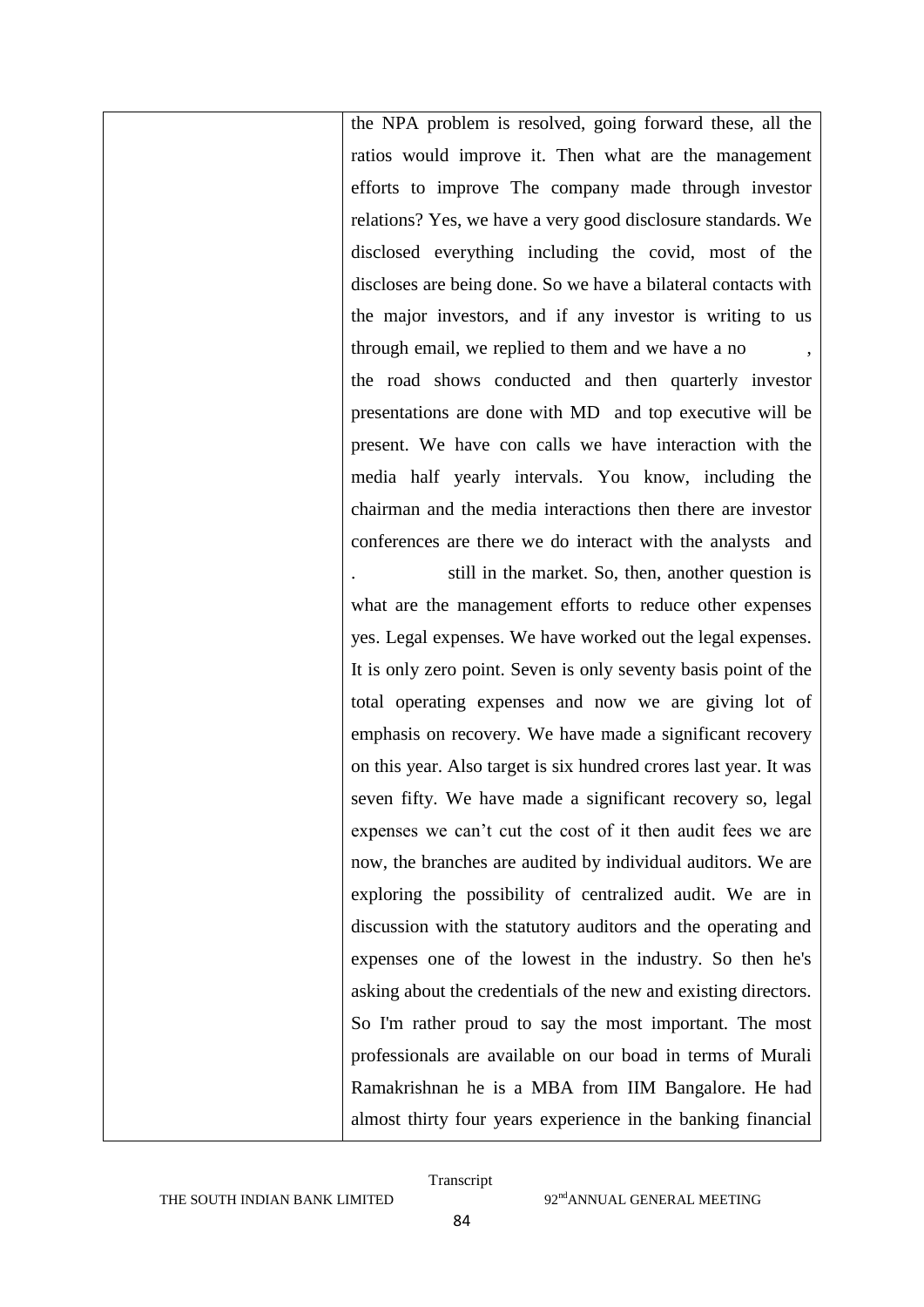industry. He was handled in strategy project group in ICICI . He was in Hong Kong. Managing around twenty billion is most like a hundred and forty crores sixe of a south Indian bank. managing the banks operations in Hong Kong, global operations. Twenty million US dollars worth of balance sheet. He was managing it and he's an accomplished expert in risk management and a sme financing or retail financing. So, that is what he's an engineer. He's an expert in technology and strategy thinking, process and HR management and as I indicated Mr. Paul Anthony is an accomplished civil servant in the government of Kerala administrative service. He had experience as the chief secretary industries, departments, Secretary, Ministry of finance. He was the chief commissioner of special economic zone. He was the managing director in the managing director in the ministry of finance development Commission, and cochin special economic zone, in ministry of commerce. Then he was the MD of the Kerala Civil Supplies Corporation director of industries and commerce, and he was the general manager of D . that is a rich experience and is a public economic management degree from UK universities. So accomplished professional. So we have seen their compliance with the BR Act and companies act provisions both are meeting the requirement. And dividend, I've already explained since this AGMs are being conducted virtually be the minority shareholders lose the privilege to meet the management. We do appreciate that is why nominee opening remarks I made a method that we are in a new normal new ambienace. So, definitely, if everything goes well, next year, or all of us will meet again, then he's asking some gift, you know, one of the , Babu George also raised, why don't you give some give to shareholders? But I wanted to say, because as per clause,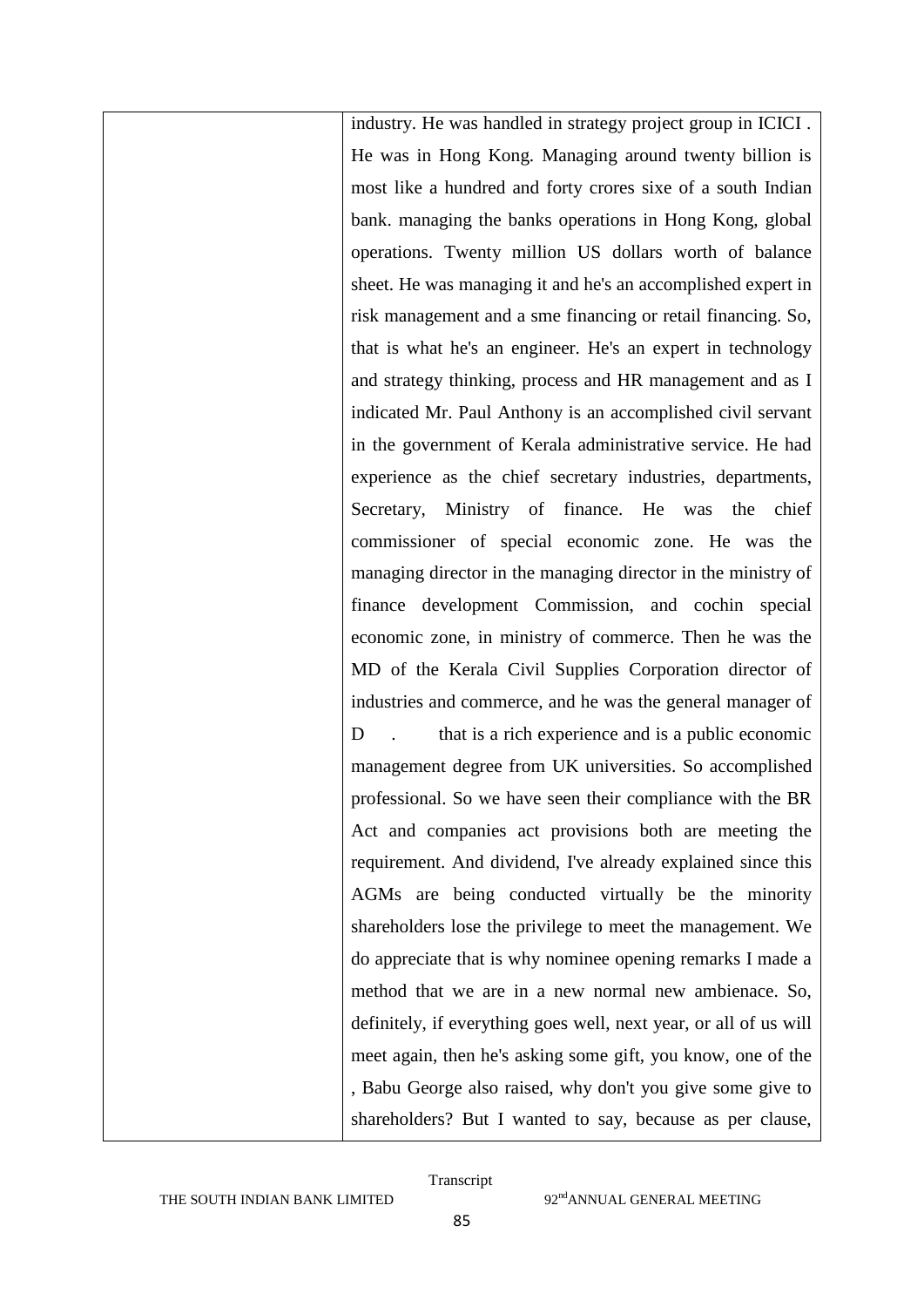|                       | fourteen of the secretarial standard two no Gifts or give to      |
|-----------------------|-------------------------------------------------------------------|
|                       | cash coupons or for cash in lieu of gifts shall be distributed to |
|                       | members at all in connection with the annual general              |
|                       | meeting. So, the bank is prepared to comply with this             |
|                       | standard. And hence is unable to distribute any gift, we do       |
|                       | appreciate your sentiment and I also wanted to especially         |
|                       | time. Mr. Babu, George he has raised a dividend issue gift        |
|                       | issue. And he was talking<br>Mr. Adeeb is an officer of           |
|                       | the bank wend on deputation to the government of Kerala. So       |
|                       | normally being a Govt, writes They do what we normally            |
|                       | disputed, but we didn't have any such a previous this one. So,    |
|                       | this is Adeeb K T but what we have done is there is a concept     |
|                       | called. Non est<br>bases or no cost to the bank basis, that       |
|                       | means that during his deputation period, he will not be           |
|                       | treated as on duty so he's not eligible for any salary or any     |
|                       | promotion or anything. So, yeah, so non Est basis, or no cost     |
|                       | to the banks basis. So definitely I, I take the sentiment of Mr.  |
|                       | Babu George. We'll definitely take board. We'll take a view       |
|                       | in future and definitely your suggestion will be taken into       |
|                       | consideration. So these are the questions broadly,                |
|                       |                                                                   |
| Mr. Salim Gangadharan |                                                                   |
| (Chairman)            | then I also have also received a just now a question from.        |
|                       | Yeah, questions from Hithesh Gajaria, he's talking about the      |
|                       | inadequate disclosure in terms of the covid impact but our        |
|                       | answer is the impact of has already been covered in detail in     |
|                       | the annual report and we have also Mathew and myself also         |
|                       | covered about the implication of implication of the covid on      |
|                       | the bank, then Mr. Ravi Kulkarni<br>has talked about the how      |
|                       | do the management will see next to two, three, three to five      |
|                       | years in terms of NPA. we have already discussed and second       |
|                       | one I requested bank to continue this digital AGM, we can         |
|                       |                                                                   |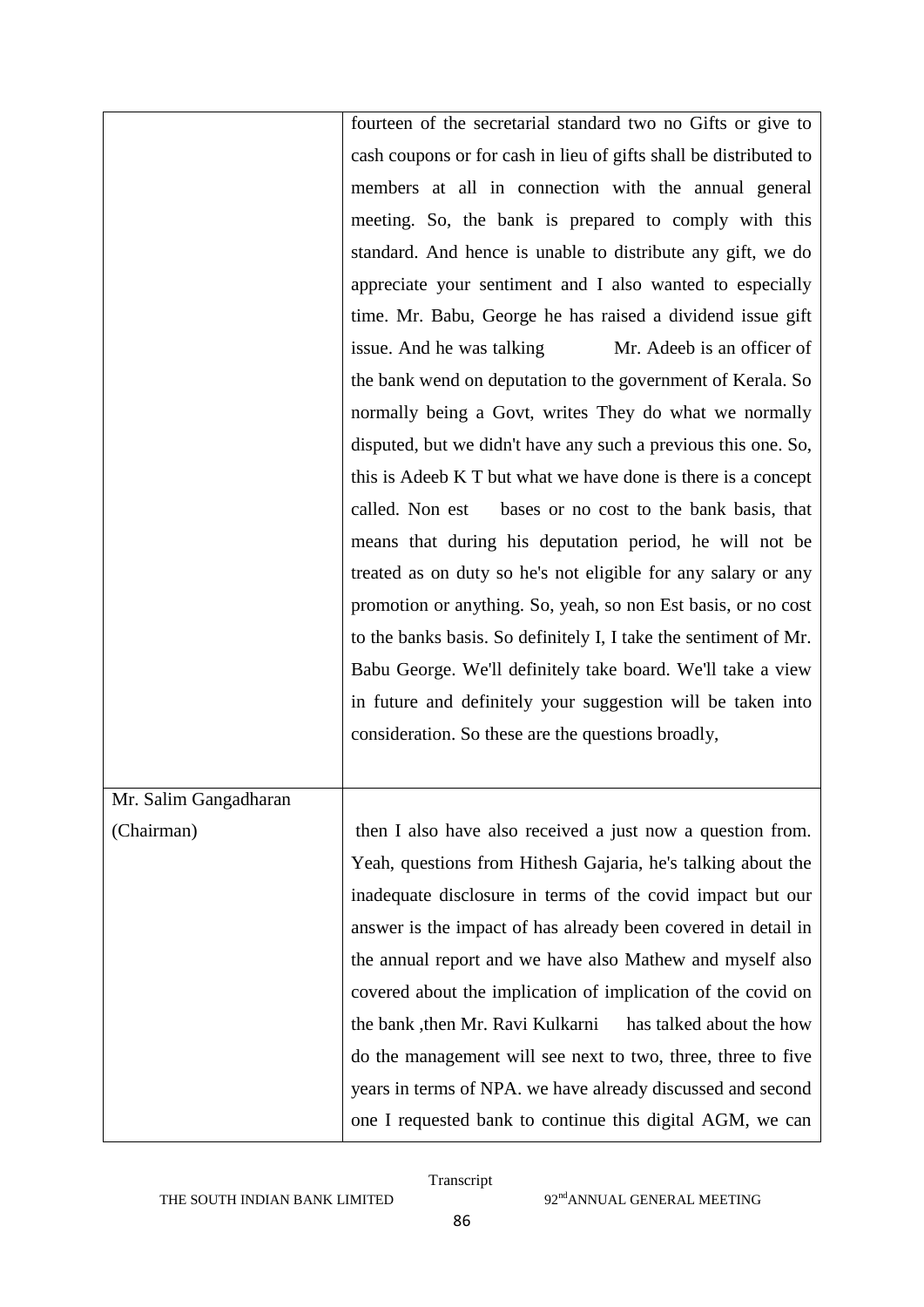|                       | help. So, he's advocating that we should have a digital.           |
|-----------------------|--------------------------------------------------------------------|
|                       | Probably, we are and then new, normal mode in future. We           |
|                       | can have a physical as well as the digital combination. I don't    |
|                       | know. What is the law permits it? we will definitely take          |
|                       | your point. Mr. S R Shetty has asked<br>as, as to why the          |
|                       | share prices low, we have tried to rationalize it. Definitely. all |
|                       | of you put together your hand and with your wisdom and             |
|                       | devices, we are taking a lot of things to the board, your          |
|                       | advises and definitely we will. Definitely. We'll take it up.      |
|                       | And he's also a little worried about the frauds going up. You      |
|                       | know, there is a definitional change in the RBI. Regarding         |
|                       | the fraud, a lot of banks are reporting even advances, which       |
|                       | have gone in NPA were reporting it as fraud on certain new         |
|                       | parameters. So, that is why the NPA the credit related fraud       |
|                       | has gone up. So we are now putting a severe entry barriers on      |
|                       | corporate credit. And underwriting standards, we have              |
|                       | tightened it, so we are, we are very much hopeful that the         |
|                       | corporate large fraud may not be happening. So these are the       |
|                       | things raised by this one and thank you for all your questions.    |
|                       | And we have, we have take it a lot of learning lessons from        |
|                       | you and we'll definitely carry to the board of directors. And      |
|                       | all of our board of directors are there. We'll take it forward     |
|                       | and definitely meet your aspiration level in future. Thank you     |
|                       | very much.                                                         |
|                       |                                                                    |
| Mr. Salim Gangadharan | I think we may now move on to the next agenda item number          |
| (Chairman)            | two appointment of director in place of director who rotates.      |
|                       |                                                                    |
|                       | Item No. 02 is an Ordinary Resolution appointing Mr. Paul          |
|                       | Antony (DIN: 02239492) as Director of the Bank, liable to          |
|                       | retire by rotation, in place of Mr. Achal Kumar Gupta who          |
|                       | retires by rotation and does not offer himself for re-             |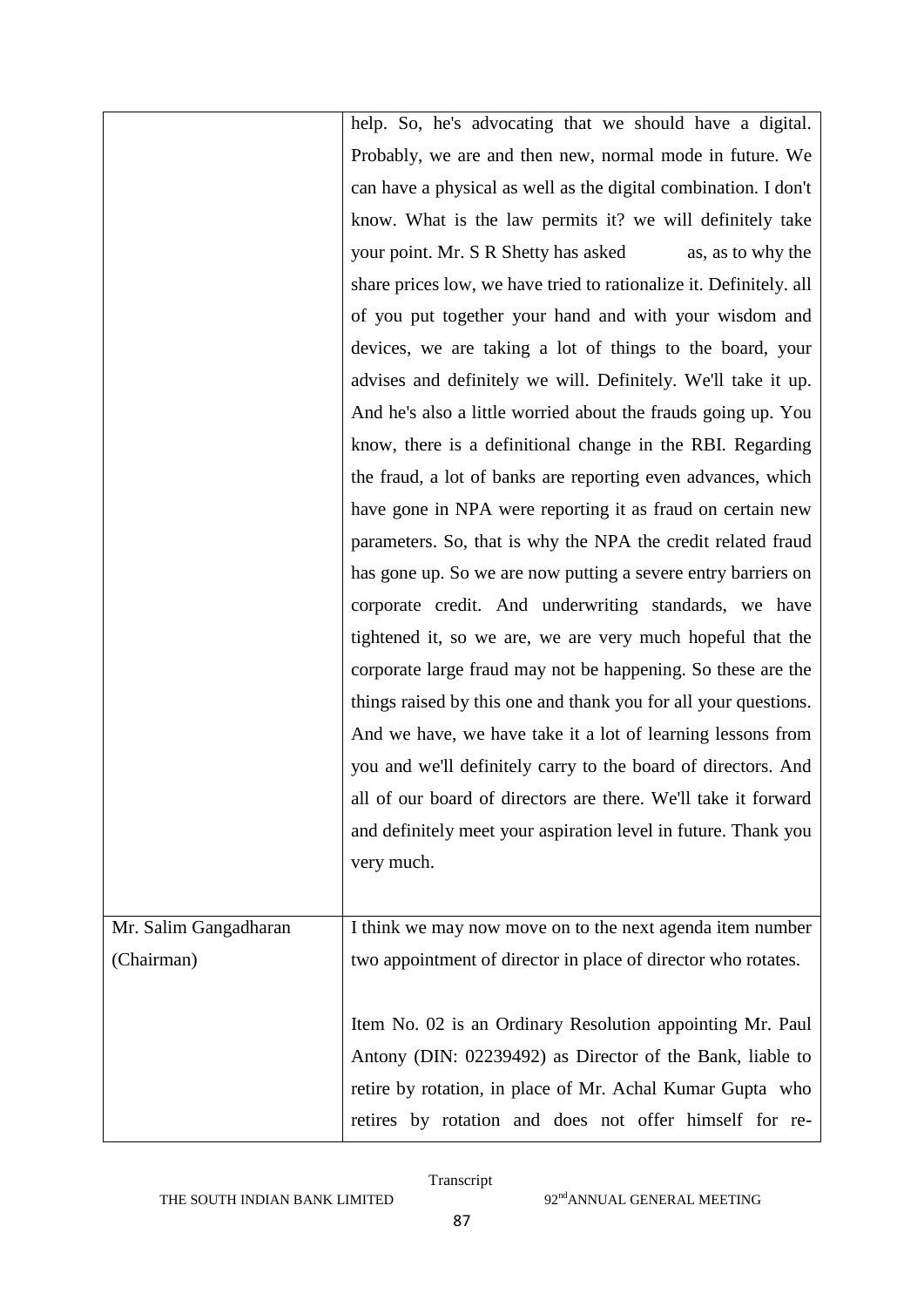|                       | appointment. In terms of Section 160 of the Companies Act,      |
|-----------------------|-----------------------------------------------------------------|
|                       | 2013, the Bank has received a notice in writing signifying the  |
|                       | intention to propose the candidature of Mr. Paul Antony         |
|                       | (representing Majority Sector) for the office of Director.      |
|                       | Further, Mr. Paul Antony's appointment is in compliance         |
|                       | with the provisions of Section 10A of the B R Act, 1949, and    |
|                       | in the opinion of the Board also, he fulfils the conditions     |
|                       | specified under the Companies Act, 2013 for such an             |
|                       | appointment. In the opinion of the Board, Mr. Paul Antony       |
|                       | meets the fit and proper criteria and is a person of integrity, |
|                       | and has necessary knowledge, experience and expertise for       |
|                       | being appointed as an<br>Director.                              |
|                       |                                                                 |
|                       | Company Secretary will read the text of the                     |
|                       | resolution:                                                     |
| Mr. Jimmy Mathew      | "RESOLVED THAT in accordance with the provisions of             |
| (Company Secretary)   | Sections 149, 160, Schedule IV and other applicable             |
|                       | provisions, if any, of the Companies Act, 2013, read with the   |
|                       | Companies (Appointment and Qualification of Directors)          |
|                       | Rules, 2014 and other applicable rules, if any, Section 10A     |
|                       | and other applicable provisions of the Banking Regulation       |
|                       | Act, 1949 (including any statutory modification(s) or re-       |
|                       | enactment thereof for the time being in force) and the Rules,   |
|                       | Circulars and Guidelines issued by the Reserve Bank of          |
|                       | India, Mr. Paul Antony (DIN:02239492), in respect of whom       |
|                       | the Bank has received a notice in writing proposing his         |
|                       | candidature for the office of Director, be and is hereby        |
|                       | appointed as a Director of the Bank liable to retire by         |
|                       | rotation."                                                      |
|                       |                                                                 |
| Mr. Salim Gangadharan | "We may now move on to the next agenda item                     |
|                       |                                                                 |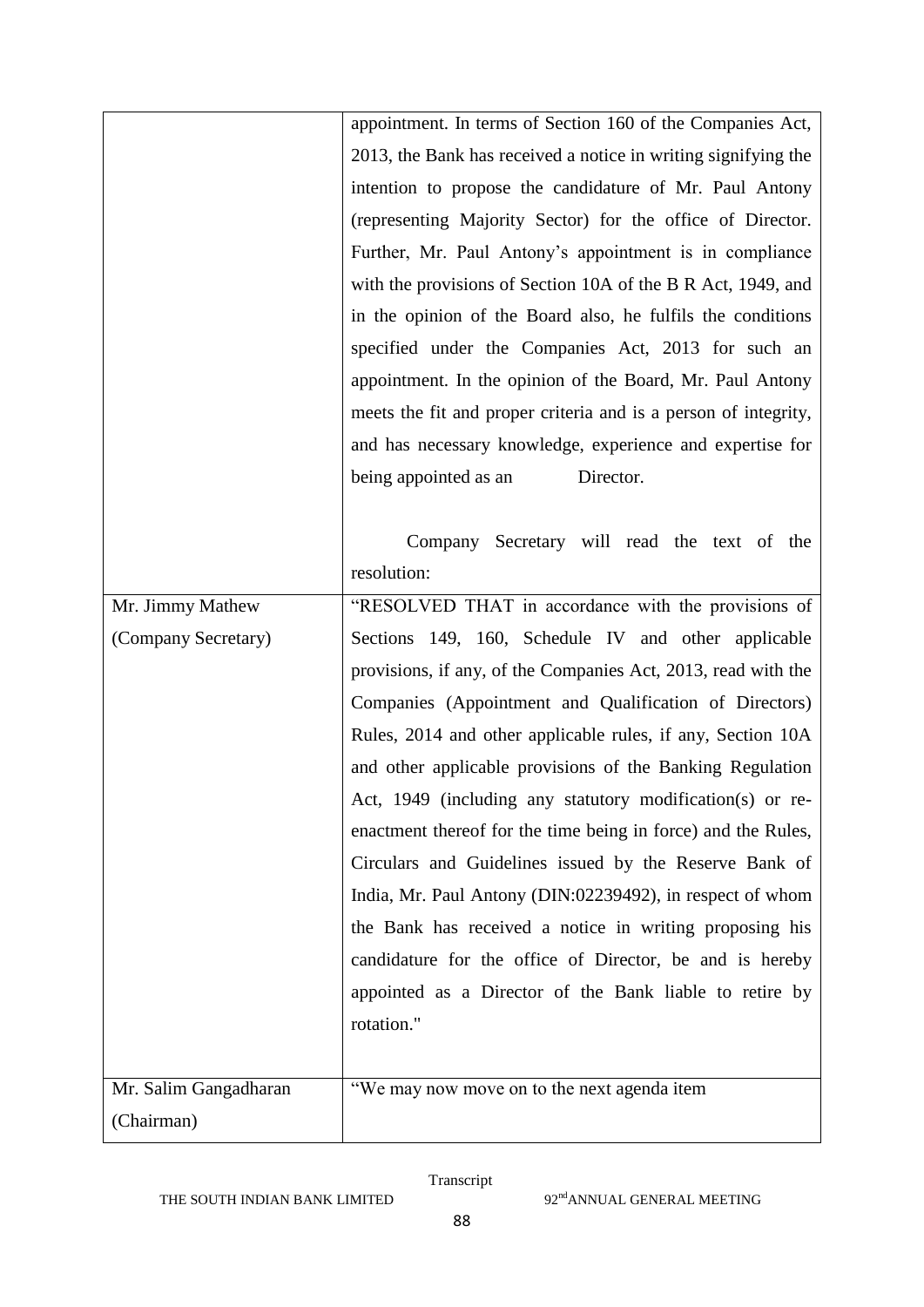Item No.3. Ratification of appointment of Statutory Central Auditors.

"We have now come to item no. 3 of the agenda.

The Shareholders of the Bank at the 91st Annual General Meeting held on July 17, 2019 has appointed M/s VARMA & VARMA, Chartered Accountants , Kochi (Firm Registration Number 004532S) as Statutory Central Auditors of the Bank for the period commencing from the conclusion of the 91<sup>st</sup> Annual General meeting until the conclusion of the 93<sup>rd</sup> Annual General Meeting for the purpose of audit including reporting on internal financial controls of the Bank's accounts at its head office, branches and other offices, and for issuing other certification prescribed by the Regulators . The Reserve Bank of India vide its letter dated August 26, 2020, has approved the re-appointment of M/s. Varma & Varma, Chartered Accountants, (Firm Registration Number 004532S), as Statutory Central Auditors of the Bank for the Financial Year 20-21 and this will be their Second Year.

The Audit Committee and Board of Directors of the Bank has recommended the appointment of M/s Varma & Varma, Chartered Accountants, as Statutory Central Auditors of the Bank for the financial year 20-21.

"Company Secretary will now read the text of ordinary resolution."

| Mr. Jimmy Mathew    | "RESOLVED THAT pursuant to the provisions of             |
|---------------------|----------------------------------------------------------|
| (Company Secretary) | Sections 139,141,142 and other applicable provisions, if |
|                     | any, of the Companies Act, 2013 read with the underlying |
|                     | rules viz., Companies (Audit and Auditors) Rules, 2014   |
|                     |                                                          |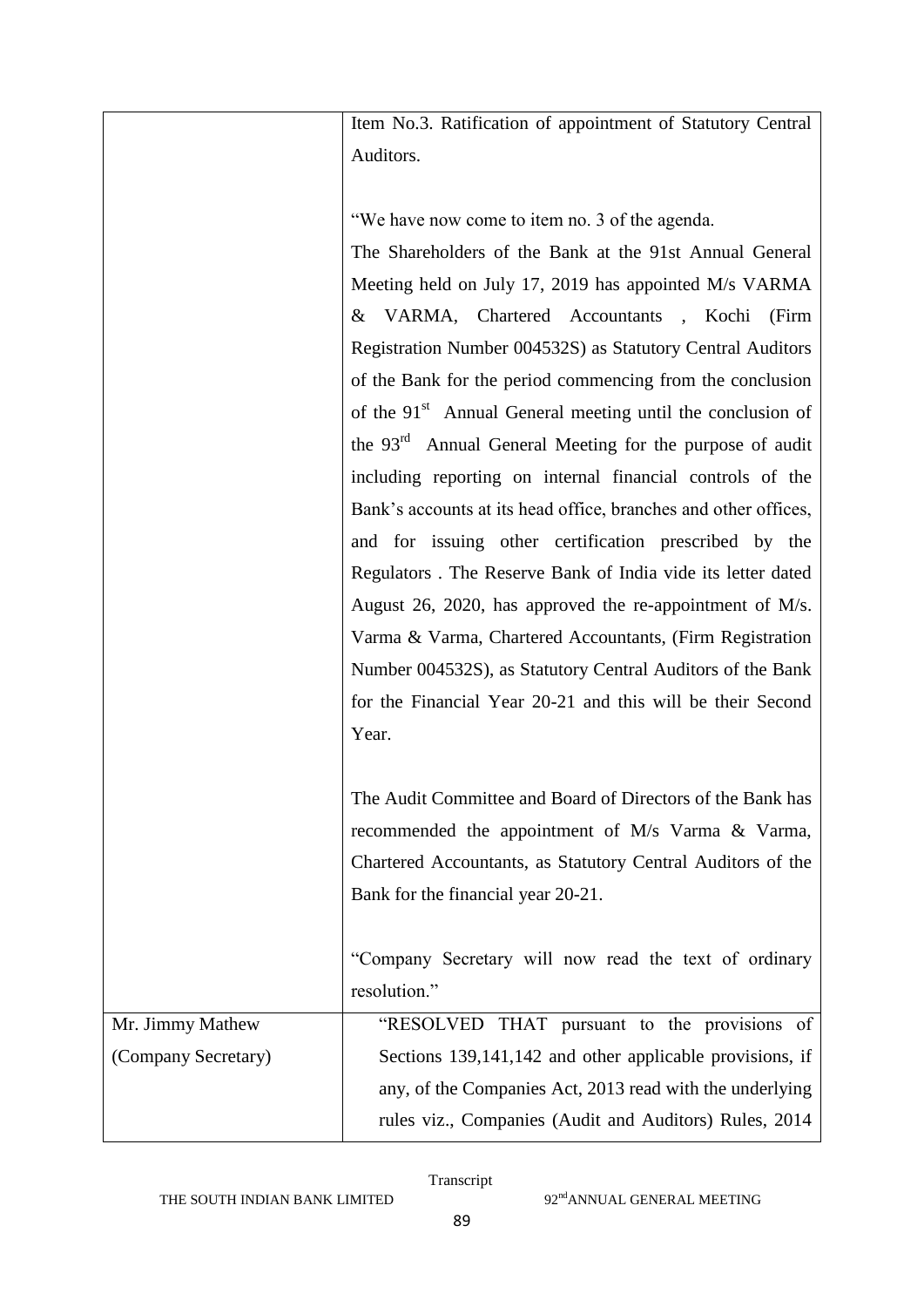as may be applicable and the Banking Regulation Act, 1949, (including any statutory modification(s) or reenactment(s) thereof for the time being in force) and the Rules, Circulars and Guidelines issued by the Reserve Bank of India, from time to time and such other regulatory authorities, as may be applicable, and as approved by Reserve Bank of India vide. Letter No DOS. ARG. No. PS-29/08.21.005/2020-21 dated August 26, 2020, the Company hereby ratifies the appointment of M/s VARMA & VARMA, Chartered Accountants , Kochi (Firm Registration Number 004532S), who have offered themselves for re-appointment and have confirmed their eligibility to be appointed as Statutory Auditors, as the Statutory Central Auditors of the Bank for the period commencing from the conclusion of this Annual General meeting until the conclusion of the next Annual General Meeting of the Bank on such remuneration as shall be decided by the Board of Directors or any Committee thereof / on such remuneration and expenses as detailed in the explanatory statement, for the purpose of audit including reporting on internal financial controls of the Bank's accounts at its head office, branches and other offices and issuing certificate(s) specified by the regulators, with power to the Board, including relevant Committee(s) thereof, to alter and vary the terms and conditions of appointment, remuneration etc., including by reason of necessity on account of conditions as may be stipulated by the RBI and / or any other authority, in such manner and to such extent as may be mutually agreed with the Statutory Auditors."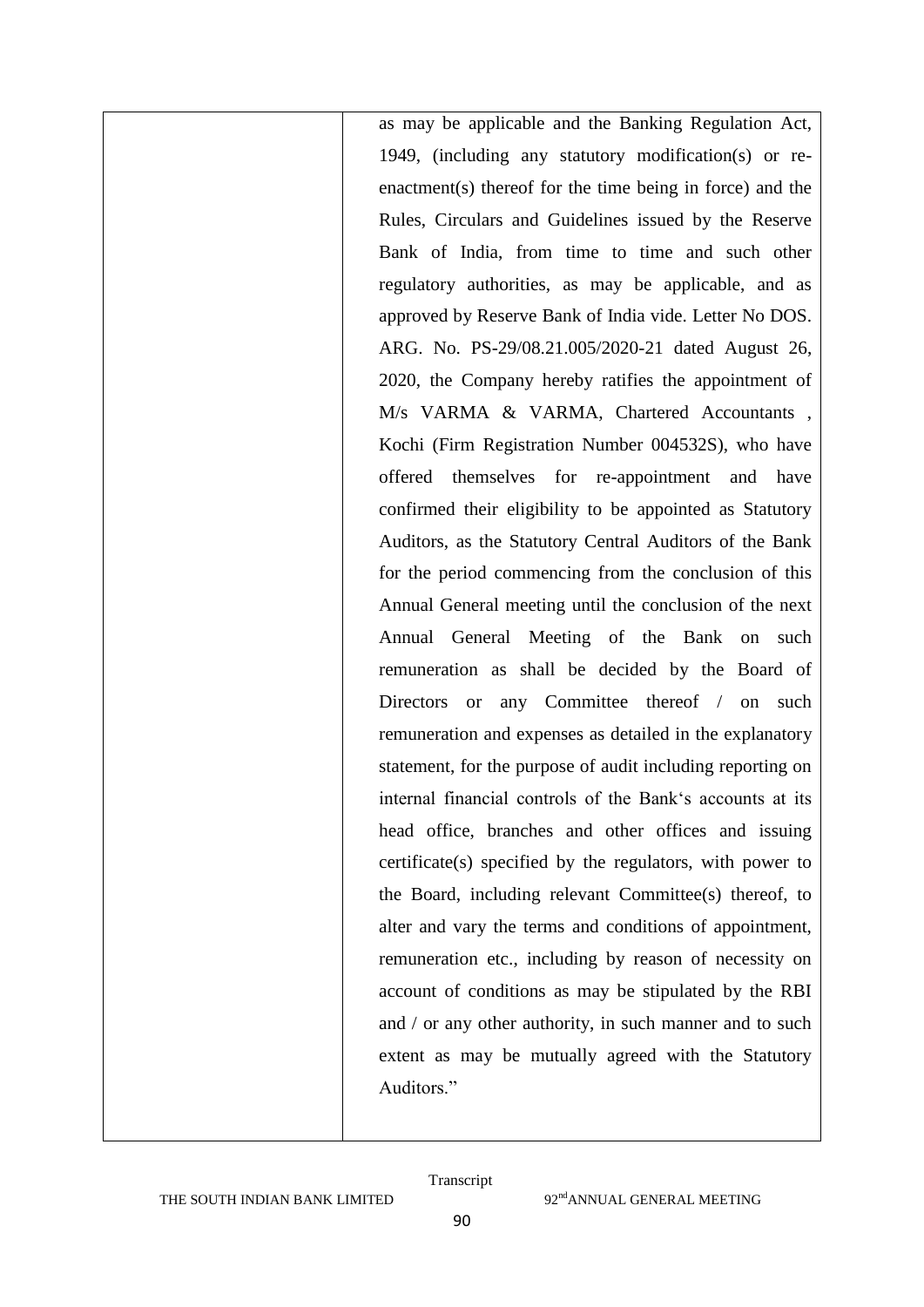| Mr. Salim Gangadharan | Yea thanks everyone We shall now move on to Item No. 4 of        |
|-----------------------|------------------------------------------------------------------|
| (Chairman)            | the Notice.                                                      |
|                       | Item No. 4 is an ordinary resolution empowering the Board to     |
|                       | appoint Branch Auditors from time to time in consultation        |
|                       | with the Bank's Statutory Central auditors and to fix their      |
|                       | remuneration.                                                    |
|                       | "Company Secretary will now read the text of ordinary            |
|                       | resolution."                                                     |
|                       |                                                                  |
| Mr. Jimmy Mathew      | "RESOLVED THAT pursuant to the provisions of Section             |
| (Company Secretary)   | 139 and section 143(8) of the Companies Act, 2013 read           |
|                       | with the Companies (Audit and Auditors) Rules, 2014 and          |
|                       | other applicable rules, if any, the applicable provisions of the |
|                       | Banking Regulation Act, 1949 (including any statutory            |
|                       | modification(s) or re-enactment thereof for the time being in    |
|                       | force) and the Rules, Circulars and Guidelines issued by the     |
|                       | Reserve Bank of India, Board of Directors be and is hereby       |
|                       | authorised to arrange for the audit of the Bank's branches for   |
|                       | the financial year 2020-21 and to appoint and fix the            |
|                       | remuneration of branch auditors in consultation with the         |
|                       | Statutory Central Auditors for the purpose."                     |
| Mr. Salim Gangadharan | Yea "We may now move on to next agenda"                          |
| (Chairman)            | Ratification of re-appointment of Sri. Salim Gangadharan         |
|                       | as Non-Executive - Part time<br>(DIN: 06796232)                  |
|                       | Chairman of the Bank.                                            |
|                       | Since the ordinary resolution deals with my own chages of        |
|                       | terms and conditions of appointment and following the best       |
|                       | corporate governance practice I leave the chair and requrest     |
|                       | Mr. George Korah director to transct this Business               |
| Mr. George Korah      | Thank you Sri Salim Gangadharan This ordinary resolution         |
| (Director)            | is for seeking your approval for Ratification of re-             |
|                       | Sri.<br>(Director)<br>appointment<br>of<br>Salim<br>Gangadharan  |

THE SOUTH INDIAN BANK LIMITED 92<sup>nd</sup>ANNUAL GENERAL MEETING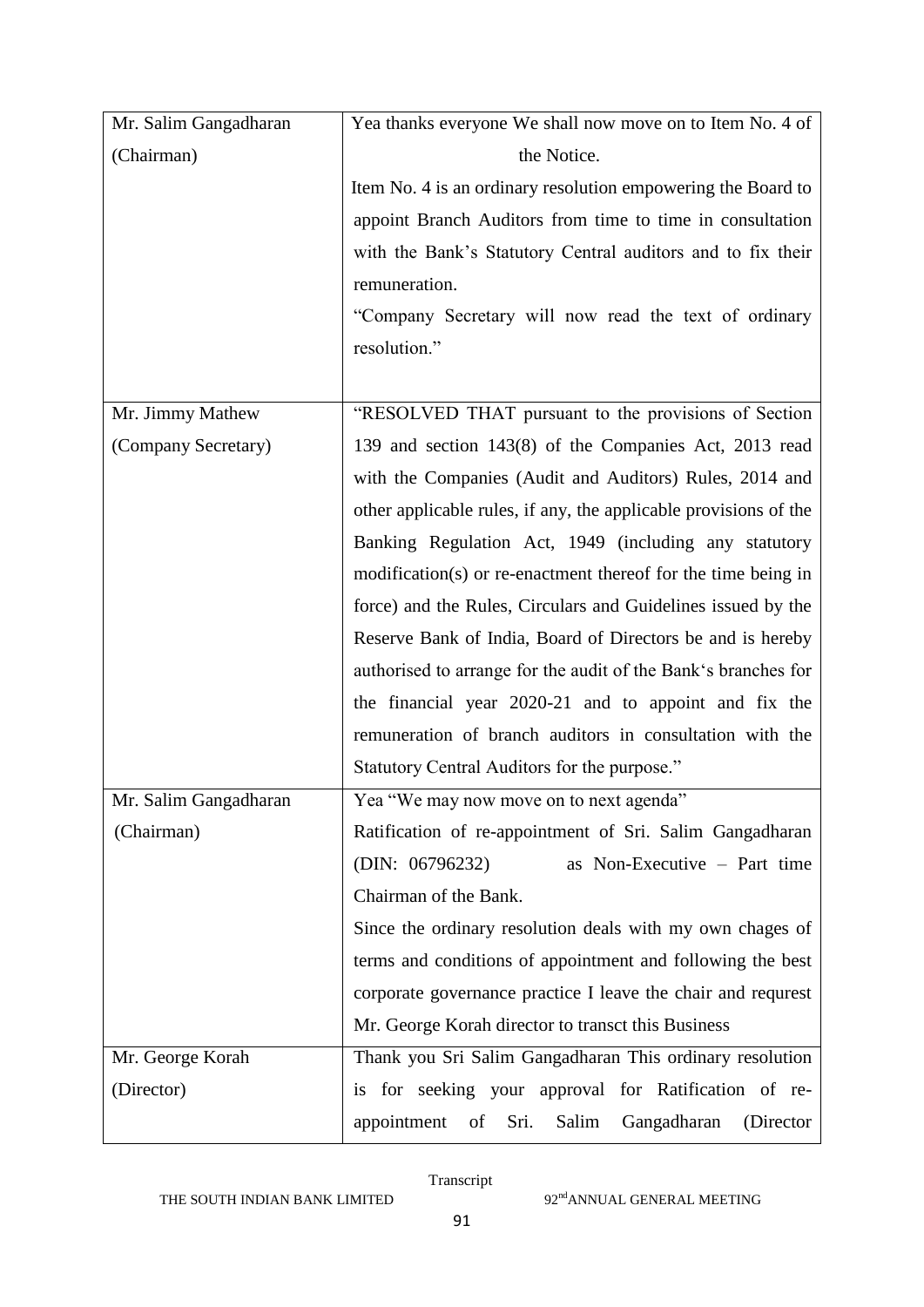|                     | Identification Number: 06796232)<br>as Non-Executive -                |
|---------------------|-----------------------------------------------------------------------|
|                     | Part time Chairman of the Bank."                                      |
|                     |                                                                       |
|                     | Sri. Salim Gangadharan was appointed as Non-Executive –               |
|                     | Part time Chairman for a period of three years w.e.f. 02nd,           |
|                     | November, 2016. Based on the scrutiny and recommendation              |
|                     | of the Nomination & Remuneration Committee<br>and                     |
|                     | considering the outstanding performance and contributions             |
|                     | made to the Bank, the Board of Directors at their meeting             |
|                     | held on 17th July, 2019 vide resolution No. DBR/SEC/S-                |
|                     | 100/2019-20 has resolved to re-appoint Mr.<br>Salim                   |
|                     | Gangadharan as Non-Executive /Part-time Chairman of the               |
|                     | Bank w.e.f. 2nd November, 2019 for a further period of 3              |
|                     | years on existing terms and conditions subject to the                 |
|                     | approval of Reserve Bank of India. The Reserve Bank of                |
|                     | India has approved the same vide. Letter No DBR. Appt. No.            |
|                     | 2880/08.51.001/2019-20 dated 09th October, 2019.                      |
|                     |                                                                       |
|                     | "Company Secretary Will now read the text of ordinary                 |
|                     | Resolution."                                                          |
| Mr. Jimmy Mathew    | "RESOLVED THAT pursuant to the provisions of Sections                 |
| (Company Secretary) | 10B and 35B of the Banking Regulation Act, 1949                       |
|                     | (including any statutory modification(s) or re-enactment              |
|                     | thereof for the time being in force) and the Rules, Circulars         |
|                     | and Guidelines issued by the Reserve Bank of India, the               |
|                     | applicable provisions of the Companies Act, 2013 and the              |
|                     | thereunder<br>rules<br>made<br><i>(including)</i><br>statutory<br>any |
|                     | $a$ mendment(s) or modification(s) or re-enactment(s) thereof         |
|                     | for the time being in force), the SEBI (Listing Obligations           |
|                     | and Disclosure Requirements) Regulations, 2015 (including             |
|                     | statutory amendment(s) or modification(s) or re-<br>any               |
|                     | enactment (s) thereof for the time being in force), and subject       |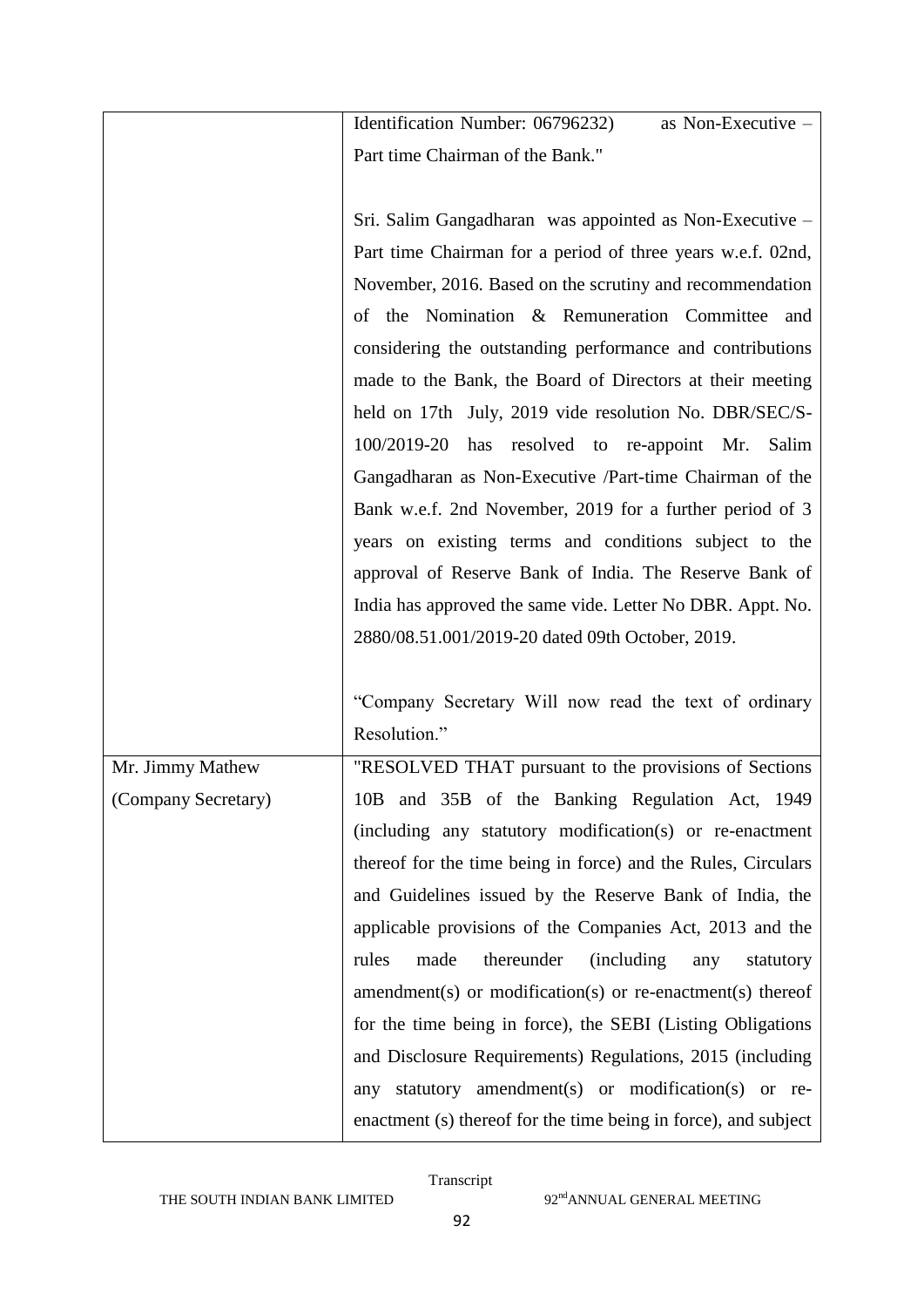|                       | to the provisions of Articles of Association of the Bank and |
|-----------------------|--------------------------------------------------------------|
|                       | the approval granted by Reserve Bank of India vide letter    |
|                       | No. DBR Appt. No. 2880/08.51.001/2019-20 dated October       |
|                       | 09, 2019 (the -RBI Approvall) as recommended by the          |
|                       | Board of Directors of the Bank vide Resolution No.           |
|                       | DBR/SEC/S-100/19-20 dated July 17, 2019, consent of the      |
|                       | Members of the Bank be and is hereby accorded to take on     |
|                       | record the RBI Approval including the payment of             |
|                       | remuneration and terms and conditions of re-appointment of   |
|                       | Mr. Salim Gangadharan (DIN number: 06796232), brief          |
|                       | particulars whereof have been set out in the annexed         |
|                       | Explanatory Statement, as Non-Executive - Part time          |
|                       | Chairman of the Bank, for a period of three (3) years with   |
|                       | effect from November 2, 2019."                               |
| Mr. George Korah      | Thank you Jimmy I shall now hand the chair back to Sri       |
| Director              | Salim Gangadharan                                            |
|                       |                                                              |
| Mr. Salim Gangadharan | Thank you Mr. George Korah.                                  |
| (Chairman)            |                                                              |
|                       | Now We shall now move on to Item No. 06 of the Notice.       |
|                       |                                                              |
|                       | That is                                                      |
|                       | ITEM NO. 06Appointment of Mr. Murali Ramakrishnan            |
|                       | (DIN: 01028298), as Managing Director and Chief Executive    |
|                       | Officer of the Bank                                          |
|                       |                                                              |
|                       | Item No. 06 is an Ordinary Resolution appointing Mr. Murali  |
|                       | Ramakrishnan as Managing Director and Chief Executive        |
|                       | Officer of the Bank for a term of 3 years. The tenure of Mr. |
|                       | V G Mathew as Managing Director and Chief Executive          |
|                       | Officer of the Bank will expire on September 30, 2020. Since |
|                       | the tenure of Mr. V G Mathew would conclude on               |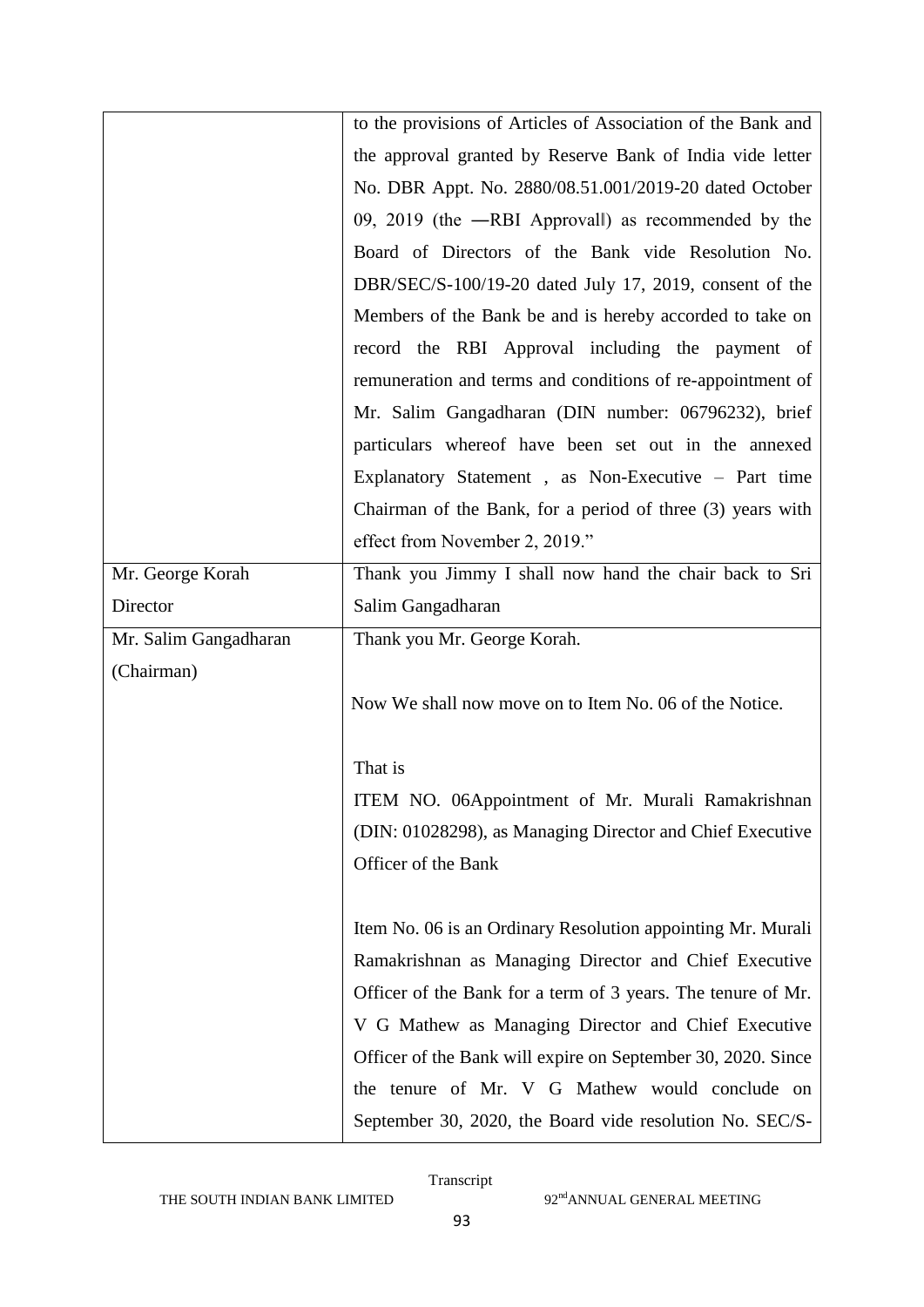| 071 /2020-21 dated June 06, 2020, had submitted an<br>application to the Reserve Bank of India, seeking approval<br>for the appointment of Sri Murali Ramakrishnan, as the new<br>MD & CEO, who shall succeed Mr. V G Mathew whose<br>term is due to expire on September 30, 2020. The Reserve<br>Bank<br>of<br>India<br>vide<br>letter<br>N <sub>o</sub><br>DOR.<br>Appt.<br>No.401/08.51.001/2020-21 dated September 2, 2020 has<br>conveyed their approval to appoint Sri Mr. Murali<br>as the Managing Director and Chief<br>Ramakrishnan<br>Executive Officer of the Bank, for a period of three years<br>from 1st October, 2020 till 30th September, 2023. |
|------------------------------------------------------------------------------------------------------------------------------------------------------------------------------------------------------------------------------------------------------------------------------------------------------------------------------------------------------------------------------------------------------------------------------------------------------------------------------------------------------------------------------------------------------------------------------------------------------------------------------------------------------------------|
|                                                                                                                                                                                                                                                                                                                                                                                                                                                                                                                                                                                                                                                                  |
|                                                                                                                                                                                                                                                                                                                                                                                                                                                                                                                                                                                                                                                                  |
|                                                                                                                                                                                                                                                                                                                                                                                                                                                                                                                                                                                                                                                                  |
|                                                                                                                                                                                                                                                                                                                                                                                                                                                                                                                                                                                                                                                                  |
|                                                                                                                                                                                                                                                                                                                                                                                                                                                                                                                                                                                                                                                                  |
|                                                                                                                                                                                                                                                                                                                                                                                                                                                                                                                                                                                                                                                                  |
|                                                                                                                                                                                                                                                                                                                                                                                                                                                                                                                                                                                                                                                                  |
|                                                                                                                                                                                                                                                                                                                                                                                                                                                                                                                                                                                                                                                                  |
|                                                                                                                                                                                                                                                                                                                                                                                                                                                                                                                                                                                                                                                                  |
|                                                                                                                                                                                                                                                                                                                                                                                                                                                                                                                                                                                                                                                                  |
|                                                                                                                                                                                                                                                                                                                                                                                                                                                                                                                                                                                                                                                                  |
|                                                                                                                                                                                                                                                                                                                                                                                                                                                                                                                                                                                                                                                                  |
| The Company Secretary will read the text of the                                                                                                                                                                                                                                                                                                                                                                                                                                                                                                                                                                                                                  |
| resolution:                                                                                                                                                                                                                                                                                                                                                                                                                                                                                                                                                                                                                                                      |
| "RESOLVED THAT pursuant to the provisions of Section<br>Mr. Jimmy Mathew                                                                                                                                                                                                                                                                                                                                                                                                                                                                                                                                                                                         |
| (Company Secretary)<br>152, 196, 203 and all other applicable provisions, if any, of                                                                                                                                                                                                                                                                                                                                                                                                                                                                                                                                                                             |
| the Companies Act, 2013 (hereinafter referred to as _the                                                                                                                                                                                                                                                                                                                                                                                                                                                                                                                                                                                                         |
| Act <sup>o</sup> ) and the relevant Rules made thereunder (including any                                                                                                                                                                                                                                                                                                                                                                                                                                                                                                                                                                                         |
| statutory modification(s) or re-enactment(s) thereof, for the                                                                                                                                                                                                                                                                                                                                                                                                                                                                                                                                                                                                    |
| time being in force), Section 10B, 35B and other applicable                                                                                                                                                                                                                                                                                                                                                                                                                                                                                                                                                                                                      |
| provisions of the Banking Regulation Act, 1949 (including                                                                                                                                                                                                                                                                                                                                                                                                                                                                                                                                                                                                        |
| any statutory modification(s) or re-enactment(s) thereof for                                                                                                                                                                                                                                                                                                                                                                                                                                                                                                                                                                                                     |
| the time being in force) and the rules, circulars and                                                                                                                                                                                                                                                                                                                                                                                                                                                                                                                                                                                                            |
| guidelines issued by the Reserve Bank of India and the                                                                                                                                                                                                                                                                                                                                                                                                                                                                                                                                                                                                           |
| applicable Regulations under the Securities and Exchange                                                                                                                                                                                                                                                                                                                                                                                                                                                                                                                                                                                                         |
| Board of India (Listing Obligations and Disclosure                                                                                                                                                                                                                                                                                                                                                                                                                                                                                                                                                                                                               |
| Requirements) Regulations, 2015, Articles of Association of                                                                                                                                                                                                                                                                                                                                                                                                                                                                                                                                                                                                      |
| the Bank and the approval granted by the Reserve Bank of                                                                                                                                                                                                                                                                                                                                                                                                                                                                                                                                                                                                         |
| India vide letter DOR. Appt. No.401/08.51.001/2020-21                                                                                                                                                                                                                                                                                                                                                                                                                                                                                                                                                                                                            |
|                                                                                                                                                                                                                                                                                                                                                                                                                                                                                                                                                                                                                                                                  |
| dated September 2, 2020, Mr. Murali Ramakrishnan                                                                                                                                                                                                                                                                                                                                                                                                                                                                                                                                                                                                                 |
| (DIN:01028298), be and is hereby appointed as Managing                                                                                                                                                                                                                                                                                                                                                                                                                                                                                                                                                                                                           |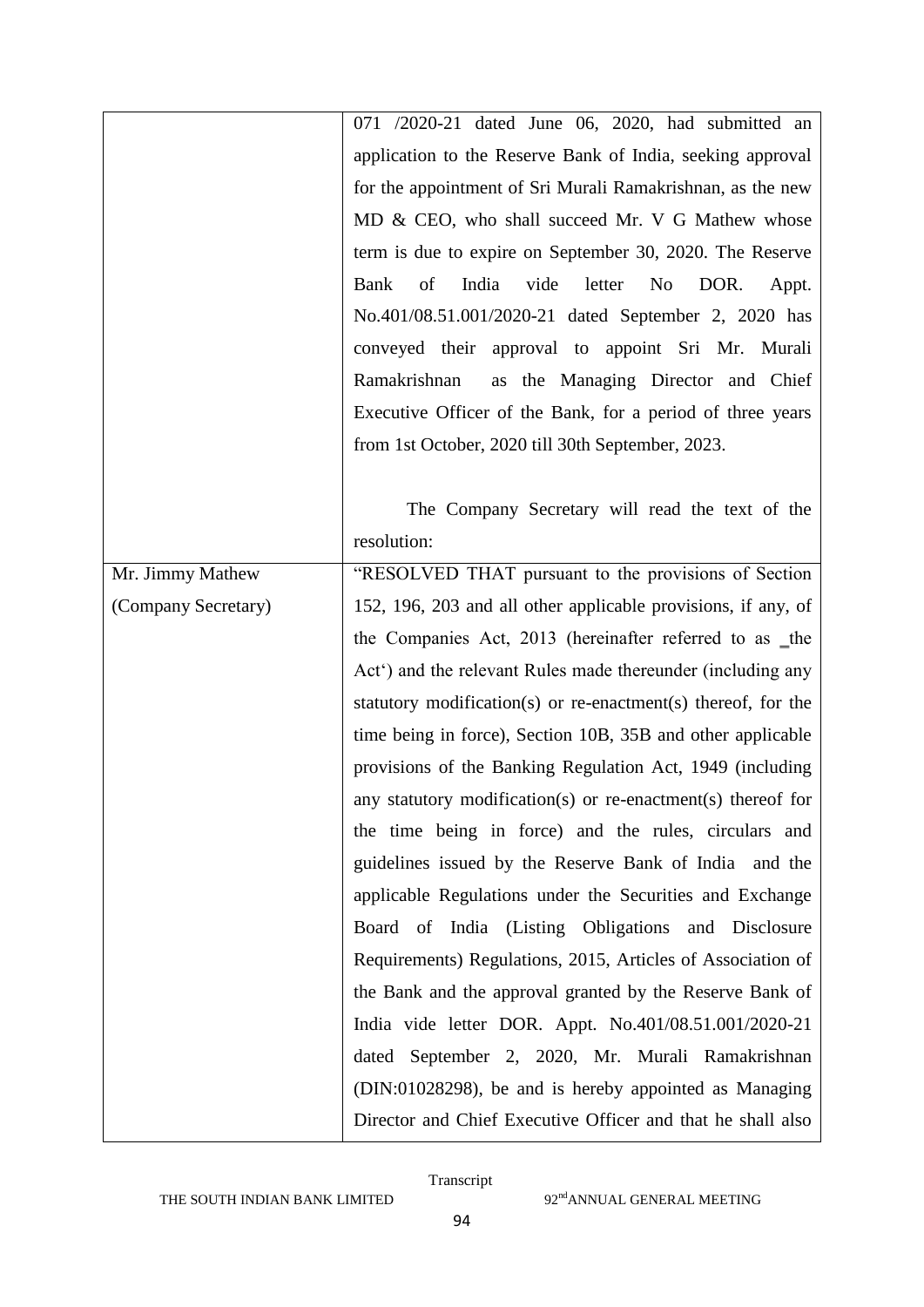|                       | be a Whole-time Key Managerial Person of the Bank, for a      |
|-----------------------|---------------------------------------------------------------|
|                       | period of three years from 1st October, 2020 till 30th        |
|                       | September, 2023 on such remuneration, terms<br>and            |
|                       | conditions, brief particulars whereof as recommended by       |
|                       | Board of directors have been set out in the annexed           |
|                       | Explanatory Statement to this notice." -FURTHER               |
|                       | RESOLVED THAT Mr. Murali Ramakrishnan, shall not be           |
|                       | subject to retirement by rotation during his tenure as        |
|                       | Managing Director & CEO of the Bank."                         |
| Mr. Salim Gangadharan | Thank you Jimmy,                                              |
| (Chairman)            | "We may now move on to next agenda"                           |
|                       |                                                               |
|                       | ITEM NO. 07 Increase in Authorised capital                    |
|                       |                                                               |
|                       | Item No. 07 is an Ordinary Resolution seeking the approval    |
|                       | of members for increasing the Authorized capital of the       |
|                       | Bank.                                                         |
|                       |                                                               |
|                       | Company Secretary will read the text of the                   |
|                       | resolution:                                                   |
|                       |                                                               |
| Mr. Jimmy Mathew      | "RESOLVED THAT pursuant to the provisions of Sections         |
| (Company Secretary)   | 13, 14, 61 of the Companies Act, 2013 and all other           |
|                       | applicable provisions, if any, of the Companies Act, 2013     |
|                       | and the rules made thereunder, including any statutory        |
|                       | modification or re-enactment thereof for the time being in    |
|                       | force and the rules made there under (including the           |
|                       | Companies (Incorporation) Rules, 2014), the applicable        |
|                       | provisions of the Banking Regulation Act, 1949 (including     |
|                       | statutory amendment(s) or modification(s) or re-<br>any       |
|                       | enactment(s) thereof for the time being in force), the rules, |
|                       | circulars and guidelines issued by the Reserve Bank of India  |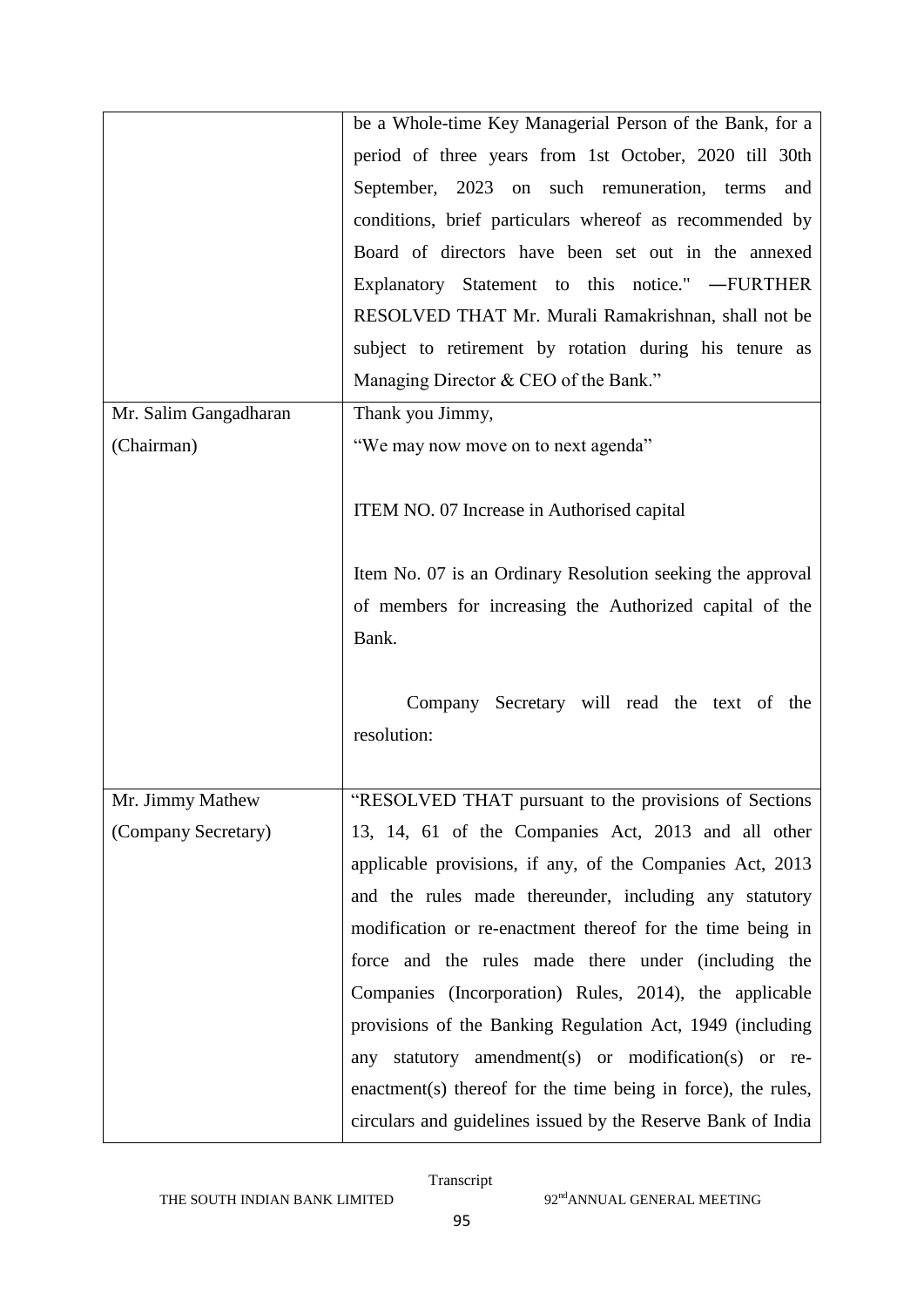(―RBI‖) from time to time, subject to approval of the Reserve Bank of India, Registrar of Companies, and subject further to such other terms, conditions, stipulations, alterations, amendments or modifications as may be required, specified or suggested by RBI, the Board of Directors (herein after referred to as ―the Board‖, which term shall include any of its duly authorized Committee or individual Director) is hereby authorized to accept such terms, conditions, stipulations, alterations, amendments or modifications as it may deem fit, the Authorized Capital of the Bank be and is hereby increased from Rs.250,00,00,000/- (Rupees Two Hundred and Fifty crore only) to Rs.350,00,00,000/- (Rupees Three Hundred and Fifty Crore only) by creation of additional 100,00,00,000 (One Hundred crore) equity shares of Re.1/- each, ranking for dividend and in all other respects pari passu with the existing equity shares of the Bank when issued and accordingly the existing Clause 5 of the Memorandum of Association of the Bank be and is hereby amended by substituting the words and figures 'The Authorized Share Capital of the Bank is Rs.350,00,00,000/- (Rupees Three Hundred and Fifty crore only) divided into 350,00,00,000 shares of Re.1/- each.' for the words and figures, the capital of the Company is Rs.250,00,00,000/ divided into 250,00,00,000 shares of Re.1/- each.', appearing in Clause 5 thereof.

RESOLVED FURTHER THAT for the purpose of giving effect to this resolution, the Board of Directors of the Company be and is hereby authorised to take all such steps and actions and give such directions and delegate such authorities, as it may in its absolute discretion, deem appropriate."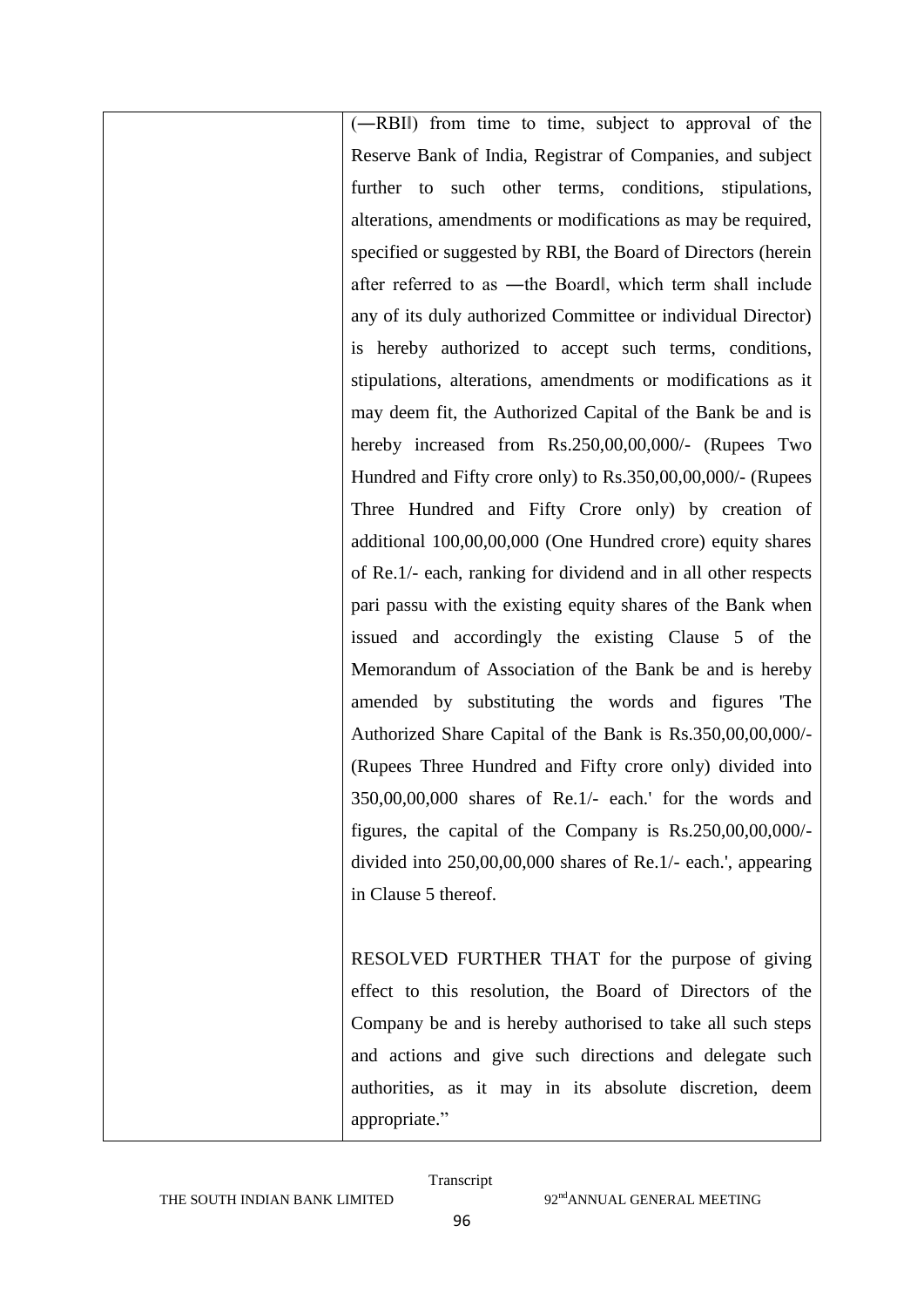| Mr. Salim Gangadharan | Thank you Jimmy We may now move on to next agenda"            |
|-----------------------|---------------------------------------------------------------|
| (Chairman)            | ITEM NO. 08 Special resolution for Raising of Tier I capital  |
|                       | of the Bank through issuance of Securities.                   |
|                       |                                                               |
|                       | A banking company requires adequate capital not only to       |
|                       | meet the needs of growing business, but also to meet the      |
|                       | applicable regulatory requirements. As business grows,        |
|                       | capital requires to be augmented. The objective of every      |
|                       | commercial enterprise is to grow. Added to the economic and   |
|                       | regulatory factors, innovative technological banking methods  |
|                       | are to be introduced and such methods to be not only          |
|                       | updated, but also must be upgraded from time to time.         |
|                       | The Bank expects to continue its robust growth trajectory in  |
|                       | medium to long-term. Availability of adequate capital is one  |
|                       | of the key requirements for achieving this feat. Apart from   |
|                       | augmenting lending capabilities for the Bank, higher capital  |
|                       | requirement is also necessitated to comply with BASEL         |
|                       | number III capital requirements, funding investments in       |
|                       | Infrastructure and Technology to expand reach, enhance        |
|                       | customer experience and augmenting processes and controls.    |
|                       | As a proactive move to leverage the available business        |
|                       | opportunities and for maintaining appropriate regulatory      |
|                       | capitalization levels, the Bank proposes to raise additional  |
|                       | capital aggregating up to Rs.750 Crore (Rupees Seven          |
|                       | Hundred and Fifty Crore only) or its equivalent amount in     |
|                       | such foreign currencies as may be necessary, inclusive of any |
|                       | premium, by way of placement of Securities or a               |
|                       | combination thereof to Qualified Institutional Buyers through |
|                       | Qualified Institutions Placement (QIP) and/ or private        |
|                       | placement in international markets through ADRs/ GDRs or      |
|                       | foreign currency convertible bonds or issue of fully          |
|                       | convertible debentures/partly convertible debentures, and/or  |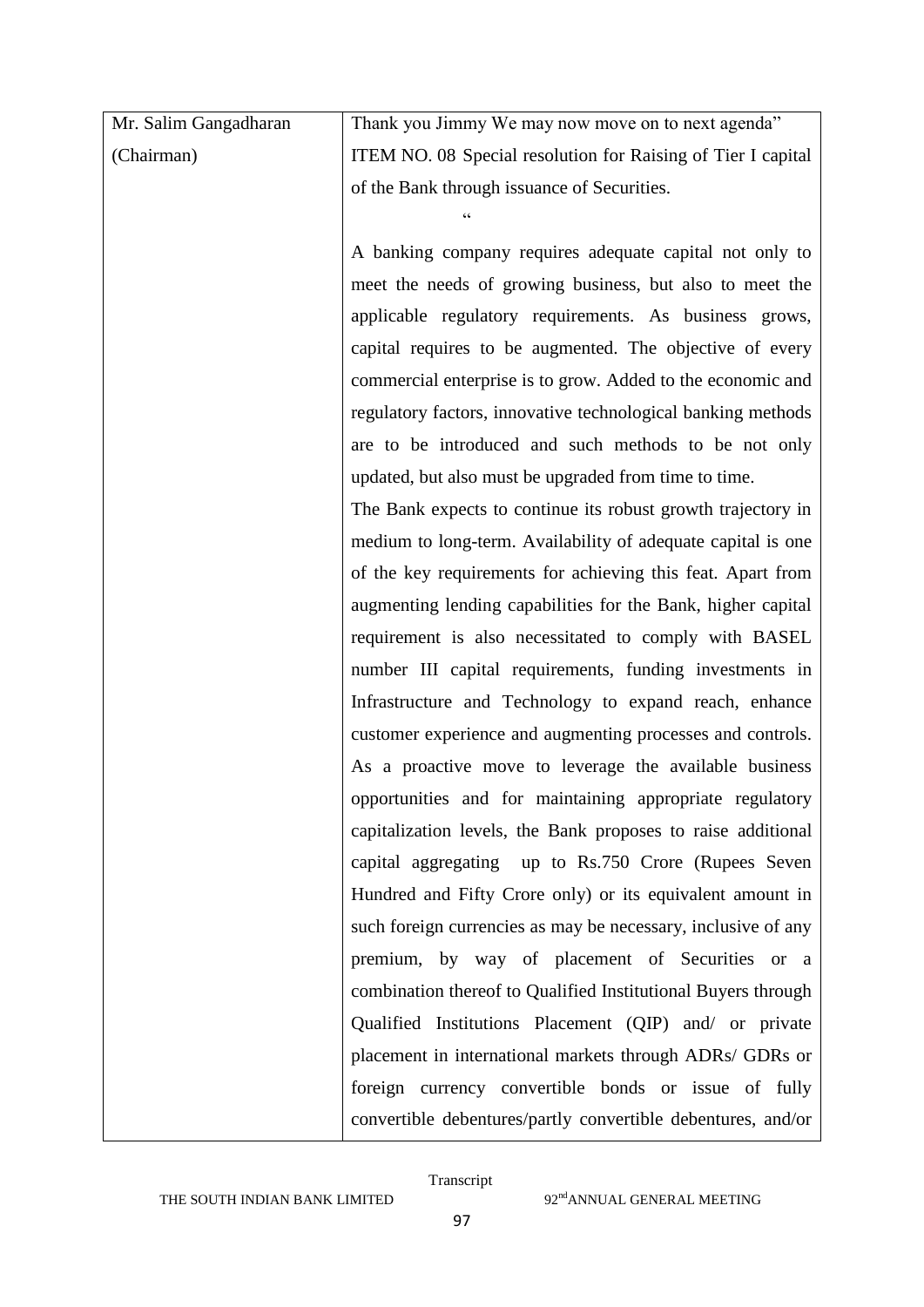|                       | any other financial instruments or securities convertible into |
|-----------------------|----------------------------------------------------------------|
|                       | Equity Shares with or without detachable warrants with a       |
|                       | right exercisable by the warrant holders to convert or         |
|                       | subscribe to the Equity Shares or otherwise, in registered or  |
|                       | bearer form, whether rupee denominated or denominated in       |
|                       | foreign currency or a Further Public Offer ("FPO") or rights   |
|                       | issue or any other methods. The issue of securities may be     |
|                       | consummated in one or more tranches at such mode, at such      |
|                       | time time or times, at such price, at a discount or premium to |
|                       | market price or prices in such manner and on such terms and    |
|                       | conditions as the Board may in its absolute discretion decide, |
|                       | taking into consideration prevailing market conditions and     |
|                       | other relevant factors and wherever necessary in consultation  |
|                       | with advisors, lead managers, underwriters and such other      |
|                       | authority or authorities as may be necessary and subject, to,  |
|                       | as applicable, the ICDR Regulations, the Issue of Foreign      |
|                       | Currency Convertible Bonds and Ordinary Shares (Through        |
|                       | Depository Receipt Mechanism) Scheme, 1993, the                |
|                       | Depository Receipts Scheme, 2014, and other applicable         |
|                       | guidelines, notifications, rules and regulations, each as      |
|                       | amended. The Board may in their discretion adopt any one or    |
|                       | more of the mechanisms prescribed above to meet its<br>or      |
|                       | objectives as stated in the aforesaid paragraphs without the   |
|                       | need for fresh approval from the members of the Bank.          |
|                       | The proposed offer is in the interests of the Company and the  |
|                       | Directors recommend the passing of the Special Resolution,     |
|                       | as set forth in Item No.8 of this Notice for approval by the   |
|                       | Members of the Bank.                                           |
|                       |                                                                |
|                       | As this resolution is a lengthy one, may I have your consent   |
|                       | to take the resolution as read.                                |
| Mr. Salim Gangadharan | We may now move on to next agenda item the next agenda         |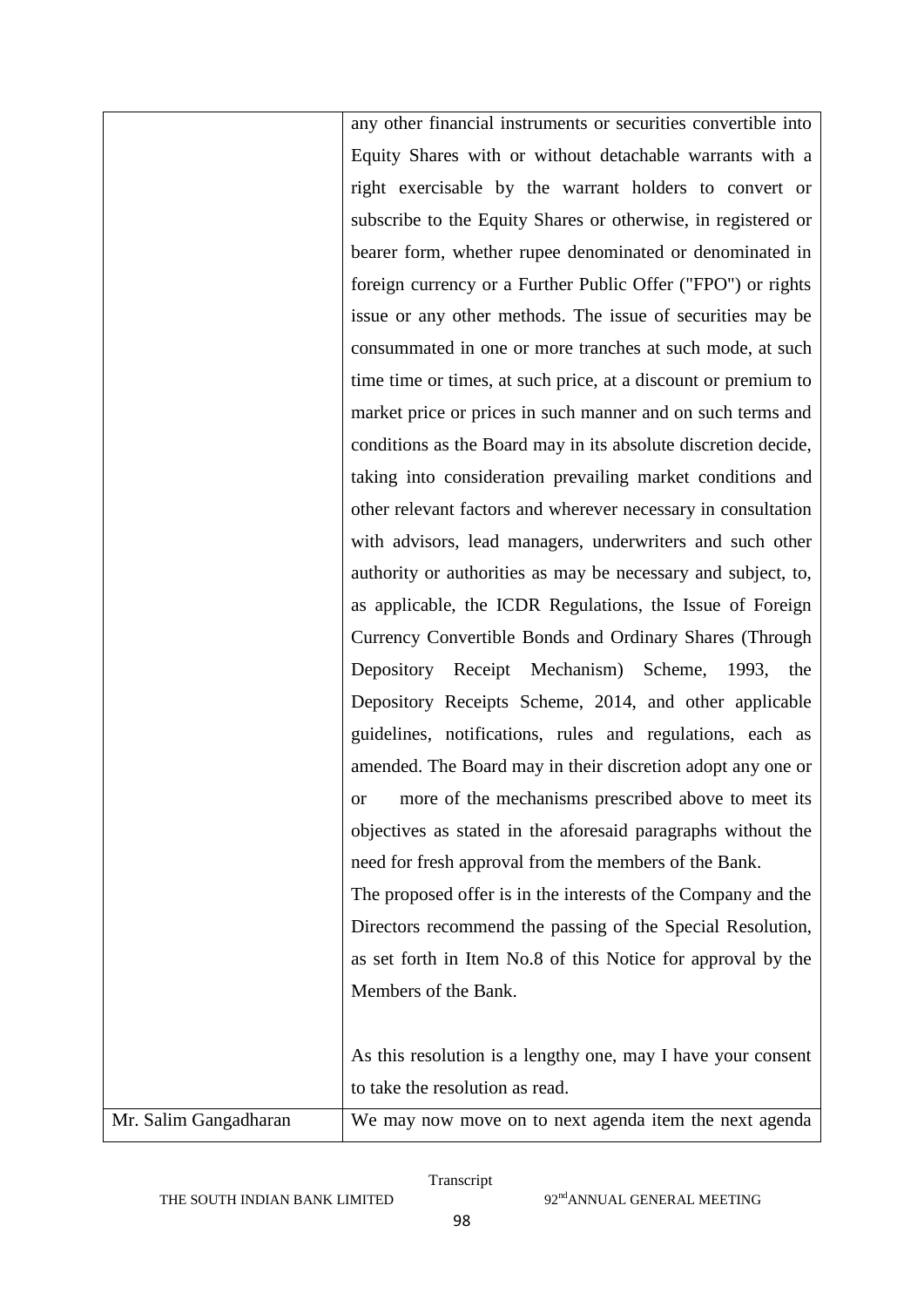| (Chairman) | Special resolution for Raising of funds<br>item is item No. 09     |
|------------|--------------------------------------------------------------------|
|            | by issue of bonds/ debentures/ securities on private               |
|            | placement basis.                                                   |
|            | The Bank has been borrowing funds to meet the business             |
|            | requirements within the limits approved by the shareholders        |
|            | of<br>issuance<br>of<br>various<br>debt<br>securities<br>way<br>by |
|            | (bonds/debentures) as permitted by Reserve Bank of India           |
|            | (RBI) and in accordance with the provisions of Securities and      |
|            | Exchange Board of India (Issue and Listing of Debt                 |
|            | Securities) Regulations, 2008, as amended, and other               |
|            | applicable laws, from time to time.                                |
|            |                                                                    |
|            | In terms of Section 42 of the Companies Act, 2013 read with        |
|            | Companies (Prospectus and Allotment of Securities) Rules,          |
|            | 2014, a Company can make private placement of securities           |
|            | subject to the condition that the proposed offer of securities     |
|            | or invitation to subscribe securities has been previously          |
|            | approved by the Members of the Company, by a special               |
|            | resolution, for each of the offers or invitations/subscriptions.   |
|            | In case of offer or invitation for subscription of non-            |
|            | convertible debentures, it shall be sufficient if the Company      |
|            | passes a special resolution only once in a year for all the        |
|            | offers or invitation for subscription of such debentures during    |
|            | the year. Accordingly, the Bank had obtained the approval of       |
|            | Members at the AGM held on July 17, 2019 for                       |
|            | borrowing/raising funds by issue of debt securities pursuant       |
|            | to the relevant provisions of the applicable circulars or          |
|            | guidelines issued by RBI, up to Rs.500.00 Crore (Rupees            |
|            | Five Hundred Crore only), in one or more tranches. Pursuant        |
|            | to the said approval, the Bank has raised Rs.500.00 Crore by       |
|            | way of issue of Additional Tier I Bonds during Financial           |
|            | Year 2019-20.                                                      |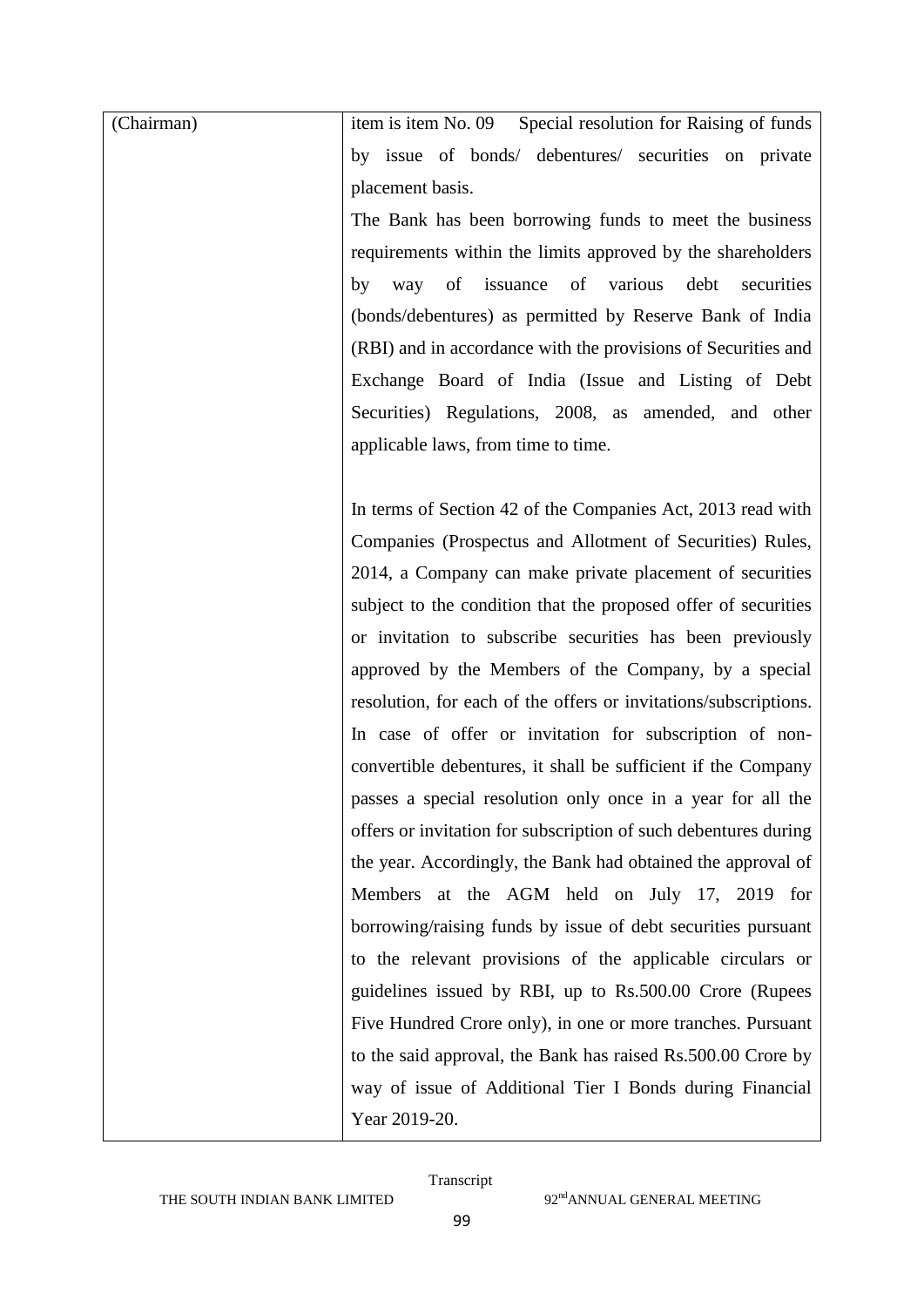|                       | The Directors of the Bank recommend the Resolutions on           |
|-----------------------|------------------------------------------------------------------|
|                       | Item No. 9 of the accompanying Notice for your approval by       |
|                       | way of Special Resolution. May I have your consent to take       |
|                       | the resolution as read.                                          |
| Mr. Salim Gangadharan | We may now move on to next agenda item Item No. 10               |
| (Chairman)            | Special resolution for increasing foreign investment             |
|                       | limit under NRI/PIO category.                                    |
|                       | Presently the aggregate paid-up value of shares / convertible    |
|                       | debentures purchased by all NRIs cannot exceed 10 per cent       |
|                       | of the paid-up capital of the Bank. As per RBI Guideline         |
|                       | (RBI/2012-13/15 Master Circular No.15 /2012-13 dated July        |
|                       | 02, 2012), the aggregate paid-up value of shares / convertible   |
|                       | debentures purchased by all NRIs cannot exceed 10 per cent       |
|                       | of the paid-up capital of the company / paid-up value of each    |
|                       | series of debentures of the company. The aggregate ceiling of    |
|                       | 10 per cent can be raised to 24 per cent by passing a            |
|                       | resolution of its Board of Directors followed by a special       |
|                       | resolution to that effect by its General Body and subject to     |
|                       | intimation to the Reserve Bank. The present FDI limit            |
|                       | permitted to the Bank is 49%. In the 88th AGM held on July       |
|                       | 8, 2016, Bank has obtained members consent by way of             |
|                       | passing a special resolution for making appropriate              |
|                       | applications to the regulatory authorities of the Government     |
|                       | of India for increase in the foreign direct investment limits up |
|                       | to an aggregate limit of 59% of the paid-up share capital of     |
|                       | the Bank.                                                        |
|                       | The increased limit of foreign investment under NRI/PIO          |
|                       | category is proposed within the permissible FDI limit            |
|                       | permitted to the Bank from time to time. The proposal is put-    |
|                       | up to AGM considering the present economic scenario and          |
|                       | also to utilise the available investment cap under NRI/PIO       |
|                       | category.                                                        |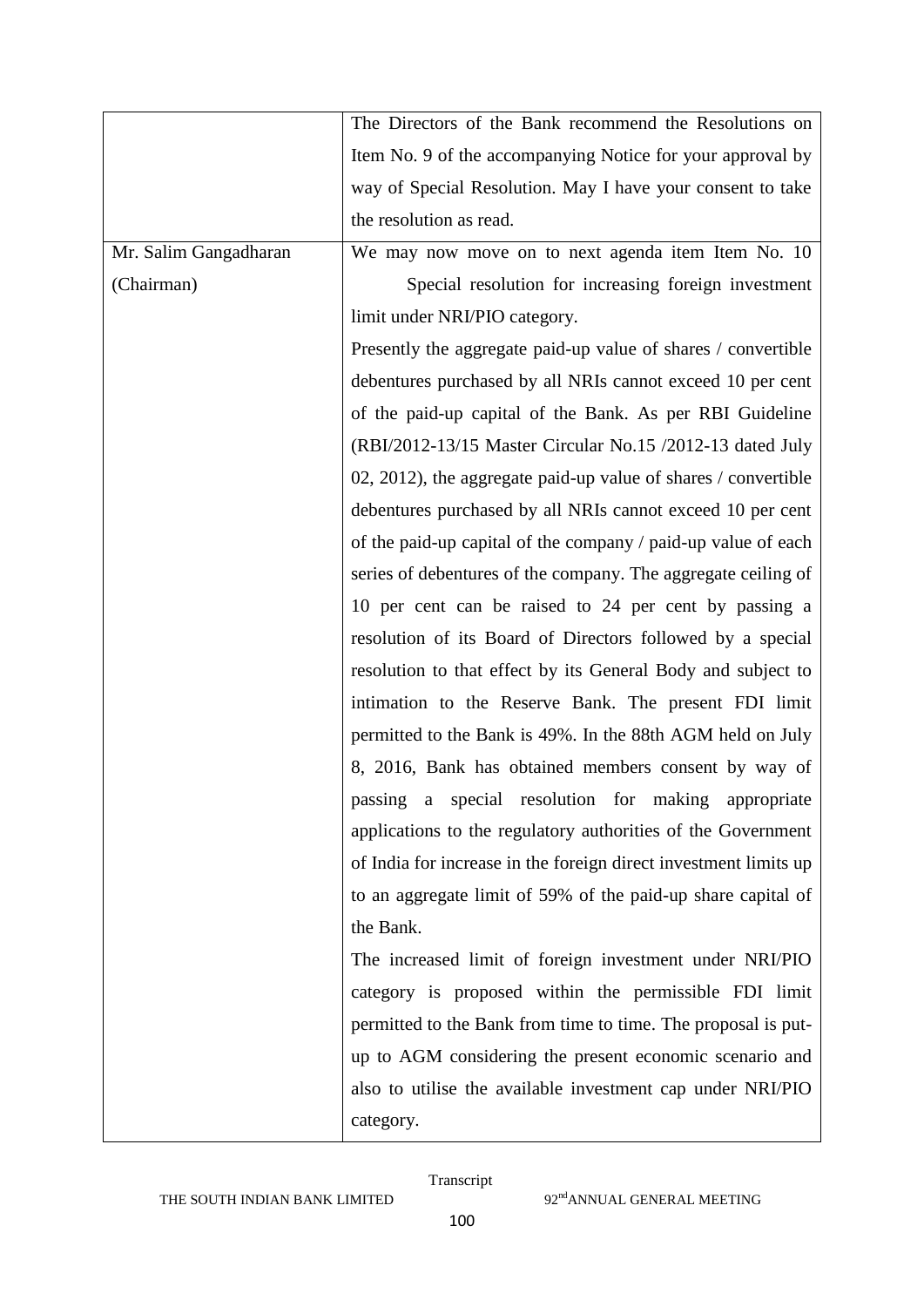|                       | The proposed offer is in the interests of the Company and the |
|-----------------------|---------------------------------------------------------------|
|                       | Directors recommend the passing of the Special Resolution,    |
|                       | as set forth in Item No.10 of this Notice for approval by the |
|                       | Members of the Bank.                                          |
|                       | "Company Secretary will now read the text of special          |
|                       | resolution."                                                  |
| Mr. Jimmy Mathew      | "RESOLVED THAT, subject to compliance of all applicable       |
| (Company Secretary)   | provisions of the Companies Act, 2013, the Foreign            |
|                       | Exchange Management Act, 1999, and the rules, circulars       |
|                       | and guidelines issued there under from time to time,          |
|                       | including the Foreign Exchange Management (Transfer or        |
|                       | Issue of Security to a person resident outside India)         |
|                       | Regulations, 2017, as amended, the Consolidated FDI Policy    |
|                       | Circular of 2017, as amended, issued by the Department of     |
|                       | Industrial Policy and Promotion, Ministry of Commerce and     |
|                       | Industry, Government of India, from time to time, the         |
|                       | Securities Contracts (Regulation) Act, 1956 (SCRA), the       |
|                       | SEBI (ICDR) Regulations, the regulations, guidelines,         |
|                       | circulars issued by the Reserve Bank of India, the Listing    |
|                       | Regulations and any other applicable provisions of law if     |
|                       | any, the consent of the members of the Bank be and is hereby  |
|                       | accorded to increase the foreign investment limit under       |
|                       | NRI/PIO category to 24% of the paid-up share capital of the   |
|                       | Bank within overall permissible Foreign investment limit      |
|                       | applicable to the Bank, provided however that the             |
|                       | shareholding of each foreign investor (NRI/PIO), on its own   |
|                       | account and on behalf of each of their sub-accounts in the    |
|                       | Bank shall not exceed such limits as are or as may be         |
|                       | prescribed, from time to time, under applicable laws, rules   |
|                       | and regulations."                                             |
| Mr. Salim Gangadharan | Yea                                                           |
| (Chairman)            |                                                               |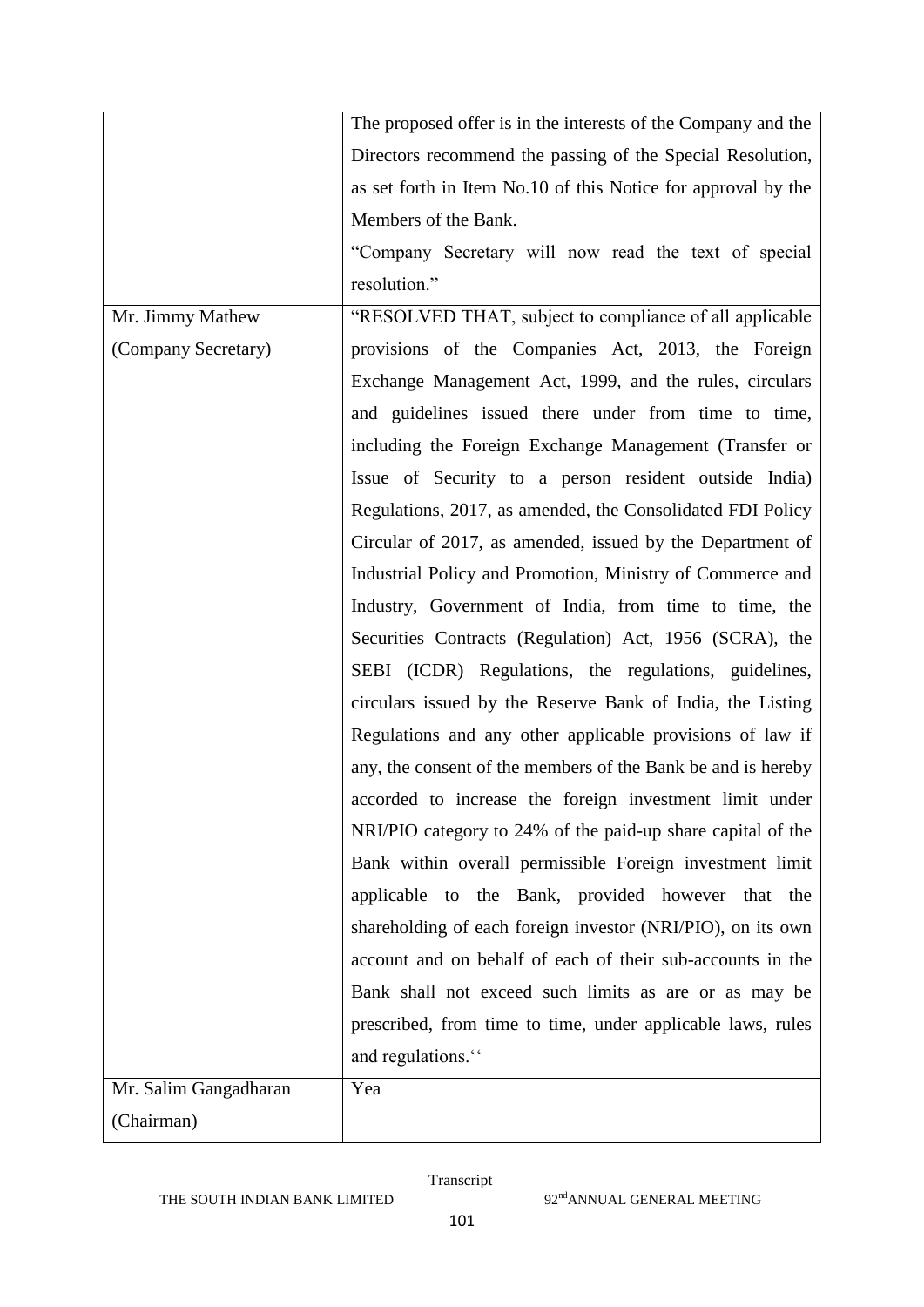|                       | We shall now move on to Item No. 11 of the Notice.            |
|-----------------------|---------------------------------------------------------------|
|                       | That is a Special resolution for Amendment in Employees       |
|                       | <b>Stock Option Scheme</b>                                    |
|                       |                                                               |
|                       | Employees Stock Option Scheme<br>The<br>(SIB<br><b>ESOS</b>   |
|                       | 2008 as an effective<br>2008) was created in the year 20      |
|                       | tool to attract, reward, retain and motivate the employees,   |
|                       | after obtaining the approval of shareholders at the 80th      |
|                       | Annual General Meeting held on August 18, 2008 and further    |
|                       | amended by shareholders vide their resolution at the 85th and |
|                       | 87th Annual General Meeting of the Bank held on June 28,      |
|                       | 2013<br>and July 15, 2015                                     |
|                       | respectively.                                                 |
|                       | Stock options have been recognized as an effective tool to    |
|                       | attract, reward, retain and motivate the employees. They      |
|                       | create a proprietary interest among the employees, provide    |
|                       | them an opportunity to share in the growth of the Bank and    |
|                       | create long term wealth in their hands. Accordingly, an       |
|                       | Employees Stock Option Scheme (SIB ESOS 2008) was             |
|                       | created in the year 2008 after obtaining the approval of      |
|                       | shareholders at the 80th Annual General Meeting held on       |
|                       | August 18, 2008 which would result in issue of maximum of     |
|                       | 5% of the Issued Share Capital of the Bank as on March 31,    |
|                       | 2008 and updated on March 31, 2013.                           |
|                       | As this resolution is a lengthy one, may I have your consent  |
|                       | to take the resolution as read.                               |
| Mr. Salim Gangadharan | We shall now move on to Item No. 12 of the Notice.            |
| (Chairman)            | Item no 12 is Special resolution for Ratification for         |
|                       | amendment of Object clause of Memorandum of Association       |
|                       |                                                               |
|                       | In line with the growth in business, the Bank has been        |
|                       | offering various products to its customers. The Bank intends  |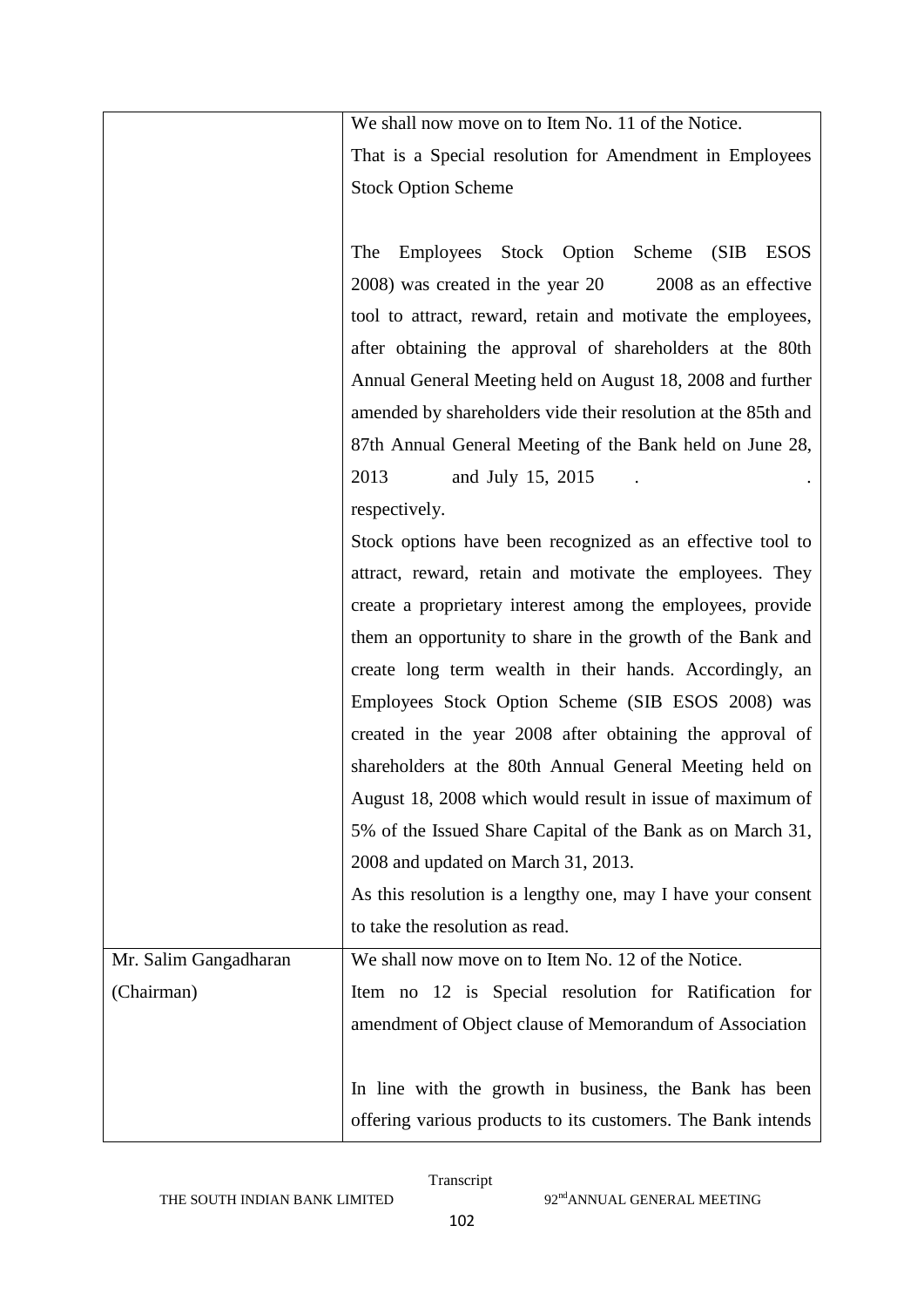|                  | to widen the scope of its product and services offering and    |
|------------------|----------------------------------------------------------------|
|                  | diversify into other business activities as permitted by the   |
|                  | Reserve Bank of India or the Government of India by bring      |
|                  | into existence one or more subsidiary or associate companies,  |
|                  | firms or trusts for the purpose of undertaking the business of |
|                  | retail financing, insurance and re-insurance, stock broking,   |
|                  | portfolio management, executor and trusteeship, managing       |
|                  | issues, acting as Registrars to Issue and Share Transfer       |
|                  | Agents, back end operations, credit card business, wealth      |
|                  | management services, marketing and promotion of products       |
|                  | of the Bank, other supportive services or undertaking of any   |
|                  | business which, under Section (6) of the Banking Regulation    |
|                  | Act, 1949, is permissible for a Banking Company to             |
|                  | undertake and such other business as can be carried on in      |
|                  | unison with one or more of objects of the Bank; as may be      |
|                  | permitted by the Reserve Bank of India. Considering the        |
|                  | Considering the<br>same members                                |
|                  | same members have approved to insert new object clauses        |
|                  | under the Object Clause of the Memorandum of Association       |
|                  | of the Company vide resolution passed during the 91st AGM      |
|                  | of the Bank and submitted to RBI for approval. The RBI         |
|                  | vide. Letter No DBR/PSBD/No.2988/16.02.074/2019-20             |
|                  | dated October 14, 2019 directed Bank to modify clause 3 sub    |
|                  | clause (ad) of Object clause of Memorandum of Association      |
|                  | of Bank. Hence an agenda is proposed for Ratification for      |
|                  | amendment of Object clause of Memorandum of Association        |
|                  | to comply with RBI direction.                                  |
|                  |                                                                |
|                  | "Company Secretary will now read the text of                   |
|                  | resolution."                                                   |
|                  |                                                                |
| Mr. Jimmy Mathew | "RESOLVED THAT pursuant to the provisions of Section           |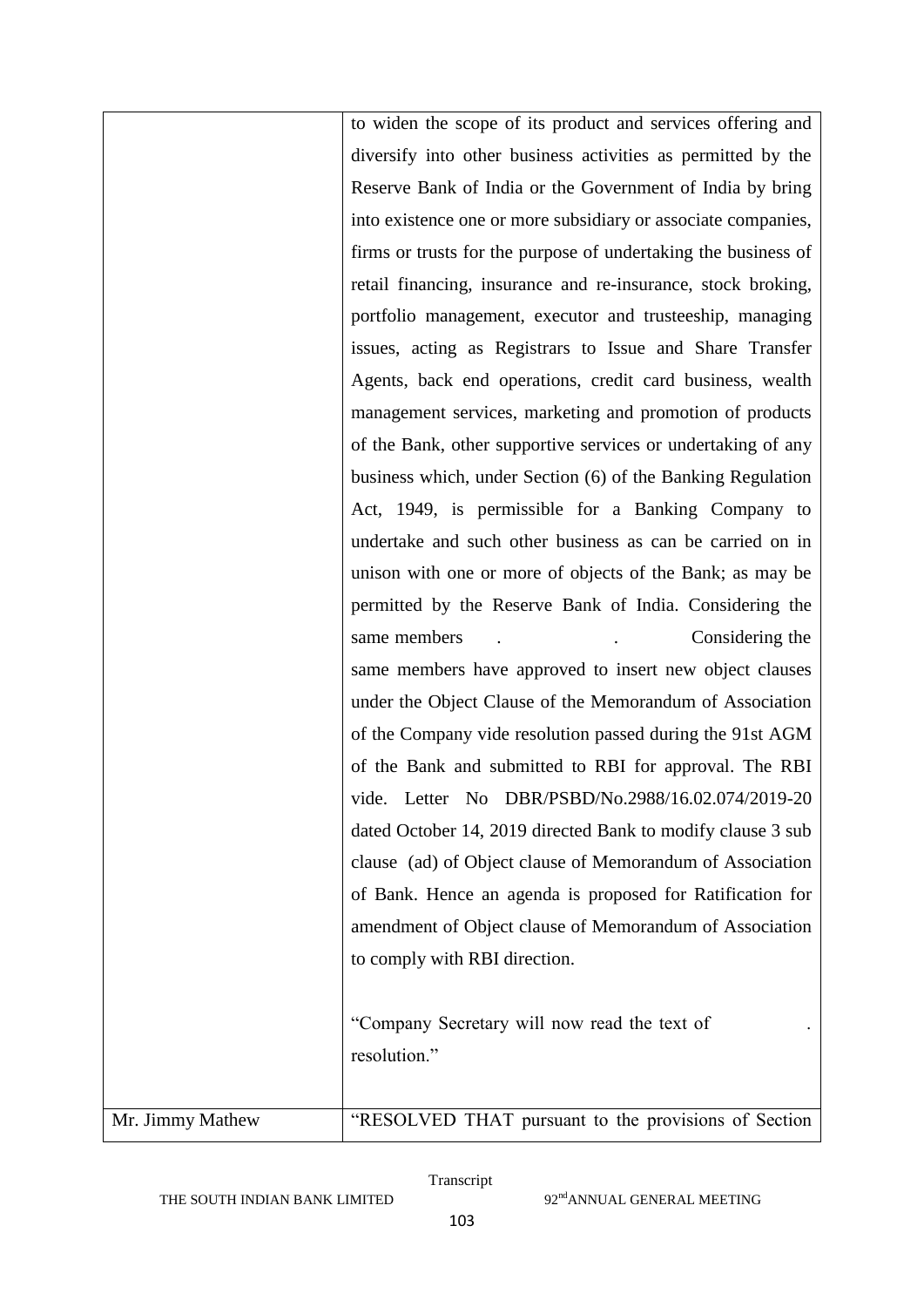| (Company Secretary) | 13 and all other applicable provisions, if any, of the                  |
|---------------------|-------------------------------------------------------------------------|
|                     | Companies Act, 2013, including any statutory modification               |
|                     | or re-enactment thereof for the time being in force and the             |
|                     | made there under (including the Companies<br>rules                      |
|                     | (Incorporation) Rules, 2014), the applicable provisions of the          |
|                     | Banking Regulation Act, 1949, (including any statutory                  |
|                     | $a$ mendment(s) or modification(s) or re-enactment(s) thereof           |
|                     | for the time being in force), Banking Laws (Amendment)                  |
|                     | Act, 2012, the rules, circulars and guidelines issued by                |
|                     | Reserve Bank of India (RBI) from time to time, subject to               |
|                     | approval of the Reserve Bank of India, Registrar of                     |
|                     | Companies, (ROC), and to comply with the RBI direction,                 |
|                     | other terms, conditions, stipulations, alterations, amendments          |
|                     | or modifications as required, specified or suggested by RBI             |
|                     | vide letter No DBR/PSBD/No.2988/16.02.074/2019-20 dated                 |
|                     | October 14, 2019, the resolution passed by the Board of                 |
|                     | Directors vide Resolution No: DBR/SEC/S-205/2019-20                     |
|                     | dated 17th October, 2019 as authorized to accept such terms,            |
|                     | stipulations,<br>alterations,<br>conditions,<br>amendments<br><b>or</b> |
|                     | modifications as it may deem fit, to modify the Clause 3                |
|                     | (Objects Clause) of the Memorandum of Association of the                |
|                     | Bank by members vide the resolution under item No. 12                   |
|                     | passed in 91st Annual General Meeting held on 17th July,                |
|                     | 2019, be and is hereby adopted and ratified by modifying the            |
|                     | following clause:                                                       |
|                     |                                                                         |
|                     | ad) to establish, incorporate, register or otherwise bring into         |
|                     | existence one or more subsidiary or associate companies or              |
|                     | trusts for the purpose of undertaking any business which,               |
|                     | under section $19(1)$ of the Banking Regulation Act, 1949, is           |
|                     | permissible for a Banking company to undertake and such                 |
|                     | other business as can be carried on in unison with one or               |

THE SOUTH INDIAN BANK LIMITED 92<sup>nd</sup>ANNUAL GENERAL MEETING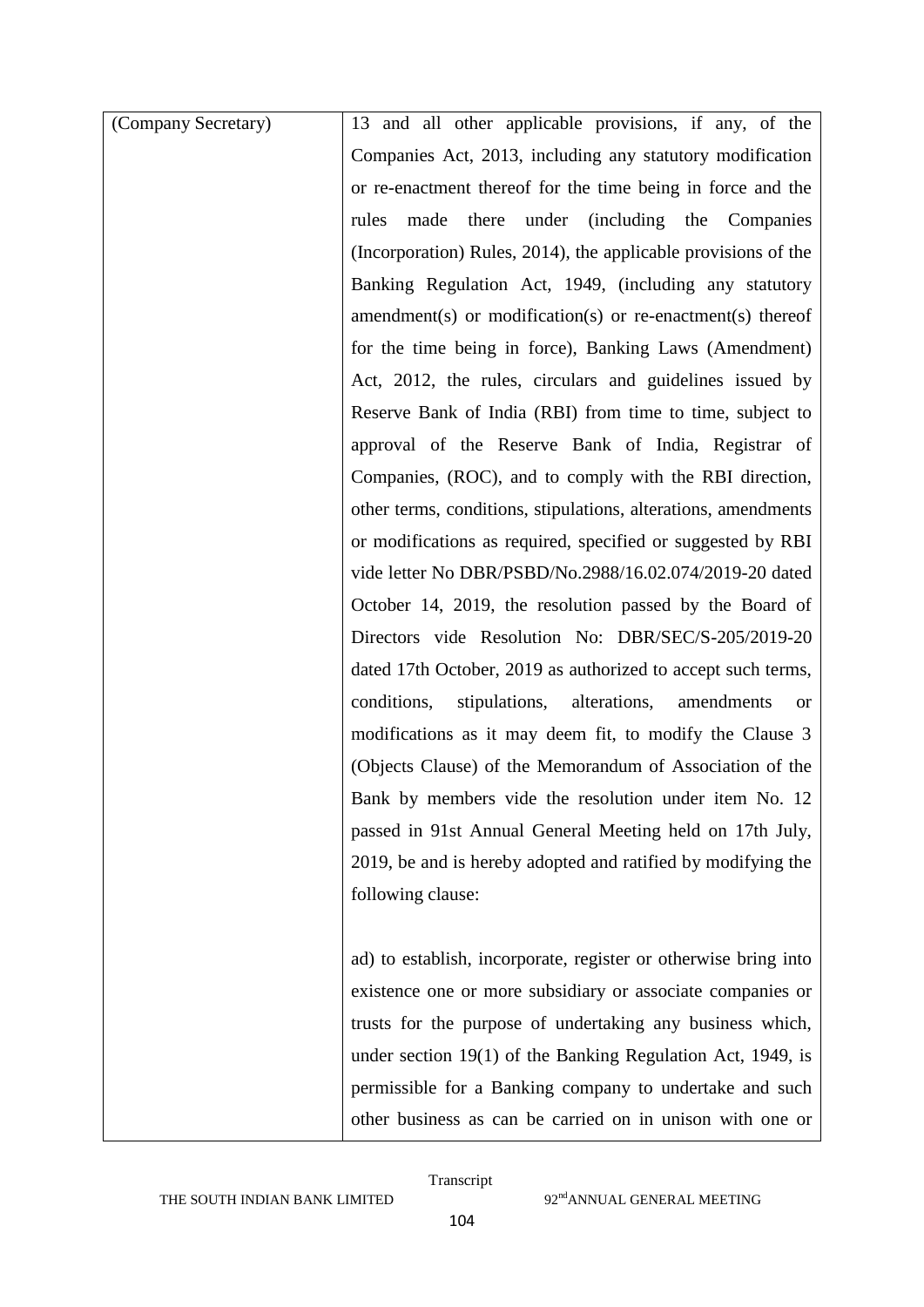|                       | more of objects of the Bank; as may be permitted by the             |
|-----------------------|---------------------------------------------------------------------|
|                       | Reserve Bank of India."                                             |
|                       |                                                                     |
| Mr. Salim Gangadharan | Yea                                                                 |
| (Chairman)            | Thank you Jimmy                                                     |
|                       |                                                                     |
|                       | Item No. 13<br>Special resolution for Amendment of Articles         |
|                       | of Association                                                      |
|                       | The Board of Directors of the Bank at the meeting dated             |
|                       | April 29, 2020, approved the amendment to be made to the            |
|                       | Articles of Association of the Bank in line with the new            |
|                       | Companies Act, 2013, SEBI (Listing Obligations and                  |
|                       | Requirement)<br>Regulations, 2015,<br>Disclosure<br><b>Banking</b>  |
|                       | Regulation Act, 1949 and other regulatory requirements and          |
|                       | recommends the same for shareholders' approval. In order to         |
|                       | make the Articles of Association of the Bank in the line with       |
|                       | the new regulatory requirements, the material changes that          |
|                       | have been proposed in the revised draft of the Articles of          |
|                       | Association of the Bank, are reproduced in the 92 <sup>nd</sup> AGM |
|                       | notice.                                                             |
|                       |                                                                     |
|                       | "Company Secretary will now read the text of ordinary               |
|                       | resolution."                                                        |
| Mr. Jimmy Mathew      | "RESOLVED THAT pursuant to the provisions of Section                |
| (Company Secretary)   | 14 and all other applicable provisions, if any, of the              |
|                       | Companies Act, 2013, including any statutory modification           |
|                       | or re-enactment thereof for the time being in force and the         |
|                       | made<br>there<br>under (including the Companies<br>rules            |
|                       | (Incorporation) Rules, 2014), the applicable provisions of the      |
|                       | Banking Regulation Act, 1949 (including any statutory               |
|                       | $a$ mendment(s) or modification(s) or re-enactment(s) thereof       |
|                       | for the time being in force), Banking Laws (Amendment)              |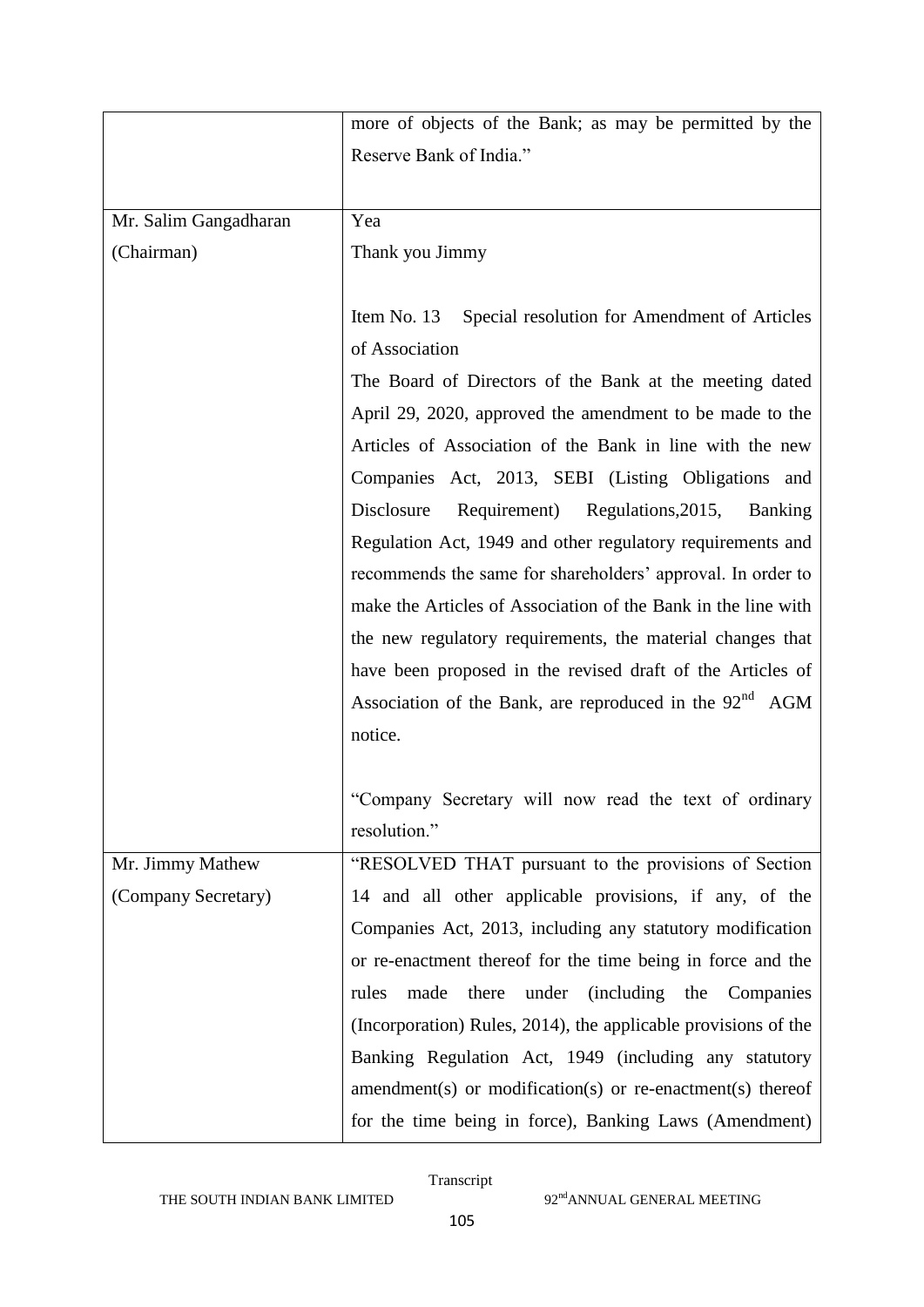|                       | Act, 2012, the rules, circulars and guidelines issued by                |
|-----------------------|-------------------------------------------------------------------------|
|                       | Reserve Bank of India (-RBII) from time to time, subject to             |
|                       | approval of the Reserve Bank of India, Registrar of                     |
|                       | Companies (ROC), and subject further to such other terms,               |
|                       | conditions,<br>stipulations,<br>alterations,<br>amendments<br><b>or</b> |
|                       | modifications as may be required, specified or suggested by             |
|                       | RBI, the Board of Directors (herein after referred to as —the           |
|                       | Boardl, which term shall include any of its duly authorized             |
|                       | Committee or individual Director) is hereby authorized to               |
|                       | accept such terms, conditions, stipulations, alterations,               |
|                       | amendments or modifications as it may deem fit and the                  |
|                       | consent of the Members, be and is hereby accorded to the                |
|                       | alteration and<br>amendment of the Bank's Articles of                   |
|                       | Association<br>in the manner and to the extent, as detailed             |
|                       | in the explanatory statement to the 92nd AGM notice."                   |
| Mr. Salim Gangadharan | Thank you Jimmy                                                         |
|                       |                                                                         |
| (Chairman)            |                                                                         |
|                       | "Ladies & gentlemen, we have transacted all the business                |
|                       | that was on the agenda.                                                 |
|                       |                                                                         |
|                       | Members may note that the voting on the NSDL platform                   |
|                       | will continue to be available for the next 30 minutes.                  |
|                       | Therefore, members who did not cast their vote yet are                  |
|                       | requested to do so.                                                     |
|                       |                                                                         |
|                       | In this regard, The Board of Directors has appointed Mr. P.             |
|                       | D. Vincent, LLB, MBA, FCS, Practicing Company Secretary                 |
|                       | (Managing Partner of SVJS & Associates, Company                         |
|                       | Secretaries) or failing him Mr. Jayan K. L., LLB, FCS,                  |
|                       | Practicing Company Secretary (Partner SVJS & Associates,                |
|                       | Company Secretaries) as the Scrutinizer to scrutinize the               |